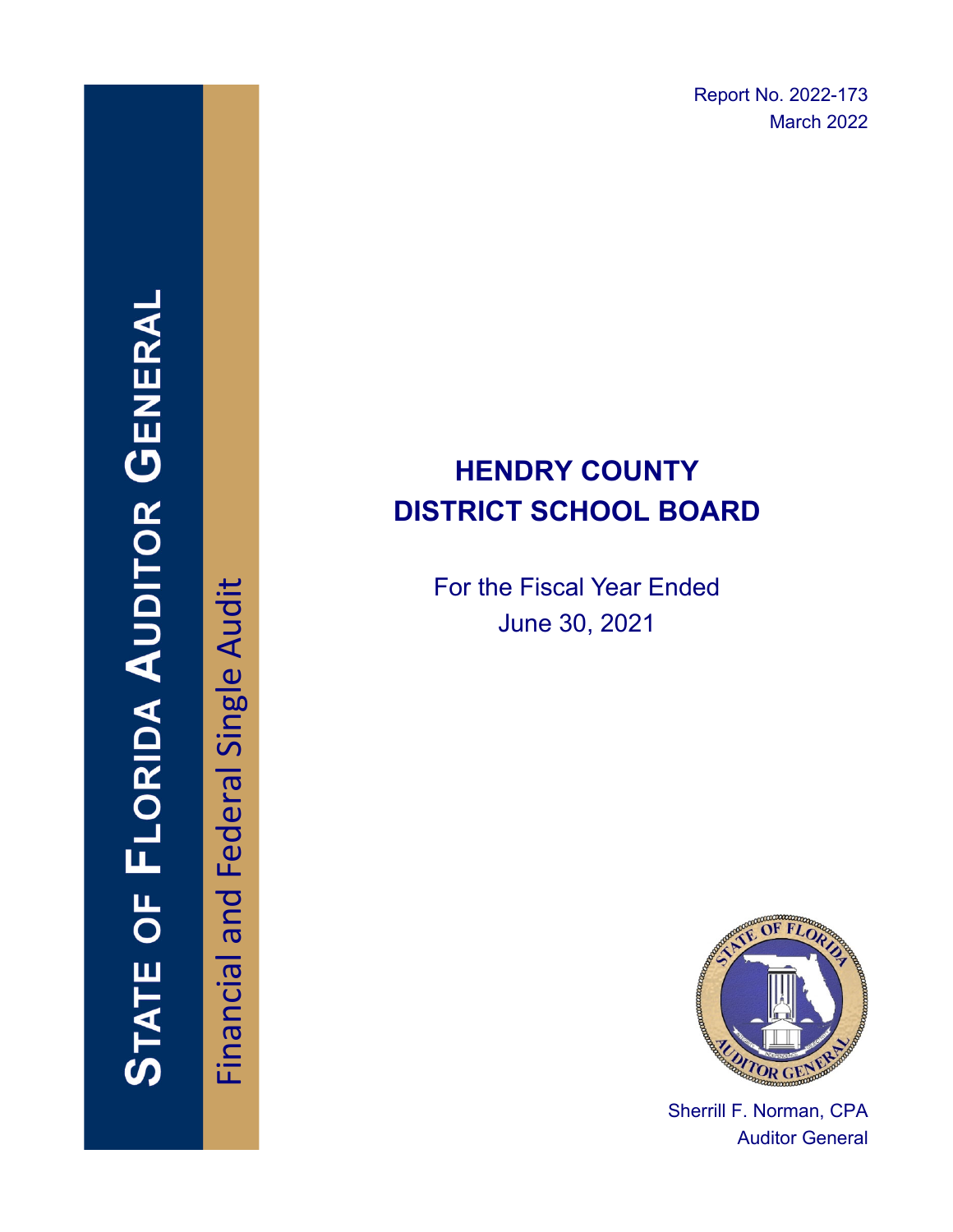#### **Board Members and Superintendent**

During the 2020-21 fiscal year, Michael Swindle served as Superintendent of the Hendry County Schools from November 17, 2020, Paul K. Puletti served as Superintendent before that date, and the following individuals served as School Board Members:

|                                 | District No. |
|---------------------------------|--------------|
| Dwayne E. Brown                 | 1            |
| Paul Samerdyke from 11-17-20    | 2            |
| Dr. Sally Berg through 11-16-20 | 2            |
| Amanda Nelson, Vice Chair       | 3            |
| Stephanie Busin, Chair          | 4            |
| Jon Basquin                     | 5            |
|                                 |              |

The Auditor General conducts audits of governmental entities to provide the Legislature, Florida's citizens, public entity management, and other stakeholders unbiased, timely, and relevant information for use in promoting government accountability and stewardship and improving government operations.

The team leader was Javier Alfonso, and the audit was supervised by Ramon L. Bover, CPA.

Please address inquiries regarding this report to Edward A. Waller, CPA, Audit Manager, by e-mail at tedwaller@aud.state.fl.us or by telephone at (850) 412-2887.

This report and other reports prepared by the Auditor General are available at:

[FLAuditor.gov](http://flauditor.gov/)

Printed copies of our reports may be requested by contacting us at:

**State of Florida Auditor General** 

**Claude Pepper Building, Suite G74 · 111 West Madison Street · Tallahassee, FL 32399-1450 · (850) 412-2722**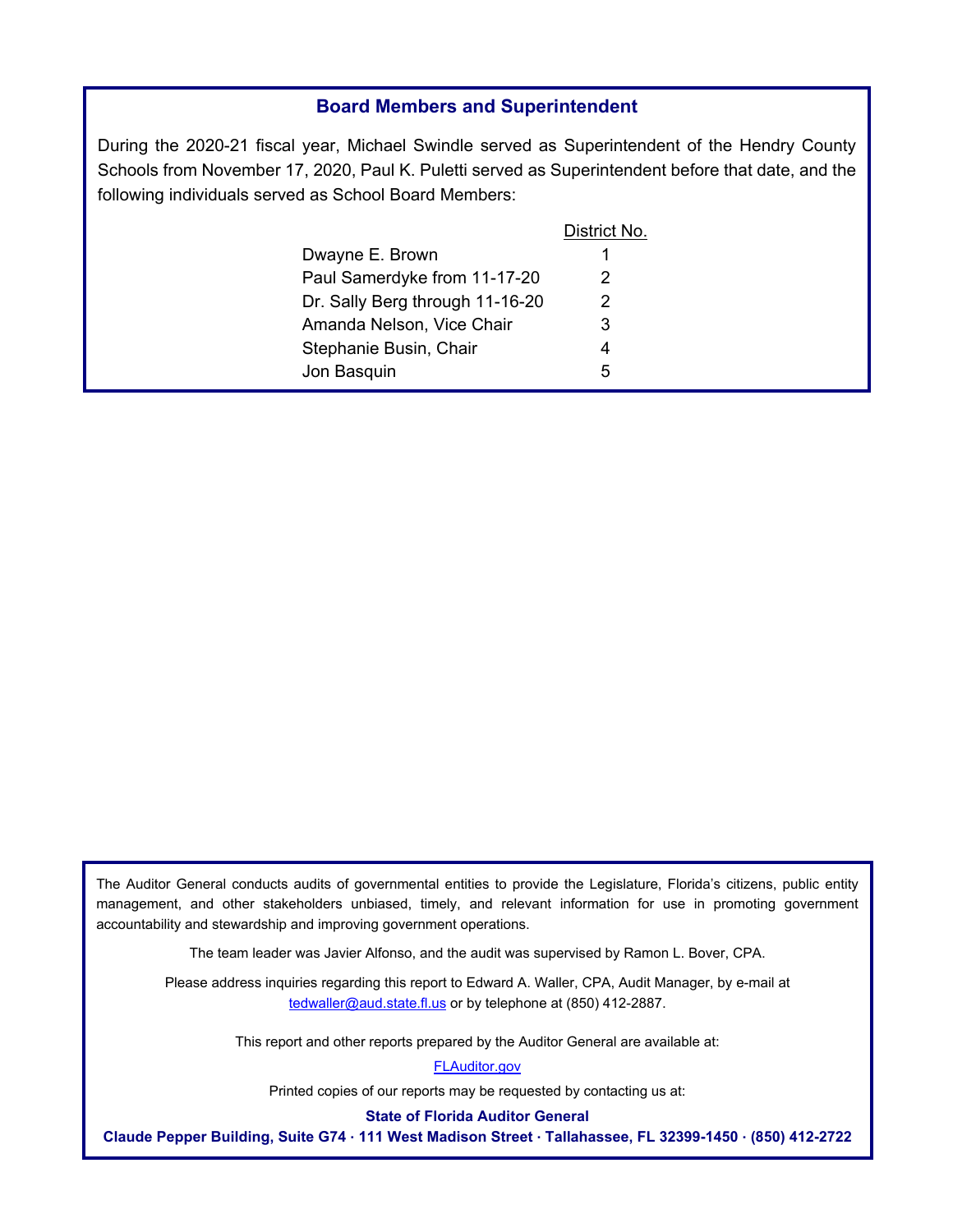### **HENDRY COUNTY DISTRICT SCHOOL BOARD TABLE OF CONTENTS**

|                                                                                                               | Page<br>No. |
|---------------------------------------------------------------------------------------------------------------|-------------|
|                                                                                                               | j.          |
| <b>INDEPENDENT AUDITOR'S REPORT</b>                                                                           |             |
|                                                                                                               | 1           |
|                                                                                                               | 3           |
|                                                                                                               | 4           |
| <b>BASIC FINANCIAL STATEMENTS</b>                                                                             |             |
|                                                                                                               | 11          |
|                                                                                                               | 12          |
|                                                                                                               | 14          |
| Reconciliation of the Governmental Funds Balance Sheet                                                        | 16          |
| Statement of Revenues, Expenditures, and Changes in                                                           | 18          |
| Reconciliation of the Governmental Funds Statement of<br>Revenues, Expenditures, and Changes in Fund Balances | 20          |
|                                                                                                               | 21          |
| Statement of Revenues, Expenses, and Changes in Fund                                                          | 22          |
|                                                                                                               | 23          |
|                                                                                                               | 24          |
| OTHER REQUIRED SUPPLEMENTARY INFORMATION                                                                      |             |
| Budgetary Comparison Schedule – General and Major Special Revenue Funds                                       | 54          |
| Schedule of Changes in the District's Total OPEB Liability and Related Ratios                                 | 56          |
| Schedule of the District's Proportionate Share of the Net Pension Liability - Florida                         | 57          |
| Schedule of District Contributions - Florida Retirement System Pension Plan                                   | 57          |
| Schedule of the District's Proportionate Share of the Net Pension Liability – Health                          | 58          |
| Schedule of District Contributions - Health Insurance Subsidy Pension Plan                                    | 58          |
|                                                                                                               | 59          |
|                                                                                                               | 60          |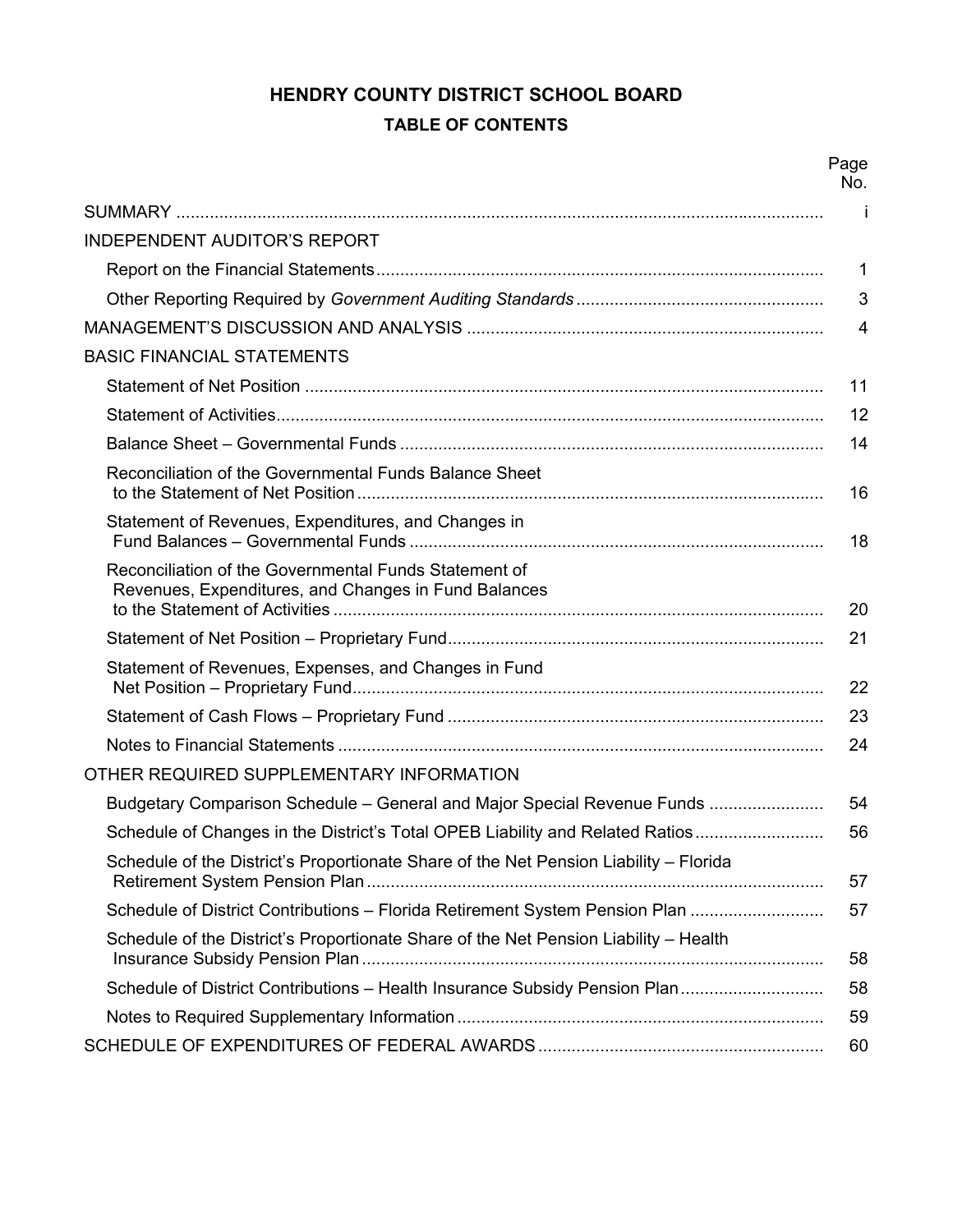### **HENDRY COUNTY DISTRICT SCHOOL BOARD**

### **TABLE OF CONTENTS (CONTINUED)**

| age |
|-----|
| N٥  |

| INDEPENDENT AUDITOR'S REPORT ON INTERNAL CONTROL OVER<br>FINANCIAL REPORTING AND ON COMPLIANCE AND OTHER MATTERS<br>BASED ON AN AUDIT OF FINANCIAL STATEMENTS PERFORMED |    |
|-------------------------------------------------------------------------------------------------------------------------------------------------------------------------|----|
| INDEPENDENT AUDITOR'S REPORT ON COMPLIANCE FOR EACH MAJOR<br>FEDERAL PROGRAM AND REPORT ON INTERNAL CONTROL OVER                                                        | 64 |
|                                                                                                                                                                         |    |
|                                                                                                                                                                         | 68 |
|                                                                                                                                                                         | 69 |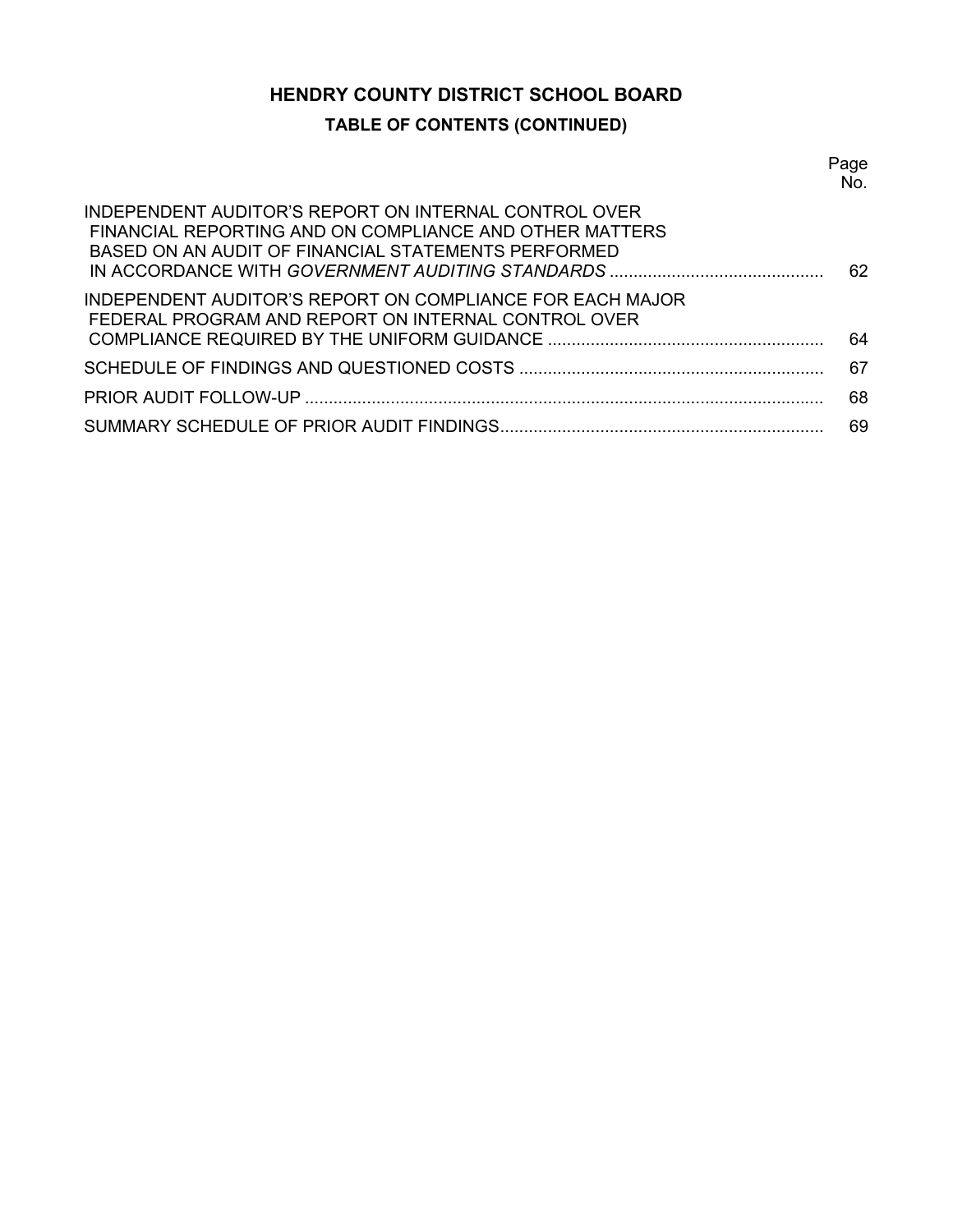### SUMMARY OF REPORT ON FINANCIAL STATEMENTS

<span id="page-4-0"></span>Our audit disclosed that the basic financial statements of the Hendry County District School Board (District) were presented fairly, in all material respects, in accordance with prescribed financial reporting standards.

SUMMARY OF REPORT ON INTERNAL CONTROL AND COMPLIANCE

Our audit did not identify any deficiencies in internal control over financial reporting that we consider to be material weaknesses.

The results of our tests disclosed no instances of noncompliance or other matters that are required to be reported under *Government Auditing Standards* issued by the Comptroller General of the United States.

#### SUMMARY OF REPORT ON FEDERAL AWARDS

We audited the District's compliance with applicable Federal awards requirements. The Migrant Education program and Education Stabilization Fund were audited as major Federal programs. The results of our audit indicated that the District materially complied with the requirements that could have a direct and material effect on each of its major Federal programs.

### AUDIT OBJECTIVES AND SCOPE

Our audit objectives were to determine whether the School Board and its officers with administrative and stewardship responsibilities for District operations had:

- Presented the District's basic financial statements in accordance with generally accepted accounting principles;
- Established and implemented internal control over financial reporting and compliance with requirements that could have a direct and material effect on the financial statements or on the District's major Federal programs;
- Complied with the various provisions of laws, rules, regulations, contracts, and grant agreements that are material to the financial statements, and those applicable to the District's major Federal programs; and
- Taken corrective actions for the financial statement finding included in our report No. 2021-154.

The scope of this audit included an examination of the District's basic financial statements and the accompanying Schedule of Expenditures of Federal Awards, as of and for the fiscal year ended June 30, 2021. We obtained an understanding of the District's environment, including its internal control, and assessed the risk of material misstatement necessary to plan the audit of the basic financial statements and Federal awards. We also examined various transactions to determine whether they were executed, in both manner and substance, in accordance with governing provisions of laws, rules, regulations, contracts, and grant agreements.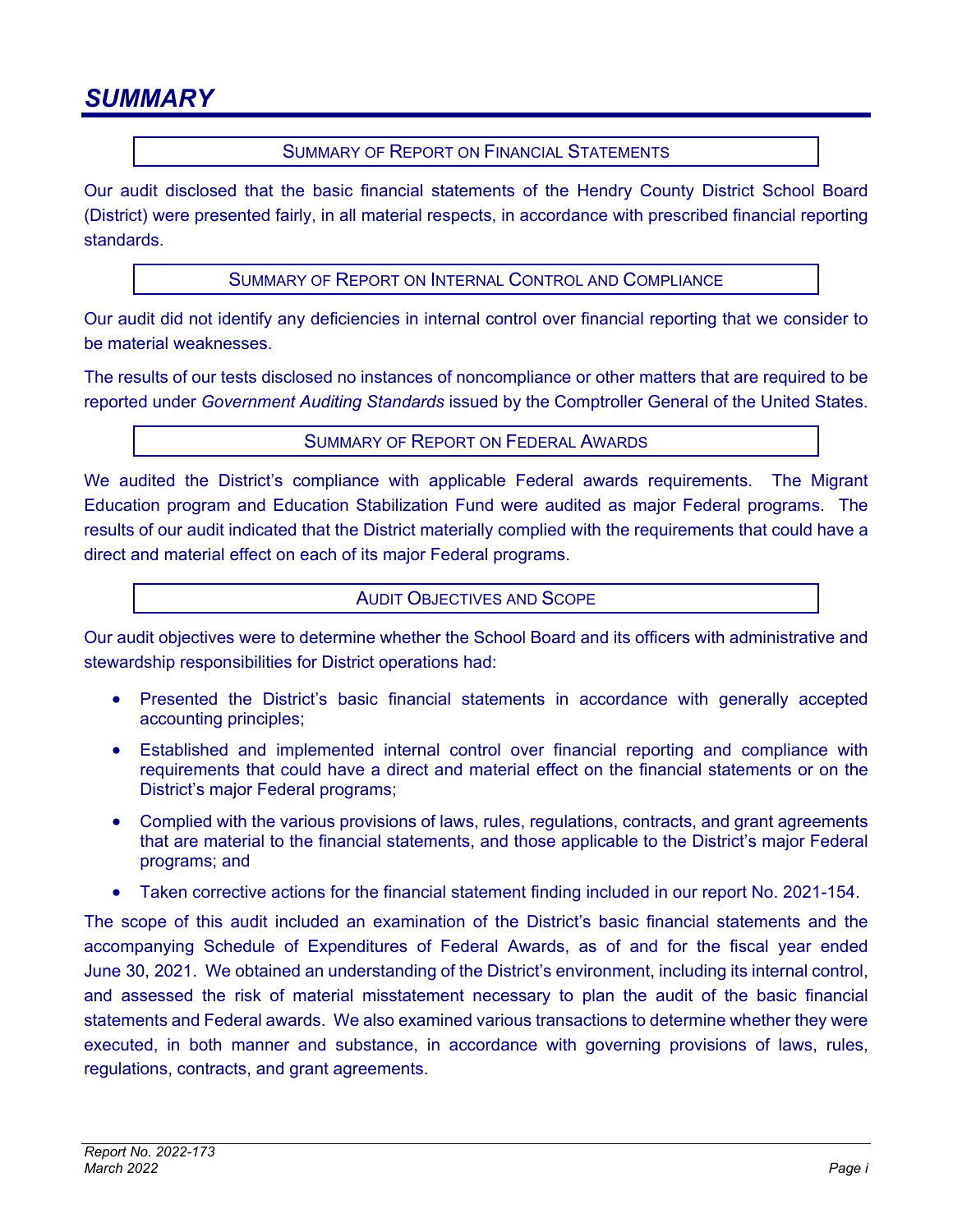### AUDIT METHODOLOGY

We conducted our audit in accordance with auditing standards generally accepted in the United States of America; applicable standards contained in *Government Auditing Standards*, issued by the Comptroller General of the United States; and Title 2 U.S. *Code of Federal Regulations* Part 200, *Uniform Administrative Requirements, Cost Principles, and Audit Requirements for Federal Awards*.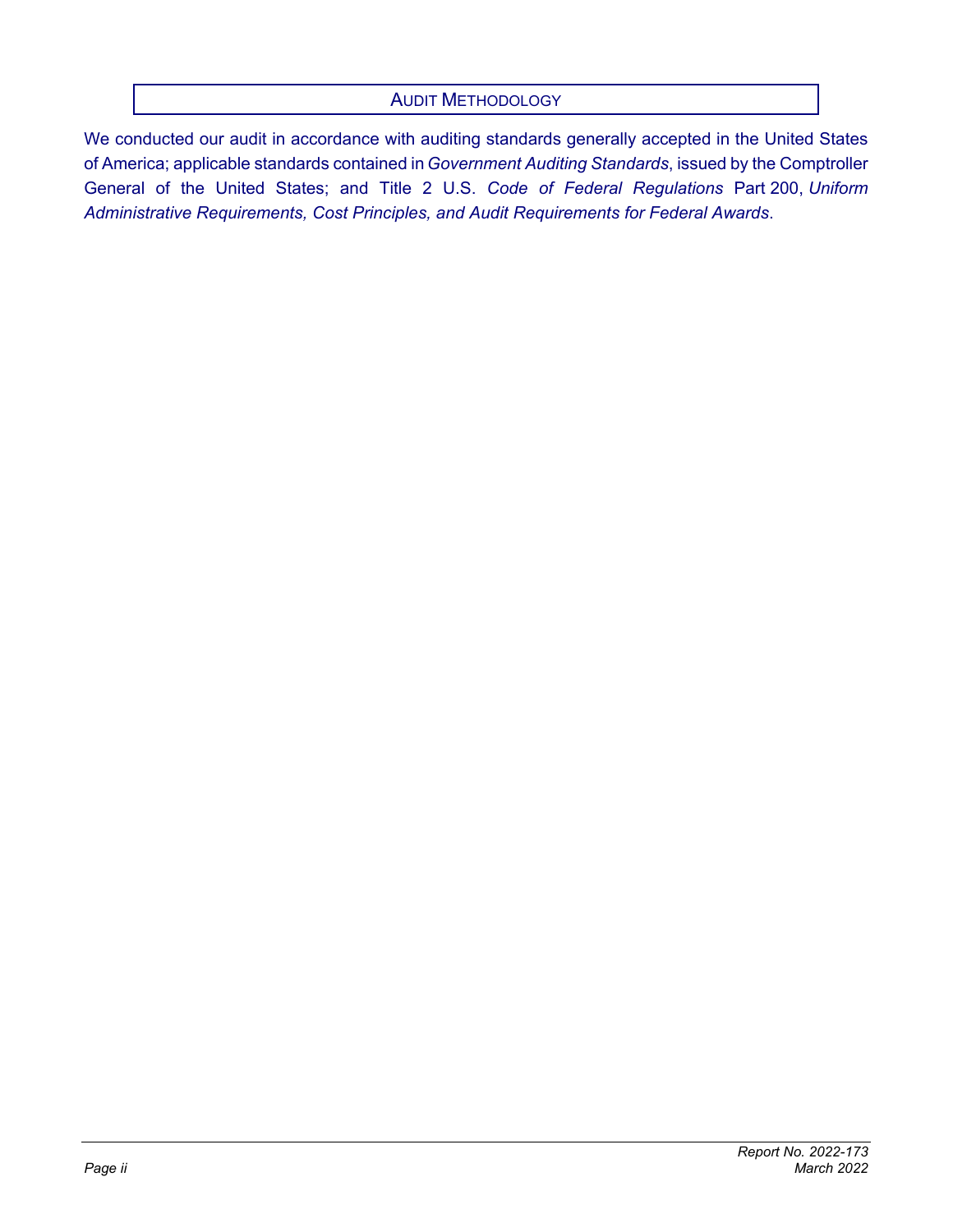<span id="page-6-0"></span>

Sherrill F. Norman, CPA Auditor General

# **AUDITOR GENERAL STATE OF FLORIDA**

Claude Denson Pepper Building, Suite G74 111 West Madison Street Tallahassee, Florida 32399-1450



Phone: (850) 412-2722 Fax: (850) 488-6975

The President of the Senate, the Speaker of the House of Representatives, and the Legislative Auditing Committee

### **INDEPENDENT AUDITOR'S REPORT**

### **Report on the Financial Statements**

We have audited the accompanying financial statements of the governmental activities, each major fund, and the aggregate remaining fund information of the Hendry County District School Board, as of and for the fiscal year ended June 30, 2021, and the related notes to the financial statements, which collectively comprise the District's basic financial statements as listed in the table of contents.

### *Management's Responsibility for the Financial Statements*

Management is responsible for the preparation and fair presentation of these financial statements in accordance with accounting principles generally accepted in the United States of America; this includes the design, implementation, and maintenance of internal control relevant to the preparation and fair presentation of financial statements that are free from material misstatement, whether due to fraud or error.

### *Auditor's Responsibility*

Our responsibility is to express opinions on these financial statements based on our audit. We did not audit the financial statements of the school internal funds, which represent 13 percent, 0 percent, 14 percent, 9 percent, and 8 percent, respectively, of the assets, liabilities, net position and fund balance, revenues, and expenses and expenditures of the aggregate remaining fund information. Those statements were audited by other auditors whose report has been furnished to us, and our opinion, insofar as it relates to the amounts included for the school internal funds, is based solely on the report of the other auditors. We conducted our audit in accordance with auditing standards generally accepted in the United States of America and the standards applicable to financial audits contained in *Government Auditing Standards*, issued by the Comptroller General of the United States. Those standards require that we plan and perform the audit to obtain reasonable assurance about whether the financial statements are free from material misstatement.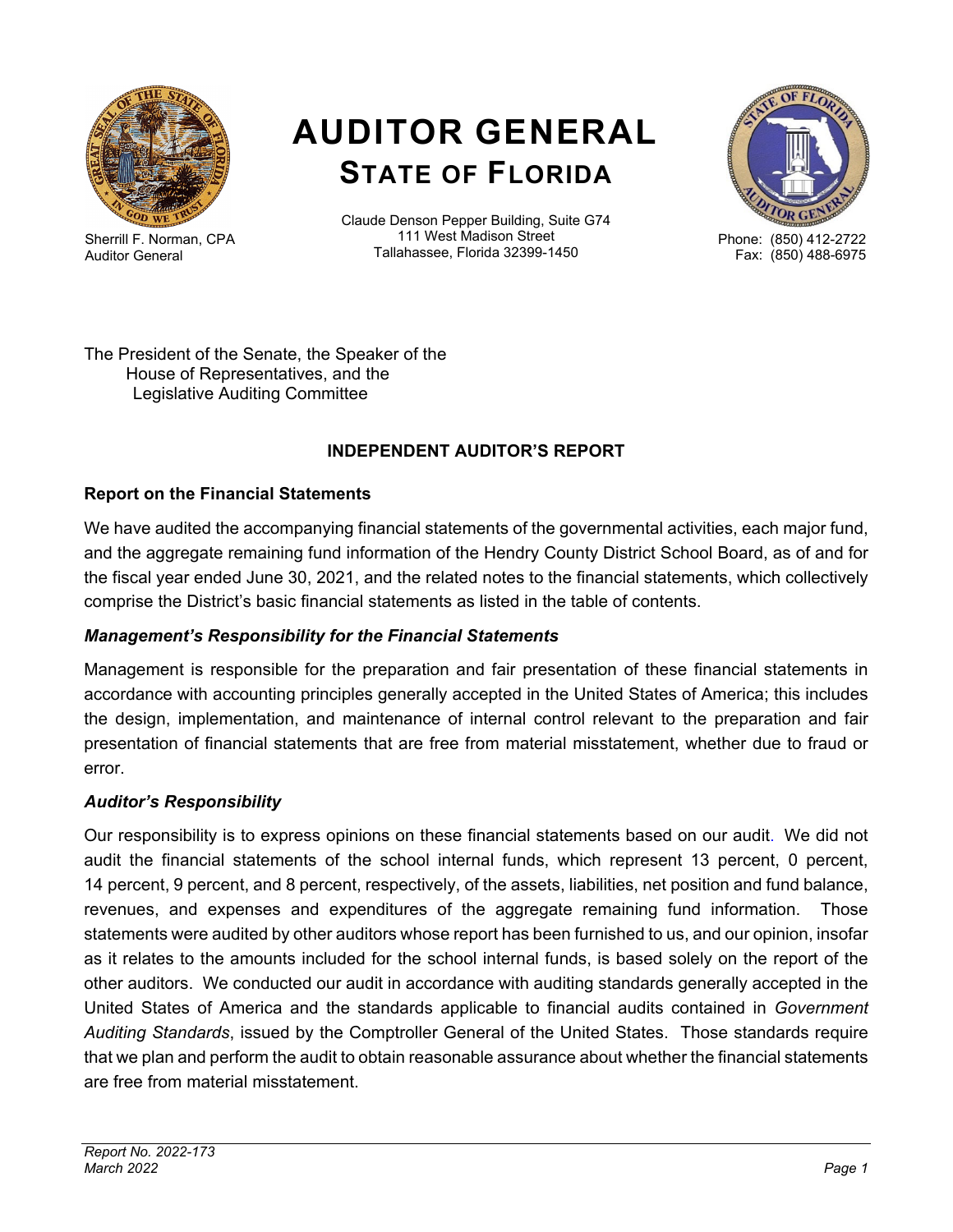An audit involves performing procedures to obtain audit evidence about the amounts and disclosures in the financial statements. The procedures selected depend on the auditor's judgment, including the assessment of the risks of material misstatement of the financial statements, whether due to fraud or error. In making those risk assessments, the auditor considers internal control relevant to the entity's preparation and fair presentation of the financial statements in order to design audit procedures that are appropriate in the circumstances, but not for the purpose of expressing an opinion on the effectiveness of the entity's internal control. Accordingly, we express no such opinion. An audit also includes evaluating the appropriateness of accounting policies used and the reasonableness of significant accounting estimates made by management, as well as evaluating the overall presentation of the financial statements.

We believe that the audit evidence we have obtained is sufficient and appropriate to provide a basis for our audit opinions.

### *Opinions*

In our opinion, based on our audit and the report of other auditors, the financial statements referred to above present fairly, in all material respects, the respective financial position of the governmental activities, each major fund, and the aggregate remaining fund information of the Hendry County District School Board, as of June 30, 2021, and the respective changes in financial position and, where applicable, cash flows thereof for the fiscal year then ended in accordance with accounting principles generally accepted in the United States of America.

### *Emphasis of Matter*

As discussed in Note II. to the financial statements, the District implemented Governmental Accounting Standards Board Statement No. 84, *Fiduciary Activities*, which is a change in accounting principle that addresses accounting and financial reporting for fiduciary activities. This affects the comparability of amounts reported for the 2020-21 fiscal year with amounts reported for the 2019-20 fiscal year. Our opinion is not modified with respect to this matter.

### *Other Matters*

### *Required Supplementary Information*

Accounting principles generally accepted in the United States of America require that **MANAGEMENT'S DISCUSSION AND ANALYSIS**, the **Budgetary Comparison Schedule – General and Major Special Revenue Funds**, **Schedule of Changes in the District's Total OPEB Liability and Related Ratios**, **Schedule of the District's Proportionate Share of the Net Pension Liability – Florida Retirement System Pension Plan**, **Schedule of District Contributions – Florida Retirement System Pension Plan**, **Schedule of the District's Proportionate Share of the Net Pension Liability – Health Insurance Subsidy Pension Plan**, **Schedule of District Contributions – Health Insurance Subsidy Pension Plan**, and **Notes to Required Supplementary Information**, as listed in the table of contents, be presented to supplement the basic financial statements. Such information, although not a part of the basic financial statements, is required by the Governmental Accounting Standards Board who considers it to be an essential part of financial reporting for placing the basic financial statements in an appropriate operational, economic, or historical context. We have applied certain limited procedures to the required supplementary information in accordance with auditing standards generally accepted in the United States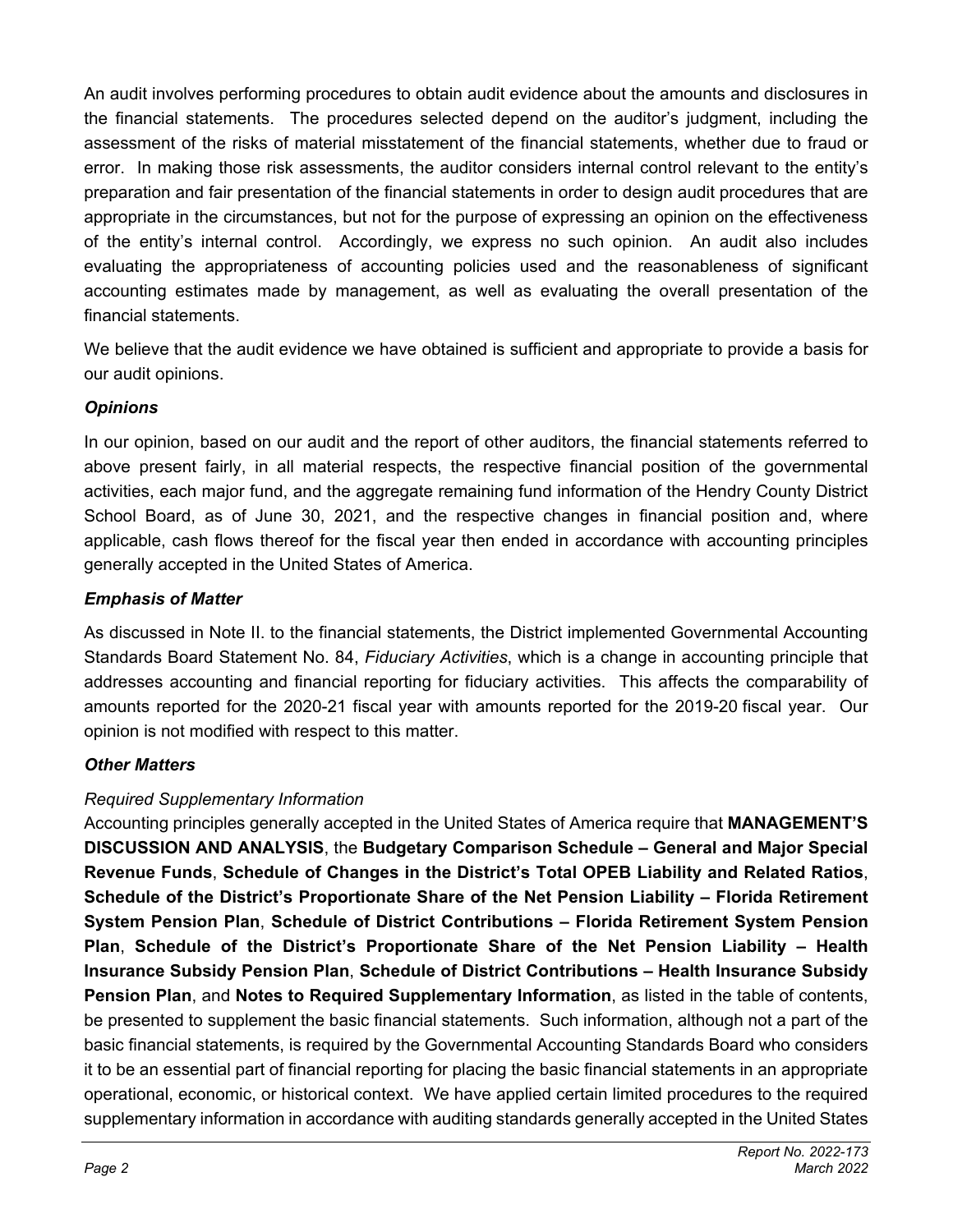<span id="page-8-0"></span>of America, which consisted of inquiries of management about the methods of preparing the information and comparing the information for consistency with management's responses to our inquiries, the basic financial statements, and other knowledge we obtained during our audit of the basic financial statements. We do not express an opinion or provide any assurance on the information because the limited procedures do not provide us with sufficient evidence to express an opinion or provide any assurance.

### *Supplementary Information*

Our audit was conducted for the purpose of forming opinions on the financial statements that collectively comprise the District's basic financial statements. The accompanying **SCHEDULE OF EXPENDITURES OF FEDERAL AWARDS**, as required by Title 2 U.S. *Code of Federal Regulations* Part 200, *Uniform Administrative Requirements, Cost Principles, and Audit Requirements for Federal Awards*, is presented for purposes of additional analysis and is not a required part of the basic financial statements.

The accompanying **SCHEDULE OF EXPENDITURES OF FEDERAL AWARDS** is the responsibility of management and was derived from and relates directly to the underlying accounting and other records used to prepare the basic financial statements. Such information has been subjected to the auditing procedures applied in the audit of the basic financial statements and certain additional procedures, including comparing and reconciling such information directly to the underlying accounting and other records used to prepare the basic financial statements or to the basic financial statements themselves, and other additional procedures in accordance with auditing standards generally accepted in the United States of America. In our opinion, the accompanying **SCHEDULE OF EXPENDITURES OF FEDERAL AWARDS** is fairly stated, in all material respects, in relation to the basic financial statements as a whole.

### **Other Reporting Required by** *Government Auditing Standards*

In accordance with *Government Auditing Standards*, we have also issued our report dated March 24, 2022, on our consideration of the District's internal control over financial reporting and on our tests of its compliance with certain provisions of laws, rules, regulations, contracts, and grant agreements and other matters included under the heading **INDEPENDENT AUDITOR'S REPORT ON INTERNAL CONTROL OVER FINANCIAL REPORTING AND ON COMPLIANCE AND OTHER MATTERS BASED ON AN AUDIT OF FINANCIAL STATEMENTS PERFORMED IN ACCORDANCE WITH**  *GOVERNMENT AUDITING STANDARDS*. The purpose of that report is solely to describe the scope of our testing of internal control over financial reporting and compliance and the results of that testing, and not to provide an opinion on the effectiveness of the District's internal control over financial reporting or on compliance. That report is an integral part of an audit performed in accordance with *Government Auditing Standards* in considering the District's internal control over financial reporting and compliance.

Respectfully submitted,

Sherrill F. Norman, CPA Tallahassee, Florida March 24, 2022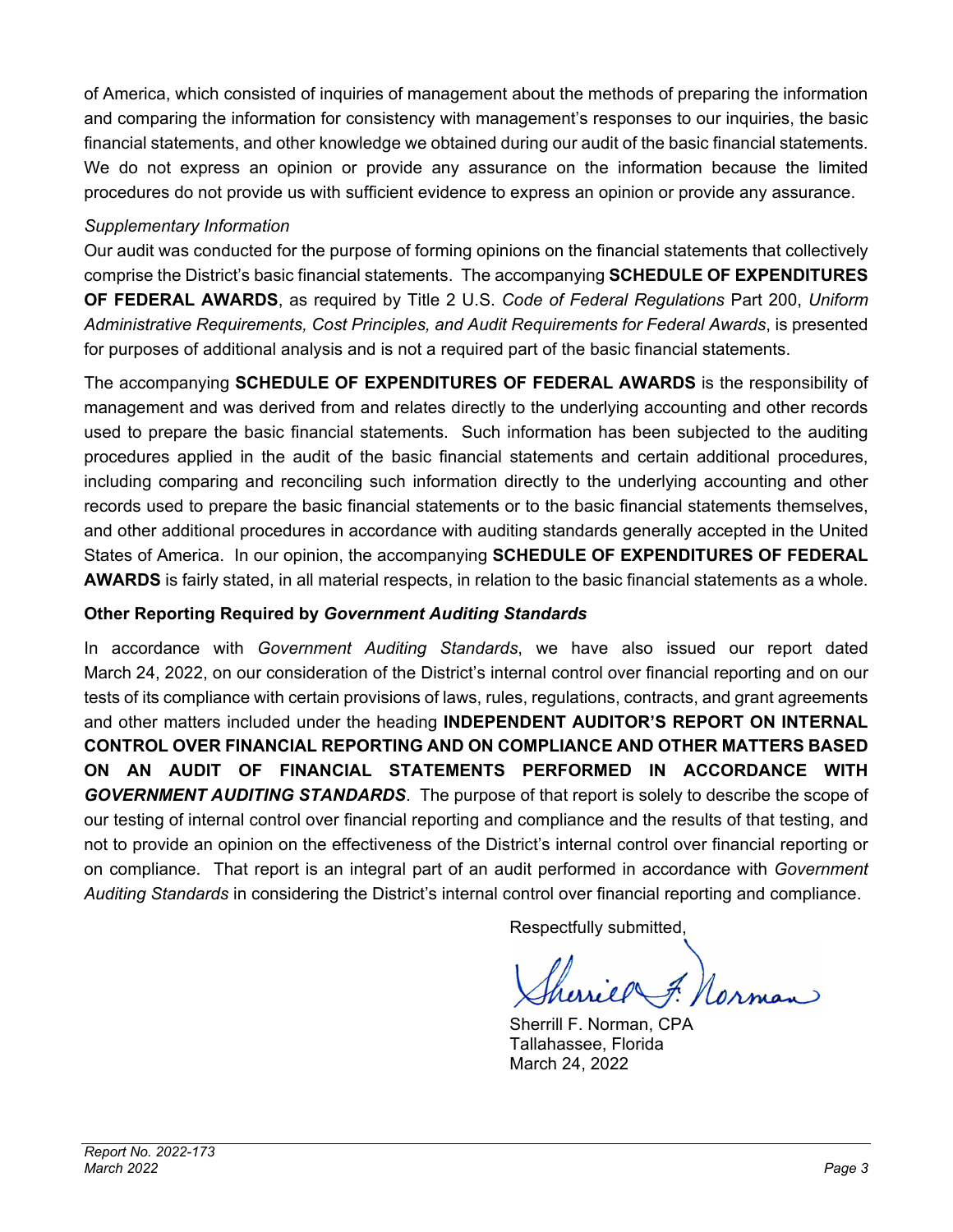## <span id="page-9-0"></span>*MANAGEMENT'S DISCUSSION AND ANALYSIS*

The management of the Hendry County District School Board has prepared the following discussion and analysis to provide an overview of the District's financial activities for the fiscal year ended June 30, 2021. The information contained in the Management's Discussion and Analysis (MD&A) is intended to highlight significant transactions, events, and conditions and should be considered in conjunction with the District's financial statements and notes to financial statements found immediately following the MD&A.

### FINANCIAL HIGHLIGHTS

Key financial highlights for the 2020-21 fiscal year are as follows:

- As of June 30, 2021, the assets and deferred outflows of resources exceed the liabilities and deferred inflows of resources by \$28.8 million.
- In total, net position increased \$1.3 million, which represents a 4.7 percent increase over the 2019-20 fiscal year.
- General revenues total \$91.7 million, or 95.3 percent of all revenues. Program specific revenues in the form of charges for services, operating grants and contributions, and capital grants and contributions total \$4.6 million, or 4.7 percent of all revenues.
- Expenses total \$95 million. Only \$4.6 million of these expenses were offset by program specific revenues, with the remainder paid from general revenues.
- At the end of the current fiscal year, the fund balance of the General Fund totals \$19.1 million, which is \$6.3 million more than the prior fiscal year balance. The General Fund assigned and unassigned fund balances total \$14.5 million, or 19.3 percent of total General Fund revenues.
- Total long-term liabilities increased by \$8.7 million, or 14.8 percent, mainly because of an increase in net pension liability related to the District's participation in the Florida Retirement System.

#### OVERVIEW OF FINANCIAL STATEMENTS

The basic financial statements consist of three components: (1) government-wide financial statements; (2) fund financial statements; and (3) notes to financial statements. This report also includes supplementary information intended to furnish additional details to support the basic financial statements.

#### **Government-Wide Financial Statements**

The government-wide financial statements provide both short-term and long-term information about the District's overall financial condition in a manner similar to those of a private-sector business. The statements include a statement of net position and a statement of activities that are designed to provide consolidated financial information about the governmental activities of the District presented on the accrual basis of accounting. The statement of net position provides information about the District's financial position, its assets, liabilities, and deferred inflows/outflows of resources, using an economic resources measurement focus. Assets plus deferred outflows of resources, less liabilities and deferred inflows of resources, equals net position, which is a measure of the District's financial health. The statement of activities presents information about the change in the District's net position, the results of operations, during the fiscal year. An increase or decrease in net position is an indication of whether the District's financial health is improving or deteriorating.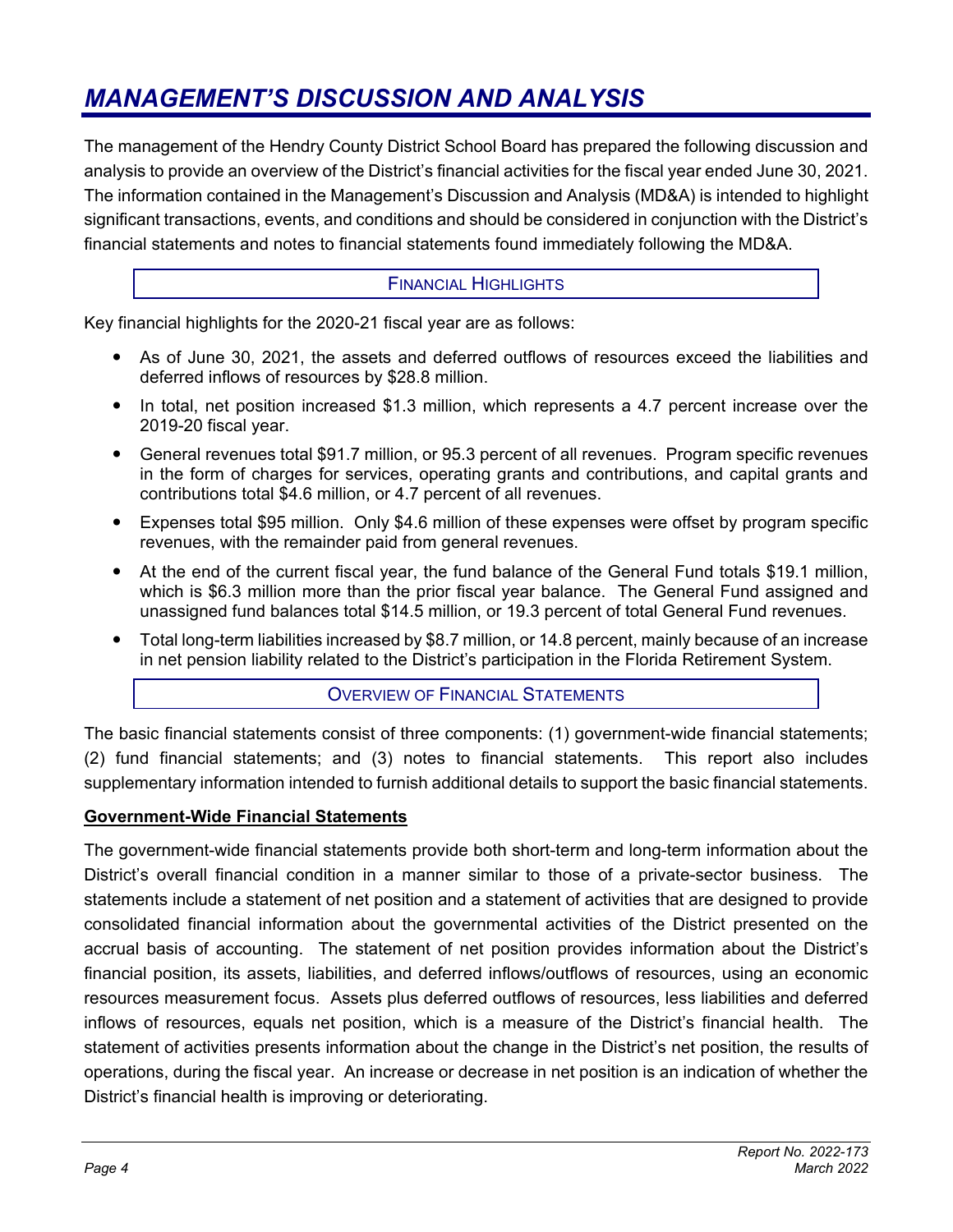The government-wide statements present the District's activities in the following categories:

- Governmental activities This represents most of the District's services, including its educational programs such as basic, vocational, adult, and exceptional education. Support functions such as transportation and administration are also included. Local property taxes and the State's education finance program provide most of the resources that support these activities.
- Blended component unit The District presents one separate legal entity in this report, which is the Hendry County School Board Leasing Corporation (Leasing Corporation). The Leasing Corporation was formed to facilitate financing for the acquisition of facilities and equipment for the District. Based on generally accepted accounting principles, as discussed in the notes to financial statements, this entity is included as part of the primary government.

### **Fund Financial Statements**

Fund financial statements are one of the components of the basic financial statements. A fund is a grouping of related accounts that is used to maintain control over resources that have been segregated for specific activities or objectives. The District uses fund accounting to ensure and demonstrate compliance with finance-related legal requirements and prudent fiscal management. Certain funds are established by law while others are created by legal agreements, such as bond covenants. Fund financial statements provide more detailed information about the District's financial activities, focusing on its most significant or "major" funds rather than fund types. This is in contrast to the entitywide perspective contained in the government-wide statements. All of the District's funds may be classified within one of the broad categories discussed below.

**Governmental Funds**: Governmental funds are used to account for essentially the same functions reported as governmental activities in the government-wide financial statements. However, unlike the government-wide financial statements, governmental fund financial statements focus on near-term inflows and outflows of spendable resources, as well as on balances of spendable resources available at the end of the fiscal year. Such information may be useful in assessing a government's near-term financing requirements.

Because the focus of governmental funds is narrower than that of the government-wide financial statements, it is useful to compare the information presented for governmental funds with similar information presented for governmental activities in the government-wide financial statements. By doing so, readers may better understand the long-term impact of the government's near-term financing decisions. Both the governmental funds balance sheet and the governmental funds statement of revenues, expenditures, and changes in fund balances provide a reconciliation to facilitate this comparison between governmental funds and governmental activities.

The governmental funds balance sheet and statement of revenues, expenditures, and changes in fund balances provide detailed information about the District's most significant funds. The District's major funds are the General Fund, Special Revenue – Food Service Fund, and Special Revenue – Federal Education Stabilization Fund. Data from the other governmental funds are combined into a single, aggregated presentation.

The District adopts an annual appropriated budget for its governmental funds. A budgetary comparison schedule has been provided for the General and major Special Revenue Funds to demonstrate compliance with the budget.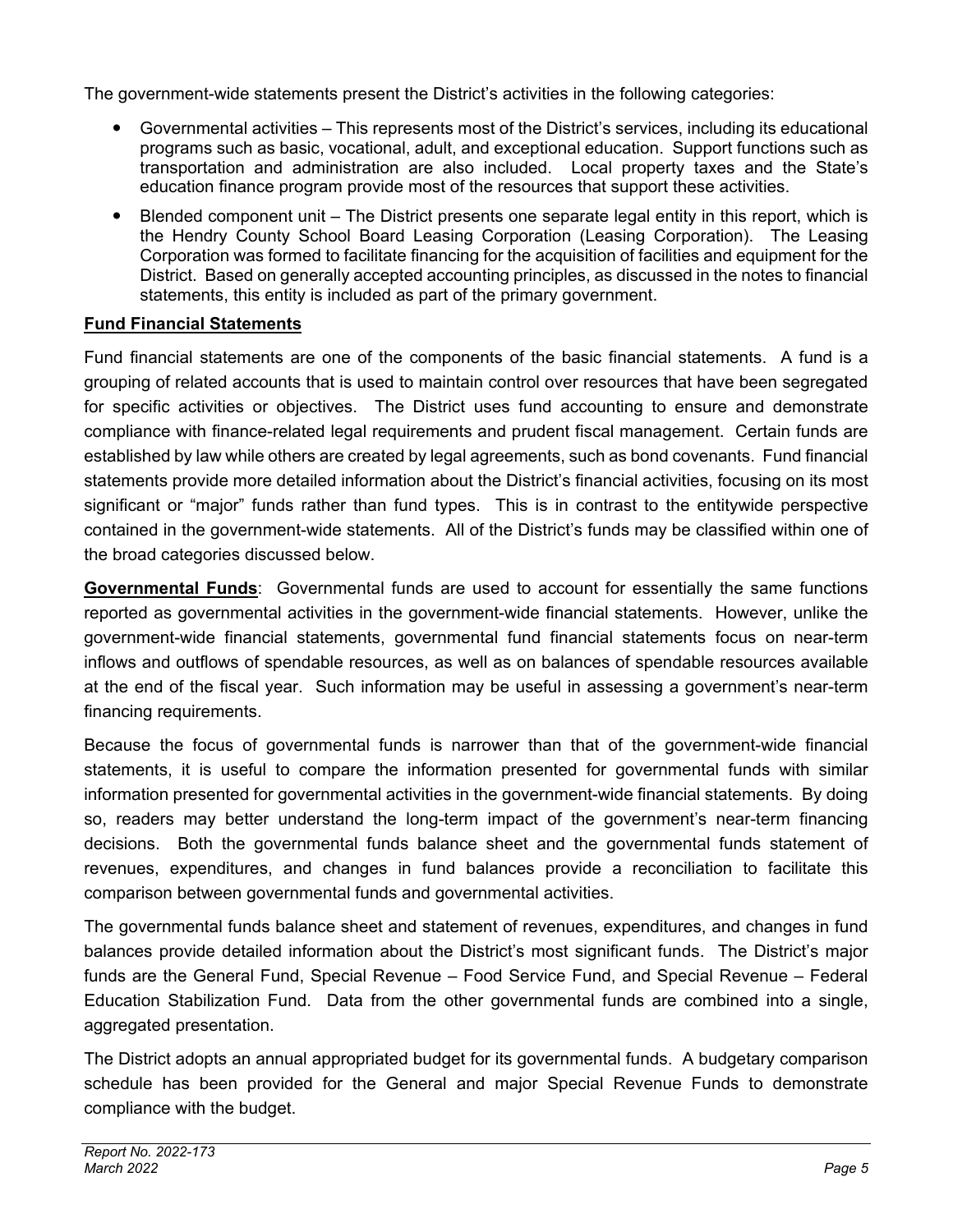**Proprietary Fund**: Proprietary fund may be established to account for activities in which a fee is charged for services. The internal service fund is used to report activities that provide goods and services to support the District's other programs and functions through user charges. The District uses the internal service fund to account for self-insurance activity for dental employee benefits. Since these services predominantly benefit governmental functions, the internal service fund has been included within governmental activities in the government-wide financial statements.

### **Notes to Financial Statements**

The notes provide additional information that is essential for a full understanding of the data provided in the government-wide and fund financial statements.

### **Other Information**

In addition to the basic financial statements and accompanying notes, this report also presents required supplementary information concerning the District's total other postemployment benefits (OPEB) and net pension liabilities.

GOVERNMENT-WIDE FINANCIAL ANALYSIS

As noted earlier, net position over time may serve as a useful indicator of a government's financial health. The following is a summary of the District's net position as of June 30, 2021, compared to net position as of June 30, 2020:

|                                                                                           | Governmental<br><b>Activities</b>          |                                          |  |  |  |
|-------------------------------------------------------------------------------------------|--------------------------------------------|------------------------------------------|--|--|--|
|                                                                                           | 6-30-21                                    | 6-30-20                                  |  |  |  |
| Current and Other Assets<br>Capital Assets                                                | 32,995,304<br>\$<br>51,511,578             | \$24,746,545<br>53,202,588               |  |  |  |
| <b>Total Assets</b>                                                                       | 84,506,882                                 | 77,949,133                               |  |  |  |
| <b>Deferred Outflows of Resources</b>                                                     | 16,622,560                                 | 14,408,721                               |  |  |  |
| Long-Term Liabilities<br><b>Other Liabilities</b>                                         | 67,233,824<br>1,851,457                    | 58,578,316<br>1,706,227                  |  |  |  |
| <b>Total Liabilities</b>                                                                  | 69,085,281                                 | 60,284,543                               |  |  |  |
| <b>Deferred Inflows of Resources</b>                                                      | 3,243,122                                  | 5,140,156                                |  |  |  |
| Net Position:<br>Net Investment in Capital Assets<br>Restricted<br>Unrestricted (Deficit) | 43,079,352<br>15,718,187<br>(29, 996, 500) | 44,573,857<br>10,814,960<br>(28,455,662) |  |  |  |
| <b>Total Net Position</b>                                                                 | 28,801,039<br>\$                           | 26,933,155<br>\$                         |  |  |  |

### **Net Position, End of Year**

The largest portion of the District's net position is investment in capital assets (e.g., land; buildings; furniture, fixtures, and equipment), less any related debt still outstanding. The District uses these capital assets to provide services to students; consequently, these assets are not available for future spending. Although the investment in capital assets is reported net of related debt, the resources used to repay the debt must be provided from other sources, since the capital assets cannot be used to liquidate these liabilities.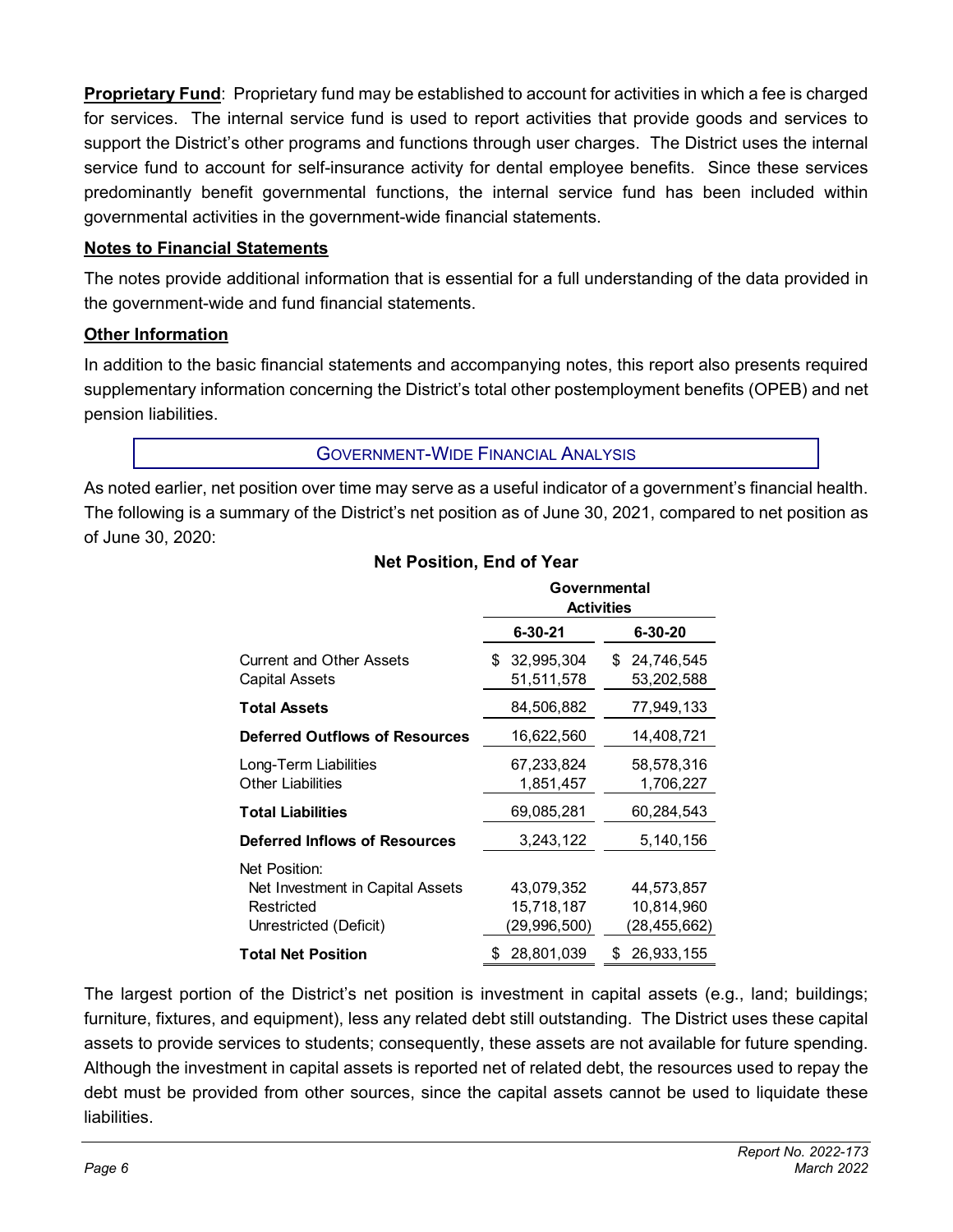The restricted portion of the District's net position represents resources that are subject to external restrictions on how they may be used. The deficit unrestricted net position was primarily the result, in part, of accruing \$6.3 million in compensated absences payable, \$5.8 million in other postemployment benefits obligations, and \$46.6 million in net pension liability.

The key elements of the changes in the District's net position for the fiscal years ended June 30, 2021, and June 30, 2020, are as follows:

| <b>Activities</b><br>$6 - 30 - 21$<br>6-30-20<br>Program Revenues:<br>\$<br><b>Charges for Services</b><br>192,287<br>\$<br>273,502 |  |  |  |
|-------------------------------------------------------------------------------------------------------------------------------------|--|--|--|
|                                                                                                                                     |  |  |  |
|                                                                                                                                     |  |  |  |
|                                                                                                                                     |  |  |  |
| 4,089,552<br>4,326,374<br><b>Operating Grants and Contributions</b>                                                                 |  |  |  |
| <b>Capital Grants and Contributions</b><br>272,193<br>288,655                                                                       |  |  |  |
| <b>General Revenues:</b>                                                                                                            |  |  |  |
| Property Taxes, Levied for Operational Purposes<br>11,086,335<br>10,369,037                                                         |  |  |  |
| Property Taxes, Levied for Capital Projects<br>3,762,082<br>3,382,253                                                               |  |  |  |
| <b>Grants and Contributions Not Restricted</b>                                                                                      |  |  |  |
| to Specific Programs<br>74,409,973<br>65,460,454                                                                                    |  |  |  |
| Unrestricted Investment Earnings<br>166,478<br>378,149                                                                              |  |  |  |
| Miscellaneous<br>2,304,399<br>875,726                                                                                               |  |  |  |
| 96,283,299<br>85,354,150<br><b>Total Revenues</b>                                                                                   |  |  |  |
| Functions/Program Expenses:                                                                                                         |  |  |  |
| Instruction<br>57,918,568<br>51,863,885                                                                                             |  |  |  |
| <b>Student Support Services</b><br>3,876,740<br>3,448,635                                                                           |  |  |  |
| <b>Instructional Media Services</b><br>1,063,546<br>862,900                                                                         |  |  |  |
| Instruction and Curriculum Development Services<br>2,174,043<br>1,696,639                                                           |  |  |  |
| Instructional Staff Training Services<br>918,636<br>1,276,498                                                                       |  |  |  |
| Instruction-Related Technology<br>91,896<br>566,178                                                                                 |  |  |  |
| 790,070<br>Board<br>684,653                                                                                                         |  |  |  |
| <b>General Administration</b><br>1,320,973<br>1,235,097                                                                             |  |  |  |
| <b>School Administration</b><br>5,298,515<br>4,879,761                                                                              |  |  |  |
| Facilities Acquisition and Construction<br>1,877,320<br>1,735,536                                                                   |  |  |  |
| <b>Fiscal Services</b><br>728,203<br>769,072                                                                                        |  |  |  |
| <b>Food Services</b><br>3,913,092<br>4,244,724                                                                                      |  |  |  |
| <b>Central Services</b><br>507,329<br>521,036                                                                                       |  |  |  |
| 3,144,320<br><b>Student Transportation Services</b><br>3,075,734                                                                    |  |  |  |
| Operation of Plant<br>5,054,121<br>4,768,633                                                                                        |  |  |  |
| Maintenance of Plant<br>1,475,530<br>1,671,743                                                                                      |  |  |  |
| 1,443,544<br>Administrative Technology Services<br>1,460,839                                                                        |  |  |  |
| <b>Community Services</b><br>12,947<br>68,284<br>Unallocated Interest on Long-Term Debt<br>193,742<br>225,071                       |  |  |  |
| 3,113,093<br><b>Unallocated Depreciation Expense</b><br>2,952,636                                                                   |  |  |  |
| Loss on Disposal of Capital Assets<br>22,907<br>104,398                                                                             |  |  |  |
| 94,997,299<br>88,053,788<br><b>Total Functions/Program Expenses</b>                                                                 |  |  |  |
|                                                                                                                                     |  |  |  |
| <b>Change in Net Position</b><br>1,286,000<br>(2,699,638)                                                                           |  |  |  |
| 26,933,155<br>29,632,793<br>Net Position - Beginning                                                                                |  |  |  |
| Adjustment to Beginning Net Position (1)<br>581,884<br>Net Position - Beginning, as Restated<br>27,515,039<br>29,632,793            |  |  |  |
| \$<br>\$<br>28,801,039<br>26,933,155<br><b>Net Position - Ending</b>                                                                |  |  |  |

### **Operating Results for the Fiscal Year Ended**

(1) In the 2020-21 fiscal year, adjustments to beginning net position are due to the District implementing GASB Statement No. 84 and reporting the school internal funds as part of governmental activities and a prior period adjustment to reduce receivables for Federal funding.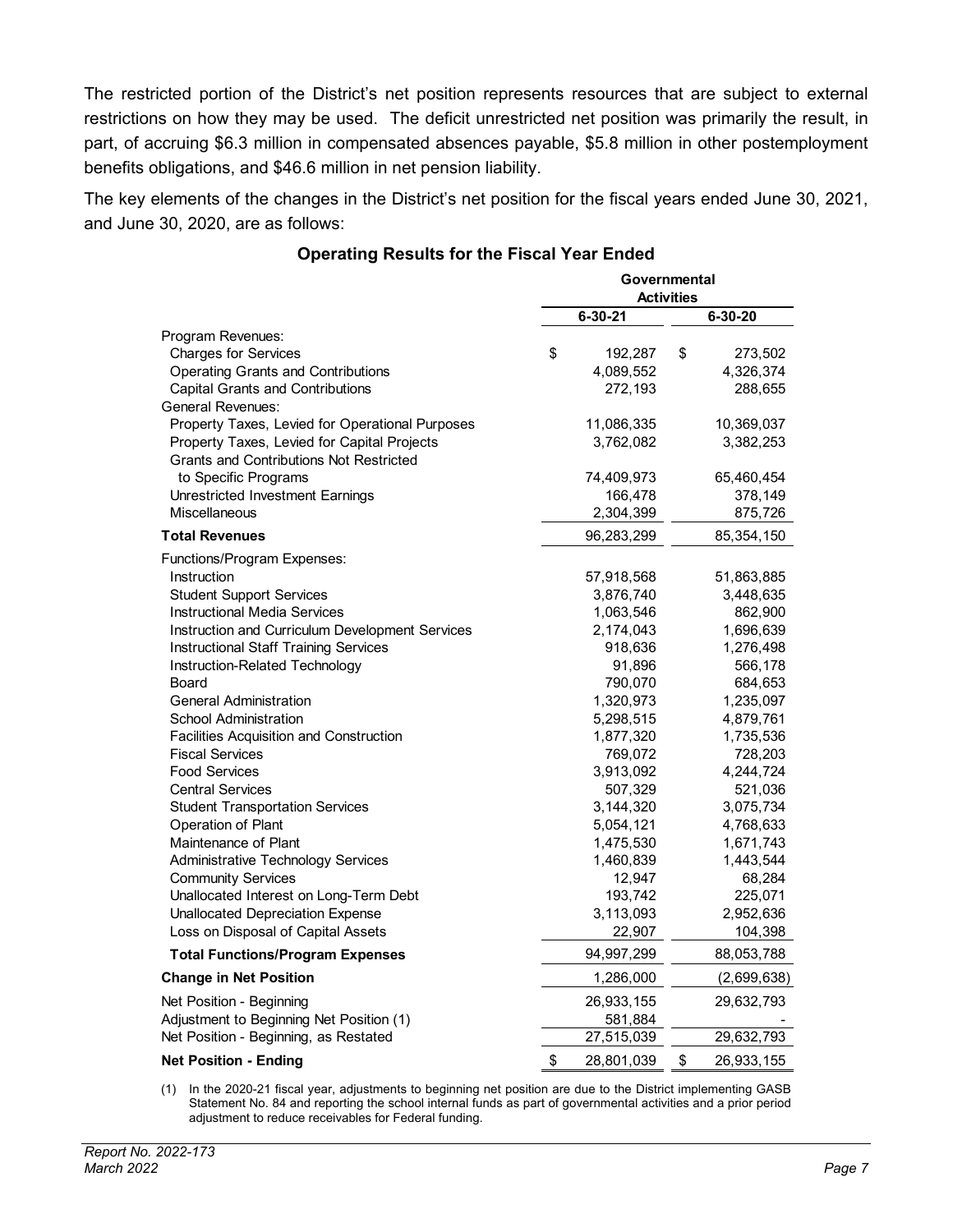The largest revenue source is the State of Florida (65.8 percent). Revenues from State sources for current operations are primarily received through the Florida Education Finance Program (FEFP) funding formula, which is accounted for as grants and contributions not restricted to specific programs. The FEFP funding formula utilizes student enrollment data and is designed to maintain equity in funding across all Florida school districts, taking into consideration the District's funding ability based on the local property tax base.

Grants and contributions not restricted to specific programs revenues increased by \$8.9 million, or 13.7 percent, primarily due to an increase in FEFP funding.

Instruction expenses represent 61 percent of total governmental expenses in the 2020-21 fiscal year. Total program expenses increased by \$6.9 million, or 7.9 percent, over the previous fiscal year due mainly from increases in online instructional services through the District's virtual school program, Digital Academy of Florida, and in salaries and related benefits.

### FINANCIAL ANALYSIS OF THE DISTRICT'S FUNDS

### **Governmental Funds**

The focus of the District's governmental funds is to provide information on near-term inflows, outflows, and balances of spendable resources. Such information is useful in assessing the District's financing requirements. Specifically, unassigned fund balance may serve as a useful measure of a government's net resources available for discretionary use as it represents the portion of fund balance that has not been limited to a particular purpose by an external party, the District, or a group or individual delegated authority by the Board to assign resources for particular purposes.

The total fund balances of governmental funds increased by \$7.8 million during the fiscal year to \$30.4 million at June 30, 2021. Of the total fund balance, \$14.4 million, or 47.3 percent, is unassigned fund balance, which is available for spending at the District's discretion; \$0.2 million is nonspendable; \$15.7 million is restricted; and \$0.1 million is assigned.

### **Major Governmental Funds**

The General Fund is the District's chief operating fund. At the end of the current fiscal year, assigned fund balance is \$0.2 million and unassigned fund balance is \$14.4 million, while the total fund balance is \$19.1 million. As a measure of the General Fund's liquidity, it may be useful to compare the total assigned and unassigned fund balances to General Fund total revenues. The total assigned and unassigned fund balance is 19.3 percent of the total General Fund revenues, while total fund balance represents 25.3 percent of total General Fund revenues. Total fund balance increased by \$6.3 million during the fiscal year mainly due to an increase in FEFP funding.

The Special Revenue – Food Service Fund has a total fund balance of \$3.7 million which is restricted for the District's food service operations. During the fiscal year, total fund balance increased \$0.2 million. The increase in fund balance was attributed to a decrease in food services expenditures.

The Special Revenue – Federal Education Stabilization Fund has total revenues and expenditures of \$2.8 million each and the funding was mainly used to mitigate the impact of COVID-19. Because grant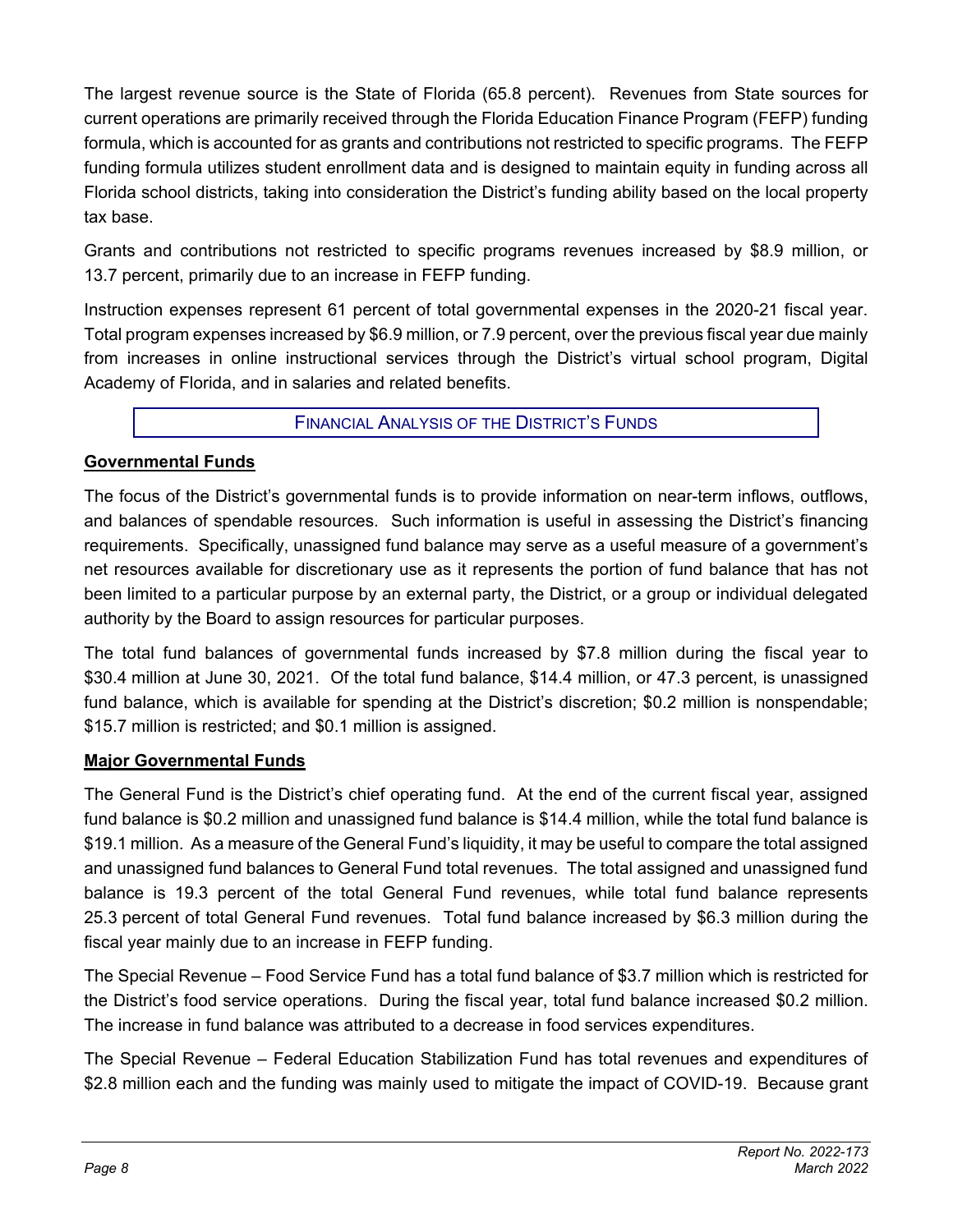revenues are not recognized until expenditures are incurred, this fund generally does not accumulate a fund balance.

### **Proprietary Funds**

The District's proprietary funds provide the same type of information reported in the government-wide financial statements, but in more detail. Unrestricted net position of the Internal Service Fund decreased by \$258,754 or 26.6 percent, during the 2020-21 fiscal year due to a decrease in premium revenues and an increase in insurance claims.

### GENERAL FUND BUDGETARY HIGHLIGHTS

During the 2020-21 fiscal year, the District amended its General Fund budget several times, which resulted in an increase in total budgeted revenues of \$7.1 million, or 10.4 percent. At the same time, final appropriations are more than the original budgeted amounts by \$10 million. Budget revisions occurred primarily from changes in estimated State funding levels and corresponding adjustments to planned expenditures to ensure maintenance of an adequate fund balance.

Actual revenues are in line with the final budgeted amounts while actual expenditures are \$10 million, or 12.6 percent, less than final budgeted amounts. The decrease in expenditures was primarily due to continued cost containment measures implemented by the District. The actual ending fund balance exceeded the estimated fund balance contained in the final amended budget by \$10.2 million.

### CAPITAL ASSETS AND LONG-TERM DEBT

### **Capital Assets**

The District's investment in capital assets for its governmental activities as of June 30, 2021, is \$51.5 million (net of accumulated depreciation). This investment in capital assets includes land; construction in progress; improvements other than buildings; buildings and fixed equipment; furniture, fixtures, and equipment; motor vehicles; and computer software.

Additional information on the District's capital assets can be found in Notes I.F.4. and IV.C. to the financial statements.

### **Long-Term Debt**

At June 30, 2021, the District had total long-term debt outstanding of \$8.4 million, composed of \$1.2 million of bonds payable, \$3.1 million of certificates of participation payable, and \$4.1 million of installment-purchase payable. During the current fiscal year, retirement of debt was \$0.3 million.

Revenue bonds of \$1.2 million are secured by pari-mutuel tax proceeds. The District's certificates of participation are not secured by specified revenue sources.

Additional information on the District's long-term debt can be found in Notes I.F.6 and IV.I. to the financial statements.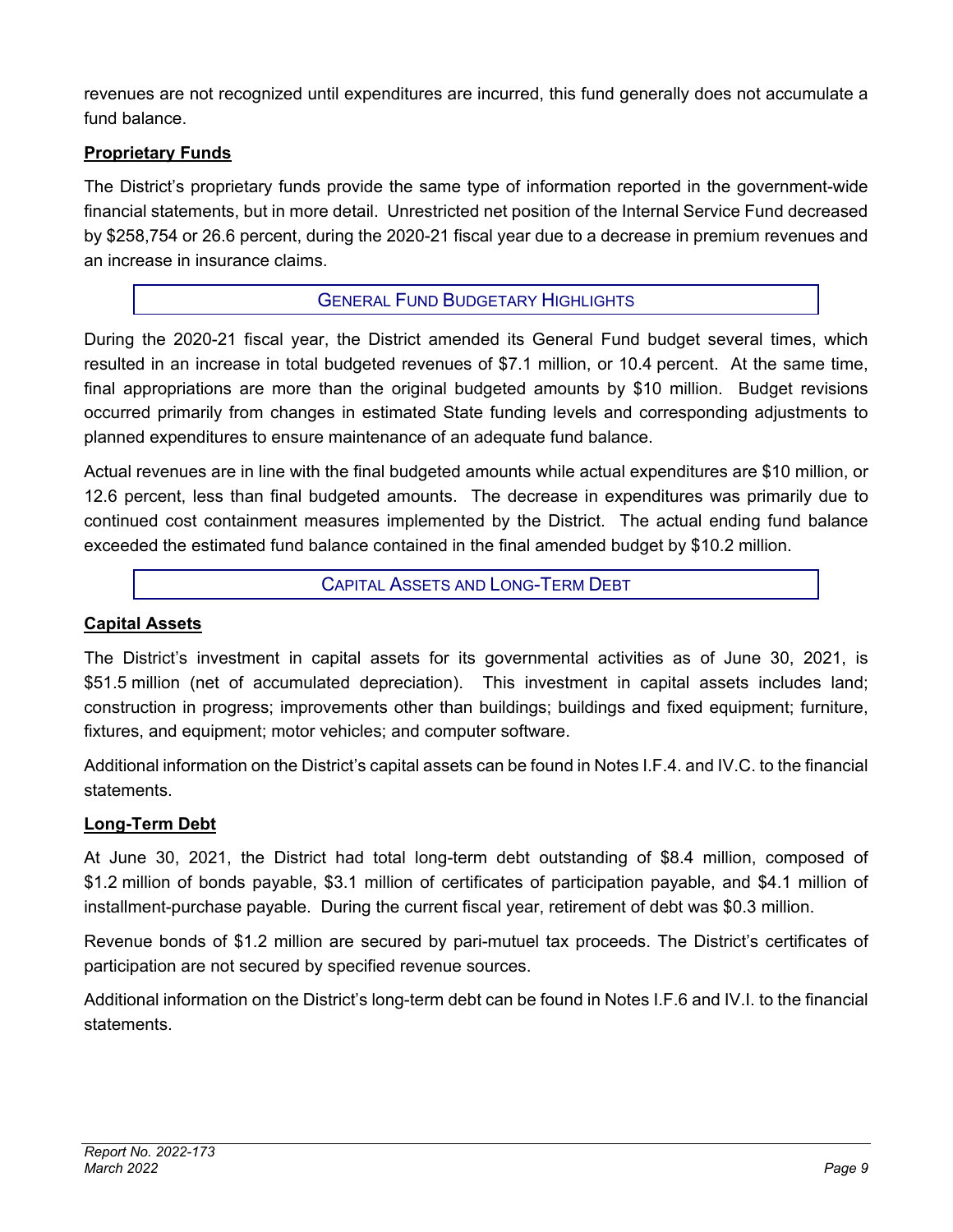### OTHER MATTERS OF SIGNIFICANCE

Employer contributions to the Florida Retirement System (FRS) increased for regular employees from 10 percent to 10.82 percent of payroll for the 2021-22 fiscal year. FRS rates for all classes of employees are expected to increase.

Housing prices are expected to increase the taxable assessed property value for the 2020-21 fiscal year resulting in increased property tax revenues.

In the 2020-2021 fiscal year, as of the Fourth FEFP Calculation, the District has an increase in unweighted FTE of 3,648, most of it was contributed by virtual instruction, resulting in a significant increase in revenues.

#### REQUESTS FOR INFORMATION

This report is designed to provide a general overview of the District's finances for all those with an interest in the District's finances. Questions concerning information provided in the MD&A or other required supplementary information, and financial statements and notes thereto, or requests for additional financial information should be addressed to the Superintendent, Hendry County District School Board, 300 W. Cowboy Way, LaBelle, Florida 33935.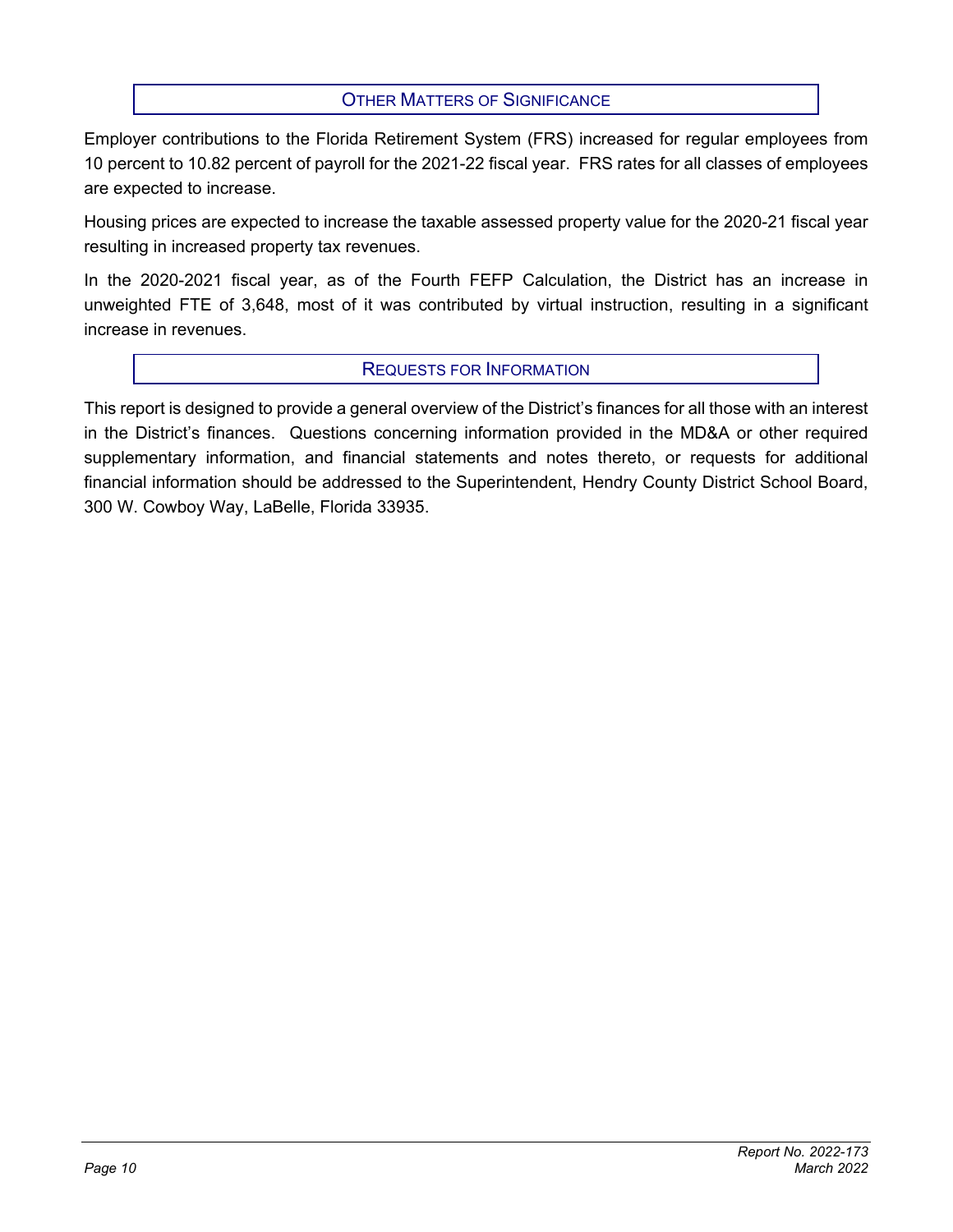## <span id="page-16-0"></span>*BASIC FINANCIAL STATEMENTS*

#### **Hendry County District School Board Statement of Net Position June 30, 2021**

|                                                       | Governmental<br><b>Activities</b> |
|-------------------------------------------------------|-----------------------------------|
| <b>ASSETS</b>                                         |                                   |
| Cash and Cash Equivalents                             | \$<br>28,450,303                  |
| <b>Accounts Receivable</b>                            | 532                               |
| Due from Other Agencies                               | 1,275,010                         |
| Inventories                                           | 170,000                           |
| Restricted Cash and Cash Equivalents                  | 43,222                            |
| Restricted Investments                                | 3,056,237                         |
| Capital Assets:<br>Nondepreciable Capital Assets      | 2,133,395                         |
| Depreciable Capital Assets, Net                       | 49,378,183                        |
| <b>TOTAL ASSETS</b>                                   | 84,506,882                        |
| DEFERRED OUTFLOWS OF RESOURCES                        |                                   |
| Pensions                                              | 15,709,187                        |
| <b>OPEB</b>                                           | 913,373                           |
| TOTAL DEFERRED OUTFLOWS OF RESOURCES                  | 16,622,560                        |
| <b>LIABILITIES</b>                                    |                                   |
| Payroll Deductions and Withholdings                   | 797,860                           |
| <b>Accounts Payable</b>                               | 845,127                           |
| Due to Other Agencies                                 | 105                               |
| <b>Unearned Revenue</b>                               | 136,310                           |
| Estimated Liability for Self-Insurance Program        | 72,055                            |
| Long-Term Liabilities:                                |                                   |
| Portion Due Within 1 Year<br>Portion Due After 1 Year | 4,299,668                         |
| <b>TOTAL LIABILITIES</b>                              | 62,934,156                        |
|                                                       | 69,085,281                        |
| DEFERRED INFLOWS OF RESOURCES                         |                                   |
| Pensions                                              | 2,433,881                         |
| <b>OPEB</b>                                           | 809,241                           |
| <b>TOTAL DEFERRED INFLOWS OF RESOURCES</b>            | 3,243,122                         |
| <b>NET POSITION</b>                                   |                                   |
| Net Investment in Capital Assets<br>Restricted for:   | 43,079,352                        |
| <b>Federal Programs</b>                               | 32,613                            |
| <b>State Required Carryover Programs</b>              | 3,146,663                         |
| <b>Debt Service</b>                                   | 3,280,114                         |
| <b>Capital Projects</b>                               | 3,211,609                         |
| <b>Food Service</b>                                   | 3,687,498                         |
| Other Purposes<br>Unrestricted                        | 2,359,690                         |
|                                                       | (29,996,500)                      |
| <b>TOTAL NET POSITION</b>                             | \$<br>28,801,039                  |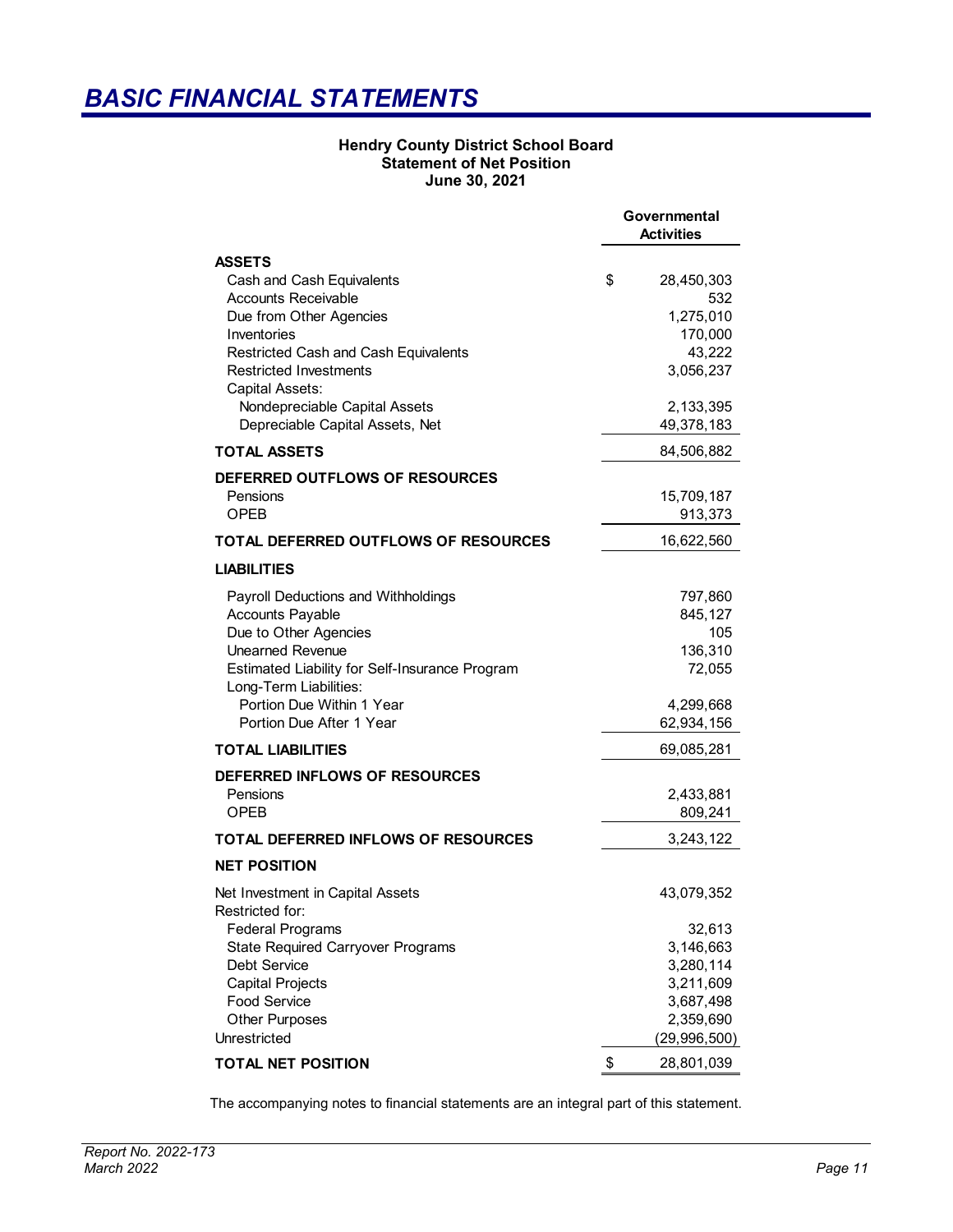#### **Hendry County District School Board Statement of Activities For the Fiscal Year Ended June 30, 2021**

<span id="page-17-0"></span>

|                                                 |    |                 |    |                 |    | <b>Program Revenues</b> |  |
|-------------------------------------------------|----|-----------------|----|-----------------|----|-------------------------|--|
|                                                 |    |                 |    | <b>Charges</b>  |    | <b>Operating</b>        |  |
|                                                 |    |                 |    | for             |    | <b>Grants and</b>       |  |
|                                                 |    | <b>Expenses</b> |    | <b>Services</b> |    | <b>Contributions</b>    |  |
| <b>Functions/Programs</b>                       |    |                 |    |                 |    |                         |  |
| <b>Governmental Activities:</b>                 |    |                 |    |                 |    |                         |  |
| Instruction                                     | \$ | 57,918,568      | \$ | 98,396          | \$ |                         |  |
| <b>Student Support Services</b>                 |    | 3,876,740       |    |                 |    |                         |  |
| <b>Instructional Media Services</b>             |    | 1,063,546       |    |                 |    |                         |  |
| Instruction and Curriculum Development Services |    | 2,174,043       |    |                 |    |                         |  |
| <b>Instructional Staff Training Services</b>    |    | 918,636         |    |                 |    |                         |  |
| Instruction-Related Technology                  |    | 91,896          |    |                 |    |                         |  |
| Board                                           |    | 790.070         |    |                 |    |                         |  |
| <b>General Administration</b>                   |    | 1,320,973       |    |                 |    |                         |  |
| <b>School Administration</b>                    |    | 5,298,515       |    |                 |    |                         |  |
| Facilities Acquisition and Construction         |    | 1,877,320       |    |                 |    |                         |  |
| <b>Fiscal Services</b>                          |    | 769,072         |    |                 |    |                         |  |
| <b>Food Services</b>                            |    | 3,913,092       |    | 85,481          |    | 4,089,552               |  |
| <b>Central Services</b>                         |    | 507,329         |    |                 |    |                         |  |
| <b>Student Transportation Services</b>          |    | 3,144,320       |    | 8,410           |    |                         |  |
| Operation of Plant                              |    | 5,054,121       |    |                 |    |                         |  |
| Maintenance of Plant                            |    | 1,475,530       |    |                 |    |                         |  |
| Administrative Technology Services              |    | 1,460,839       |    |                 |    |                         |  |
| <b>Community Services</b>                       |    | 12,947          |    |                 |    |                         |  |
| Unallocated Interest on Long-Term Debt          |    | 193,742         |    |                 |    |                         |  |
| <b>Unallocated Depreciation Expense</b>         |    | 3,113,093       |    |                 |    |                         |  |
| Loss on Disposal of Capital Assets              |    | 22,907          |    |                 |    |                         |  |
| <b>Total Governmental Activities</b>            | \$ | 94,997,299      | \$ | 192,287         | \$ | 4,089,552               |  |

General Revenues:

Taxes:

 Property Taxes, Levied for Operational Purposes Property Taxes, Levied for Capital Projects Grants and Contributions Not Restricted to Specific Programs Unrestricted Investment Earnings Miscellaneous

#### **Total General Revenues**

#### **Change in Net Position**

Net Position - Beginning Adjustment to Beginning Net Position Net Position - Beginning, as Restated

#### **Net Position - Ending**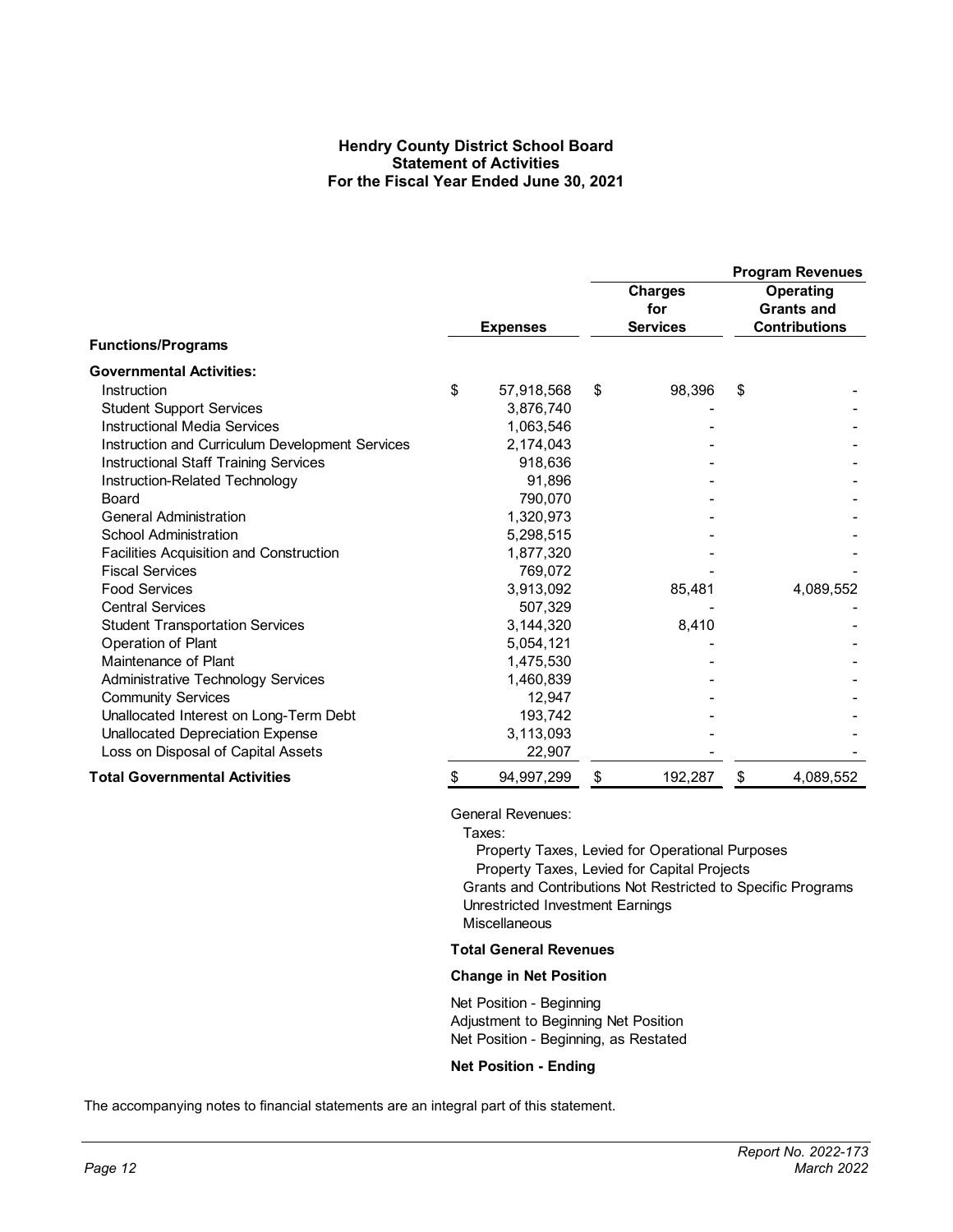|                                                      | Net (Expense)<br>Revenue and<br><b>Changes in</b><br><b>Net Position</b> |
|------------------------------------------------------|--------------------------------------------------------------------------|
| Capital<br><b>Grants and</b><br><b>Contributions</b> | Governmental<br><b>Activities</b>                                        |
|                                                      |                                                                          |
| \$                                                   | \$<br>(57, 820, 172)                                                     |
|                                                      | (3,876,740)                                                              |
|                                                      | (1,063,546)                                                              |
|                                                      | (2, 174, 043)<br>(918, 636)                                              |
|                                                      | (91, 896)                                                                |
|                                                      | (790, 070)                                                               |
|                                                      | (1,320,973)                                                              |
|                                                      | (5, 298, 515)                                                            |
| 272,193                                              | (1,605,127)                                                              |
|                                                      | (769, 072)                                                               |
|                                                      | 261,941                                                                  |
|                                                      | (507, 329)                                                               |
|                                                      | (3, 135, 910)                                                            |
|                                                      | (5,054,121)                                                              |
|                                                      | (1, 475, 530)                                                            |
|                                                      | (1,460,839)                                                              |
|                                                      | (12, 947)<br>(193, 742)                                                  |
|                                                      | (3, 113, 093)                                                            |
|                                                      | (22, 907)                                                                |
|                                                      |                                                                          |
| \$<br>272,193                                        | (90, 443, 267)                                                           |
|                                                      | 11,086,335                                                               |
|                                                      | 3,762,082                                                                |
|                                                      | 74,409,973<br>166,478                                                    |
|                                                      | 2,304,399                                                                |
|                                                      | 91,729,267                                                               |
|                                                      | 1,286,000                                                                |
|                                                      |                                                                          |
|                                                      | 26,933,155                                                               |

581,884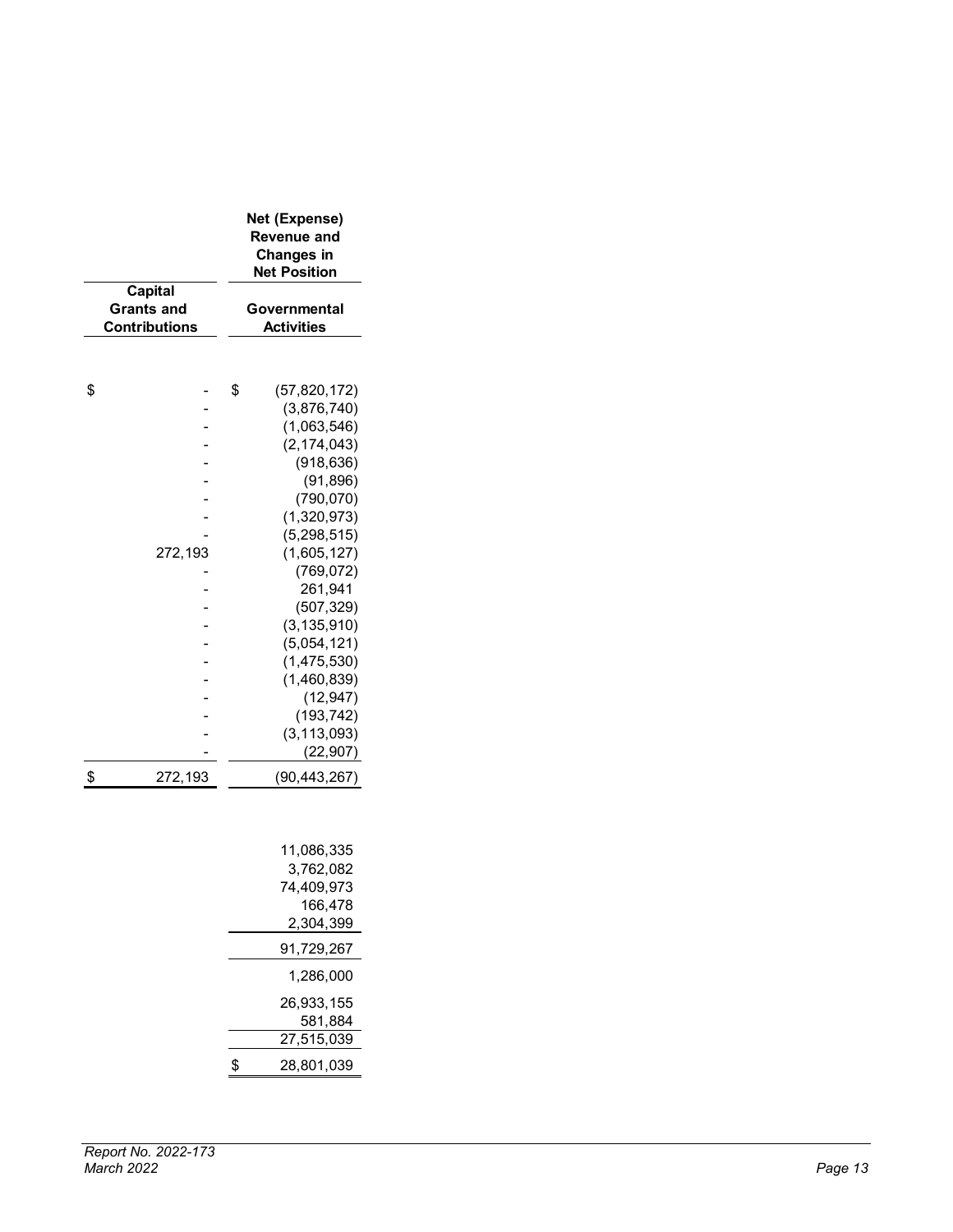#### **Hendry County District School Board Balance Sheet – Governmental Funds June 30, 2021**

<span id="page-19-0"></span>

|                                                              |    | <b>General</b><br><b>Fund</b> |    | <b>Special Revenue -</b><br><b>Food Service</b><br><b>Fund</b> |                   | <b>Special Revenue -</b><br><b>Federal Education</b><br><b>Stabilization Fund</b> |  |
|--------------------------------------------------------------|----|-------------------------------|----|----------------------------------------------------------------|-------------------|-----------------------------------------------------------------------------------|--|
| <b>ASSETS</b>                                                |    |                               |    |                                                                |                   |                                                                                   |  |
| Cash and Cash Equivalents                                    | \$ | 20,275,719                    | \$ | 2,806,684                                                      | \$                | 885                                                                               |  |
| <b>Accounts Receivable</b>                                   |    | 53                            |    |                                                                |                   |                                                                                   |  |
| Due from Other Funds<br>Due from Other Agencies              |    | 91,277<br>91,606              |    | 1,272,139                                                      |                   | 371,655<br>882,156                                                                |  |
| Inventories                                                  |    | 170,000                       |    |                                                                |                   |                                                                                   |  |
| Restricted Cash and Cash Equivalents                         |    |                               |    |                                                                |                   |                                                                                   |  |
| <b>Restricted Investments</b>                                |    |                               |    |                                                                |                   |                                                                                   |  |
| <b>TOTAL ASSETS</b>                                          | \$ | 20,628,655                    | \$ | 4,078,823                                                      | $\boldsymbol{\$}$ | 1,254,696                                                                         |  |
| <b>LIABILITIES AND FUND BALANCES</b><br>Liabilities:         |    |                               |    |                                                                |                   |                                                                                   |  |
| Payroll Deductions and Withholdings                          | \$ | 797,860                       | \$ |                                                                | \$                |                                                                                   |  |
| <b>Accounts Payable</b>                                      |    | 383,511                       |    | 370,209                                                        |                   | 20,448                                                                            |  |
| Due to Other Funds                                           |    | 362,785                       |    | 21,116                                                         |                   | 1,234,248                                                                         |  |
| Due to Other Agencies<br><b>Unearned Revenue</b>             |    |                               |    |                                                                |                   |                                                                                   |  |
| <b>Total Liabilities</b>                                     |    | 1,544,156                     |    | 391,325                                                        |                   | 1,254,696                                                                         |  |
| Fund Balances:                                               |    |                               |    |                                                                |                   |                                                                                   |  |
| Nonspendable:                                                |    |                               |    |                                                                |                   |                                                                                   |  |
| Inventories                                                  |    | 170,000                       |    |                                                                |                   |                                                                                   |  |
| Restricted for:                                              |    |                               |    |                                                                |                   |                                                                                   |  |
| Federal Programs<br><b>State Required Carryover Programs</b> |    | 3,146,663                     |    |                                                                |                   |                                                                                   |  |
| Debt Service                                                 |    |                               |    |                                                                |                   |                                                                                   |  |
| <b>Capital Projects</b>                                      |    |                               |    |                                                                |                   |                                                                                   |  |
| Food Service                                                 |    |                               |    | 3,687,498                                                      |                   |                                                                                   |  |
| <b>Other Purposes</b>                                        |    | 1,224,621                     |    |                                                                |                   |                                                                                   |  |
| <b>Total Restricted Fund Balance</b><br>Assigned for:        |    | 4,371,284                     |    | 3,687,498                                                      |                   |                                                                                   |  |
| Purchases on Order                                           |    | 151,522                       |    |                                                                |                   |                                                                                   |  |
| <b>Unassigned Fund Balance</b>                               |    | 14,391,693                    |    |                                                                |                   |                                                                                   |  |
| <b>Total Fund Balances</b>                                   |    | 19,084,499                    |    | 3,687,498                                                      |                   |                                                                                   |  |
| TOTAL LIABILITIES AND FUND BALANCES                          | \$ | 20,628,655                    | \$ | 4,078,823                                                      | \$                | 1,254,696                                                                         |  |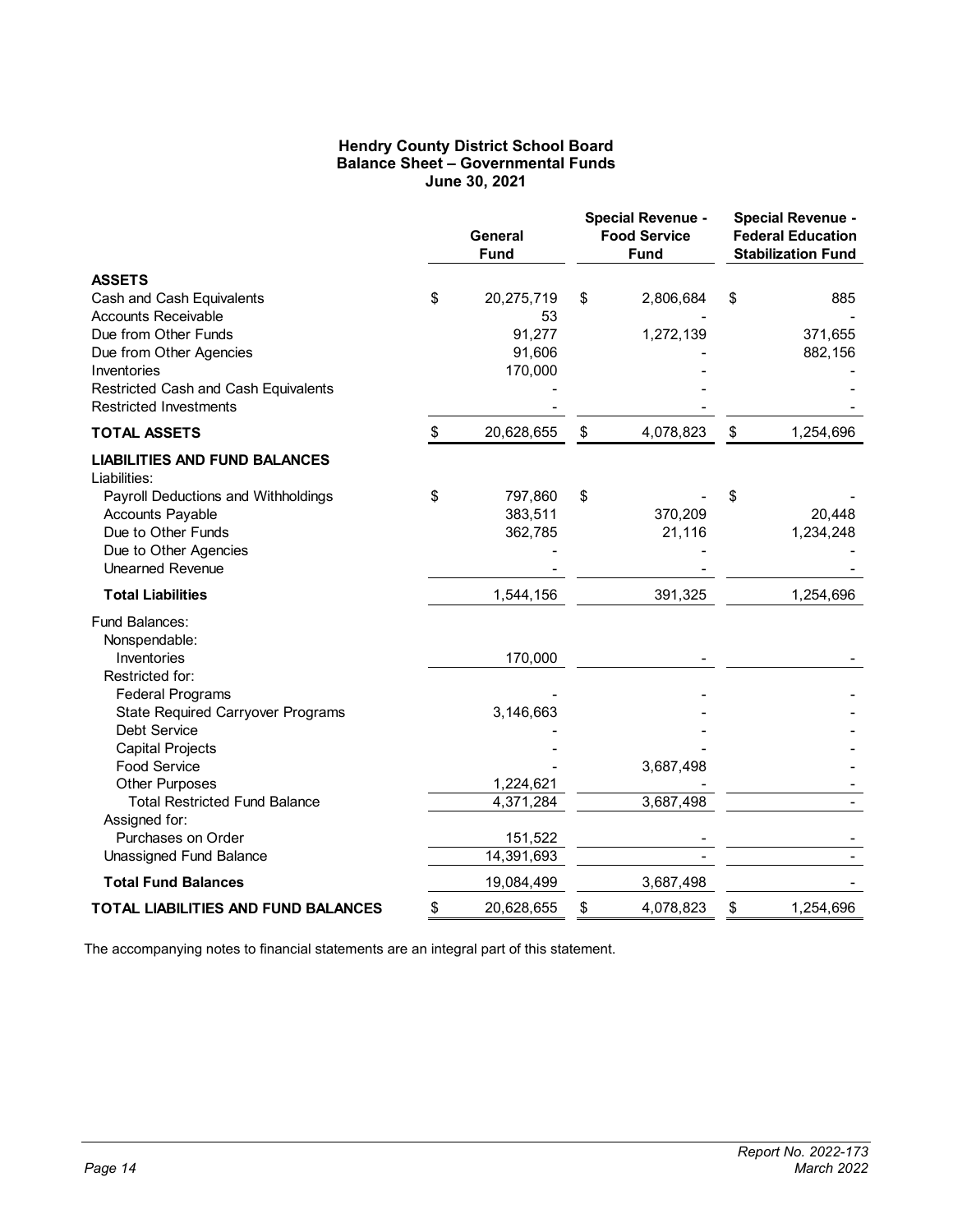|                | Other<br>Governmental<br><b>Funds</b> | Total<br>Governmental<br><b>Funds</b> |
|----------------|---------------------------------------|---------------------------------------|
|                |                                       |                                       |
| \$             | 4,582,515<br>479                      | \$<br>27,665,803<br>532               |
|                | 120,299                               | 1,855,370                             |
|                | 301,248                               | 1,275,010                             |
|                |                                       | 170,000                               |
|                | 43,222                                | 43,222                                |
|                | 3,056,237                             | 3,056,237                             |
| $\mathfrak{S}$ | 8,104,000                             | \$<br>34,066,174                      |
|                |                                       |                                       |
| \$             |                                       | \$<br>797,860                         |
|                | 70,959                                | 845,127                               |
|                | 237,221                               | 1,855,370                             |
|                | 105                                   | 105                                   |
|                | 136,310                               | 136,310                               |
|                | 444,595                               | 3,634,772                             |
|                |                                       | 170,000                               |
|                |                                       |                                       |
|                | 32,613                                | 32,613                                |
|                |                                       | 3,146,663                             |
|                | 3,280,114<br>3,211,609                | 3,280,114                             |
|                |                                       | 3,211,609<br>3,687,498                |
|                | 1,135,069                             | 2,359,690                             |
|                | 7,659,405                             | 15,718,187                            |
|                |                                       |                                       |
|                |                                       | 151,522                               |
|                |                                       | 14,391,693                            |
|                | 7,659,405                             | 30,431,402                            |
| \$             | 8,104,000                             | \$<br>34,066,174                      |

I.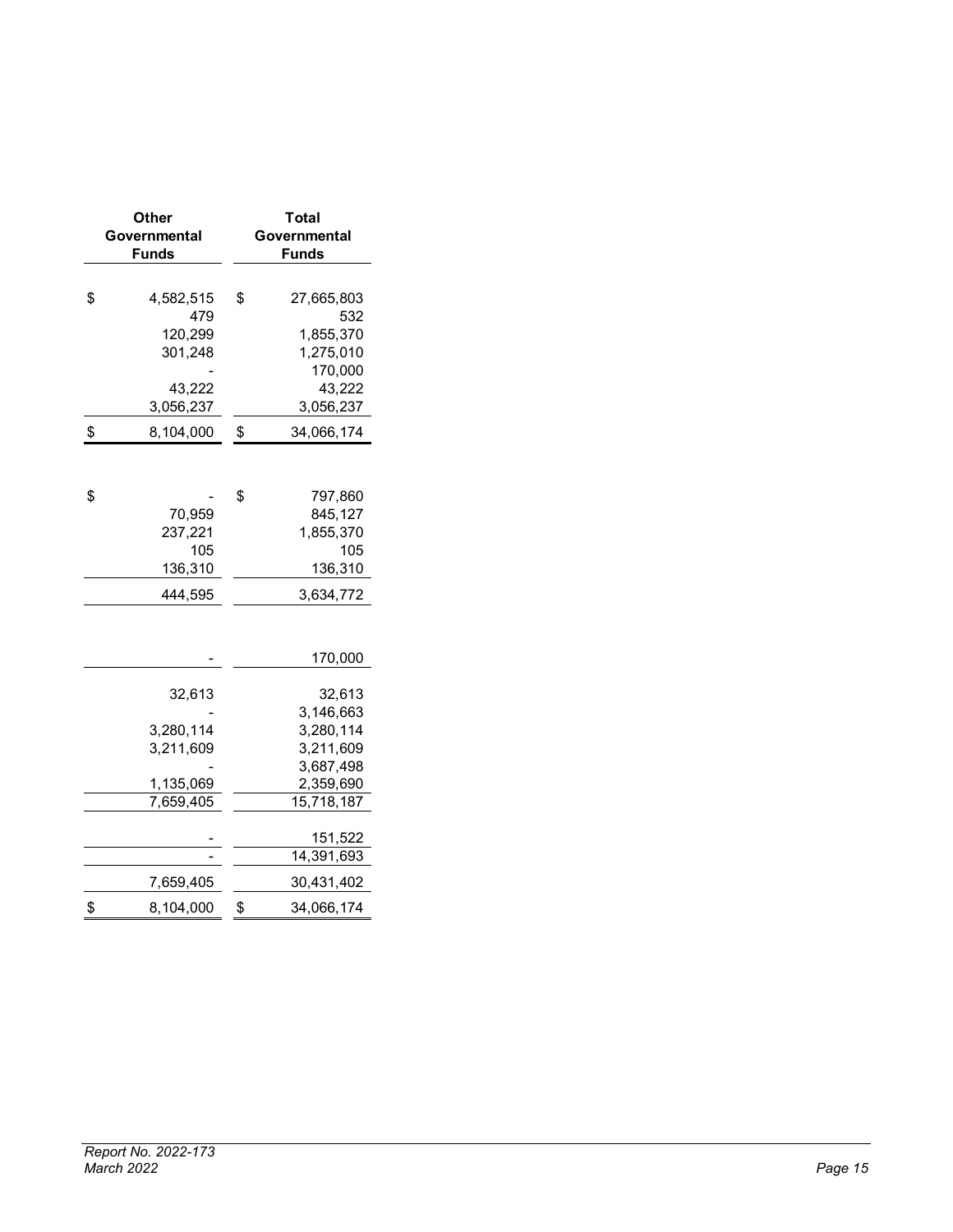#### **Hendry County District School Board Reconciliation of the Governmental Funds Balance Sheet to the Statement of Net Position June 30, 2021**

<span id="page-21-0"></span>

| <b>Total Fund Balances - Governmental Funds</b>                                                                                                                                                                                                                                                   | \$ | 30,431,402   |
|---------------------------------------------------------------------------------------------------------------------------------------------------------------------------------------------------------------------------------------------------------------------------------------------------|----|--------------|
| Amounts reported for governmental activities in the statement of net position are different because:                                                                                                                                                                                              |    |              |
| Capital assets, net of accumulated depreciation, used in governmental activities are not financial<br>resources and, therefore, are not reported as assets in the governmental funds.                                                                                                             |    | 51,511,578   |
| Internal service funds are used by management to charge the costs of certain activities, such as<br>insurance, to individual funds. The assets and liabilities of the internal service fund are included<br>in governmental activities in the statement of net position.                          |    | 712,445      |
| The deferred outflows of resources and deferred inflows of resources related to pensions and<br>other postemployment benefits (OPEB) are applicable to future periods and, therefore, are not<br>reported in the governmental funds.                                                              |    |              |
| Deferred Outflows Related to Pensions<br>\$<br>15,709,187<br>Deferred Outflows Related to OPEB<br>913,373<br>(2,433,881)<br>Deferred Inflows Related to Pensions<br>Deferred Inflows Related to OPEB<br>(809,241)                                                                                 |    | 13,379,438   |
| Long-term liabilities are not due and payable in the fiscal year and, therefore, are not reported<br>as liabilities in the governmental funds. Long-term liabilities at year end consist of:                                                                                                      |    |              |
| Installment-Purchase Payable<br>(4, 154, 952)<br>\$<br>Certificates of Participation Payable<br>(3,068,200)<br><b>Bonds Payable</b><br>(1,209,073)<br><b>Compensated Absences Payable</b><br>(6,349,238)<br>Net Pension Liability<br>(46, 617, 232)<br><b>Total OPEB Liability</b><br>(5,835,129) |    | (67,233,824) |
| <b>Net Position - Governmental Activities</b>                                                                                                                                                                                                                                                     | S. | 28,801,039   |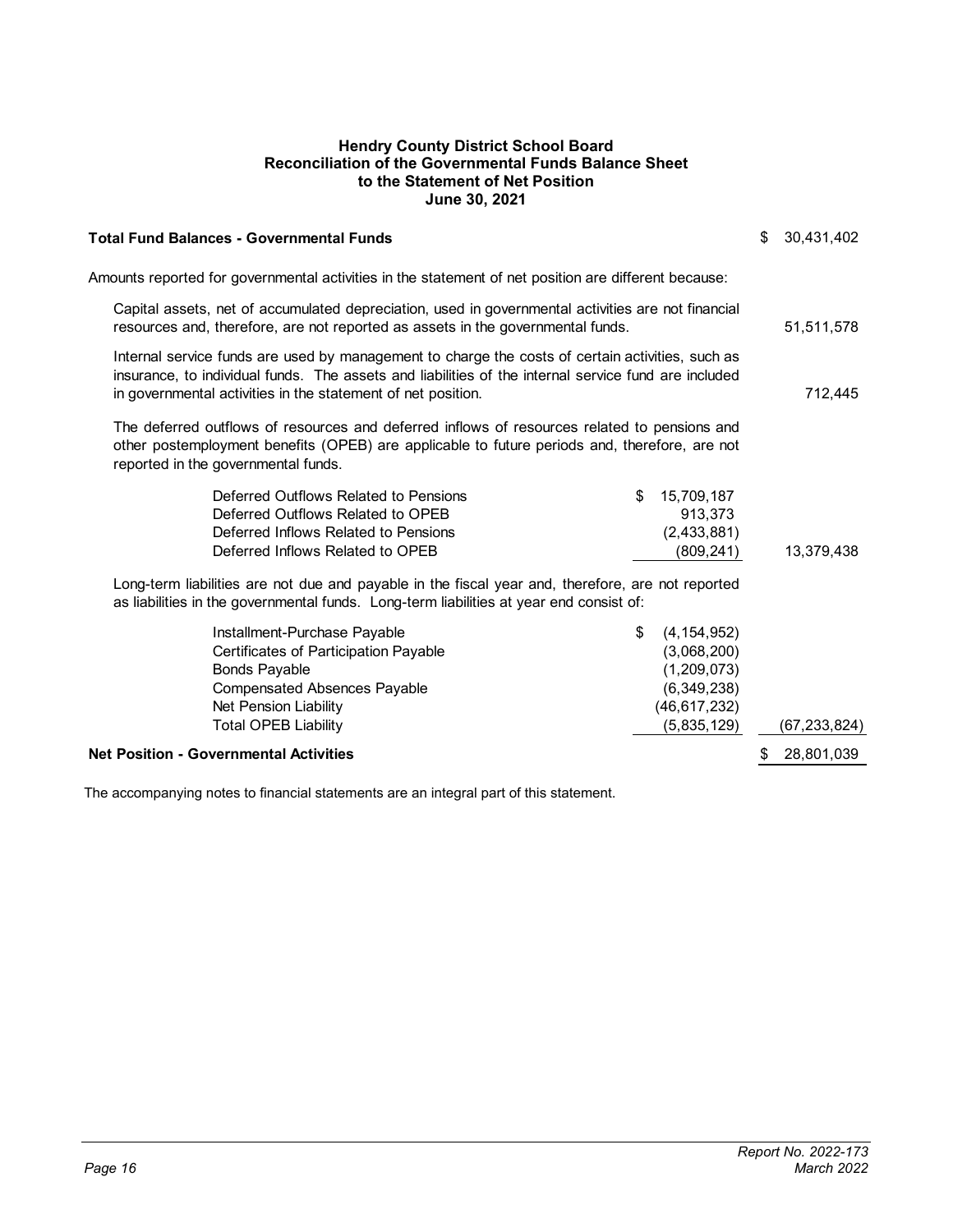THIS PAGE INTENTIONALLY LEFT BLANK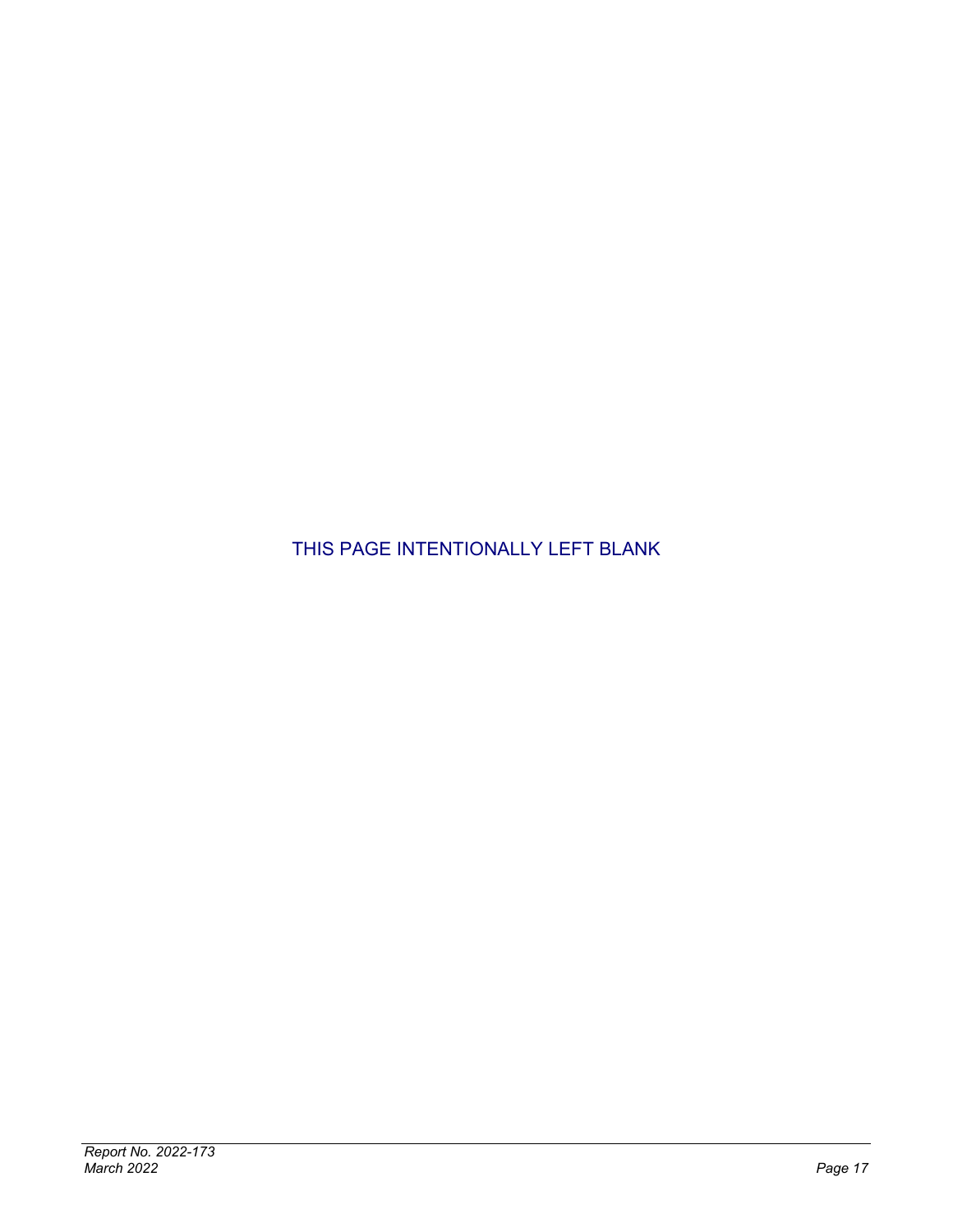#### **Hendry County District School Board Statement of Revenues, Expenditures, and Changes in Fund Balances – Governmental Funds For the Fiscal Year Ended June 30, 2021**

<span id="page-23-0"></span>

|                                                 | General<br>Fund  | <b>Special Revenue -</b><br><b>Food Service Fund</b> | <b>Special Revenue -</b><br><b>Federal Education</b><br><b>Stabilization Fund</b> |
|-------------------------------------------------|------------------|------------------------------------------------------|-----------------------------------------------------------------------------------|
| <b>Revenues</b>                                 |                  |                                                      |                                                                                   |
| Intergovernmental:                              |                  |                                                      |                                                                                   |
| <b>Federal Direct</b>                           | \$               | \$                                                   | 9,044<br>\$                                                                       |
| Federal Through State and Local                 | 400,636          | 4,030,875                                            | 2,761,416                                                                         |
| State                                           | 62,867,500       | 58,677                                               |                                                                                   |
| Local:                                          |                  |                                                      |                                                                                   |
| <b>Property Taxes</b>                           | 11,086,335       |                                                      |                                                                                   |
| Charges for Services - Food Service             |                  | 85,481                                               |                                                                                   |
| <b>Miscellaneous</b>                            | 1,104,584        | 22,554                                               |                                                                                   |
| <b>Total Local Revenues</b>                     | 12,190,919       | 108,035                                              |                                                                                   |
| <b>Total Revenues</b>                           | 75,459,055       | 4, 197, 587                                          | 2,770,460                                                                         |
| <b>Expenditures</b>                             |                  |                                                      |                                                                                   |
| Current - Education:                            |                  |                                                      |                                                                                   |
| Instruction                                     | 46,341,026       |                                                      | 1,919,820                                                                         |
| <b>Student Support Services</b>                 | 2,542,466        |                                                      | 174,463                                                                           |
| <b>Instructional Media Services</b>             | 971,936          |                                                      | 2,134                                                                             |
| Instruction and Curriculum Development Services | 913,552          |                                                      | 9,412                                                                             |
| <b>Instructional Staff Training Services</b>    | 404,291          |                                                      | 80,289                                                                            |
| Instruction-Related Technology                  | 91,896           |                                                      |                                                                                   |
| Board                                           | 718,145          |                                                      |                                                                                   |
| <b>General Administration</b>                   | 765,650          |                                                      | 89,873                                                                            |
| <b>School Administration</b>                    | 4,615,864        |                                                      | 50,809                                                                            |
| <b>Facilities Acquisition and Construction</b>  | 59,951           |                                                      | 82,707                                                                            |
| <b>Fiscal Services</b><br><b>Food Services</b>  | 698,395          |                                                      |                                                                                   |
| <b>Central Services</b>                         | 460,838          | 3,900,338                                            |                                                                                   |
| <b>Student Transportation Services</b>          | 2,896,404        |                                                      | 37,155                                                                            |
| Operation of Plant                              | 4,748,756        |                                                      | 173,360                                                                           |
| Maintenance of Plant                            | 1,364,773        |                                                      |                                                                                   |
| Administrative Technology Services              | 1,372,920        |                                                      | 12,175                                                                            |
| <b>Community Services</b>                       | 8,839            |                                                      |                                                                                   |
| Fixed Capital Outlay:                           |                  |                                                      |                                                                                   |
| Facilities Acquisition and Construction         | 96,562           |                                                      |                                                                                   |
| Other Capital Outlay                            | 275,284          | 52,676                                               | 138,263                                                                           |
| Debt Service:                                   |                  |                                                      |                                                                                   |
| Principal                                       |                  |                                                      |                                                                                   |
| Interest and Fiscal Charges                     |                  |                                                      |                                                                                   |
| <b>Total Expenditures</b>                       | 69,347,548       | 3,953,014                                            | 2,770,460                                                                         |
| <b>Excess of Revenues Over Expenditures</b>     | 6,111,507        | 244,573                                              |                                                                                   |
| <b>Other Financing Sources (Uses)</b>           |                  |                                                      |                                                                                   |
| Transfers In                                    | 172,861          |                                                      |                                                                                   |
| Loss Recoveries                                 | 21,201           |                                                      |                                                                                   |
| <b>Transfers Out</b>                            |                  |                                                      |                                                                                   |
| <b>Total Other Financing Sources (Uses)</b>     | 194,062          |                                                      |                                                                                   |
| <b>Net Change in Fund Balances</b>              | 6,305,569        | 244,573                                              |                                                                                   |
| Fund Balances, Beginning                        | 12,778,930       | 3,442,925                                            |                                                                                   |
| Adjustment to Beginning Fund Balance            |                  |                                                      |                                                                                   |
| Fund Balances, Beginning, as Restated           | 12,778,930       | 3,442,925                                            | $\overline{\phantom{a}}$                                                          |
| <b>Fund Balances, Ending</b>                    | \$<br>19,084,499 | $\boldsymbol{\mathsf{S}}$<br>3,687,498               | \$<br>0                                                                           |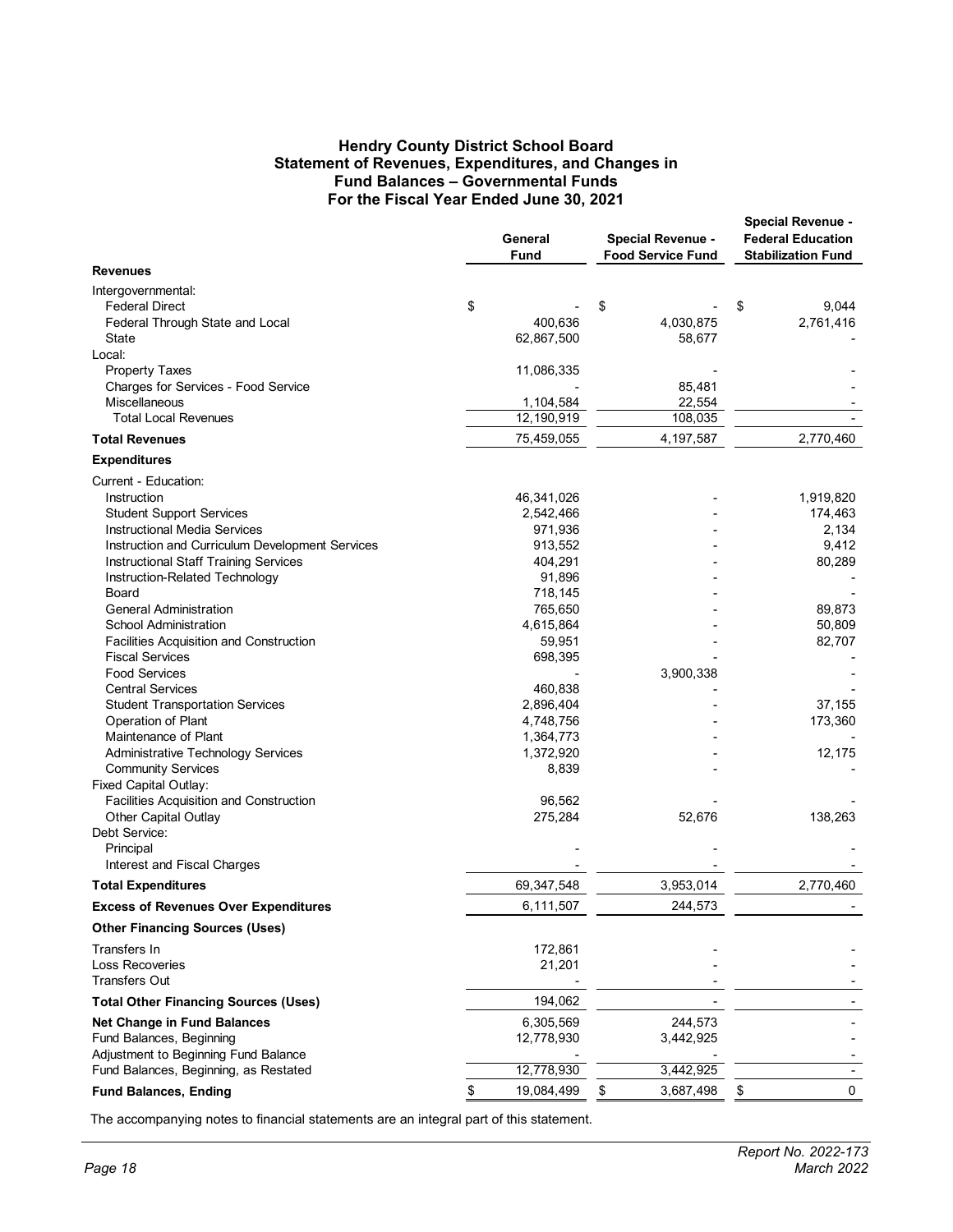| Other<br>Governmental<br><b>Funds</b>                  | Total<br>Governmental<br><b>Funds</b>                                           |
|--------------------------------------------------------|---------------------------------------------------------------------------------|
| \$<br>8,203,793<br>439,777                             | \$<br>9,044<br>15,396,720<br>63,365,954                                         |
| 3,762,082<br>1,429,254<br>5,191,336<br>13,834,906      | 14,848,417<br>85,481<br>2,556,392<br>17,490,290<br>96,262,008                   |
| 6,345,600<br>884,532<br>20,530<br>1,096,194<br>391,075 | 54,606,446<br>3,601,461<br>994,600<br>2,019,158<br>875,655<br>91,896<br>718,145 |
| 329,728<br>19,314<br>2,001,882<br>1,425                | 1,185,251<br>4,685,987<br>2,144,540<br>698,395<br>3,900,338<br>462,263          |
| 2,878                                                  | 2,936,437<br>4,922,116<br>1,364,773<br>1,385,095<br>8,839                       |
| 131,058<br>751,147<br>262,683                          | 227,620<br>1,217,370<br>262,683                                                 |
| 193,742<br>12,431,788<br>1,403,118                     | 193,742<br>88,502,810<br>7,759,198                                              |
| 158,133<br>(330, 994)                                  | 330,994<br>21,201<br>(330,994)                                                  |
| (172,861)<br>1,230,257<br>5,847,264<br>581,884         | 21,201<br>7,780,399<br>22,069,119<br>581,884                                    |
| \$<br>6,429,148<br>7,659,405                           | \$<br>22,651,003<br>30,431,402                                                  |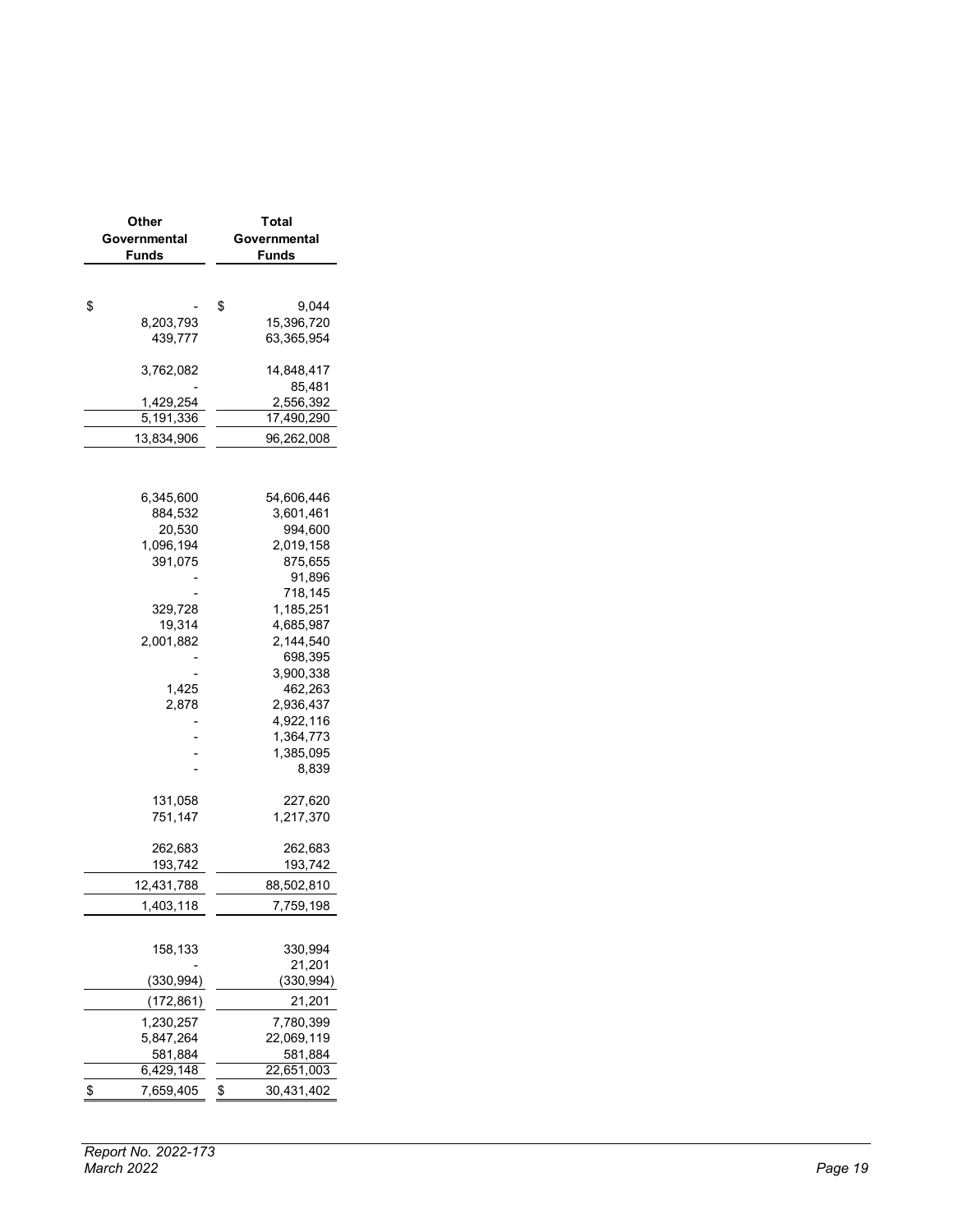#### <span id="page-25-0"></span>**Hendry County District School Board Reconciliation of the Governmental Funds Statement of Revenues, Expenditures, and Changes in Fund Balances to the Statement of Activities For the Fiscal Year Ended June 30, 2021**

| Net Change in Fund Balances - Governmental Funds                                                                                                                                                                                                                                                                                                                             | \$<br>7,780,399 |
|------------------------------------------------------------------------------------------------------------------------------------------------------------------------------------------------------------------------------------------------------------------------------------------------------------------------------------------------------------------------------|-----------------|
| Amounts reported for governmental activities in the statement of activities are different because:                                                                                                                                                                                                                                                                           |                 |
| Capital outlays are reported in the governmental funds as expenditures. However, in the statement<br>of activities, the cost of those assets is allocated over their estimated useful lives as depreciation<br>expense. This is the amount of depreciation expense in excess of capital outlays in the current<br>fiscal year.                                               | (1,668,103)     |
| The loss on the disposal of capital assets during the current fiscal year is reported in the statement<br>of activities. In the governmental funds, the cost of these assets was recognized as an expenditure<br>in the fiscal year purchased. Thus, the change in net position differs from the change in fund<br>balance by the undepreciated cost of the disposed assets. | (22, 907)       |
| Repayment of long-term debt is an expenditure in the governmental funds, but the repayment<br>reduces long-term liabilities in the statement of net position. This is the amount of debt repayments<br>in the current fiscal year.                                                                                                                                           | 262,683         |
| In the statement of activities, the cost of compensated absences is measured by the amounts<br>earned during the year, while in the governmental funds, expenditures are recognized based on the<br>amounts actually paid for compensated absences. This is the net amount of compensated<br>absences earned in excess of the amount paid in the current fiscal year.        | (1, 275, 493)   |
| Governmental funds report District OPEB contributions as expenditures. However, in the statement<br>of activities, the cost of OPEB benefits earned net of employee contributions, as determined<br>through an actuarial valuation, is reported as an OPEB expense.                                                                                                          |                 |
| Increase in OPEB Liability<br>\$<br>(416,005)<br>Increase in Deferred Outflows of Resources - OPEB<br>356,968<br>Decrease in Deferred Inflows of Resources - OPEB<br>157,483                                                                                                                                                                                                 | 98,446          |
| Governmental funds report District pension contributions as expenditures. However, in the<br>statement of activities, the cost of pension benefits earned net of employee contributions is<br>reported as a pension expense.                                                                                                                                                 |                 |
| \$<br><b>FRS Pension Contribution</b><br>3,418,245<br>686,248<br><b>HIS Pension Contribution</b><br>(6,699,001)<br><b>FRS Pension Expense</b><br>(1,035,763)<br><b>HIS Pension Expense</b>                                                                                                                                                                                   | (3,630,271)     |
| Internal service funds are used by management to charge the cost of certain activities, such as<br>insurance, to individual funds. The net expense of the internal service fund is reported with<br>governmental activities.                                                                                                                                                 | (258, 754)      |
| <b>Change in Net Position - Governmental Activities</b>                                                                                                                                                                                                                                                                                                                      | \$<br>1,286,000 |
|                                                                                                                                                                                                                                                                                                                                                                              |                 |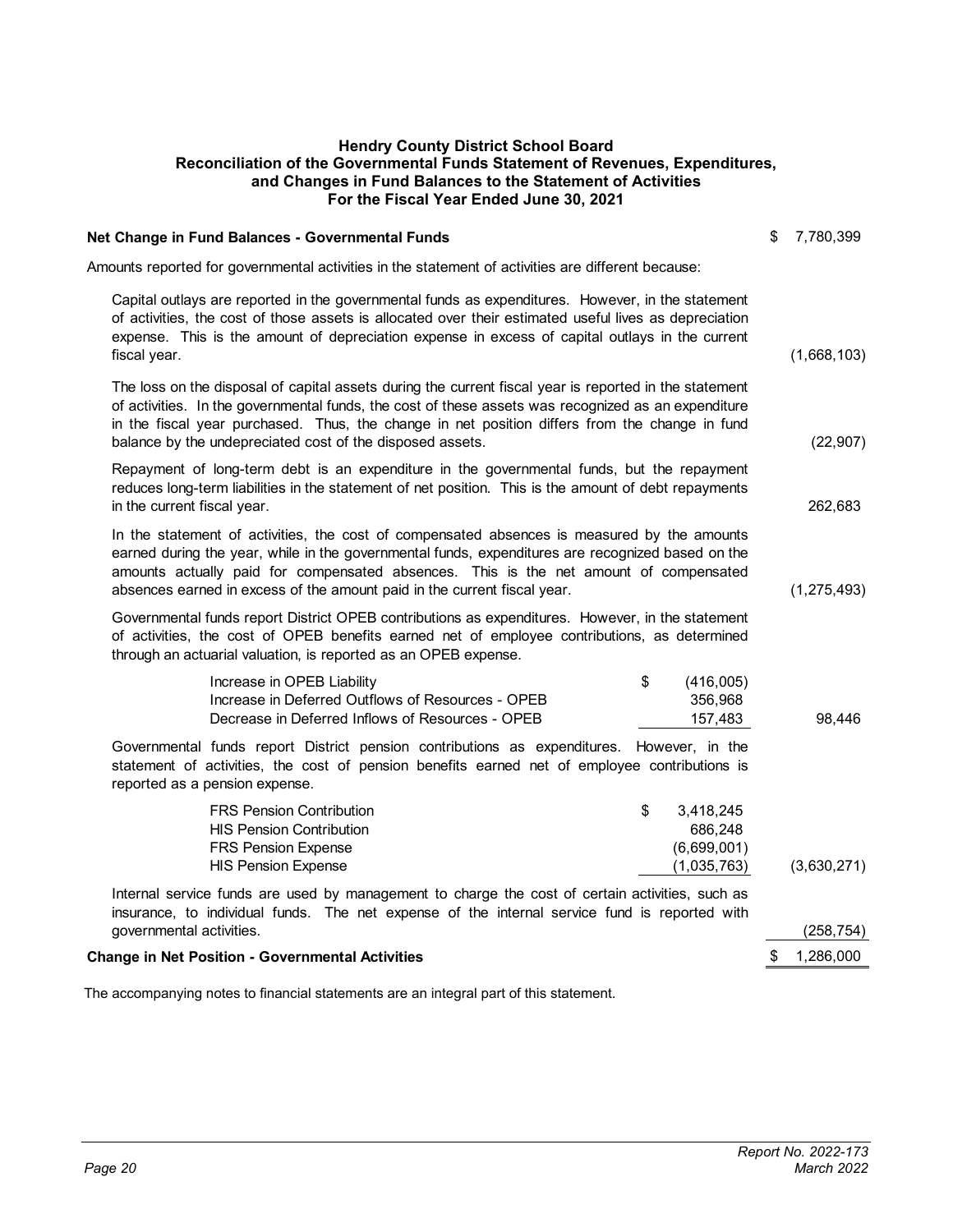#### **Hendry County District School Board Statement of Net Position – Proprietary Fund June 30, 2021**

<span id="page-26-0"></span>

|                                                                                      | <b>Internal Service</b><br><b>Fund</b> |         |
|--------------------------------------------------------------------------------------|----------------------------------------|---------|
| <b>ASSETS</b>                                                                        |                                        |         |
| Current Assets:<br>Cash and Cash Equivalents                                         | S                                      | 784,500 |
| <b>LIABILITIES</b>                                                                   |                                        |         |
| <b>Current Liabilities:</b><br><b>Estimated Liability for Self-Insurance Program</b> |                                        | 72,055  |
| <b>NET POSITION</b>                                                                  |                                        |         |
| Unrestricted                                                                         | \$                                     | 712,445 |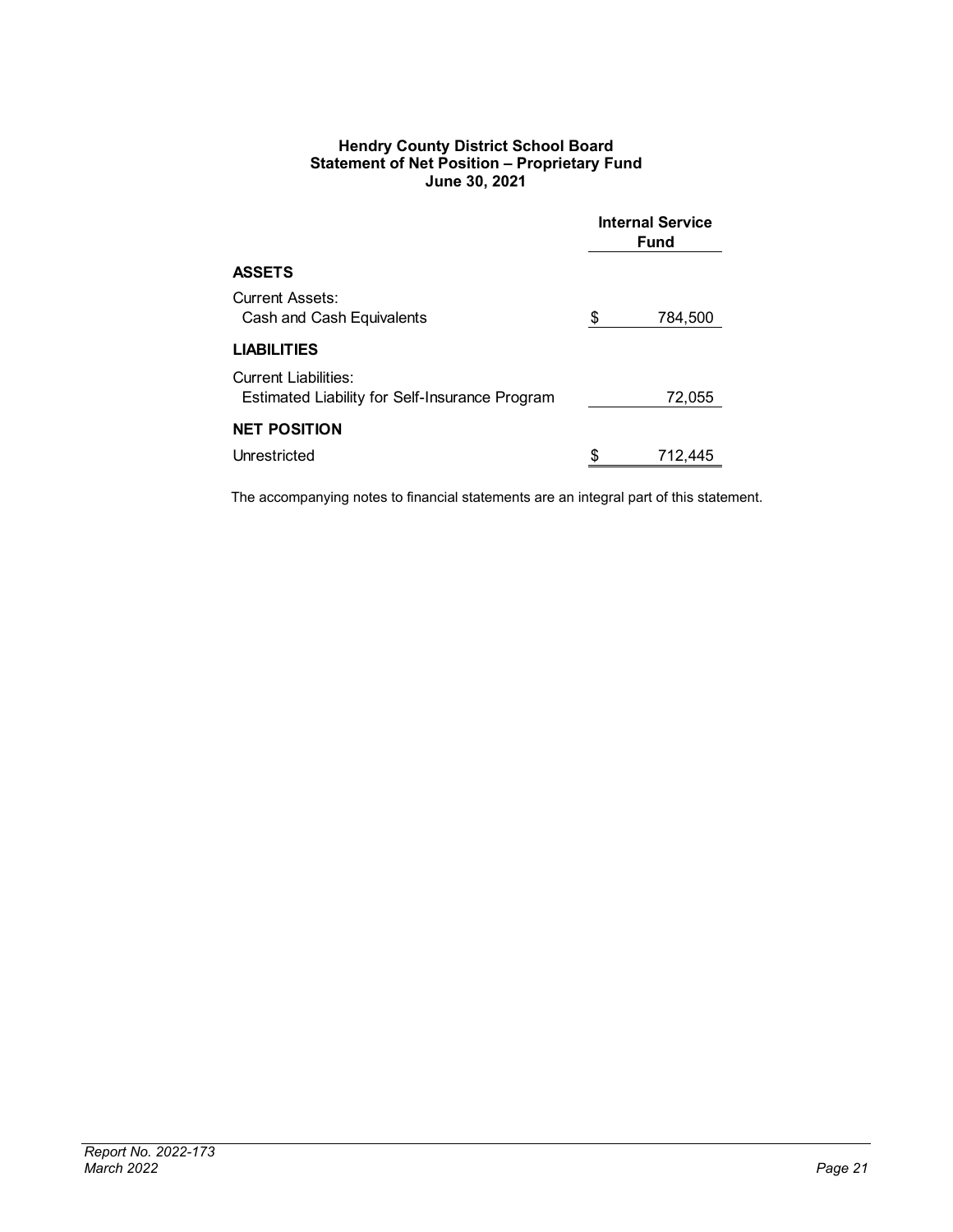#### <span id="page-27-0"></span>**Hendry County District School Board Statement of Revenues, Expenses, and Changes in Fund Net Position – Proprietary Fund For the Fiscal Year Ended June 30, 2021**

|                                                                                 |    | <b>Internal Service</b><br><b>Fund</b> |  |
|---------------------------------------------------------------------------------|----|----------------------------------------|--|
| <b>OPERATING REVENUES</b><br>Premium Revenue from Board and Participants' Funds | \$ | 355,675                                |  |
| <b>OPERATING EXPENSES</b><br>Insurance Claims<br><b>Purchased Services</b>      |    | 543,594<br>73,246                      |  |
| <b>Total Operating Expenses</b>                                                 |    | 616,840                                |  |
| <b>Operating Loss</b>                                                           |    | (261, 165)                             |  |
| <b>NONOPERATING REVENUES</b><br>Interest                                        |    | 2,411                                  |  |
| <b>Change in Net Position</b><br><b>Total Net Position - Beginning</b>          |    | (258,754)<br>971,199                   |  |
| <b>Total Net Position - Ending</b>                                              |    | 712,445                                |  |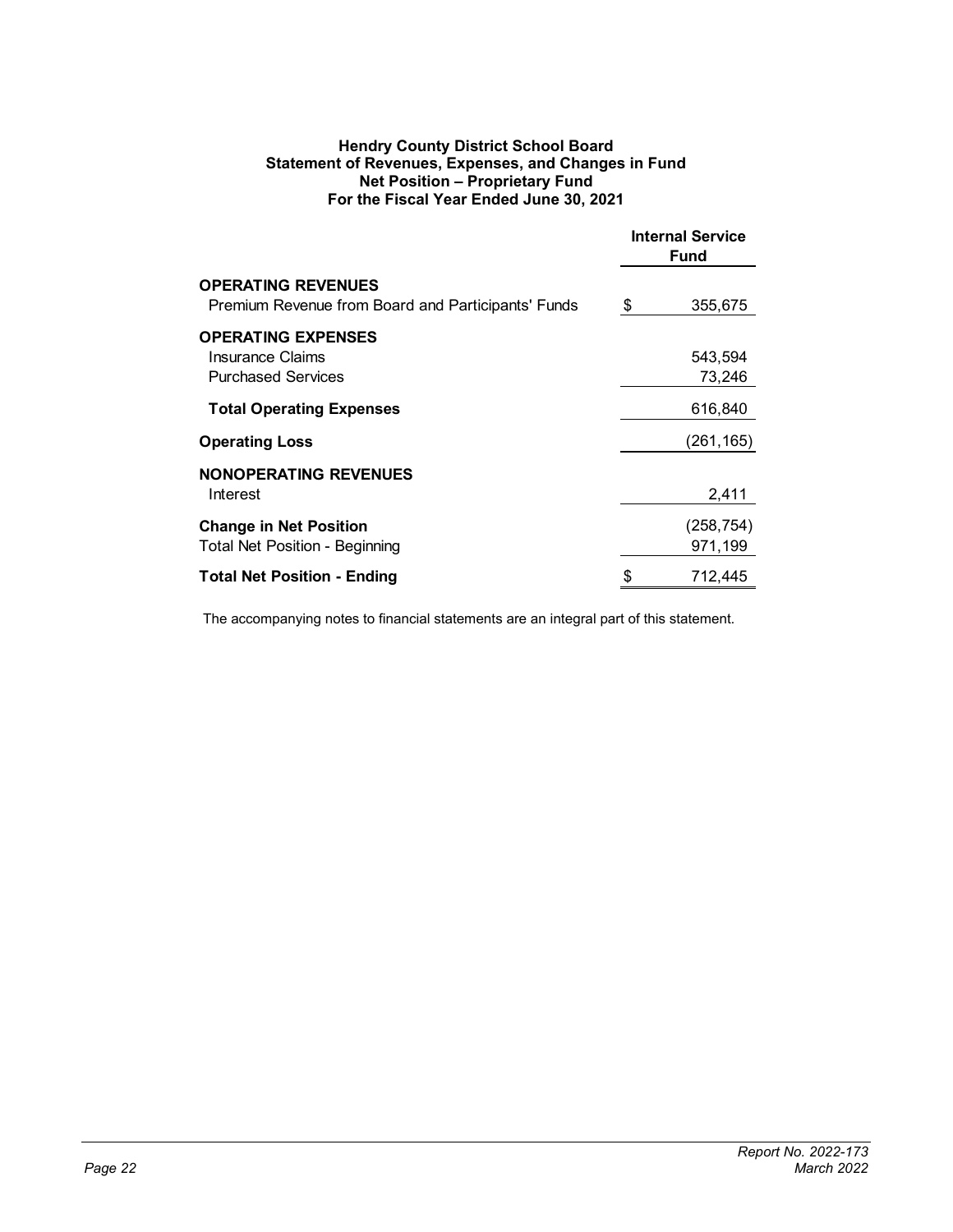#### **Hendry County District School Board Statement of Cash Flows – Proprietary Fund For the Fiscal Year Ended June 30, 2021**

<span id="page-28-0"></span>

|                                                                                                                                                                                      | <b>Internal Service</b><br><b>Fund</b>  |
|--------------------------------------------------------------------------------------------------------------------------------------------------------------------------------------|-----------------------------------------|
| <b>CASH FLOWS FROM OPERATING ACTIVITIES</b><br>Cash Received from Board and Participants' Funds<br>Cash Payments for Insurance Claims<br><b>Cash Payments for Purchased Services</b> | \$<br>355,675<br>(543,594)<br>(73, 246) |
| <b>Net Cash Used by Operating Activities</b>                                                                                                                                         | (261, 165)                              |
| <b>CASH FLOWS FROM INVESTING ACTIVITIES</b><br>Interest Income                                                                                                                       | 2,411                                   |
| Net Decrease in Cash and Cash Equivalents                                                                                                                                            | (258, 754)                              |
| Cash and Cash Equivalents, Beginning                                                                                                                                                 | 1,043,254                               |
| <b>Cash and Cash Equivalents, Ending</b>                                                                                                                                             | 784,500                                 |

#### **Reconciliation of Operating Income Loss to Net Cash Used by Operating Activities:**

| <b>Operating Loss</b>                                                                      | \$<br>(261, 165) |
|--------------------------------------------------------------------------------------------|------------------|
| Adjustments to Reconcile Operating Income Loss to Net Cash<br>Used by Operating Activities | -                |
| <b>Net Cash Used by Operating Activities</b>                                               | (261, 165)       |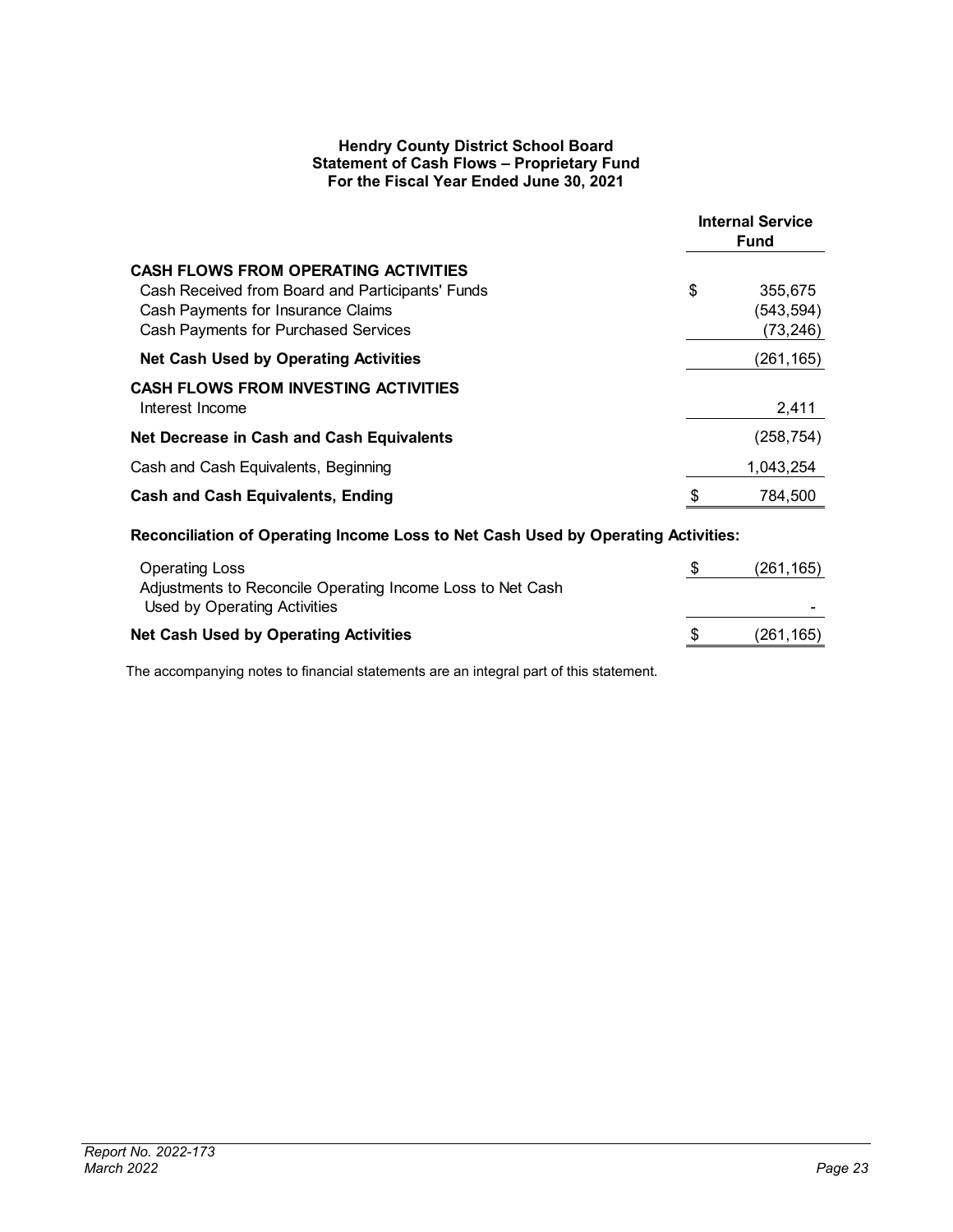### <span id="page-29-0"></span> **SUMMARY OF SIGNIFICANT ACCOUNTING POLICIES**

### **A. Description of Government-Wide Financial Statements**

The government-wide financial statements (i.e., the statement of net position and the statement of activities) report information on all of the nonfiduciary activities of the primary government and its component unit. Governmental activities normally are supported by taxes, intergovernmental revenues, and other nonexchange transactions.

The statement of activities presents a comparison between direct expenses and program revenues for each function or program of the Hendry County School District's (District) governmental activities. Direct expenses are those that are specifically associated with a service, program, or department and are thereby clearly identifiable to a particular function. Depreciation expense is not readily associated with a particular function and is reported as unallocated.

### **B. Reporting Entity**

The Hendry County District School Board (Board) has direct responsibility for operation, control, and supervision of District schools and is considered a primary government for financial reporting. The District is considered part of the Florida system of public education, operates under the general direction of the Florida Department of Education (FDOE), and is governed by State law and State Board of Education (SBE) rules. The governing body of the District is the Board, which is composed of five elected members. The elected Superintendent of Schools is the executive officer of the Board. Geographic boundaries of the District correspond with those of Hendry County.

Criteria for determining if other entities are potential component units that should be reported within the District's basic financial statements are identified and described in the Governmental Accounting Standards Board's (GASB) *Codification of Governmental Accounting and Financial Reporting Standards*, Sections 2100 and 2600. The application of these criteria provides for identification of any legally separate entities for which the Board is financially accountable and other organizations for which the nature and significance of their relationship with the Board are such that exclusion would cause the District's basic financial statements to be misleading. Based on the application of these criteria, the following component unit is included within the District's reporting entity:

**Blended Component Unit**. Blended component units are, in substance, part of the District's operations, even though they are legally separate entities. Thus, blended component units are appropriately presented as funds of the District. The Hendry County School Board Leasing Corporation (Leasing Corporation) was formed to facilitate financing for the acquisition of facilities and equipment as further discussed in Note IV.I. Due to the substantive economic relationship between the District and the Leasing Corporation, the financial activities of the Leasing Corporation are included in the accompanying basic financial statements. Separate financial statements for the Leasing Corporation are not published.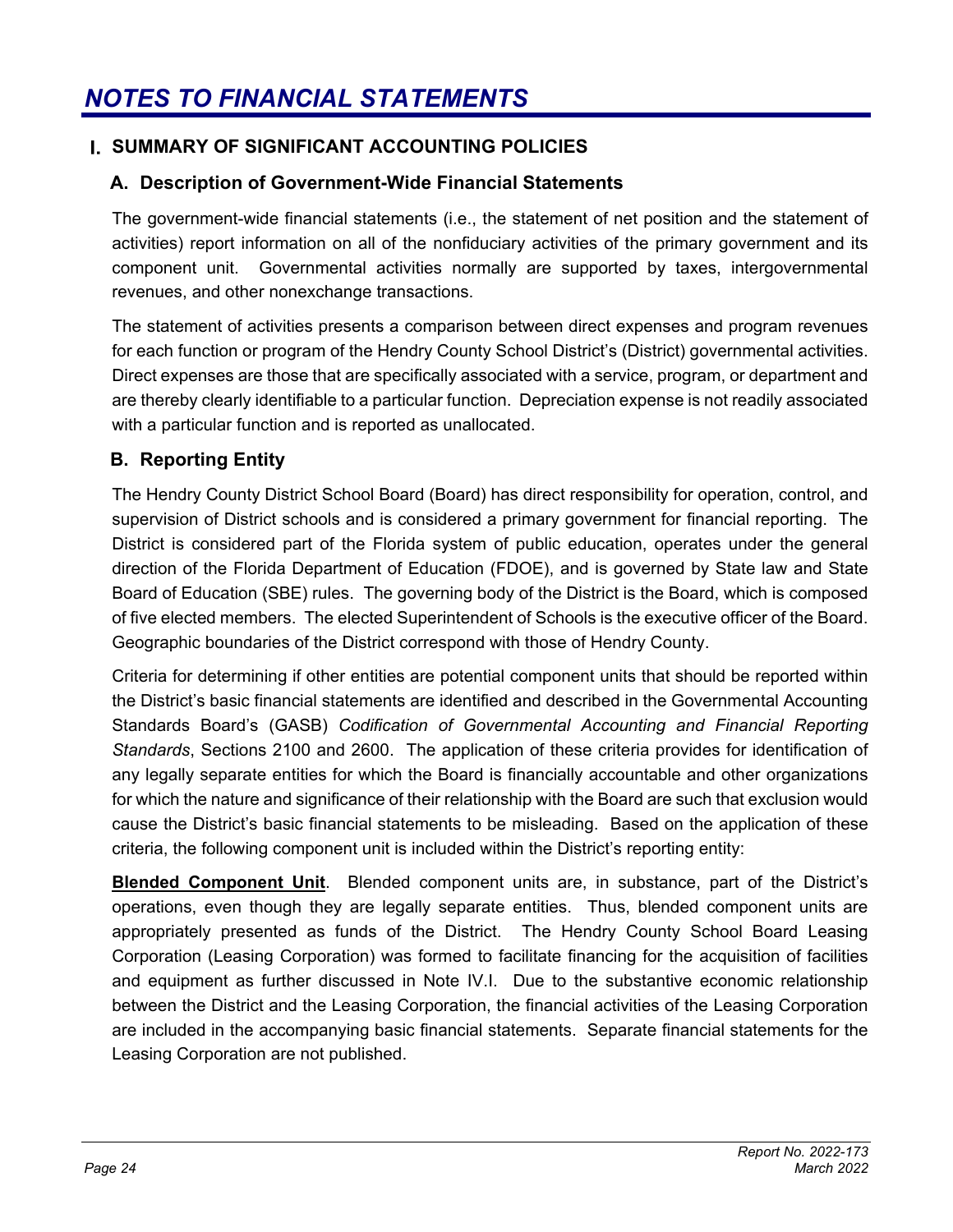### **C. Basis of Presentation: Government-Wide Financial Statements**

While separate government-wide and fund financial statements are presented, they are interrelated. The governmental activities column incorporates data from governmental funds and an internal service fund. Separate financial statements are provided for governmental funds and the proprietary fund.

The effects of interfund activity have been eliminated from the government-wide financial statements except for interfund services provided and used.

### **D. Basis of Presentation: Fund Financial Statements**

The fund financial statements provide information about the District's funds, including the blended component unit. Separate statements for each fund category – governmental and proprietary – are presented. The emphasis of fund financial statements is on major governmental funds, each displayed in a separate column. All remaining governmental funds are aggregated and reported as nonmajor funds.

The District reports the following major governmental funds:

- General Fund to account for all financial resources not required to be accounted for in another fund and for certain revenues from the State that are legally restricted to be expended for specific current operating purposes.
- Special Revenue Food Service Fund to account for food service revenues and expenditures.
- Special Revenue Federal Education Stabilization Fund to account for Federal Coronavirus Aid, Relief, and Economic Security (CARES) Act funding provided through the State as emergency relief to address the impact of COVID-19 on elementary and secondary schools.

Additionally, the District reports the following proprietary fund type:

Internal Service Fund - to account for the District's employee dental benefit program.

During the course of operations, the District has activity between funds for various purposes. Any residual balances outstanding at fiscal year end are reported as due from/to other funds. While these balances are reported in fund financial statements, certain eliminations are made in the preparation of the government-wide financial statements. Balances between the funds included in governmental activities (i.e., the governmental and internal service funds) are eliminated so that only the net amount is included as internal balances in the governmental activities column. Further, certain activity occurs during the year involving transfers of resources between funds. In fund financial statements, these amounts are reported at gross amounts as transfers in and out. While reported in fund financial statements, transfers between the funds are eliminated in the preparation of the government-wide financial statements.

### **E. Measurement Focus and Basis of Accounting**

The accounting and financial reporting treatment is determined by the applicable measurement focus and basis of accounting. Measurement focus indicates the type of resources being measured such as current financial resources or economic resources. The basis of accounting indicates the timing of transactions or events for recognition in the financial statements.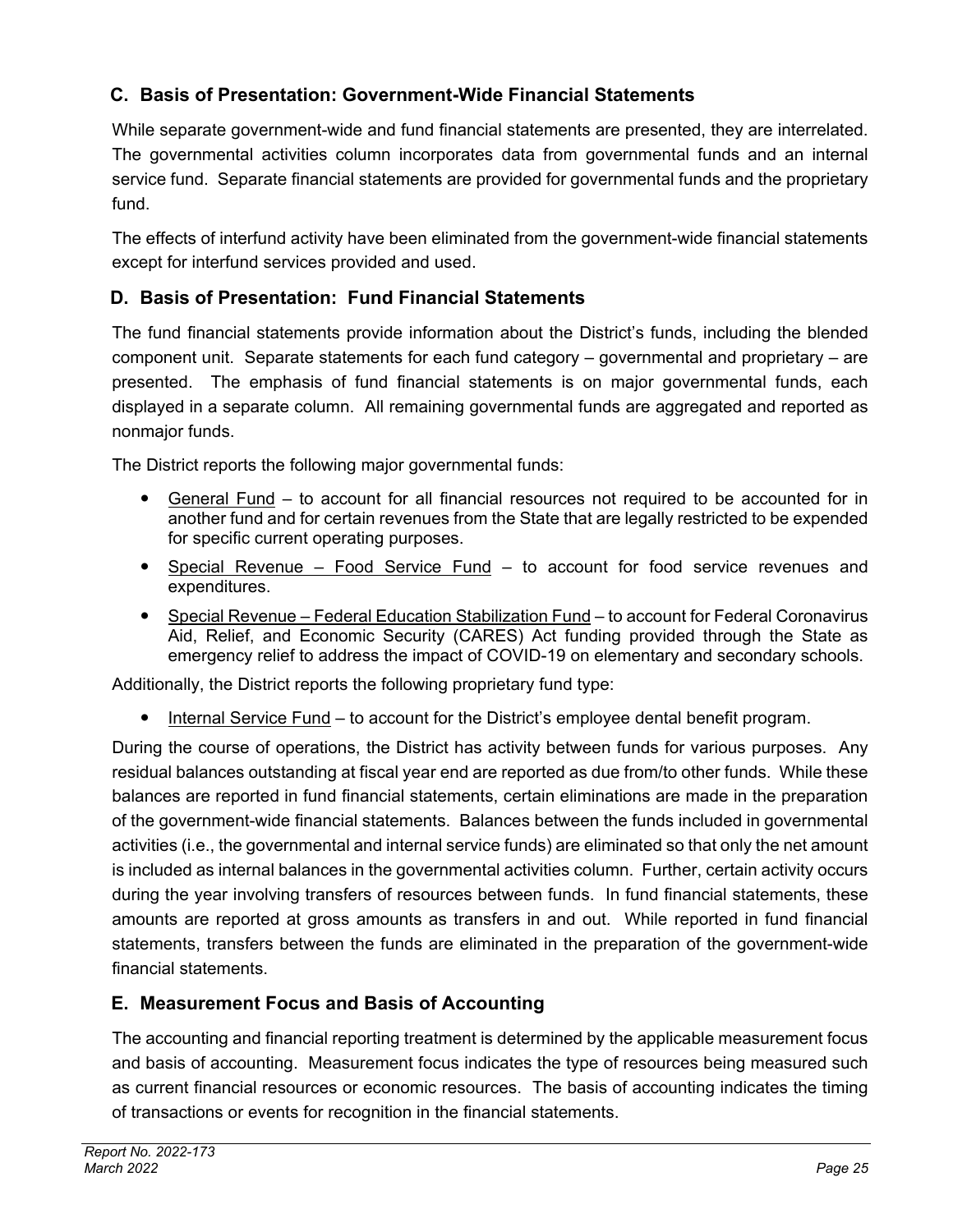The government-wide financial statements are reported using the economic resources measurement focus and the accrual basis of accounting. Revenues are recognized when earned and expenses are recognized when a liability is incurred, regardless of the timing of the related cash flows. Property taxes are recognized in the year for which they are levied. Revenues from grants, entitlements, and donations are recognized as soon as all eligibility requirements imposed by the provider have been met.

The governmental fund financial statements are reported using the current financial resources measurement focus and the modified accrual basis of accounting. Revenues, except for certain grant revenues, are recognized as soon as they are both measurable and available. Revenues are considered to be available when they are collectible within the current period or soon enough thereafter to pay liabilities of the current period. For this purpose, the District considers revenues to be available if they are collected within 60 days of the end of the current fiscal year. When grant terms provide that the expenditure of resources is the prime factor for determining eligibility for Federal, State, and other grant resources, revenue is recognized at the time the expenditure is made. Entitlements are recorded as revenues when all eligibility requirements are met, including any time requirements, and the amount is received during the period or within the availability period for this revenue source (within 60 days of year end). Property taxes and interest associated with the current fiscal period are all considered to be susceptible to accrual and so have been recognized as revenues of the current fiscal period. Expenditures are generally recognized when the related fund liability is incurred, as under accrual accounting. However, debt service expenditures, claims and judgments, pension benefits, other postemployment benefits, and compensated absences, are only recorded when payment is due. General capital asset acquisitions are reported as expenditures in governmental funds. Issuance of long-term debt and acquisitions under installment purchase are reported as other financing sources. Allocations of cost, such as depreciation, are not recognized in governmental funds.

The proprietary fund is reported using the economic resources measurement focus and the accrual basis of accounting.

### **F. Assets, Liabilities, Deferred Outflows/Inflows of Resources, and Net Position/Fund Balance**

### **Cash and Cash Equivalents**

The District's cash and cash equivalents are considered to be cash on hand, demand deposits, and short-term liquid investments with original maturities of 3 months or less from the date of acquisition. Investments classified as cash equivalents include amounts placed with the State Board of Administration (SBA) in Florida PRIME.

Cash deposits are held by banks qualified as public depositories under Florida law. All deposits are insured by Federal depository insurance, up to specified limits, or collateralized with securities held in Florida's multiple financial institution collateral pool as required by Chapter 280, Florida Statutes.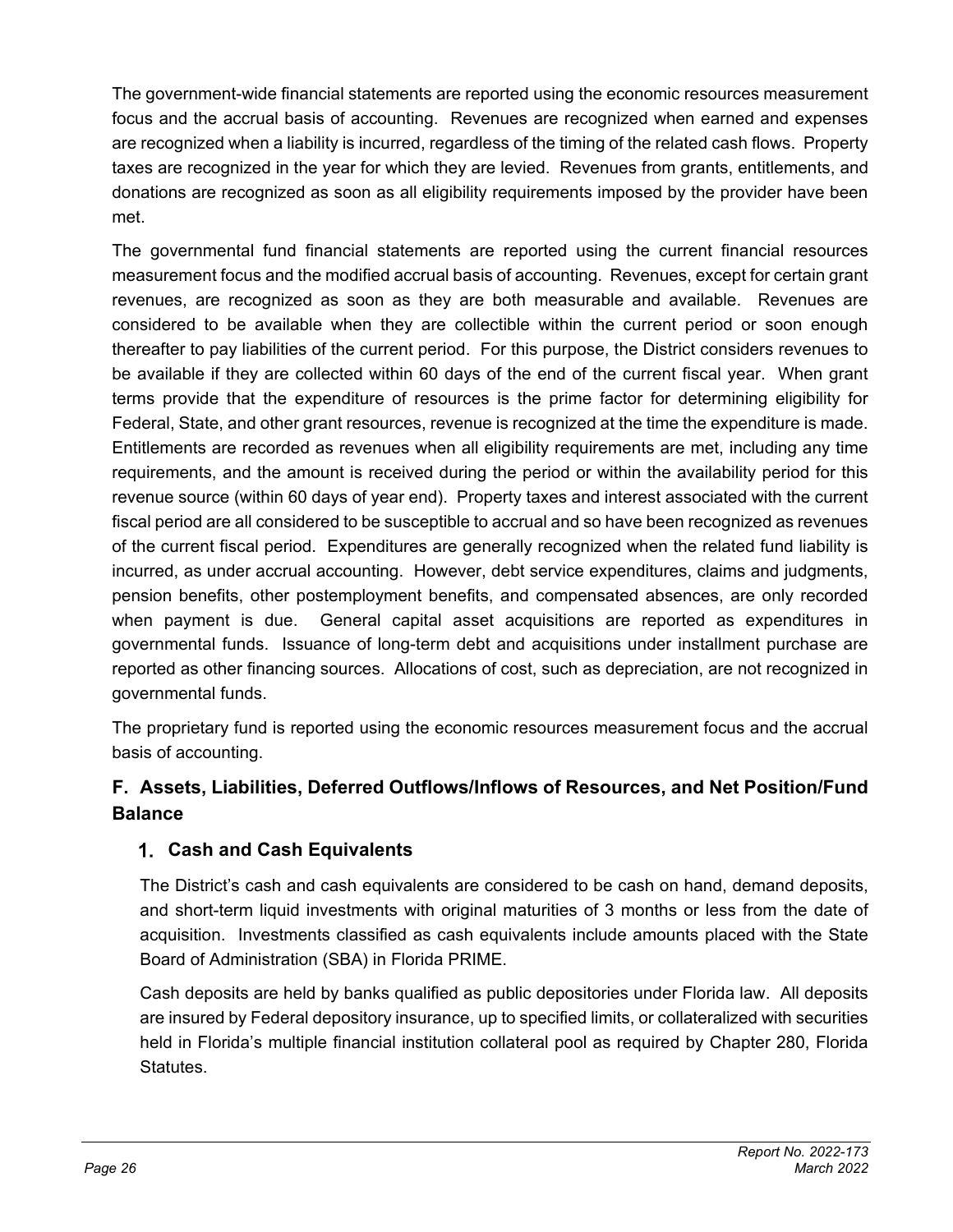### **Investments**

Investments consist of amounts placed in the SBA debt service accounts for investment of debt service moneys, amounts placed with the SBA for participation in the Florida PRIME investment pool created by Section 218.405, Florida Statutes, and those made locally. The investment pool operates under investment guidelines established by Section 215.47, Florida Statutes.

The District's investment in Florida PRIME, which the SBA indicates is a Securities and Exchange Commission Rule 2a7-like external investment pool, are similar to money market funds in which shares are owned in the fund rather than the underlying investments. These investments are reported at fair value, which is amortized cost.

Investments made locally consist of certificates of deposit and a Federal National Mortgage Association (FNMA) discount note held by a trustee under a paying agent agreement in connection with the QZAB financing arrangement (see Note IV.I.1.).

Types and amounts of investments held at fiscal year end are described in a subsequent note.

### **Inventories**

Inventories consist of expendable supplies held for consumption in the course of District operations. Central warehouse, maintenance, and transportation Inventories are stated at cost on the moving-average basis. The costs of inventories are recorded as expenditures when used rather than purchased.

### **Capital Assets**

Expenditures for capital assets acquired or constructed for general District purposes are reported in the governmental fund that financed the acquisition or construction. The capital assets so acquired are reported at cost in the government-wide statement of net position but are not reported in the governmental fund financial statements. Capital assets are defined by the District as those costing more than \$1,000. Such assets are recorded at historical cost or estimated historical cost if purchased or constructed. Donated assets are recorded at acquisition value at the date of donation.

Capital assets are depreciated using the straight-line method over the following estimated useful lives:

| <b>Description</b>                   | <b>Estimated Useful Lives</b> |
|--------------------------------------|-------------------------------|
| Improvements Other Than Buildings    | 10 and 20 years               |
| <b>Buildings and Fixed Equipment</b> | 20 - 50 years                 |
| Furniture, Fixtures, and Equipment   | 5 and 10 years                |
| <b>Motor Vehicles</b>                | 4 and 10 years                |
| <b>Computer Software</b>             | 3 years                       |

Current year information relative to changes in capital assets is described in a subsequent note.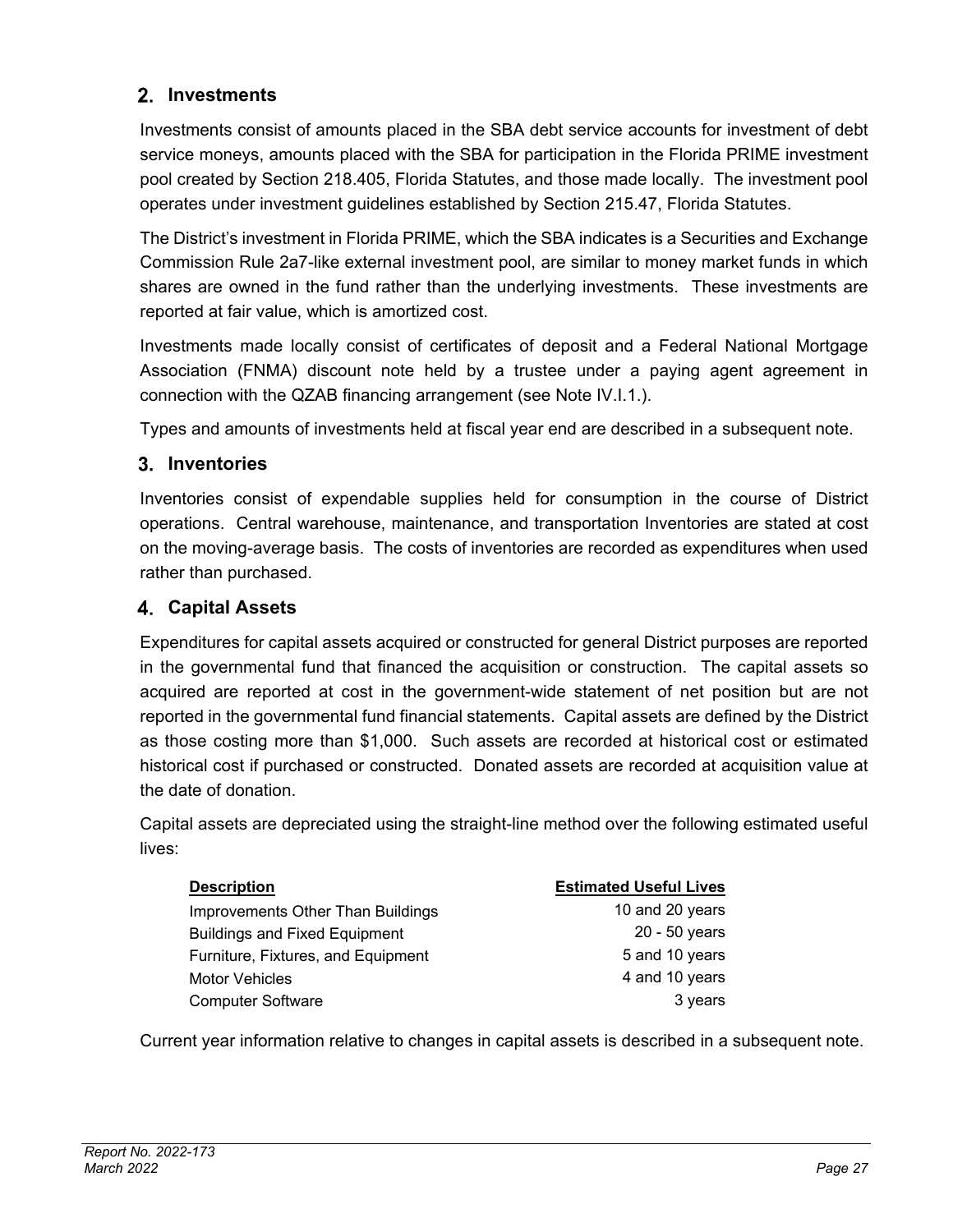### **Pensions**

In the government-wide statement of net position, liabilities are recognized for the District's proportionate share of each pension plan's net pension liability. For purposes of measuring the net pension liability, deferred outflows of resources and deferred inflows of resources related to pensions, and pension expense, information about the fiduciary net position of the Florida Retirement System (FRS) defined benefit plan and the Health Insurance Subsidy (HIS) defined benefit plan and additions to/deductions from the FRS and the HIS fiduciary net position have been determined on the same basis as they are reported by the FRS and the HIS plans. For this purpose, benefit payments (including refunds of employee contributions) are recognized when due and payable in accordance with benefit terms. Investments are reported at fair value.

The District's retirement plans and related amounts are described in a subsequent note.

### **Long-Term Liabilities**

Long-term obligations that will be financed from resources to be received in the future by governmental funds are reported as liabilities in the government-wide statement of net position. Debt premiums and discounts are deferred and amortized over the life of the bonds using the effective interest method. Bonds payable are reported net of the applicable premium or discount.

In the governmental fund financial statements, bonds and other long-term obligations are not recognized as liabilities until due. The face amount of debt issued is reported as other financing sources.

Changes in long-term liabilities for the current year are reported in a subsequent note.

### **Deferred Outflows/Inflows of Resources**

In addition to assets, the statement of net position reports a separate section for deferred outflows of resources. This separate financial statement element, *deferred outflows of resources*, represents a consumption of net position that applies to future periods and so will not be recognized as an outflow of resources (expense) until then. The District has two items that qualify for reporting in this category. The deferred outflows of resources related to pensions and OPEB are discussed in subsequent notes.

In addition to liabilities, the statement of net position reports a separate section for deferred inflows of resources. This separate financial statement element, *deferred inflows of resources*, represents an acquisition of net position that applies to future periods and so will not be recognized as an inflow of resources (revenue) until that time. The District has two items that qualify for reporting in this category. The deferred inflows of resources related to pensions and OPEB are discussed in subsequent notes.

### **Net Position Flow Assumption**

The District occasionally funds outlays for a particular purpose from both restricted (e.g., restricted bond or grant proceeds) and unrestricted resources. To calculate the amounts to report as restricted net position and unrestricted net position in the government-wide and proprietary fund financial statements, a flow assumption must be made about the order in which the resources are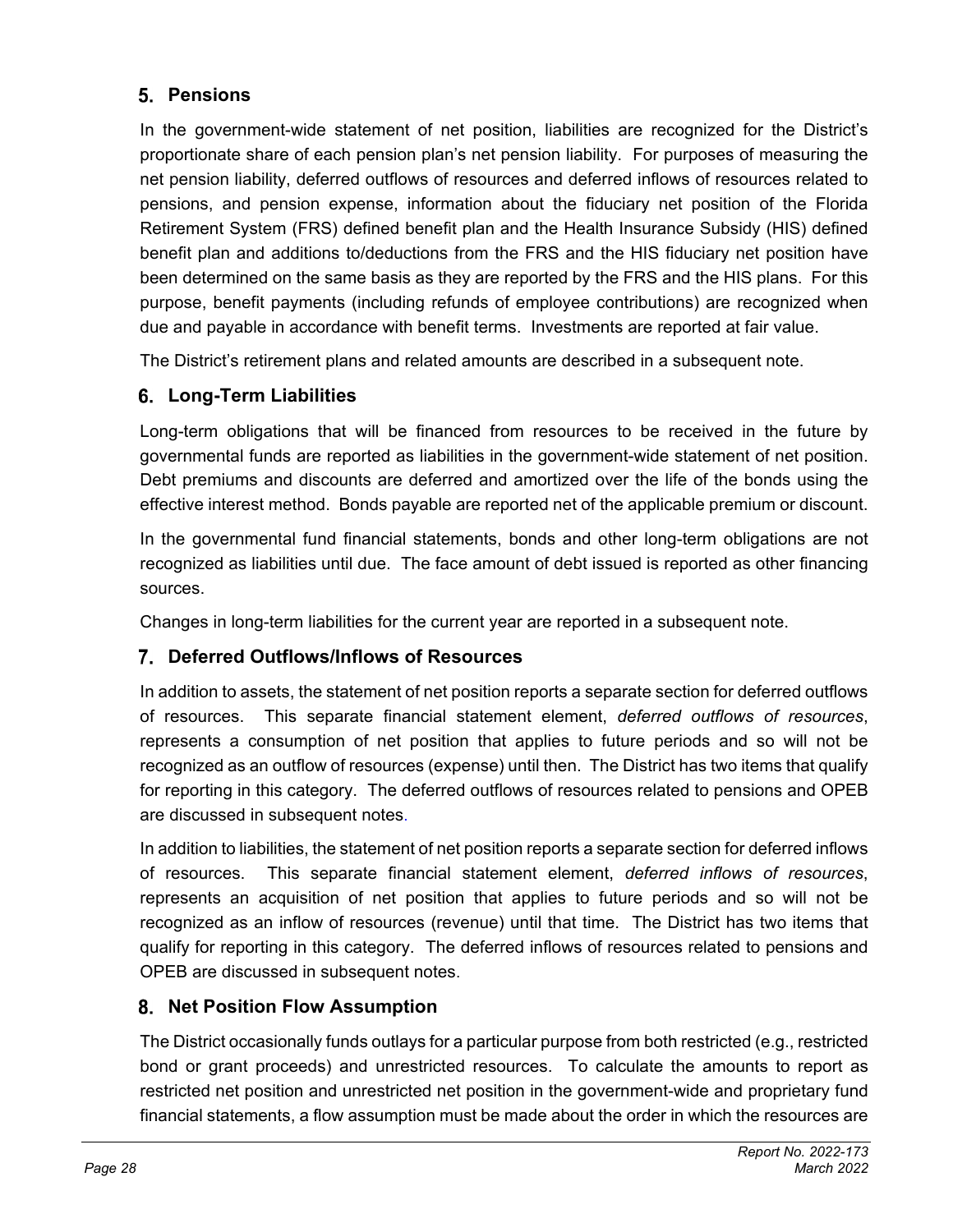considered to be applied. Consequently, it is the District's policy to consider restricted net position to have been depleted before unrestricted net position is applied.

### **Fund Balance Flow Assumptions**

The District may fund outlays for a particular purpose from both restricted and unrestricted resources (the total of committed, assigned, and unassigned fund balance). To calculate the amounts to report as restricted, committed, assigned, and unassigned fund balance in the governmental fund financial statements, a flow assumption must be made about the order in which the resources are considered to be applied. It is the District's policy to consider restricted fund balance to have been depleted before using any of the components of unrestricted fund balance. Further, when components of unrestricted fund balance can be used for the same purpose, committed fund balance is depleted first, followed by assigned fund balance. Unassigned fund balance is applied last.

### **Fund Balance Policies**

Fund balance of governmental funds is reported in various categories based on the nature of any limitations requiring the use of resources for specific purposes. The District itself can establish limitations on the use of resources through either a commitment (committed fund balance) or an assignment (assigned fund balance).

The committed fund balance classification includes amounts that can be used only for the specific purposes determined by a formal action of the District's highest level of decision-making authority. The Board is the highest level of decision-making authority for the District that can, by adoption of a resolution prior to the end of the fiscal year, commit fund balance. Once adopted, the limitation imposed by the resolution remains in place until a similar action is taken (the adoption of another resolution) to remove or revise the limitation. The District reported no committed fund balances at June 30, 2021.

Amounts in the assigned fund balance classification are intended to be used by the District for specific purposes but do not meet the criteria to be classified as committed. The Board has by resolution authorized the Finance Director to assign fund balance. The Board may also assign fund balance as it does when appropriating fund balance to cover a gap between estimated revenue and appropriations in the subsequent year's appropriated budget. Unlike commitments, assignments generally only exist temporarily. In other words, an additional action does not normally have to be taken for the removal of an assignment. Conversely, as discussed above, an additional action is essential to either remove or revise a commitment.

In addition, the District has adopted Board Policy 6220 which provides for a minimum fund balance of at least 6 percent of the General Fund's annual revenues.

### **G. Revenues and Expenditures/Expenses**

### **Program Revenues**

Amounts reported as program revenues include charges paid by the recipient of the goods or services offered by the program and grants and contributions that are restricted to meeting the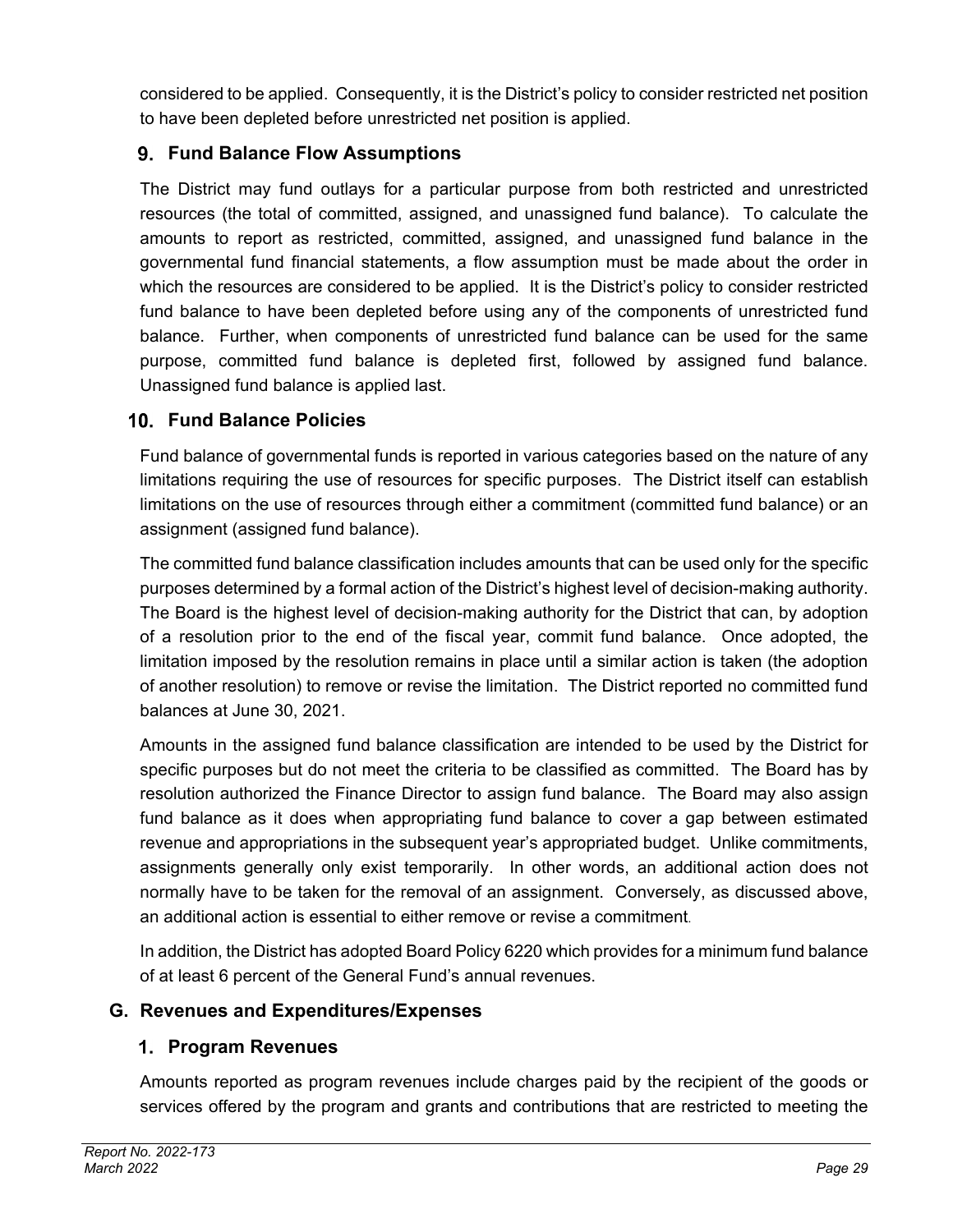operational or capital requirements of a particular program. All taxes, including those dedicated for specific purposes, and other internally dedicated resources are reported as general revenues rather than program revenues. Revenues that are not classified as program revenues are presented as general revenues. The comparison of direct expenses with program revenues identifies the extent to which each governmental function is self-financing or draws from the general revenues of the District.

### **State Revenue Sources**

Significant revenues from State sources for current operations include the Florida Education Finance Program administered by the FDOE under the provisions of Section 1011.62, Florida Statutes. In accordance with this law, the District determines and reports the number of full-time equivalent (FTE) students and related data to the FDOE. The FDOE performs certain edit checks on the reported number of FTE and related data and calculates the allocation of funds to the District. The District is permitted to amend its original reporting during specified time periods following the date of the original reporting. The FDOE may also adjust subsequent fiscal period allocations based upon an audit of the District's compliance in determining and reporting FTE and related data. Normally, such adjustments are treated as reductions or additions of revenue in the fiscal year when the adjustments are made.

The State provides financial assistance to administer certain educational programs. SBE rules require that revenue earmarked for certain programs be expended only for the program for which the money is provided, and require that the money not expended as of the close of the fiscal year be carried forward into the following fiscal year to be expended for the same educational programs. The FDOE generally requires that these educational program revenues be accounted for in the General Fund. A portion of the fund balance of the General Fund is restricted in the governmental fund financial statements for the balance of categorical and earmarked educational program resources.

The State allocates gross receipts taxes, generally known as Public Education Capital Outlay money, to the District on an annual basis. The District is authorized to expend these funds only upon applying for and receiving an encumbrance authorization from the FDOE. Accordingly, the District recognizes the allocation of Public Education Capital Outlay funds as unearned revenue until such time as an encumbrance authorization is received.

A schedule of revenue from State sources for the current year is presented in a subsequent note.

### **District Property Taxes**

The Board is authorized by State law to levy property taxes for district school operations, capital improvements, and debt service.

Property taxes consist of ad valorem taxes on real and personal property within the District. Property values are determined by the Hendry County Property Appraiser, and property taxes are collected by the Hendry County Tax Collector.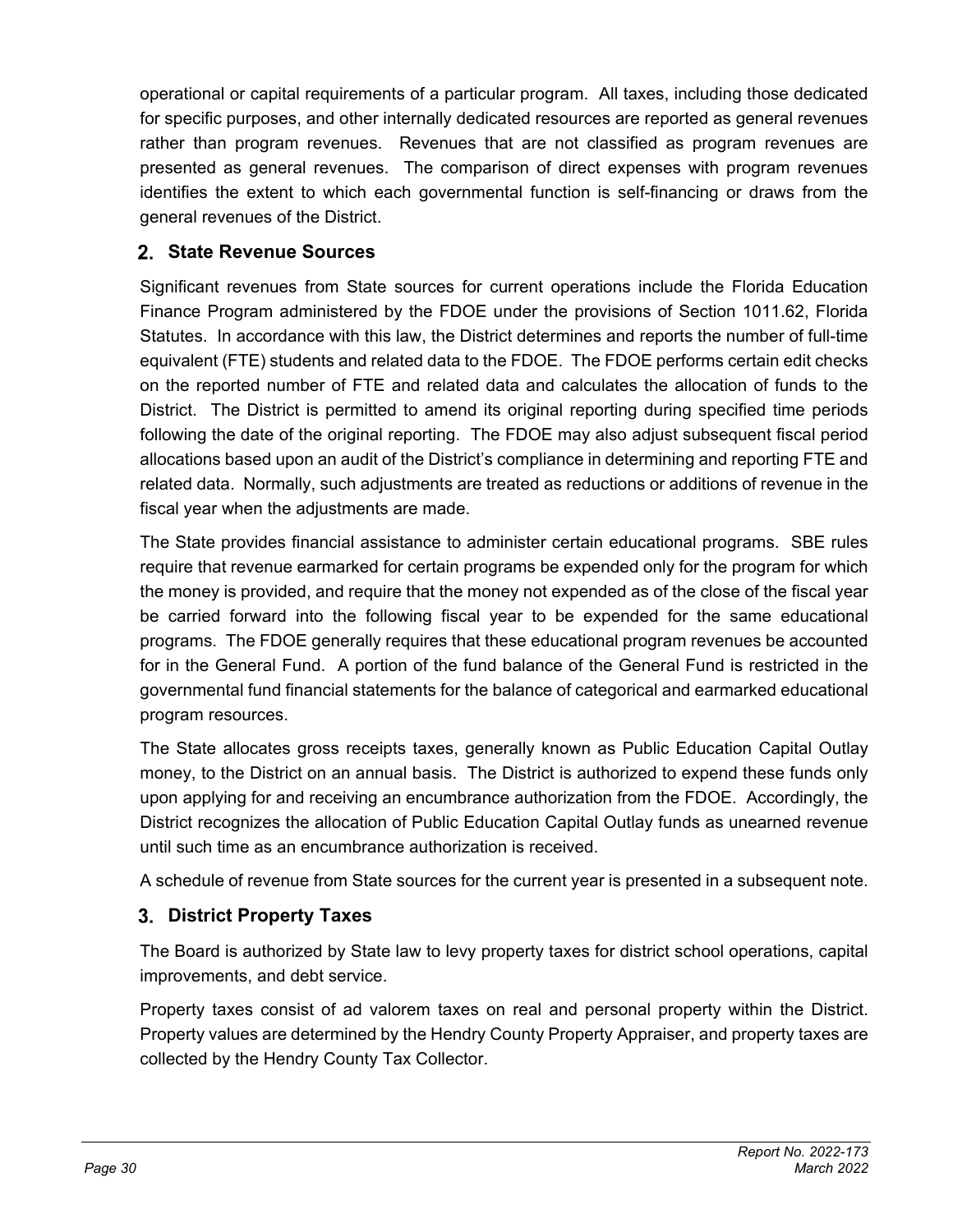The Board adopted the 2020 tax levy on September 8, 2020. Tax bills are mailed in October and taxes are payable between November 1 of the year assessed and March 31 of the following year at discounts of up to 4 percent for early payment.

Taxes become a lien on the property on January 1 and are delinquent on April 1 of the year following the year of assessment. State law provides for enforcement of collection of personal property taxes by seizure of the property to satisfy unpaid taxes and for enforcement of collection of real property taxes by the sale of interest-bearing tax certificates to satisfy unpaid taxes. The procedures result in the collection of essentially all taxes prior to June 30 of the year following the year of assessment.

Property tax revenues are recognized in the government-wide financial statements when the Board adopts the tax levy. Property tax revenues are recognized in the governmental fund financial statements when taxes are received by the District, except that revenue is accrued for taxes collected by the Hendry County Tax Collector at fiscal year end but not yet remitted to the District.

Millages and taxes levied for the current year are presented in a subsequent note.

#### **Federal Revenue Sources**

The District receives Federal awards for the enhancement of various educational programs. Federal awards are generally received based on applications submitted to, and approved by, various granting agencies. For Federal awards in which a claim to these grant proceeds is based on incurring eligible expenditures, revenue is recognized to the extent that eligible expenditures have been incurred. The FDOE may require adjustments to subsequent fiscal period expenditures and related revenues based upon an audit of the District's compliance with applicable Federal awards requirements. Normally, such adjustments are treated as reductions of expenditures and related revenues in the fiscal year when the adjustments are made.

#### **Compensated Absences**

In the government-wide financial statements, compensated absences (i.e., paid absences for employee vacation leave and sick leave) are accrued as liabilities to the extent that it is probable that the benefits will result in termination payments. A liability for these amounts is reported in the governmental fund financial statements only if it has matured, such as for occurrences of employee resignations and retirements. The liability for compensated absences includes salary-related benefits, where applicable.

## **Proprietary Fund Operating and Nonoperating Revenues and Expenses**

Proprietary funds distinguish operating revenues and expenses from nonoperating items. Operating revenues and expenses generally result from providing services and producing and delivering goods in connection with the proprietary fund's principal ongoing operations. The principal operating revenues of the District's internal service fund are Board contributions for dental insurance premiums. Operating expenses include insurance claims and administrative expenses. All revenues and expenses not meeting this definition are reported as nonoperating revenues and expenses.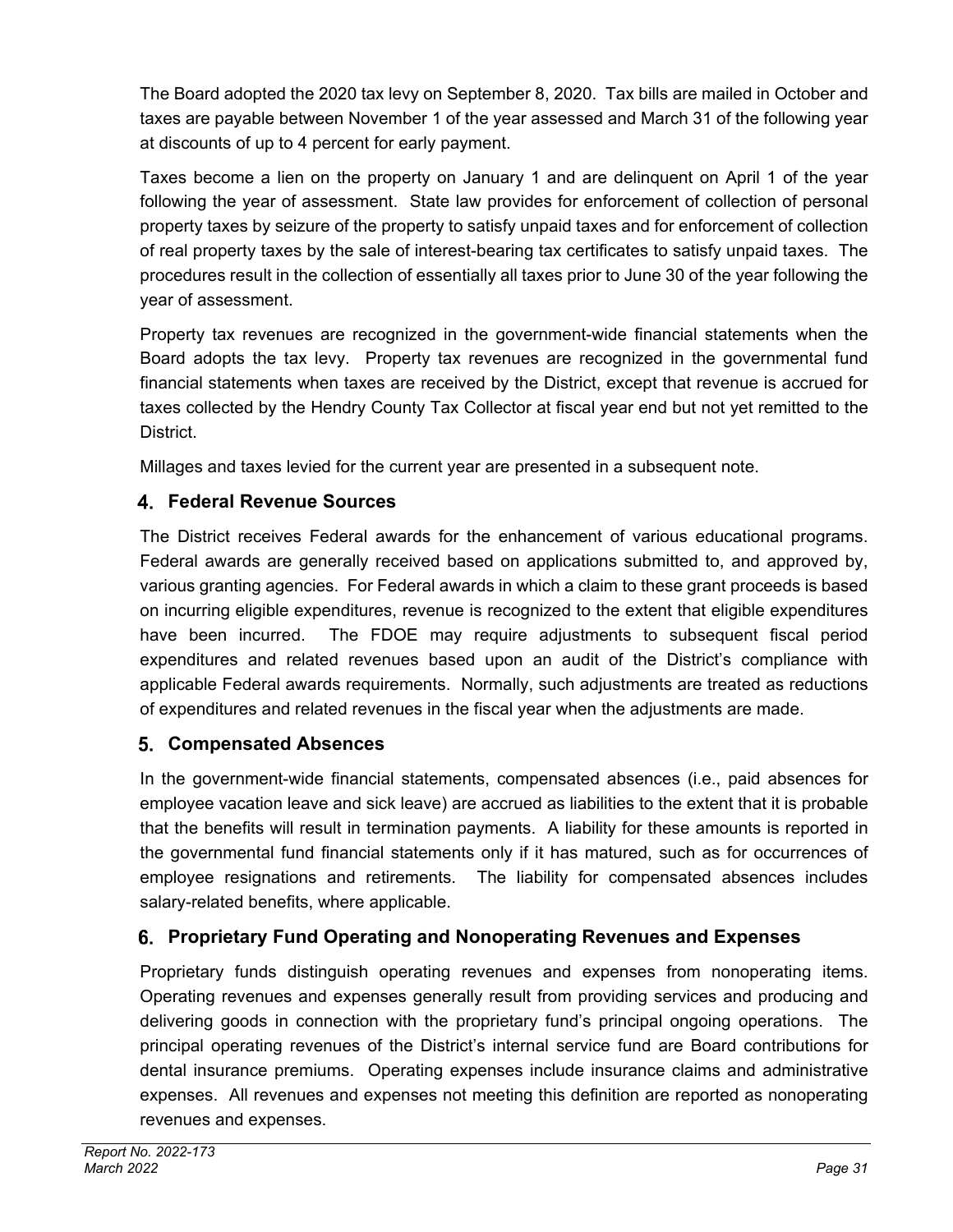## **II. ACCOUNTING CHANGE**

The District implemented GASB Statement No. 84, *Fiduciary Activities*, which establishes criteria for identifying and reporting fiduciary activities of all state and local governments. The focus of the criteria generally is on (1) whether a government is controlling the assets of the fiduciary activity and (2) the beneficiaries with whom a fiduciary relationship exists. Governments with activities meeting the criteria should present a statement of fiduciary net position and a statement of changes in fiduciary net position. The District does not consider the school internal funds to meet the criteria for reporting as fiduciary activities due to the District's administrative involvement with those funds. As such, the beginning net position and fund balance of the statement of activities and other governmental funds, respectively, were each increased by \$917,232.

#### **III. PRIOR PERIOD ADJUSTMENT**

In the prior fiscal year, the District recognized due from other agencies and accrued the revenues for Federal Emergency Management Assistance (FEMA) funding related to Hurricane Irma based on amounts included in an approved project worksheet. During the 2020-21 fiscal year, the District determined that certain expenditures, on this approved project worksheet, did not qualify for FEMA funding. As a result of this correction, the beginning net position and fund balance of the statement of activities and other governmental funds, respectively, were each decreased by \$335,348.

#### **DETAILED NOTES ON ALL ACTIVITIES AND FUNDS**

#### **A. Cash Deposits with Financial Institutions**

**Custodial Credit Risk**. In the case of deposits, this is the risk that, in the event of the failure of a depository financial institution, the District will not be able to recover deposits or will not be able to recover collateral securities that are in the possession of an outside party. The District does not have a policy for custodial credit risk. All bank balances of the District are fully insured or collateralized as required by Chapter 280, Florida Statutes.

#### **B. Investments**

The District's investments at June 30, 2021, are reported as follows:

| <b>Investments</b>                                             | <b>Maturities</b> | <b>Fair Value</b> |
|----------------------------------------------------------------|-------------------|-------------------|
| SBA:                                                           |                   |                   |
| Florida PRIME (1)                                              | 50 Days Average   | 9,475,965<br>SS.  |
| <b>Certificates of Deposit</b>                                 | Various           | 150,906           |
| United States Government Instrumentality Obligations:          |                   |                   |
| Federal National Mortgage Association (FNMA) Discount Note (2) | November 15, 2021 | 2,905,331         |
| <b>Total Investments</b>                                       |                   | \$12,532,202      |

(1) This investment is reported as a cash equivalent for financial statement reporting purposes.

(2) This investment is held by a trustee under a paying agent agreement in connection with the QZAB financing arrangement (see Note IV.I.1.).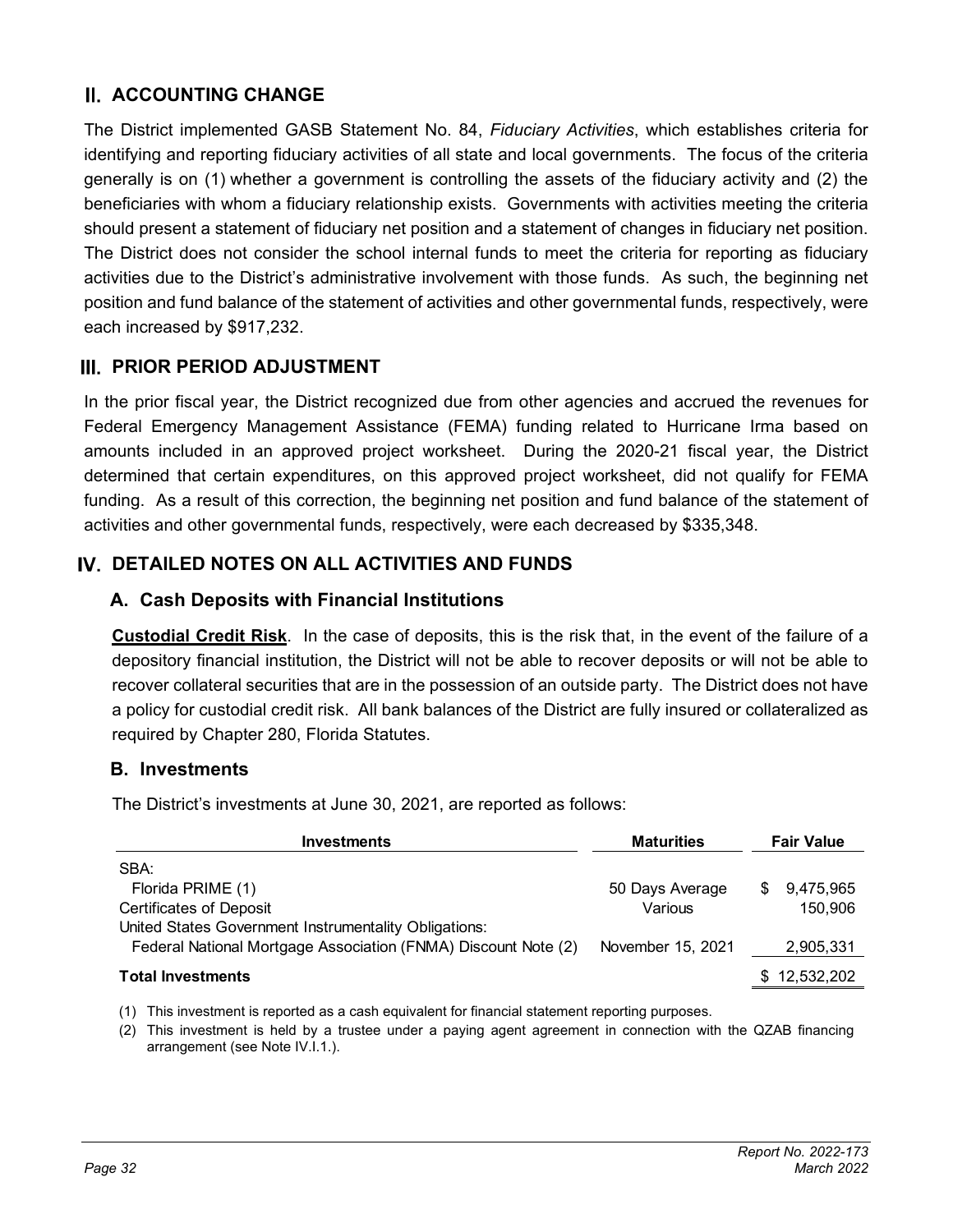#### **Fair Value Measurement**

The District categorizes its fair value measurements within the fair value hierarchy established by generally accepted accounting principles. The hierarchy is based on the valuation inputs used to measure the fair value of the asset. Level 1 inputs are quoted prices in active markets for identical assets; Level 2 inputs are significant other observable inputs; and Level 3 inputs are significant unobservable inputs. The District's investment in the FNMA discount note is valued using Level 1 inputs.

#### **Interest Rate Risk**

Interest rate risk is the risk that changes in interest rates will adversely affect the fair value of an investment. The District does not have a formal investment policy that limits investment maturities as a means of managing its exposure to fair value losses from increasing interest rates.

Florida PRIME uses a weighted average days to maturity (WAM). A portfolio's WAM reflects the average maturity in days based on final maturity or reset date, in the case of floating rate instruments. WAM measures the sensitivity of the portfolio to interest rate changes.

For Florida PRIME, with regard to redemption gates, Section 218.409(8)(a), Florida Statutes, states, "The principal, and any part thereof, of each account constituting the trust fund is subject to payment at any time from the moneys in the trust fund. However, the executive director may, in good faith, on the occurrence of an event that has a material impact on liquidity or operations of the trust fund, for 48 hours limit contributions to or withdrawals from the trust fund to ensure that the board [State Board of Administration] can invest moneys entrusted to it in exercising its fiduciary responsibility. Such action must be immediately disclosed to all participants, the trustees, the Joint Legislative Auditing Committee, and the Investment Advisory Council. The trustees shall convene an emergency meeting as soon as practicable from the time the executive director has instituted such measures and review the necessity of those measures. If the trustees are unable to convene an emergency meeting before the expiration of the 48-hour moratorium on contributions and withdrawals, the moratorium may be extended by the executive director until the trustees are able to meet to review the necessity for the moratorium. If the trustees agree with such measures, the trustees shall vote to continue the measures for up to an additional 15 days. The trustees must convene and vote to continue any such measures before the expiration of the time limit set, but in no case may the time limit set by the trustees exceed 15 days." As of June 30, 2021, there were no redemption fees, maximum transaction amounts, or any other requirements that serve to limit a participant's daily access to 100 percent of their account value.

#### **Credit Risk**

Credit risk is the risk that an issuer or other counterparty to an investment will not fulfill its obligations. Section 218.415(17), Florida Statutes, limits investments to the Local Government Surplus Funds Trust Fund [Florida PRIME], or any intergovernmental investment pool authorized pursuant to the Florida Interlocal Cooperation Act as provided in Section 163.01, Florida Statutes; Securities and Exchange Commission registered money market funds with the highest credit quality rating from a nationally recognized rating agency; interest-bearing time deposits or savings accounts in qualified public depositories, as defined in Section 280.02, Florida Statutes; and direct obligations of the United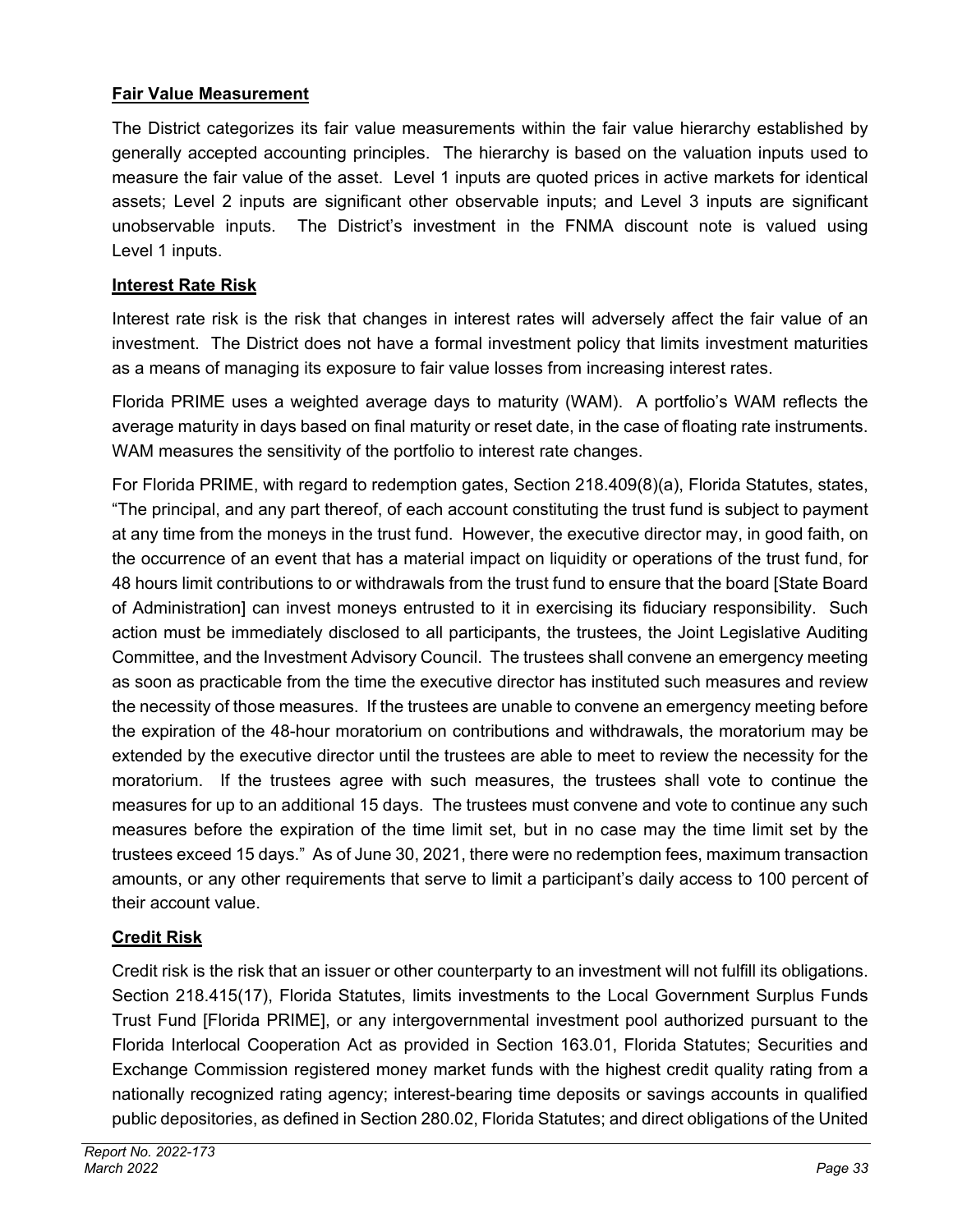States Treasury. The District does not have a formal investment policy that further limits its investment choices.

The District's investment in Florida PRIME is rated AAAm by Standard & Poor's.

The District's investment in the United States Government instrumentality obligations is authorized under a forward delivery agreement with the QZAB paying agent. The investment must have a maturity date on or before November 15, 2021. The District's investment in the FNMA Discount note was not rated.

#### **Custodial Credit Risk**

Custodial credit risk for investments is the risk that, in the event of the failure of the counterparty to a transaction, the District will not be able to recover the value of investment or collateral securities that are in the possession of an outside party. Section 218.415(18), Florida Statutes, requires the District to earmark all investments and (1) if registered with the issuer or its agents, the investment must be immediately placed for safekeeping in a location that protects the governing body's interest in the security; (2) if in book-entry form, the investment must be held for the credit of the governing body by a depository chartered by the Federal Government, the State, or any other state or territory of the United States which has a branch or principal place of business in this State, or by a national association organized and existing under the laws of the United States which is authorized to accept and execute trusts and which is doing business in this State, and must be kept by the depository in an account separate and apart from the assets of the financial institution; or (3) if physically issued to the holder but not registered with the issuer or its agents, the investment must be immediately placed for safekeeping in a secured vault. The District does not have a formal investment policy that addresses custodial credit risk.

United States Government instrumentality obligations are held by the trustee in the name of the District.

#### **Concentration of Credit Risk**

Concentration of credit risk is the risk of loss attributed to the magnitude of the District's investment in a single issuer. The District does not have a formal investment policy that limits the amount the District may invest in any one issuer.

More than 5 percent of the District's investments are in a FNMA discount note, a government sponsored enterprise of the United States Federal Government. This investment is 23 percent of the District's total investments and 100 percent of the investments in the Debt Service – Other Fund. This investment is made pursuant to a forward delivery agreement related to the District's QZAB (see Note IV.I.1.).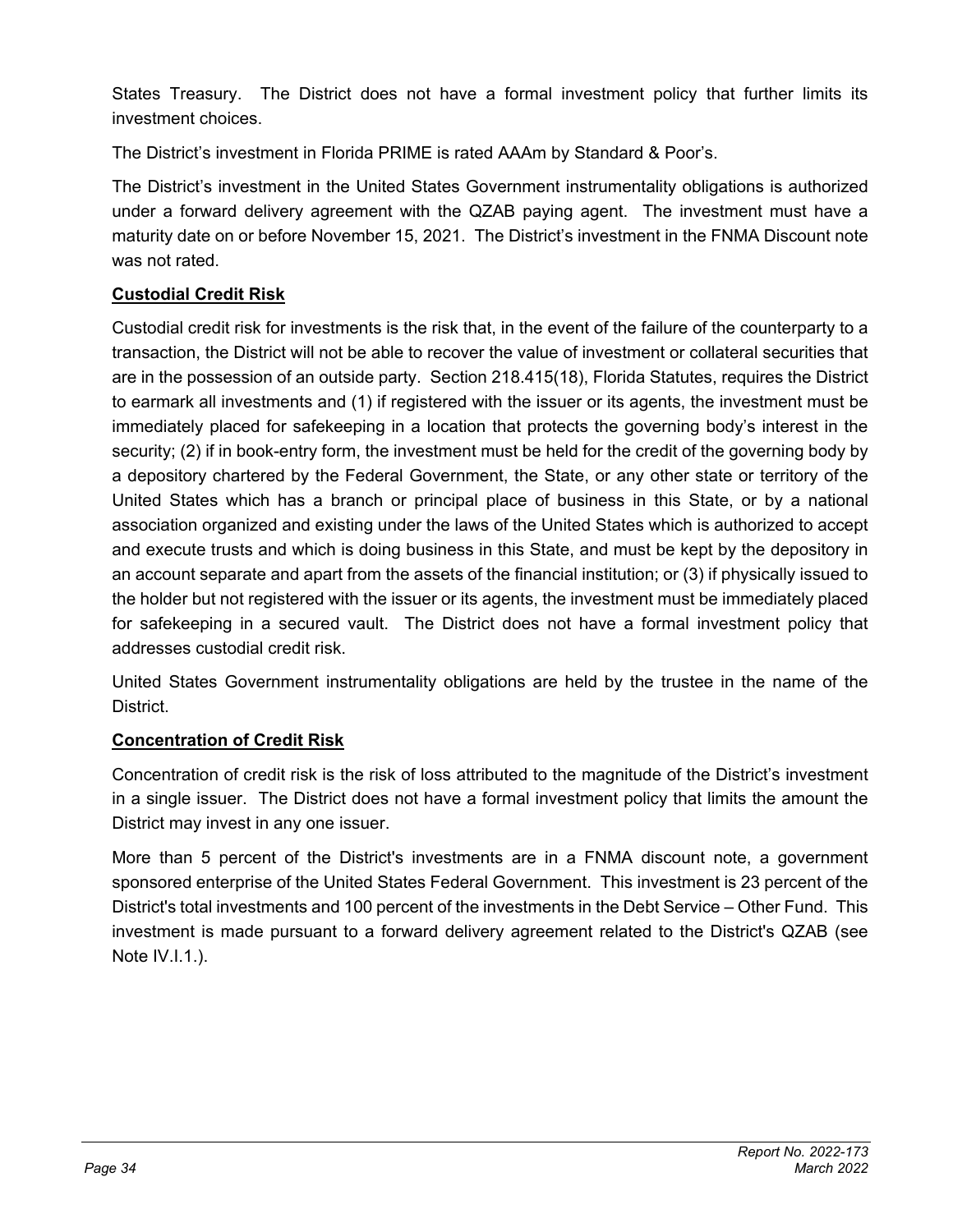### **C. Changes in Capital Assets**

Changes in capital assets are presented in the following table:

|                                                                                  | <b>Beginning</b><br><b>Balance</b> | <b>Additions</b>     | <b>Deletions</b>  | <b>Ending</b><br><b>Balance</b> |
|----------------------------------------------------------------------------------|------------------------------------|----------------------|-------------------|---------------------------------|
| <b>GOVERNMENTAL ACTIVITIES</b>                                                   |                                    |                      |                   |                                 |
| Capital Assets Not Being Depreciated:<br>Land<br><b>Construction in Progress</b> | \$<br>1,278,483<br>854,912         | \$                   | \$                | \$<br>1,278,483<br>854,912      |
| <b>Total Capital Assets Not Being Depreciated</b>                                | 2,133,395                          |                      |                   | 2,133,395                       |
| Capital Assets Being Depreciated:                                                |                                    |                      |                   |                                 |
| Improvements Other Than Buildings<br><b>Buildings and Fixed Equipment</b>        | 5,038,789<br>87,329,104            | 127.896<br>93.065    | 1,900<br>3,500    | 5,164,785<br>87,418,669         |
| Furniture, Fixtures, and Equipment                                               | 13,611,261                         | 474,593              | 596,758           | 13,489,096                      |
| <b>Motor Vehicles</b><br><b>Computer Software</b>                                | 7,299,297<br>96,247                | 581,529<br>167,907   | 637,942<br>10,285 | 7,242,884<br>253,869            |
| <b>Total Capital Assets Being Depreciated</b>                                    | 113,374,698                        | 1,444,990            | 1,250,385         | 113,569,303                     |
| Less Accumulated Depreciation for:                                               |                                    |                      |                   |                                 |
| Improvements Other Than Buildings<br><b>Buildings and Fixed Equipment</b>        | 3,980,267<br>47,398,554            | 148,063<br>1,836,172 | 1,900<br>3,500    | 4,126,430<br>49,231,226         |
| Furniture, Fixtures, and Equipment                                               | 5.880.988                          | 680.780              | 573,851           | 5,987,917                       |
| <b>Motor Vehicles</b><br><b>Computer Software</b>                                | 4,953,225<br>92,471                | 410,392<br>37,686    | 637,942<br>10,285 | 4,725,675<br>119,872            |
| <b>Total Accumulated Depreciation</b>                                            | 62,305,505                         | 3,113,093            | 1,227,478         | 64, 191, 120                    |
| Total Capital Assets Being Depreciated, Net                                      | 51,069,193                         | (1,668,103)          | 22,907            | 49,378,183                      |
| Governmental Activities Capital Assets, Net                                      | \$<br>53,202,588                   | \$<br>(1,668,103)    | \$<br>22,907      | \$<br>51,511,578                |

The District's capital assets serve multiple functions; however, depreciation expense is not allocated to the various functions on the statement of activities, but is shown as unallocated depreciation expense.

#### **D. Retirement Plans**

#### **FRS – Defined Benefit Pension Plans**

#### **General Information about the FRS**

The FRS was created in Chapter 121, Florida Statutes, to provide a defined benefit pension plan for participating public employees. The FRS was amended in 1998 to add the Deferred Retirement Option Program (DROP) under the defined benefit plan and amended in 2000 to provide a defined contribution plan alternative to the defined benefit plan for FRS members effective July 1, 2002. This integrated defined contribution pension plan is the FRS Investment Plan. Chapter 112, Florida Statutes, established the Retiree HIS Program, a cost-sharing multiple-employer defined benefit pension plan, to assist retired members of any State-administered retirement system in paying the costs of health insurance.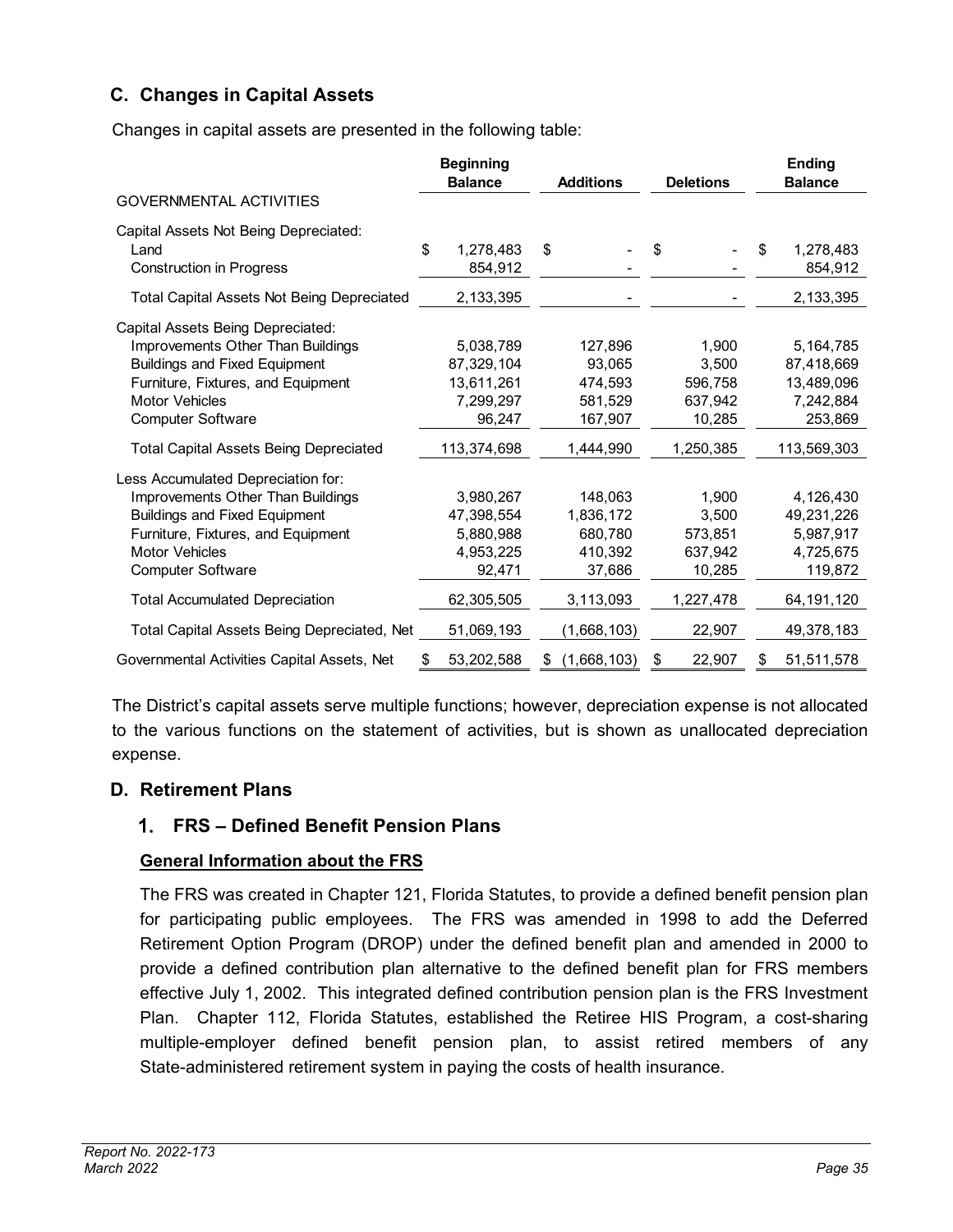Essentially all regular employees of the District are eligible to enroll as members of the State-administered FRS. Provisions relating to the FRS are established by Chapters 121 and 122, Florida Statutes; Chapter 112, Part IV, Florida Statutes; Chapter 238, Florida Statutes; and FRS Rules, Chapter 60S, Florida Administrative Code; wherein eligibility, contributions, and benefits are defined and described in detail. Such provisions may be amended at any time by further action from the Florida Legislature. The FRS is a single retirement system administered by the Florida Department of Management Services, Division of Retirement, and consists of the two cost-sharing multiple-employer defined benefit plans and other nonintegrated programs. An annual comprehensive financial report of the FRS, which includes its financial statements, required supplementary information, actuarial report, and other relevant information, is available from the Florida Department of Management Services Web site (www.dms.myflorida.com).

The District's FRS and HIS pension expense totaled \$7,734,764 for the fiscal year ended June 30, 2021.

#### **FRS Pension Plan**

*Plan Description*. The FRS Pension Plan (Plan) is a cost-sharing multiple-employer defined benefit pension plan, with a DROP for eligible employees. The general classes of membership are:

- *Regular* Members of the FRS who do not qualify for membership in the other classes.
- *Elected County Officers* Members who hold specified elective offices in local government.
- *Senior Management Service*  Members in senior management level positions.

Employees enrolled in the Plan prior to July 1, 2011, vest at 6 years of creditable service and employees enrolled in the Plan on or after July 1, 2011, vest at 8 years of creditable service. All vested members, enrolled prior to July 1, 2011, are eligible for normal retirement benefits at age 62 or at any age after 30 years of service. All members enrolled in the Plan on or after July 1, 2011, once vested, are eligible for normal retirement benefits at age 65 or any time after 33 years of creditable service. Employees enrolled in the Plan may include up to 4 years of credit for military service toward creditable service. The Plan also includes an early retirement provision; however, there is a benefit reduction for each year a member retires before his or her normal retirement date. The Plan provides retirement, disability, death benefits, and annual cost-of-living adjustments to eligible participants.

The DROP, subject to provisions of Section 121.091, Florida Statutes, permits employees eligible for normal retirement under the Plan to defer receipt of monthly benefit payments while continuing employment with an FRS participating employer. An employee may participate in DROP for a period not to exceed 60 months after electing to participate, except that certain instructional personnel may participate for up to 96 months. During the period of DROP participation, deferred monthly benefits are held in the FRS Trust Fund and accrue interest. The net pension liability does not include amounts for DROP participants, as these members are considered retired and are not accruing additional pension benefits.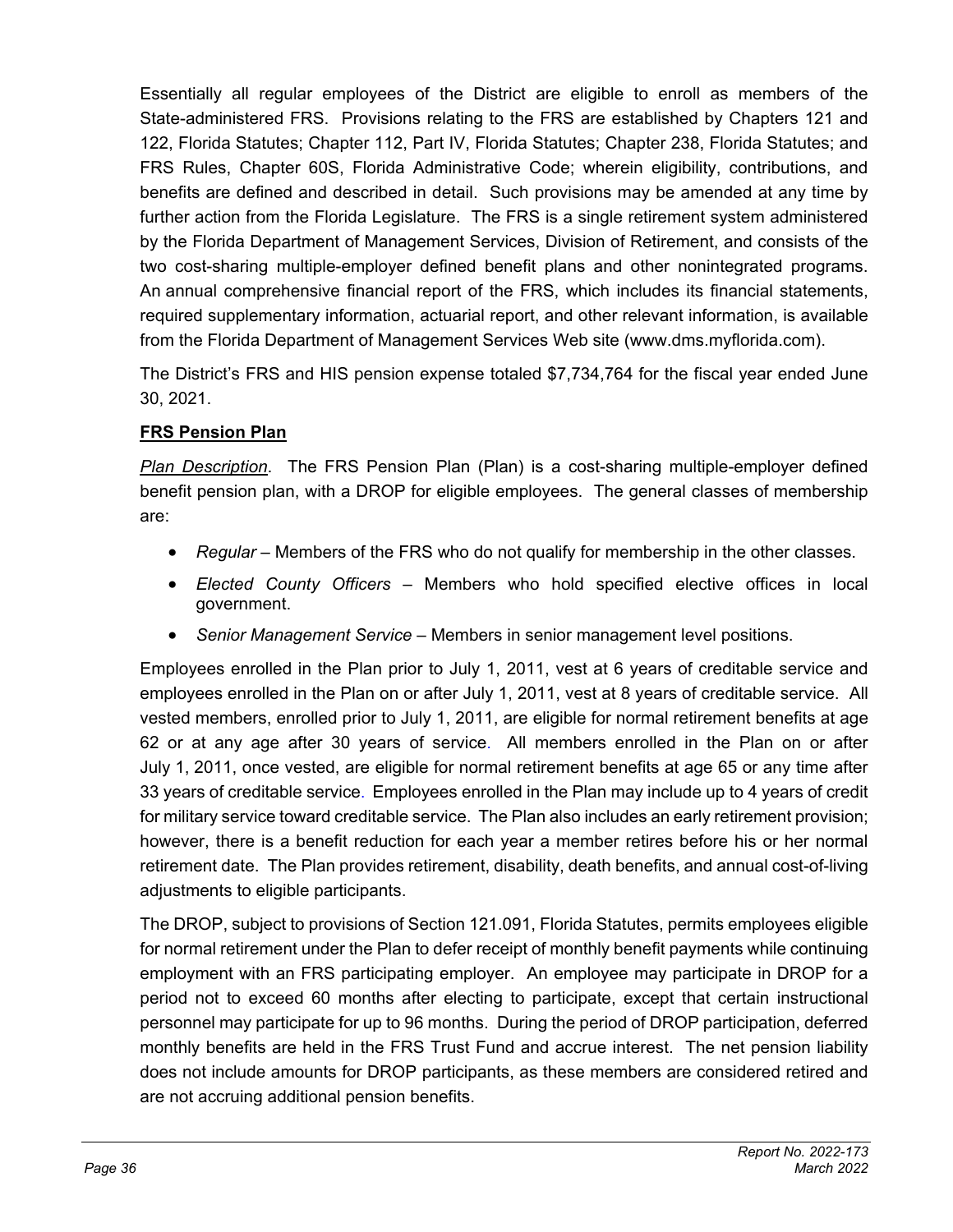*Benefits Provided*. Benefits under the Plan are computed on the basis of age and/or years of service, average final compensation, and service credit. Credit for each year of service is expressed as a percentage of the average final compensation. For members initially enrolled before July 1, 2011, the average final compensation is the average of the 5 highest fiscal years' earnings; for members initially enrolled on or after July 1, 2011, the average final compensation is the average of the 8 highest fiscal years' earnings. The total percentage value of the benefit received is determined by calculating the total value of all service, which is based on the retirement class to which the member belonged when the service credit was earned. Members are eligible for in-line-of-duty or regular disability and survivors' benefits. The following table shows the percentage value for each year of service credit earned:

| Class, Initial Enrollment, and Retirement Age/Years of Service | <b>Percent Value</b> |
|----------------------------------------------------------------|----------------------|
| <b>Regular Members Initially Enrolled Before July 1, 2011</b>  |                      |
| Retirement up to age 62 or up to 30 years of service           | 1.60                 |
| Retirement at age 63 or with 31 years of service               | 1.63                 |
| Retirement at age 64 or with 32 years of service               | 1.65                 |
| Retirement at age 65 or with 33 or more years of service       | 1.68                 |
| Regular Members Initially Enrolled On or After July 1, 2011    |                      |
| Retirement up to age 65 or up to 33 years of service           | 1.60                 |
| Retirement at age 66 or with 34 years of service               | 1.63                 |
| Retirement at age 67 or with 35 years of service               | 1.65                 |
| Retirement at age 68 or with 36 or more years of service       | 1.68                 |
| <b>Elected County Officers</b>                                 | 3.00                 |
| <b>Senior Management Service</b>                               | 2.00                 |

As provided in Section 121.101, Florida Statutes, if the member was initially enrolled in the Plan before July 1, 2011, and all service credit was accrued before July 1, 2011, the annual cost-of-living adjustment is 3 percent per year. If the member was initially enrolled before July 1, 2011, and has service credit on or after July 1, 2011, there is an individually calculated cost-of-living adjustment. The annual cost-of-living adjustment is a proportion of 3 percent determined by dividing the sum of the pre-July 2011 service credit by the total service credit at retirement multiplied by 3 percent. Plan members initially enrolled on or after July 1, 2011, will not have a cost-of-living adjustment after retirement.

*Contributions*. The Florida Legislature establishes contribution rates for participating employers and employees. Contribution rates during the 2020-21 fiscal year were as follows: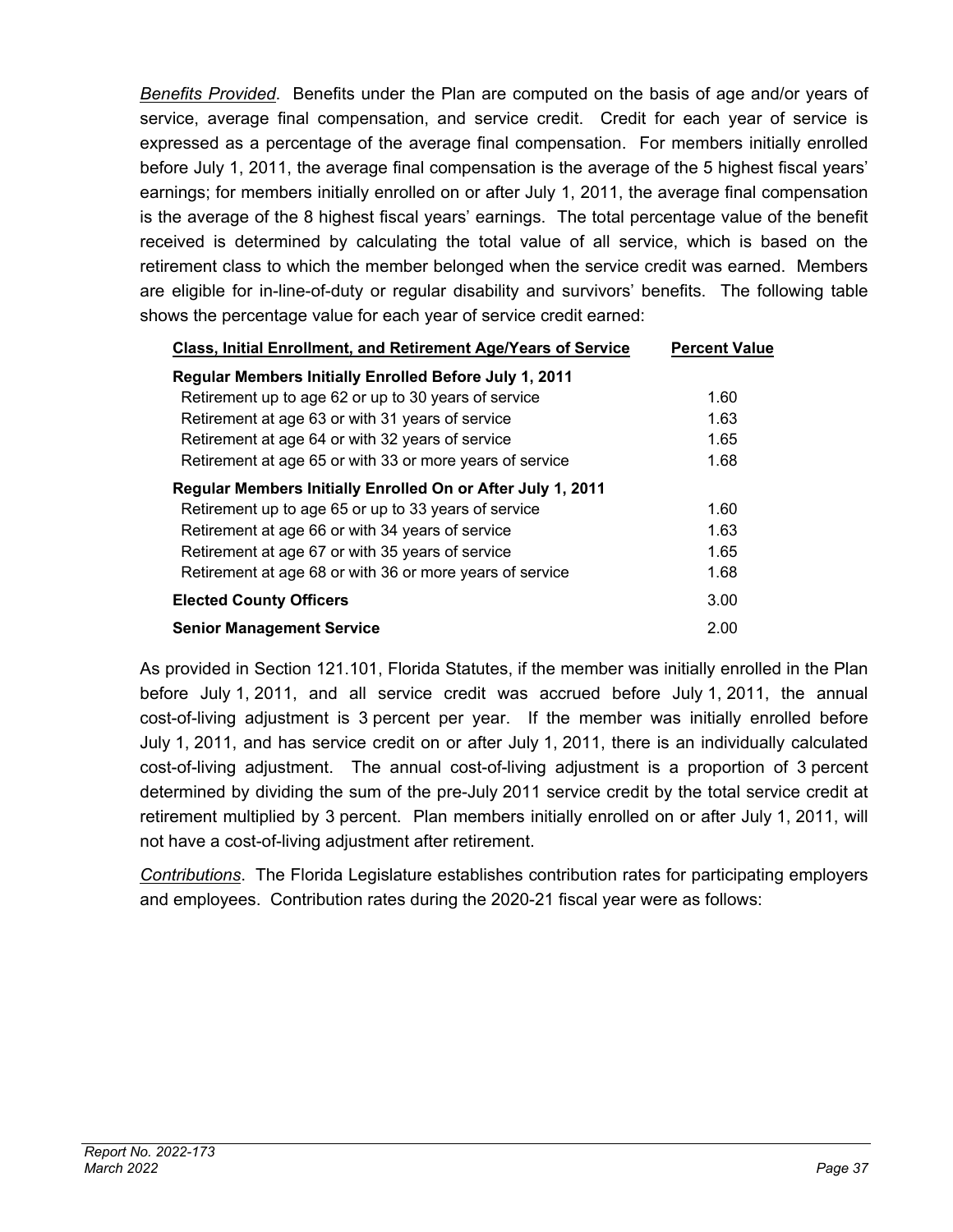|                                                               |                 | <b>Percent of Gross Salary</b> |
|---------------------------------------------------------------|-----------------|--------------------------------|
| <b>Class</b>                                                  | <b>Employee</b> | Emplover(1)                    |
| FRS, Regular                                                  | 3.00            | 10.00                          |
| FRS, Elected County Officers                                  | 3.00            | 49.18                          |
| FRS, Senior Management Service                                | 3.00            | 27.29                          |
| DROP - Applicable to<br>Members from All of the Above Classes | 0.00            | 16.98                          |
| FRS, Reemployed Retiree                                       | (2)             | (2)                            |

(1) Employer rates include 1.66 percent for the postemployment health insurance subsidy. Also, employer rates, other than for DROP participants, include 0.06 percent for administrative costs of the Investment Plan.

(2) Contribution rates are dependent upon retirement class in which reemployed.

The District's contributions to the Plan totaled \$3,418,245 for the fiscal year ended June 30, 2021.

*Pension Liabilities, Pension Expense, and Deferred Outflows of Resources and Deferred Inflows of Resources Related to Pensions*. At June 30, 2021, the District reported a liability of \$33,407,939 for its proportionate share of the Plan's net pension liability. The net pension liability was measured as of June 30, 2020, and the total pension liability used to calculate the net pension liability was determined by an actuarial valuation as of July 1, 2020. The District's proportionate share of the net pension liability was based on the District's 2019-20 fiscal year contributions relative to the total 2019-20 fiscal year contributions of all participating members. At June 30, 2020, the District's proportionate share was 0.077080765 percent, which was a decrease of 0.002023545 from its proportionate share measured as of June 30, 2019.

For the fiscal year ended June 30, 2021, the District recognized the Plan pension expense of \$6,699,001. In addition, the District reported deferred outflows of resources and deferred inflows of resources related to pensions from the following sources:

|                                               | <b>Deferred Outflows</b> |    | <b>Deferred Inflows</b> |
|-----------------------------------------------|--------------------------|----|-------------------------|
| <b>Description</b>                            | of Resources             |    | of Resources            |
| Differences Between Expected and              |                          |    |                         |
| <b>Actual Experience</b>                      | \$<br>1,278,590          | \$ |                         |
| Change of Assumptions                         | 6,047,900                |    |                         |
| Net Difference Between Projected and Actual   |                          |    |                         |
| Earnings on FRS Pension Plan Investments      | 1,989,141                |    |                         |
| Changes in Proportion and Differences Between |                          |    |                         |
| District FRS Contributions and Proportionate  |                          |    |                         |
| <b>Share of Contributions</b>                 | 41,864                   |    | 1,170,822               |
| District FRS Contributions Subsequent to      |                          |    |                         |
| the Measurement Date                          | 3,418,245                |    |                         |
| Total                                         | 12.775.740               | S  | 1.170.822               |

The deferred outflows of resources related to pensions resulting from District contributions to the Plan subsequent to the measurement date, totaling \$3,418,245, will be recognized as a reduction of the net pension liability in the fiscal year ending June 30, 2022. Other amounts reported as deferred outflows of resources and deferred inflows of resources related to pensions will be recognized in pension expense as follows: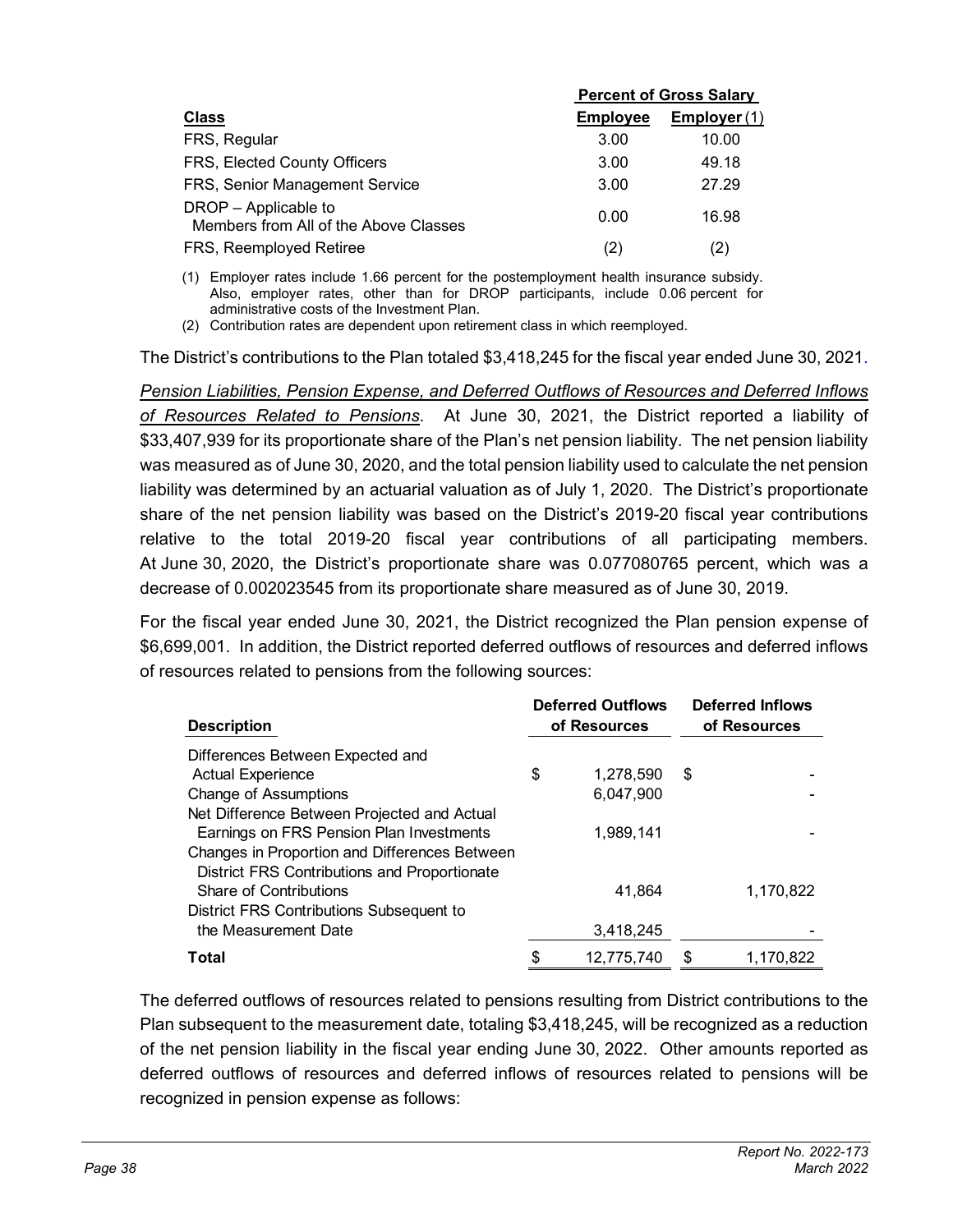| <b>Fiscal Year Ending June 30</b><br><b>Amount</b> |     |           |
|----------------------------------------------------|-----|-----------|
| 2022                                               | \$. | 1,531,190 |
| 2023                                               |     | 2,682,184 |
| 2024                                               |     | 2,315,148 |
| 2025                                               |     | 1,387,958 |
| 2026                                               |     | 270,193   |
| Total                                              |     | 8,186,673 |

*Actuarial Assumptions*. The total pension liability in the July 1, 2020, actuarial valuation was determined using the following actuarial assumptions, applied to all periods included in the measurement:

| Inflation        | 2.40 percent                                                           |
|------------------|------------------------------------------------------------------------|
| Salary Increases | 3.25 percent, average, including inflation                             |
|                  | Investment Rate of Return 6.80 percent, net of pension plan investment |
|                  | expense, including inflation                                           |

Mortality rates were based on the PUB-2010 base table, projected generationally with Scale MP-2018.

The actuarial assumptions used in the July 1, 2020, valuation were based on the results of an actuarial experience study for the period July 1, 2013, through June 30, 2018.

The long-term expected rate of return on pension plan investments was not based on historical returns, but instead is based on a forward-looking capital market economic model. The allocation policy's description of each asset class was used to map the target allocation to the asset classes shown below. Each asset class assumption is based on a consistent set of underlying assumptions and includes an adjustment for the inflation assumption. The target allocation and best estimates of arithmetic and geometric real rates of return for each major asset class are summarized in the following table:

| <b>Asset Class</b>           | <b>Target</b><br><b>Allocation</b> (1) | Annual<br><b>Arithmetic</b><br>Return | Compound<br>Annual<br>(Geometric)<br>Return | <b>Standard</b><br><b>Deviation</b> |
|------------------------------|----------------------------------------|---------------------------------------|---------------------------------------------|-------------------------------------|
| Cash                         | 1.0%                                   | $2.2\%$                               | $2.2\%$                                     | $1.2\%$                             |
| Fixed Income                 | 19.0%                                  | 3.0%                                  | 2.9%                                        | 3.5%                                |
| <b>Global Equity</b>         | 54.2%                                  | $8.0\%$                               | 6.7%                                        | 17.1%                               |
| Real Estate (Property)       | 10.3%                                  | 6.4%                                  | 5.8%                                        | 11.7%                               |
| <b>Private Equity</b>        | $11.1\%$                               | 10.8%                                 | 8.1%                                        | 25.7%                               |
| <b>Strategic Investments</b> | 4.4%                                   | 5.5%                                  | 5.3%                                        | 6.9%                                |
| <b>Total</b>                 | 100%                                   |                                       |                                             |                                     |
| Assumed inflation - Mean     |                                        |                                       | 2.4%                                        | 1.7%                                |

(1) As outlined in the Plan's investment policy.

*Discount Rate*. The discount rate used to measure the total pension liability was 6.8 percent. The Plan's fiduciary net position was projected to be available to make all projected future benefit payments of current active and inactive employees. Therefore, the discount rate for calculating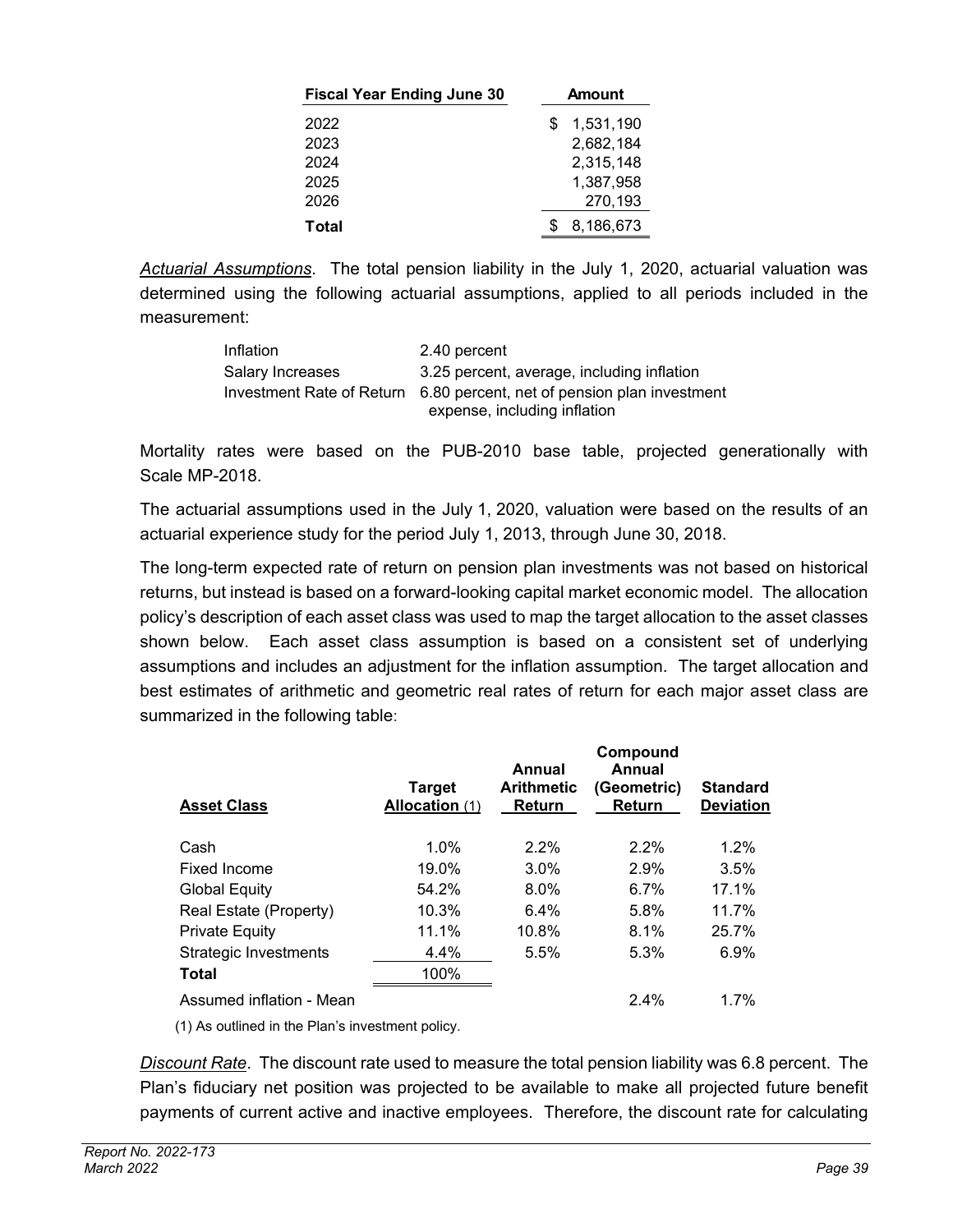the total pension liability is equal to the long-term expected rate of return. The discount rate used in the 2020 valuation was updated from 6.9 percent to 6.8 percent.

*Sensitivity of the District's Proportionate Share of the Net Pension Liability to Changes in the Discount Rate*. The following presents the District's proportionate share of the net pension liability calculated using the discount rate of 6.8 percent, as well as what the District's proportionate share of the net pension liability would be if it were calculated using a discount rate that is 1 percentage point lower (5.8 percent) or 1 percentage point higher (7.8 percent) than the current rate:

|                                                                | $1\%$           | <b>Current</b>       | 1%              |
|----------------------------------------------------------------|-----------------|----------------------|-----------------|
|                                                                | <b>Decrease</b> | <b>Discount Rate</b> | <b>Increase</b> |
|                                                                | (5.8%)          | $(6.8\%)$            | $(7.8\%)$       |
| District's Proportionate Share of<br>the Net Pension Liability | \$53.346.865    | \$33,407,939         | \$16,754,862    |

*Pension Plan Fiduciary Net Position*. Detailed information about the Plan's fiduciary net position is available in the separately issued FRS Pension Plan and Other State Administered Systems Comprehensive Annual Financial Report.

#### **HIS Pension Plan**

*Plan Description*. The Health Insurance Subsidy Pension Plan (HIS Plan) is a cost-sharing multiple-employer defined benefit pension plan established under Section 112.363, Florida Statutes, and may be amended by the Florida Legislature at any time. The benefit is a monthly payment to assist retirees of State-administered retirement systems in paying their health insurance costs and is administered by the Florida Department of Management Services, Division of Retirement.

*Benefits Provided*. For the fiscal year ended June 30, 2021, eligible retirees and beneficiaries received a monthly HIS payment of \$5 for each year of creditable service completed at the time of retirement, with a minimum HIS payment of \$30 and a maximum HIS payment of \$150 per month, pursuant to Section 112.363, Florida Statutes. To be eligible to receive a HIS Plan benefit, a retiree under a State-administered retirement system must provide proof of health insurance coverage, which may include Federal Medicare.

*Contributions*. The HIS Plan is funded by required contributions from FRS participating employers as set by the Florida Legislature. Employer contributions are a percentage of gross compensation for all active FRS members. For the fiscal year ended June 30, 2021, the contribution rate was 1.66 percent of payroll pursuant to Section 112.363, Florida Statutes. The District contributed 100 percent of its statutorily required contributions for the current and preceding 3 years. HIS Plan contributions are deposited in a separate trust fund from which payments are authorized. HIS Plan benefits are not guaranteed and are subject to annual legislative appropriation. In the event the legislative appropriation or available funds fail to provide full subsidy benefits to all participants, benefits may be reduced or canceled.

The District's contributions to the HIS Plan totaled \$686,248 for the fiscal year ended June 30, 2021.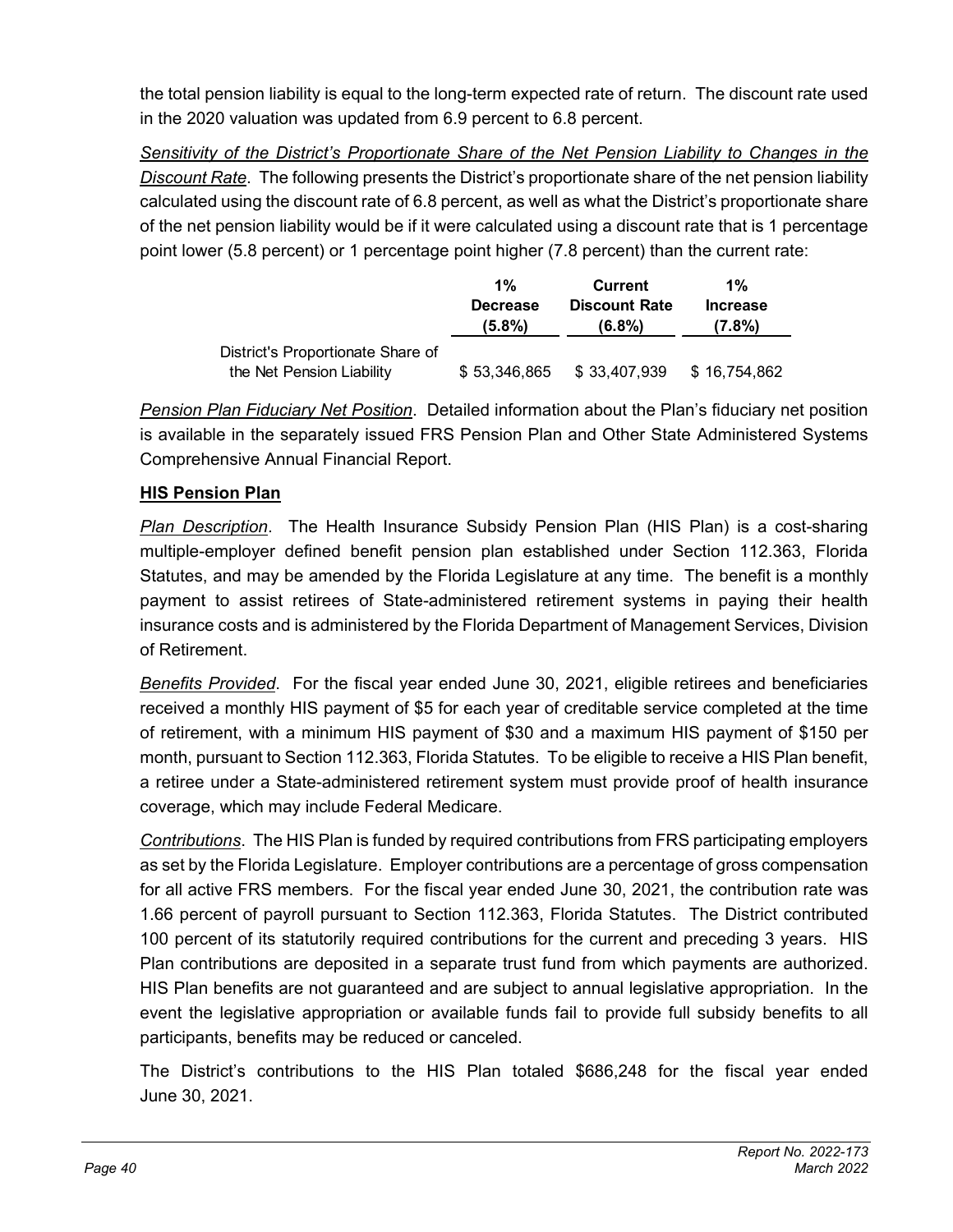*Pension Liabilities, Pension Expense, and Deferred Outflows of Resources and Deferred Inflows of Resources Related to Pensions*. At June 30, 2021, the District reported a net pension liability of \$13,209,293 for its proportionate share of the HIS Plan's net pension liability. The current portion of the net pension liability is the District's proportionate share of benefit payments expected to be paid within 1 year, net of the District's proportionate share of the HIS Plan's fiduciary net position available to pay that amount. The net pension liability was measured as of June 30, 2020, and the total pension liability used to calculate the net pension liability was determined by an actuarial valuation as of July 1, 2020. The District's proportionate share of the net pension liability was based on the District's 2019-20 fiscal year contributions relative to the total 2019-20 fiscal year contributions of all participating members. At June 30, 2020, the District's proportionate share was 0.108185662 percent, which was a decrease of 0.000386297 from its proportionate share measured as of June 30, 2019.

For the fiscal year ended June 30, 2021, the District recognized the HIS Plan pension expense of \$1,035,763. In addition, the District reported deferred outflows of resources and deferred inflows of resources related to pensions from the following sources:

| <b>Description</b>                            | <b>Deferred Outflows</b><br>of Resources |    | <b>Deferred Inflows</b><br>of Resources |
|-----------------------------------------------|------------------------------------------|----|-----------------------------------------|
| Differences Between Expected and              |                                          |    |                                         |
| <b>Actual Experience</b>                      | \$<br>540.340                            | \$ | 10.190                                  |
| <b>Change of Assumptions</b>                  | 1,420,375                                |    | 768,069                                 |
| Net Difference Between Projected and Actual   |                                          |    |                                         |
| Earnings on HIS Pension Plan Investments      | 10.546                                   |    |                                         |
| Changes in Proportion and Differences Between |                                          |    |                                         |
| District HIS Contributions and Proportionate  |                                          |    |                                         |
| <b>Share of Contributions</b>                 | 275.938                                  |    | 484.800                                 |
| District HIS Contributions Subsequent to      |                                          |    |                                         |
| the Measurement Date                          | 686,248                                  |    |                                         |
| Total                                         | \$<br>2.933.447                          | S  | 1.263.059                               |

The deferred outflows of resources related to pensions resulting from District contributions to the HIS Plan subsequent to the measurement date, totaling \$686,248 will be recognized as a reduction of the net pension liability in the fiscal year ended June 30, 2022. Other amounts reported as deferred outflows of resources and deferred inflows of resources related to pensions will be recognized in pension expense as follows:

| <b>Fiscal Year Ending June 30</b><br><b>Amount</b> |    |         |
|----------------------------------------------------|----|---------|
| 2022                                               | \$ | 248,154 |
| 2023                                               |    | 162,161 |
| 2024                                               |    | 11,099  |
| 2025                                               |    | 130,701 |
| 2026                                               |    | 244,597 |
| Thereafter                                         |    | 187,428 |
| Total                                              |    | 984.140 |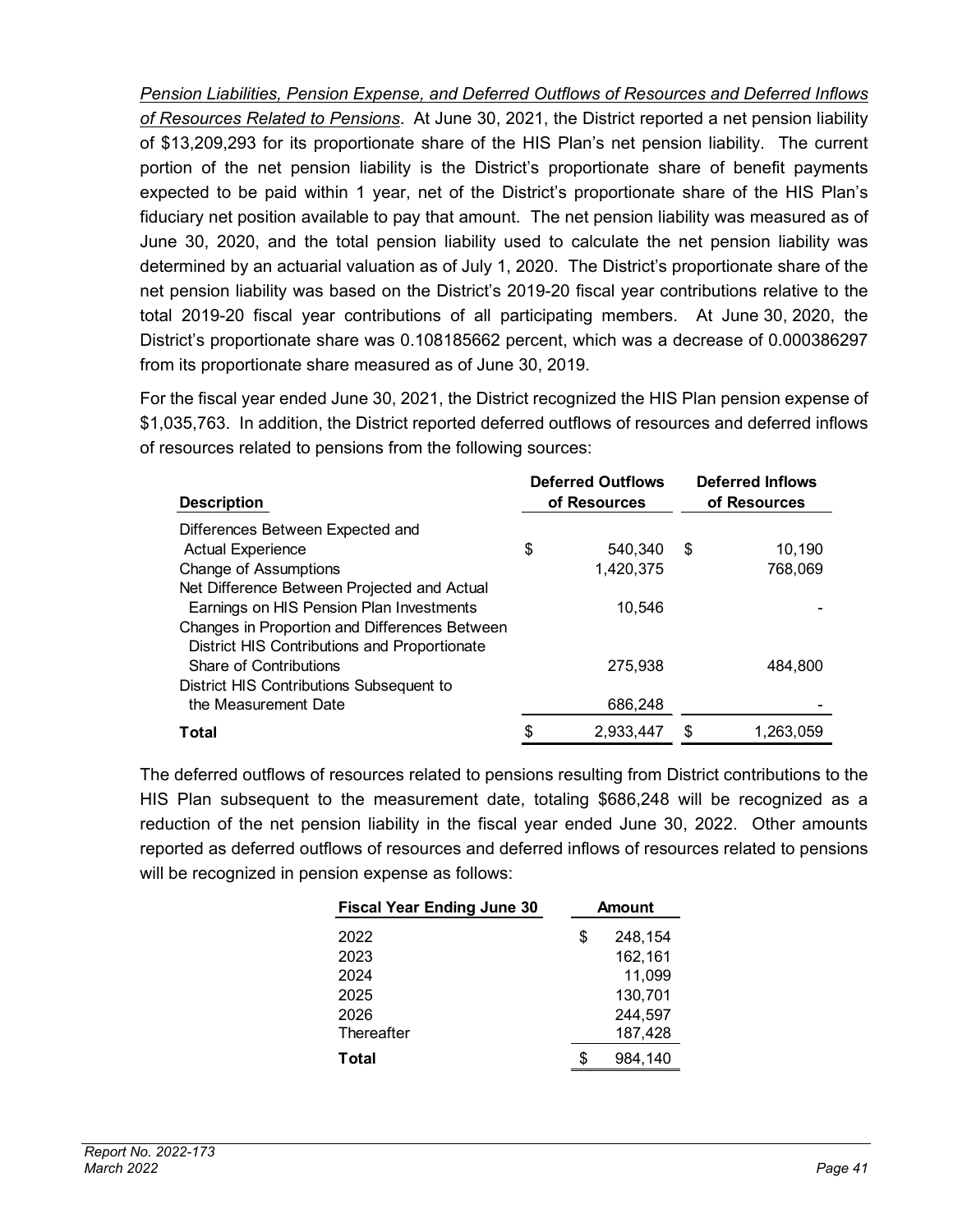*Actuarial Assumptions*. The total pension liability in the July 1, 2020, actuarial valuation was determined using the following actuarial assumptions, applied to all periods included in the measurement:

| Inflation                  | 2.40 percent                               |
|----------------------------|--------------------------------------------|
| Salary Increases           | 3.25 percent, average, including inflation |
| <b>Municipal Bond Rate</b> | 2.21 percent                               |

Mortality rates were based on the PUB-2010 base table, projected generationally with Scale MP-2018. This is a change from the prior year mortality assumption which was based on the Generational RP-2000 with Projection Scale BB tables.

While an experience study had not been completed for the HIS Plan, the actuarial assumptions that determined the total pension liability for the HIS Plan were based on certain results of the most recent experience study for the FRS Plan.

*Discount Rate*. The discount rate used to measure the total pension liability was 2.21 percent. In general, the discount rate for calculating the total pension liability is equal to the single rate equivalent to discounting at the long-term expected rate of return for benefit payments prior to the projected depletion date. Because the HIS benefit is essentially funded on a pay-as-you-go basis, the depletion date is considered to be immediate, and the single equivalent discount rate is equal to the municipal bond rate selected by the HIS Plan sponsor. The Bond Buyer General Obligation 20-Bond Municipal Bond Index was adopted as the applicable municipal bond index. The discount rate changed from 3.50 percent to 2.21 percent.

*Sensitivity of the District's Proportionate Share of the Net Pension Liability to Changes in the Discount Rate*. The following presents the District's proportionate share of the net pension liability calculated using the discount rate of 2.21 percent, as well as what the District's proportionate share of the net pension liability would be if it were calculated using a discount rate that is 1 percentage point lower (1.21 percent) or 1 percentage point higher (3.21 percent) than the current rate:

|                                                                | 1%                            | <b>Current</b>                     | $1\%$                         |
|----------------------------------------------------------------|-------------------------------|------------------------------------|-------------------------------|
|                                                                | <b>Decrease</b><br>$(1.21\%)$ | <b>Discount Rate</b><br>$(2.21\%)$ | <b>Increase</b><br>$(3.21\%)$ |
| District's Proportionate Share of<br>the Net Pension Liability | \$15,269,353                  | \$13,209,293                       | \$11.523.140                  |

*Pension Plan Fiduciary Net Position*. Detailed information about the HIS Plan's fiduciary net position is available in the separately issued FRS Pension Plan and Other State Administered Systems Comprehensive Annual Comprehensive Financial Report.

## **FRS – Defined Contribution Pension Plan**

The SBA administers the defined contribution plan officially titled the FRS Investment Plan (Investment Plan). The Investment Plan is reported in the SBA's annual financial statements and in the State of Florida Annual Comprehensive Financial Report.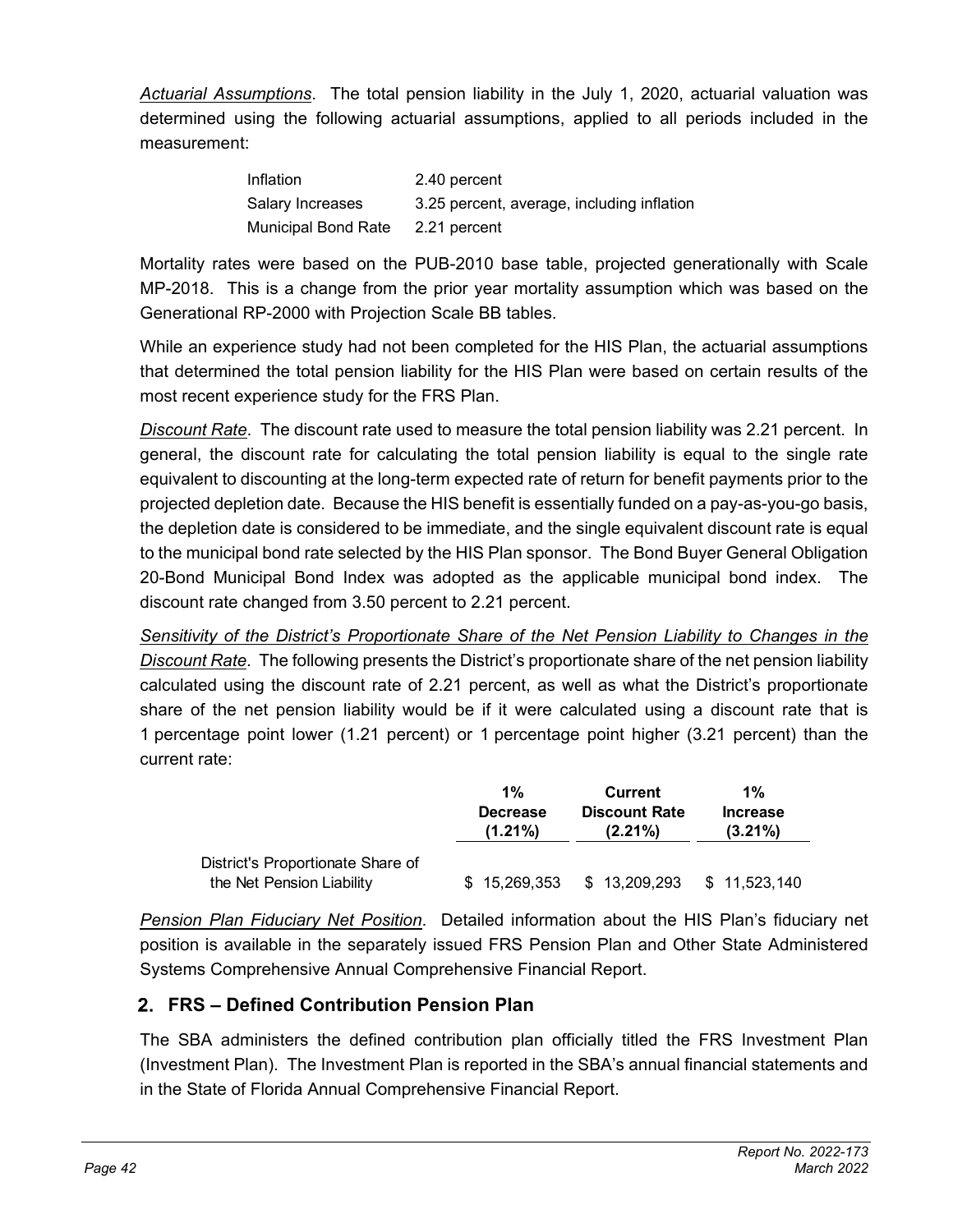As provided in Section 121.4501, Florida Statutes, eligible FRS members may elect to participate in the Investment Plan in lieu of the FRS defined benefit plan. District employees participating in DROP are not eligible to participate in the Investment Plan. Employer and employee contributions, including amounts contributed to individual member's accounts, are defined by law, but the ultimate benefit depends in part on the performance of investment funds. Retirement benefits are based upon the value of the member's account upon retirement. Benefit terms, including contribution requirements, for the Investment Plan are established and may be amended by the Florida Legislature. The Investment Plan is funded with the same employer and employee contribution rates that are based on salary and membership class (Regular, Elected County Officers, etc.), as the FRS defined benefit plan. Contributions are directed to individual member accounts and the individual members allocate contributions and account balances among various approved investment choices. Costs of administering the Investment Plan, including the FRS Financial Guidance Program, are funded through an employer contribution of 0.06 percent of payroll and by forfeited benefits of Investment Plan members. Allocations to the Investment Plan member accounts during the 2020-21 fiscal year were as follows:

|                                | <b>Percent of</b> |
|--------------------------------|-------------------|
|                                | Gross             |
| <b>Class</b>                   | Compensation      |
| FRS, Regular                   | 6.30              |
| FRS, Elected County Officers   | 11.34             |
| FRS, Senior Management Service | 7 67              |

For all membership classes, employees are immediately vested in their own contributions and are vested after 1 year of service for employer contributions and investment earnings, regardless of membership class. If an accumulated benefit obligation for service credit originally earned under the FRS Pension Plan is transferred to the Investment Plan, the member must have the years of service required for FRS Pension Plan vesting (including the service credit represented by the transferred funds) to be vested for these funds and the earnings on the funds. Nonvested employer contributions are placed in a suspense account for up to 5 years. If the employee returns to FRS-covered employment within the 5-year period, the employee will regain control over their account. If the employee does not return within the 5-year period, the employee will forfeit the accumulated account balance. For the fiscal year ended June 30, 2021, the information for the amount of forfeitures was unavailable from the SBA; however, management believes that these amounts, if any, would be immaterial to the District.

After termination and applying to receive benefits, the member may rollover vested funds to another qualified plan, structure a periodic payment under the Investment Plan, receive a lumpsum distribution, leave the funds invested for future distribution, or any combination of these options. Disability coverage is provided in which the member may either transfer the account balance to the FRS Pension Plan when approved for disability retirement to receive guaranteed lifetime monthly benefits under the FRS Pension Plan or remain in the Investment Plan and rely upon that account balance for retirement income.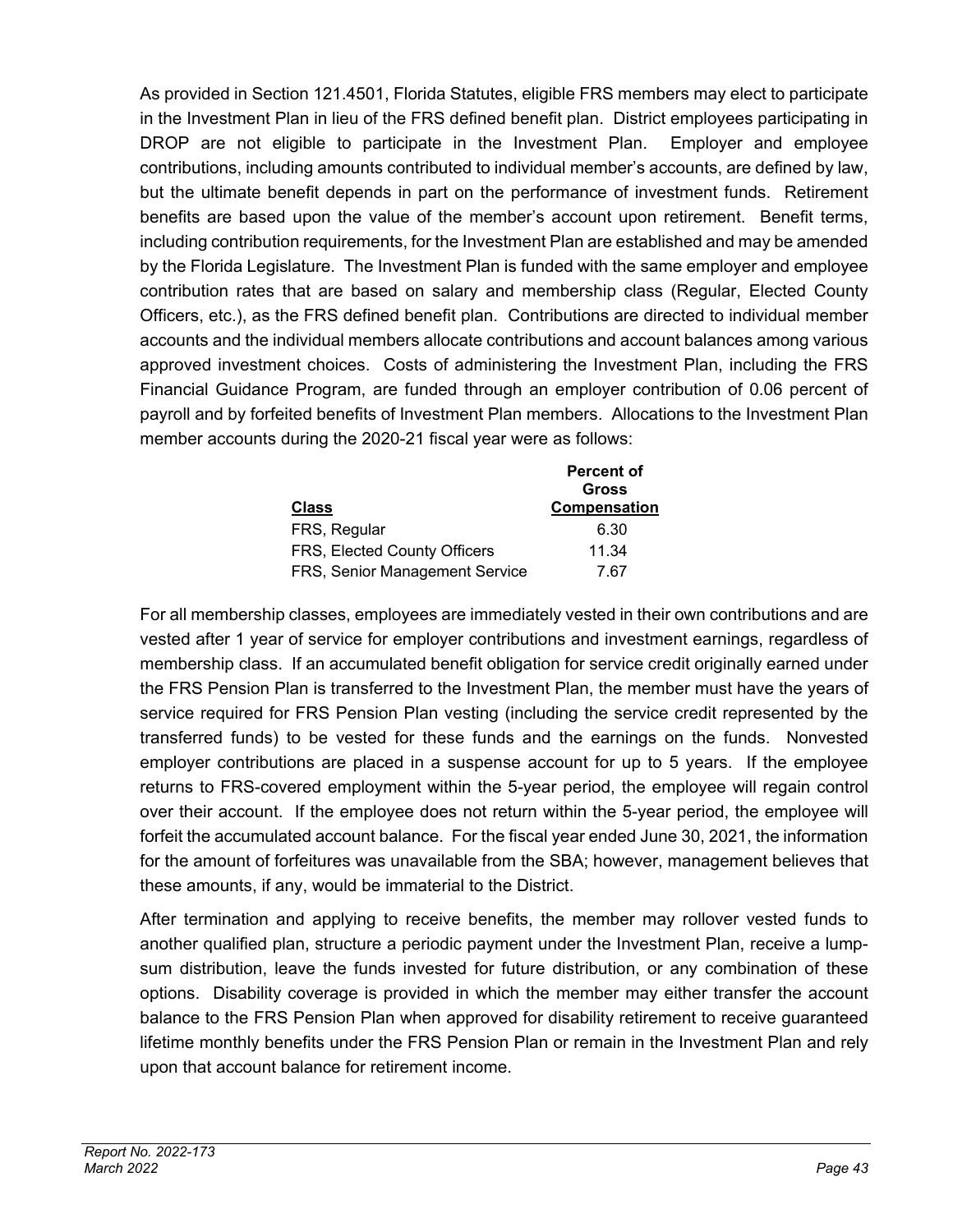The District's Investment Plan pension expense totaled \$1,452,472 for the fiscal year ended June 30, 2021.

### **E. Other Postemployment Benefit Obligations**

*Plan Description*. The Other Postemployment Benefits Plan (OPEB Plan) is a single-employer defined benefit plan administered by the District that provides OPEB for all employees who satisfy the District's retirement eligibility provisions. Pursuant to Section 112.0801, Florida Statutes former employees who retire from the District are eligible to participate in the District's health and hospitalization plan as well as its self-insured dental plan. Retirees and their eligible dependents shall be offered the same health and hospitalization insurance coverage as is offered to active employees at a premium cost of no more than the premium cost applicable to active employees. The District subsidizes the premium rates paid by retirees by allowing them to participate in the OPEB Plan at reduced or blended group (implicitly subsidized) premium rates for both active and retired employees. These rates provide an implicit subsidy for retirees because retiree healthcare costs are generally greater than active employee healthcare costs. The OPEB Plan contribution requirements and benefit terms of the District and the OPEB Plan members are established and may be amended through action from the Board. No assets are accumulated in a trust that meets the criteria in paragraph 4 of GASB Statement No. 75.

*Benefits Provided*.The OPEB Plan provides health and hospitalization plans for medical and prescription drug benefits as well as its self-insured dental plan coverage benefits for retirees and their dependents. The OPEB Plan only provides an implicit subsidy as described above. Retirees are required to enroll in the Federal Medicare program for their primary coverage as soon as they are eligible.

*Employees Covered by Benefit Terms*. At June 30, 2020, the following employees were covered by the benefit terms:

| Inactive Employees or Beneficiaries Currently Receiving Benefits | 343   |
|------------------------------------------------------------------|-------|
| <b>Active Employees</b>                                          | 750.  |
| Total                                                            | 1,093 |

*Total OPEB Liability*. The District's total OPEB liability of \$5,835,129 was measured as of June 30, 2020, and was determined by an actuarial valuation as of June 30, 2019, and update procedures were used to determine the total OPEB liability as of June 30, 2020.

*Actuarial Assumptions and Other Inputs*. The total OPEB liability was determined using the following actuarial assumptions and other inputs, applied to all periods included in the measurement, unless otherwise specified: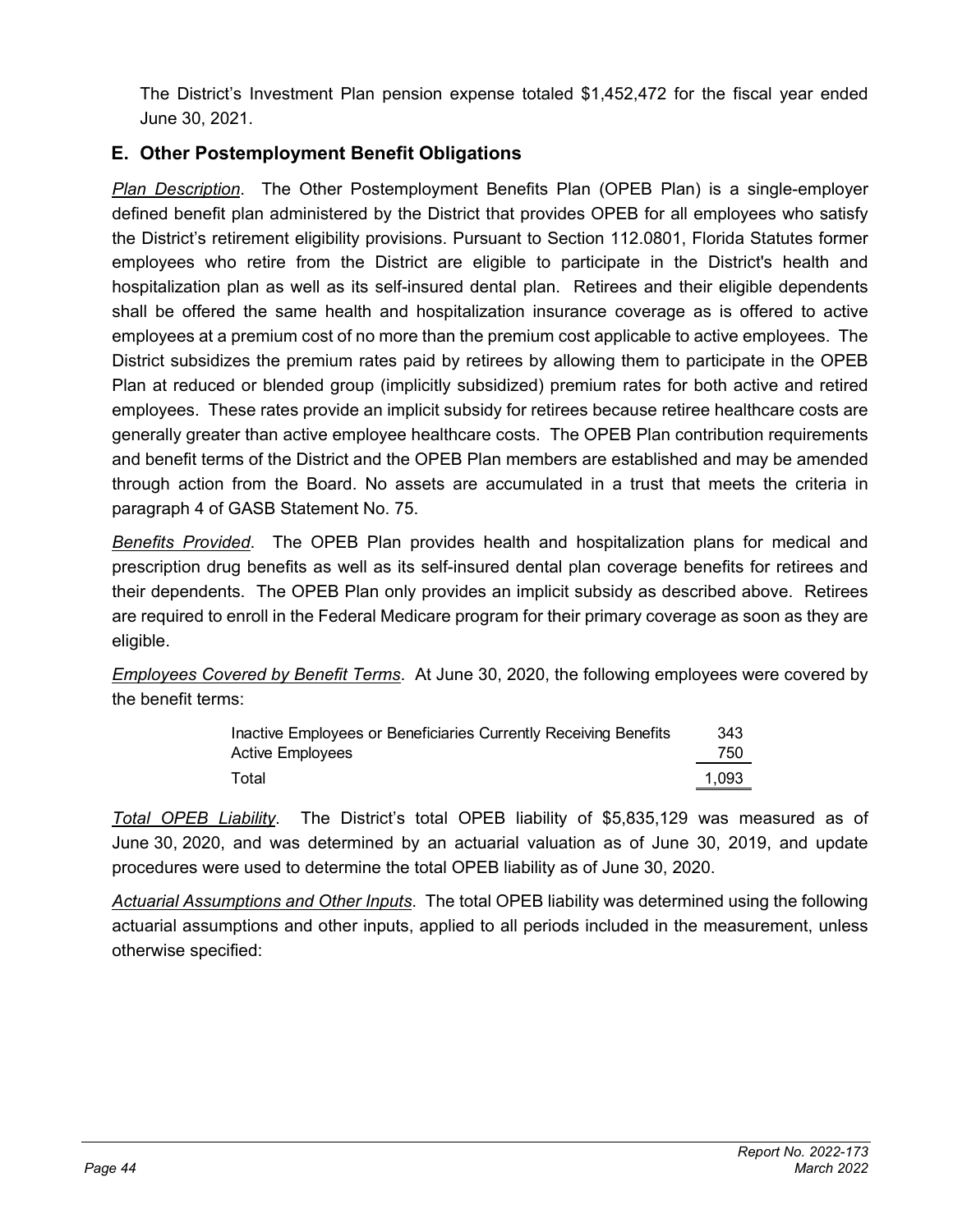| Inflation                          | 2.25 percent                                                                                                                                            |
|------------------------------------|---------------------------------------------------------------------------------------------------------------------------------------------------------|
| Salary Increases                   | 3.4 percent – 8.2 percent, average, including inflation                                                                                                 |
| Discount Rate                      | 2.45 percent                                                                                                                                            |
| <b>Healthcare Cost Trend Rates</b> | Based on the Getzen Model, with trend rates starting<br>at 6.25 percent for 2021 and gradually decreasing to<br>an ultimate trend rate of 3.99 percent. |
| <b>Aging Factors</b>               | Based on the 2013 SOA Study "Health Care<br>Costs – From Birth to Death."                                                                               |
| <b>Expenses</b>                    | Administrative expenses are included in the per<br>capita health costs.                                                                                 |

The discount rate was based on the daily rate of Fidelity's 20-Year Municipal General Obligation AA Index closest to but not later than the measurement date.

Demographic assumptions employed in the actuarial valuation were the same as those employed in the July 1, 2020, actuarial valuation of the FRS Defined Benefit Pension Plan. These demographic assumptions were developed by FRS from an actuarial experience study, and therefore are appropriate for use in the OPEB Plan actuarial valuation. These include assumed rates of future termination, mortality, disability, and retirement. In addition, salary increase assumptions (for development of the pattern of the normal cost increases) were the same as those used in the July 1, 2020, actuarial valuation of the FRS Defined Benefit Pension Plan. Assumptions used in valuation of benefits for participants of the FRS Investment Plan are the same as for similarly situated participants of the FRS Defined Benefit Pension Plan.

#### *Changes in the Total OPEB Liability*.

|                                        | <b>Amount</b> |
|----------------------------------------|---------------|
| Balance at June 30, 2020               | 5,419,124     |
| Changes for the year:                  |               |
| Service Cost                           | 188,091       |
| Interest                               | 170,311       |
| Changes of Assumptions or Other Inputs | 389,526       |
| <b>Benefit Payments</b>                | (331, 923)    |
| Net Changes                            | 416,005       |
| Balance at June 30, 2021               | 5.835.129     |

The changes of assumptions or other inputs was based on the following:

- The discount rate was changed from 3.13 percent as of the beginning of the measurement period to 2.45 percent as of June 30, 2020.
- The healthcare cost trend assumption was revised to reflect the removal of the additional trend to model the excise ("Cadillac") tax as a result of the repeal of the excise tax in December 2019.
- The salary increase rates were changed to be based on revised inflation and individual member pay increases adopted for the July 1, 2020, FRS Actuarial Valuation.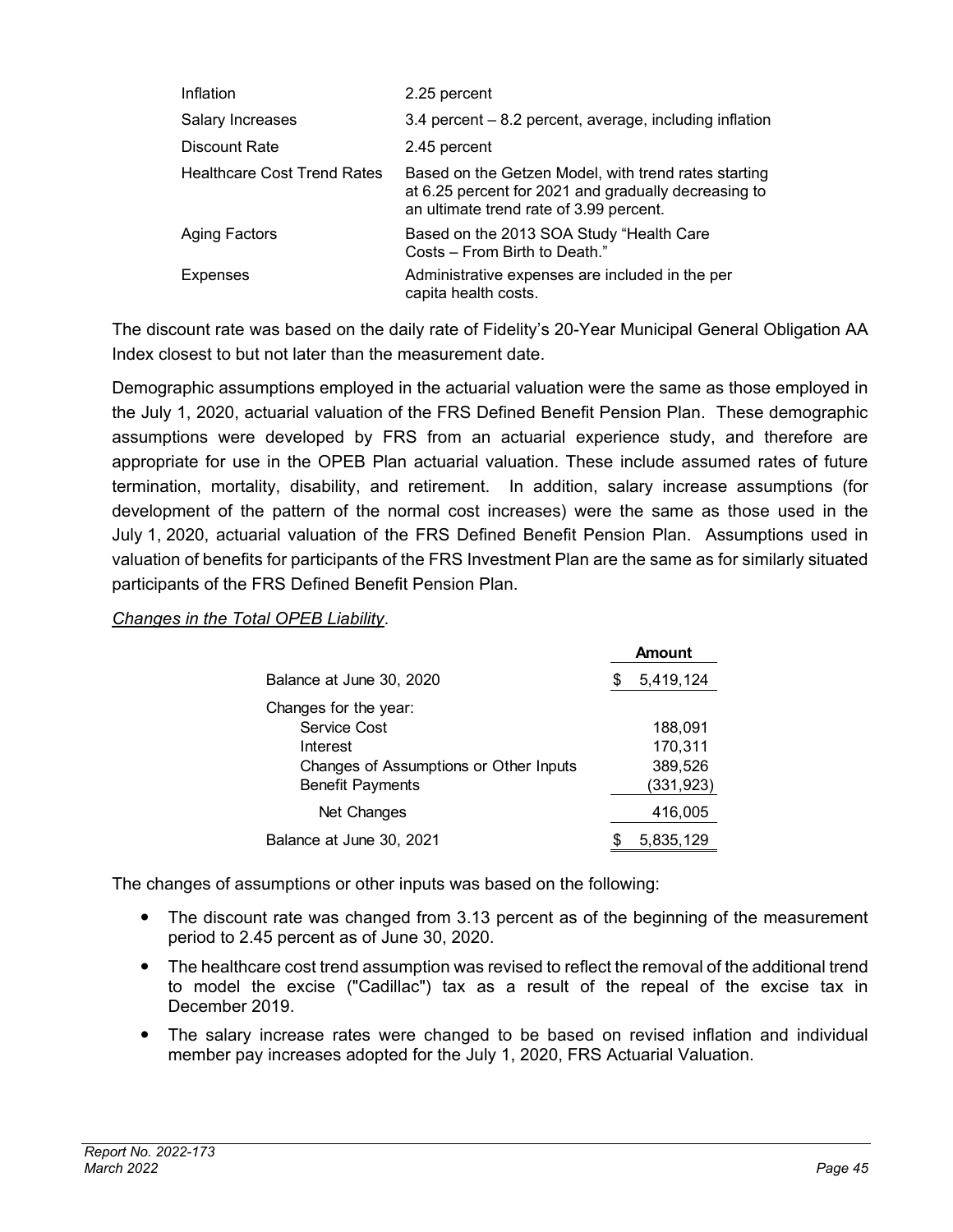*Sensitivity of the Total OPEB Liability to Changes in the Discount Rate*. The following table presents the total OPEB liability of the District, as well as what the District's total OPEB liability would be if it were calculated using a discount rate that is 1 percentage point lower (1.45 percent) or 1 percentage point higher (3.45 percent) than the current rate:

|                             | $1\%$<br><b>Decrease</b><br>$(1.45\%)$ |              | <b>Current</b><br><b>Discount Rate</b><br>$(2.45\%)$ | $1\%$<br><b>Increase</b><br>(3.45%) |
|-----------------------------|----------------------------------------|--------------|------------------------------------------------------|-------------------------------------|
| <b>Total OPEB Liability</b> |                                        | \$ 6,533,790 | \$ 5,835,129                                         | \$5,242,440                         |

*Sensitivity of the Total OPEB Liability to Changes in the Healthcare Cost Trend Rates*. The following table presents the total OPEB liability of the District, as well as what the District's total OPEB liability would be if it were calculated using healthcare cost trend rates that are 1 percentage point lower (5.25 percent decreasing to 2.99 percent) or 1 percentage point higher (7.25 percent decreasing to 4.99 percent) than the current healthcare cost trend rates:

|                             |                                               |           |                                                         | <b>Healthcare Cost</b><br><b>Trend Rate</b> |                                               |           |
|-----------------------------|-----------------------------------------------|-----------|---------------------------------------------------------|---------------------------------------------|-----------------------------------------------|-----------|
|                             | 1% Decrease<br>(5.25% decreasing<br>to 2.99%) |           | <b>Assumption</b><br>(6.25% decreasing<br>to $3.99\%$ ) |                                             | 1% Increase<br>(7.25% decreasing<br>to 4.99%) |           |
| <b>Total OPEB Liability</b> | S                                             | 5,005,772 | S                                                       | 5,835,129                                   | S                                             | 6,890,761 |

*OPEB Expense and Deferred Outflows of Resources and Deferred Inflows of Resources Related to OPEB*. For the fiscal year ended June 30, 2021, the District recognized OPEB expense of \$275,817. At June 30, 2021, the District reported deferred outflows of resources and deferred inflows of resources related to OPEB from the following sources:

| <b>Description</b>                                                                                     |    | <b>Deferred Outflows</b><br>of Resources | <b>Deferred Inflows</b><br>of Resources |
|--------------------------------------------------------------------------------------------------------|----|------------------------------------------|-----------------------------------------|
| Differences Between Expected and<br><b>Actual Experience</b><br>Changes of Assumptions or Other Inputs | \$ | 192.865<br>346,245                       | \$<br>809.241                           |
| Benefits Paid Subsequent to the<br><b>Measurement Date</b>                                             |    | 374,263                                  |                                         |
| Total                                                                                                  | S  | 913,373                                  | \$<br>809,241                           |

The amount reported as deferred outflows of resources related to OPEB, totaling \$374,263, resulting from benefits paid subsequent to the measurement date and before the end of the fiscal year will be included as a reduction of the total OPEB liability in the fiscal year ending June 30, 2022. Other amounts reported as deferred outflows of resources and deferred inflows of resources related to OPEB will be recognized in OPEB expense as follows: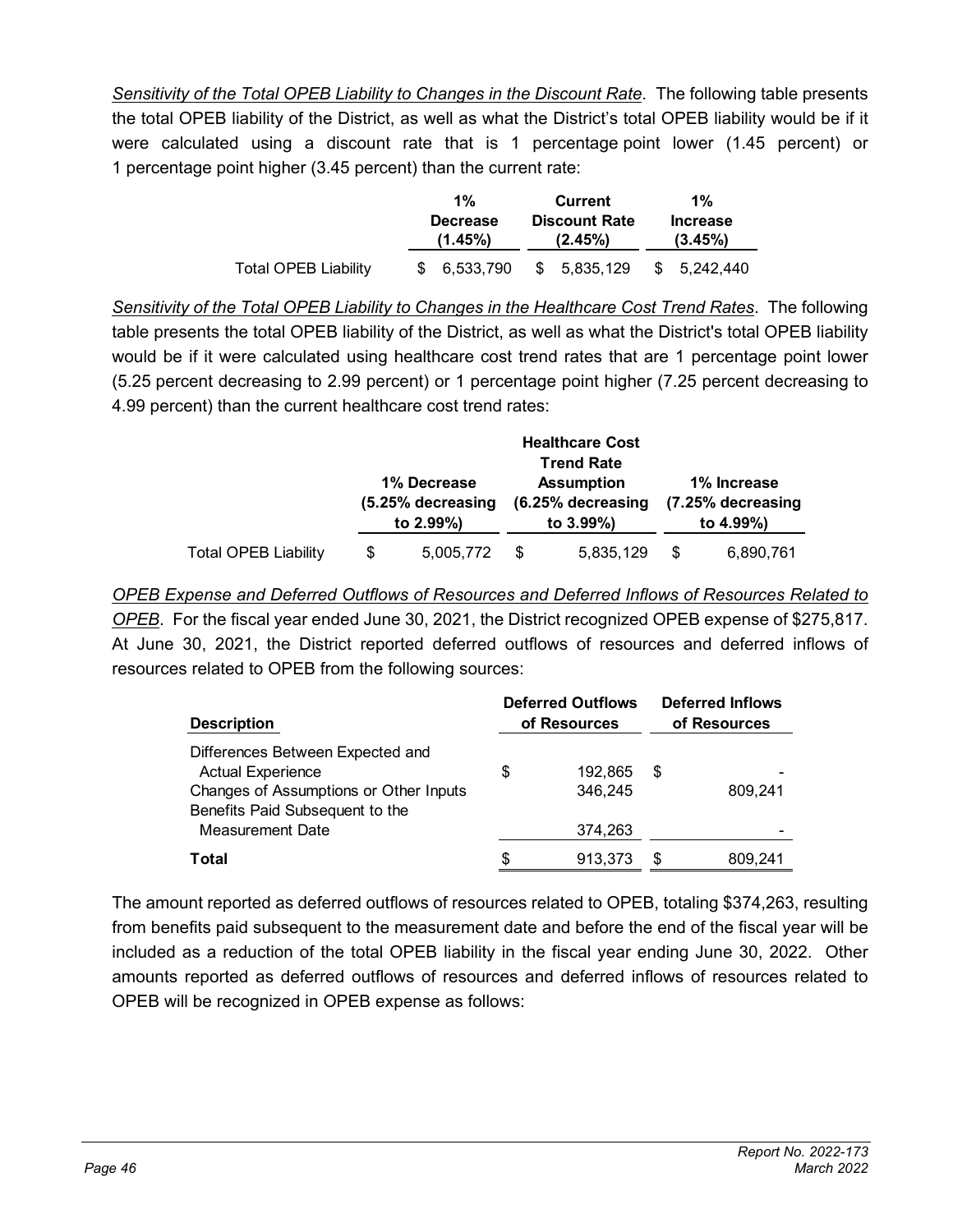| <b>Fiscal Year Ending June 30</b> | Amount |            |  |
|-----------------------------------|--------|------------|--|
| 2022                              | S      | (82, 585)  |  |
| 2023                              |        | (82, 585)  |  |
| 2024                              |        | (82, 585)  |  |
| 2025                              |        | (52, 126)  |  |
| 2026                              |        | (26, 102)  |  |
| Thereafter                        |        | 55,852     |  |
| Total                             | S      | (270, 131) |  |

## **F. Significant Commitments**

**Encumbrances**. Appropriations in governmental funds are encumbered upon issuance of purchase orders for goods and services. Even though appropriations lapse at the end of the fiscal year, unfilled purchase orders of the current year are carried forward and the next fiscal year's appropriations are likewise encumbered.

|                |         |                           | <b>Major Funds</b>  |                  |                      |          |              |              |              |
|----------------|---------|---------------------------|---------------------|------------------|----------------------|----------|--------------|--------------|--------------|
| <b>Special</b> |         |                           |                     |                  |                      |          |              |              |              |
|                |         | Revenue -                 |                     |                  |                      |          |              |              |              |
|                |         | Federal<br><b>Special</b> |                     |                  |                      | Nonmajor | Total        |              |              |
|                |         |                           | Revenue -           | <b>Education</b> |                      |          | Governmental | Governmental |              |
|                | General |                           | <b>Food Service</b> |                  | <b>Stabilization</b> |          | <b>Funds</b> |              | <b>Funds</b> |
| \$             | 833,986 |                           | 1,037,072           | \$               | 39,368               |          | 844,125      |              | 2,754,551    |

The following is a schedule of encumbrances at June 30, 2021:

## **G. Risk Management Programs**

The District is exposed to various risks of loss related to torts; theft of, damage to, and destruction of assets; errors and omissions; injuries to employees; third-party injuries and/or property damage; and natural disasters. The District is a member of the South Central Educational Risk Management Program (SCERMP), a consortium under which seven district school boards have established a public entity risk sharing pool for property protection, general liability, automobile liability, workers' compensation, governmental crime; and other coverage deemed necessary by the members of the SCERMP. Section 1001.42(12)(k), Florida Statutes, provides the authority for the District to enter into such a risk management program. The interlocal agreement and bylaws of SCERMP provide that risk of loss is transferred to the consortium. SCERMP is self-sustaining through member contributions (premiums), and purchases coverage through commercial companies for claims in excess of specified amounts. Member school boards are also subject to supplemental contributions in the event of a deficiency, except to the extent that the deficiency results from a specific claim against a member school board in excess of the coverage available, then such deficiency is solely the responsibility of that member school board.

The Board of Directors for SCERMP is composed of superintendents, finance directors or authorized representatives of all participating districts. Relation Insurance Services serves as the third-party administrator, insurance broker, and fiscal agent for SCERMP.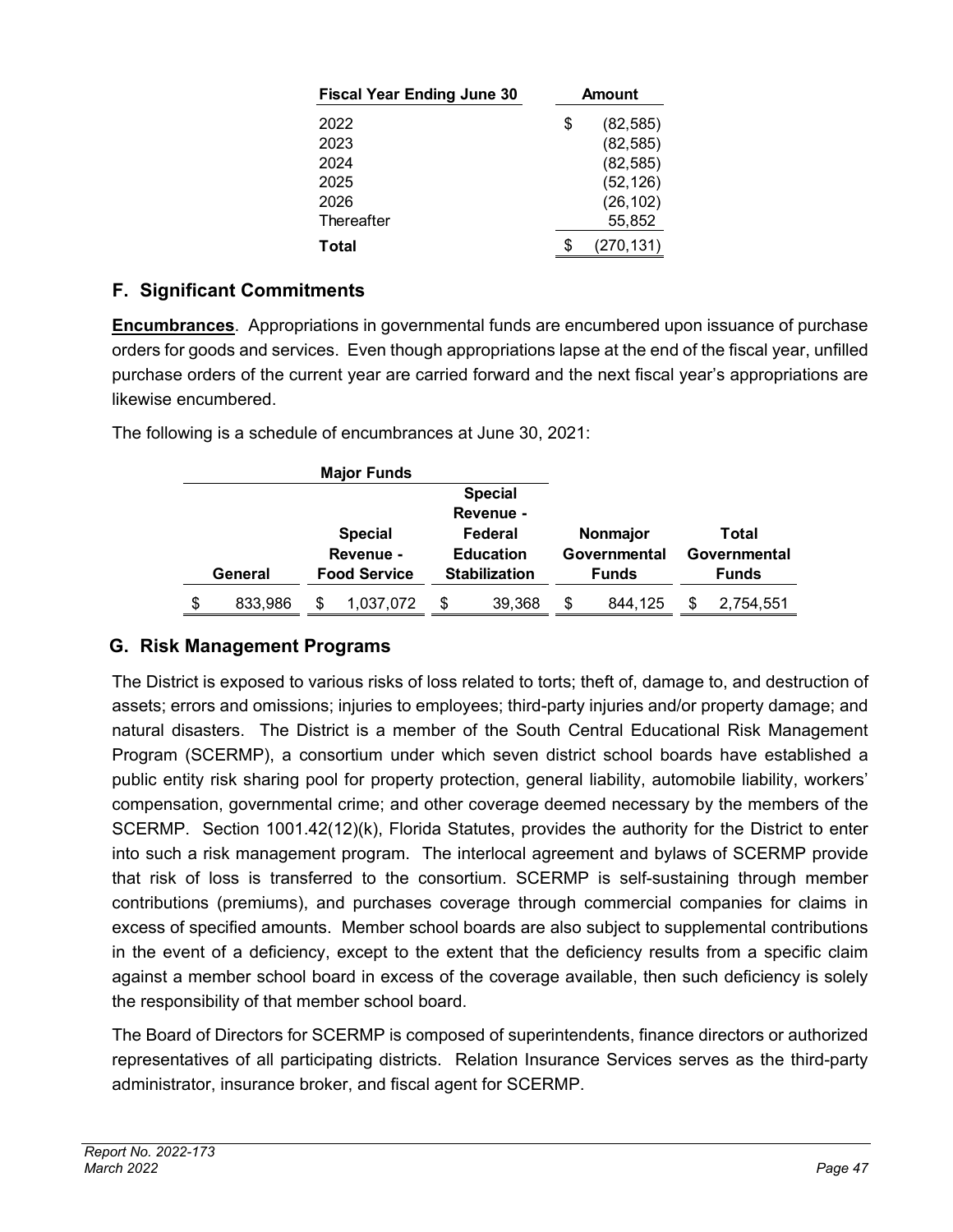Property damage coverage is managed by SCERMP by purchase of excess property coverage through commercial insurance carriers for property loss claims in excess of \$100,000 (except named wind and flood). The named windstorm and hurricane deductible is 3 percent of replacement cost value with a minimum of \$100,000 per occurrence and a maximum of \$25 million per occurrence. The deductible for all other windstorm and hail events is \$100,000. Special hazard flood area deductibles are \$500,000 per building and \$500,000 contents plus \$100,000 time element per occurrence. The flood deductible outside a special flood hazard area is \$100,000. The SCERMP's purchased excess property loss limit during the 2020-21 fiscal year was \$100 million.

Workers' compensation claims are limited based on a per occurrence self-insured retention. The self-insured retention for the 2020-21 fiscal year was \$1 million. SCERMP purchases excess liability coverage through a commercial insurance carrier, which covers workers' compensation losses in excess of the self-insured retention. Employers' liability is included subject to \$2 million per occurrence.

The District is protected by Section 768.28, Florida Statutes, under the Doctrine of Sovereign Immunity, as it is now written, as it may be amended by the Legislature in the future, which effectively limits the amount of liability of governmental entities for tort claims to \$200,000 per claim and \$300,000 per occurrence.

The District provides dental coverage on a self-insurance basis for eligible employees. Based on records maintained by the fiscal agent of premiums received for and claims (and other expenses) paid on behalf of Board employees and their dependents, the District reports this activity in an internal service fund, including an estimated incurred, but not reported, insurance claims payable at June 30, 2021.

The following schedule represents the changes in claims liability for the past 2 fiscal years for the District's self-insurance dental program:

|                    |                    |                     | <b>Current Year</b> |            |                   |                 |  |  |
|--------------------|--------------------|---------------------|---------------------|------------|-------------------|-----------------|--|--|
|                    |                    | <b>Beginning of</b> | <b>Claims and</b>   |            | <b>Balance at</b> |                 |  |  |
|                    | <b>Fiscal Year</b> |                     | <b>Changes in</b>   |            | <b>Fiscal</b>     |                 |  |  |
| <b>Fiscal Year</b> | Liability          |                     | <b>Estimates</b>    |            |                   | <b>Year End</b> |  |  |
| 2019-20            | \$                 | 72.055              | 464,871             | (464, 871) |                   | 72,055          |  |  |
| 2020-21            |                    | 72,055              | 543,594             | (543, 594) |                   | 72,055          |  |  |

Health and hospitalization coverage is being provided by purchased commercial insurance through a minimum premium plan. The minimum premiums to be earned for all types of coverage are set forth in the contract. Premiums are payable monthly based on the total number of eligible employees. When earned premiums are greater than the sum of the incurred claims and a specified retention, the loss shall be paid to the plan up to the maximum due as set forth in the contract. Life insurance is purchased by the District for eligible employees. These transactions are accounted for in the governmental funds rather than the internal service fund.

Settled claims resulting from these risks have not exceeded commercial coverage in any of the past 3 fiscal years.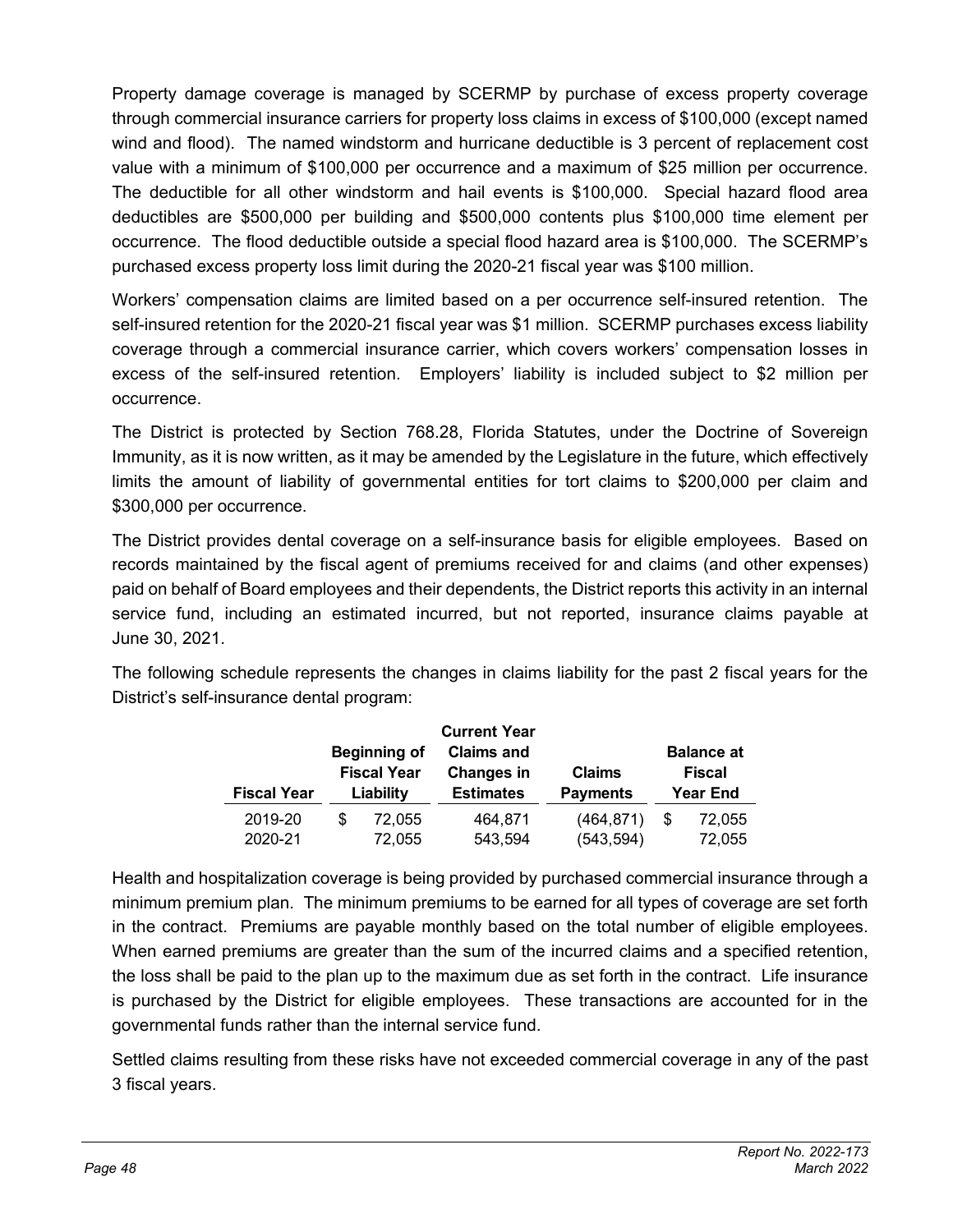#### **H. Installment-Purchase Payable**

The District entered into an energy savings lease-purchase (installment-purchase) agreement for the acquisition of energy services and equipment. Future minimum installment-purchase payments and the present value of the minimum installment-purchase payments as of June 30 are as follows:

| <b>Fiscal Year Ending June 30</b>                  |    | Total       |   | <b>Principal</b> |   | <b>Interest</b> |  |
|----------------------------------------------------|----|-------------|---|------------------|---|-----------------|--|
| 2022                                               | \$ | 363.566     | S | 218,392          | S | 145.174         |  |
| 2023                                               |    | 374,518     |   | 236,974          |   | 137,544         |  |
| 2024                                               |    | 385,798     |   | 256,535          |   | 129,263         |  |
| 2025                                               |    | 388,156     |   | 267,856          |   | 120,300         |  |
| 2026                                               |    | 399,846     |   | 288,904          |   | 110,942         |  |
| 2027-2031                                          |    | 2,115,584   |   | 1,727,133        |   | 388,451         |  |
| 2032-2034                                          |    | 1,237,804   |   | 1,159,158        |   | 78,646          |  |
| <b>Total Minimum Installment-Purchase Payments</b> |    | \$5,265,272 |   | \$4,154,952      |   | \$1,110,320     |  |

The stated interest rate is 3.494 percent.

#### **I. Long-Term Liabilities**

#### **Certificates of Participation**

On December 15, 2005, the District issued Certificates of Participation, Series 2005-QZAB, under a special program whereby the certificates will mature in full on December 15, 2021, for the original issue of \$3,068,200. There is no interest cost for borrowing moneys under this program. The financing proceeds were used to acquire improvements at several designated schools, which are leased by the District from the leasing Corporation. The District entered into a forward delivery agreement under which mandatory deposits (rent payments) of \$158,133 for 16 consecutive years began December 16, 2006. The forward delivery agreement provides a guaranteed investment return whereby the required deposits, along with the accrued interest, will be sufficient to redeem the certificates at maturity. The invested assets accumulated pursuant to the forward delivery agreement are held under a trust agreement in the event of cancellation or default.

The schools designated for technology-related equipment and improvements under the Series 2005-QZAB certificates include: Eastside Elementary School, Westside Elementary School, Central Elementary School, and LaBelle High School.

The following is a schedule by years of future minimum lease payments for the Series 2005-QZAB certificates with the present value of minimum lease payments as of June 30:

| <b>Fiscal Year Ending June 30</b> | Total       | <b>Principal</b> | <b>Interest</b> |  |  |  |
|-----------------------------------|-------------|------------------|-----------------|--|--|--|
| 2022                              | \$3.068.200 | \$3.068.200      |                 |  |  |  |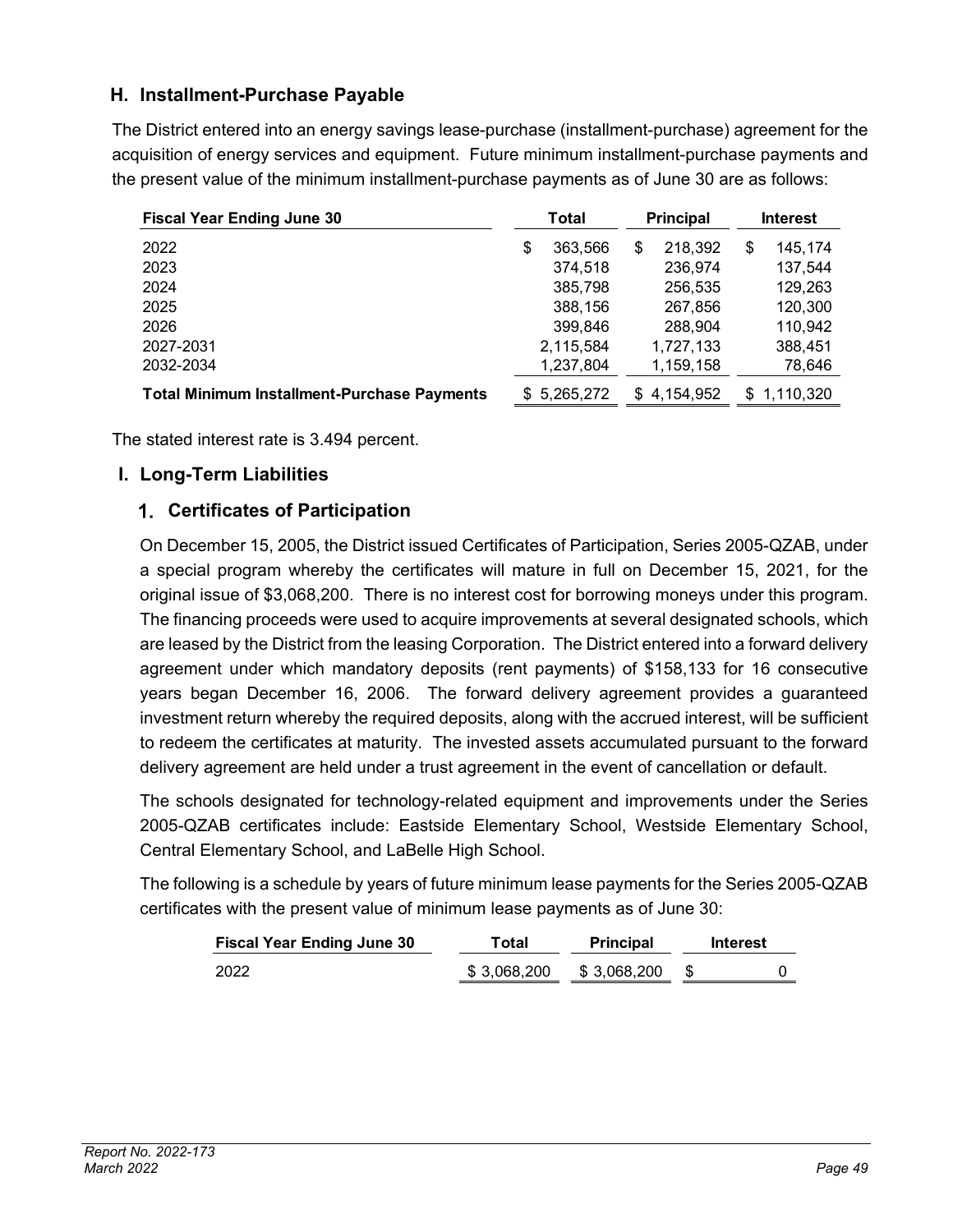#### **Bonds Payable**

Bonds payable at June 30, 2021, are as follows:

| <b>Bond Type</b>                       | Amount<br>Outstanding | <b>Interest</b><br>Rate<br>(Percent) | Annual<br><b>Maturity</b><br>Т٥ |  |  |
|----------------------------------------|-----------------------|--------------------------------------|---------------------------------|--|--|
| District Revenue Bonds:<br>Series 2015 | 1,209,073             | 3.06                                 | 2025                            |  |  |

The bonds were issued to finance capital outlay projects of the District. The following is a description of the bonded debt issues:

#### **District Revenue Bonds**

These bonds are authorized by Chapter 69-1094, Laws of Florida, which provides that the bonds be secured from the pari-mutuel tax proceeds distributed annually to Hendry County from the State's Pari-Mutuel Tax Collection Trust Fund pursuant to Chapter 550, Florida Statutes (effective July 1, 2000, tax proceeds are distributed pursuant to Section 212.20(6)(d)7.a., Florida Statutes (2001), now Section 212.20(6)(d)6.a., Florida Statutes). The annual distribution is remitted by the Florida Department of Financial Services to the District. As required by the bond resolution, the District has established the sinking fund and reserve account and has accumulated and maintained adequate resources in the sinking fund and reserve account.

The District has pledged a total of \$1,355,356 of pari-mutuel tax revenues in connection with the District Revenue Bonds of 2015, described above. During the 2020-21 fiscal year, the District recognized pari-mutuel tax revenues totaling \$143,300 and expended \$99,883 of these revenues for debt service directly collateralized by these revenues. The pledged pari-mutuel tax revenues are committed until final maturity of the debt on November 2025. Assuming a normal growth rate of 0 percent in the collection of pari-mutuel tax funds, 72 percent of this revenue stream has been pledged in connection with debt service on the revenue bonds. A balloon payment of \$955,075 is due on November 1, 2025.

| <b>Fiscal Year Ending June 30</b>   |   | Total       | <b>Principal</b> | <b>Interest</b> |         |  |
|-------------------------------------|---|-------------|------------------|-----------------|---------|--|
| District Revenue Bonds:             |   |             |                  |                 |         |  |
| 2022                                | S | 99.955      | \$<br>63,936     | \$              | 36,019  |  |
| 2023                                |   | 100,031     | 65,999           |                 | 34,032  |  |
| 2024                                |   | 100,107     | 68,128           |                 | 31,979  |  |
| 2025                                |   | 100,188     | 70,327           |                 | 29,861  |  |
| 2026                                |   | 955,075     | 940,683          |                 | 14,392  |  |
| <b>Total District Revenue Bonds</b> |   | \$1,355,356 | \$1,209,073      |                 | 146,283 |  |

Annual requirements to amortize all bonded debt outstanding as of June 30, 2021, are as follows: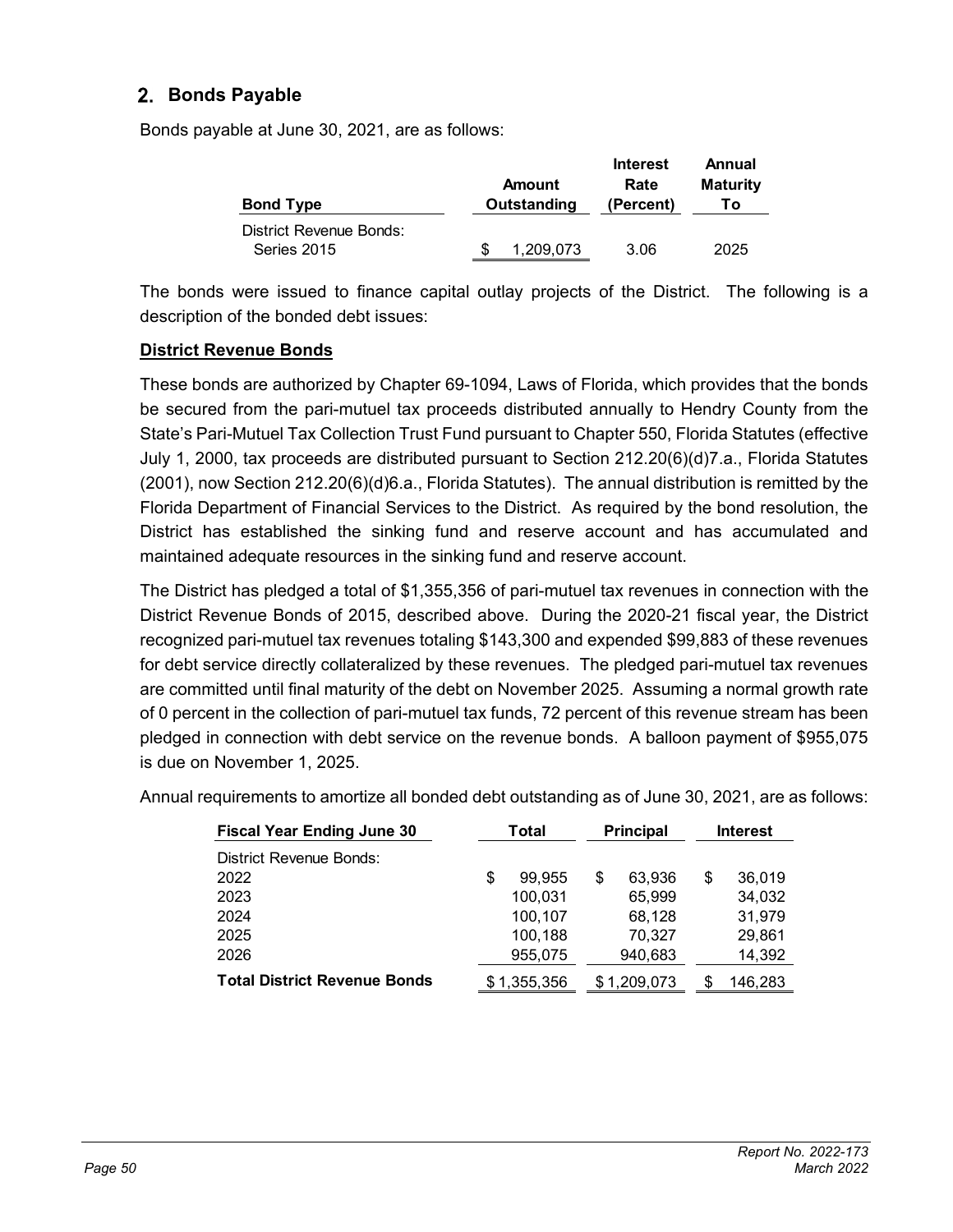### **Changes in Long-Term Liabilities**

| <b>Description</b>                    | <b>Beginning</b><br><b>Balance</b> | <b>Additions</b>               | <b>Deductions</b> | <b>Ending</b><br><b>Balance</b> | Due In<br><b>One Year</b> |
|---------------------------------------|------------------------------------|--------------------------------|-------------------|---------------------------------|---------------------------|
| <b>GOVERNMENTAL ACTIVITIES</b>        |                                    |                                |                   |                                 |                           |
| Installment-Purchase Payable          | 4,355,697<br>\$.                   | \$<br>$\overline{\phantom{0}}$ | \$<br>200.745     | 4.154.952<br>\$.                | 218.392<br>\$.            |
| Certificates of Participation Payable | 3,068,200                          |                                |                   | 3.068.200                       | 3,068,200                 |
| <b>Bonds Payable</b>                  | 1,271,011                          |                                | 61.938            | 1.209.073                       | 63,936                    |
| <b>Compensated Absences Payable</b>   | 5.073.745                          | 2.611.269                      | 1,335,776         | 6.349.238                       | 437.170                   |
| Net Pension Liability                 | 39,390,539                         | 23,019,934                     | 15,793,241        | 46.617.232                      | 137,707                   |
| <b>Total OPEB Liability</b>           | 5,419,124                          | 747,928                        | 331,923           | 5,835,129                       | 374,263                   |
| <b>Total Governmental Activities</b>  | \$58,578,316                       | \$26,379,131                   | \$17,723,623      | \$67,233,824                    | \$4,299,668               |

The following is a summary of changes in long-term liabilities:

For the governmental activities, compensated absences, pensions, and other postemployment benefits are generally liquidated with resources of the General Fund.

#### **J. Fund Balance Reporting**

In addition to committed and assigned fund balance categories discussed in Note I.F.10., fund balances may be classified as follows:

- **Nonspendable Fund Balance**. Nonspendable fund balance is the net current financial resources that cannot be spent because they are either not in spendable form or are legally or contractually required to be maintained intact. Generally, not in spendable form means that an item is not expected to be converted to cash.
- **Restricted Fund Balance**. Restricted fund balance is the portion of fund balance on which constraints have been placed by creditors, grantors, contributors, laws or regulations of other governments, constitutional provisions, or enabling legislation. Restricted fund balance places the most binding level of constraint on the use of fund balance.
- **Unassigned Fund Balance**. The unassigned fund balance is the portion of fund balance that is the residual classification for the General Fund. This balance represents amounts that have not been assigned to other funds and that have not been restricted, committed, or assigned for specific purposes.

#### **K. Interfund Receivables and Payables**

The following is a summary of interfund receivables and payables reported in the fund financial statements:

|                                        | <b>Interfund</b> |                    |                 |           |  |  |  |  |  |
|----------------------------------------|------------------|--------------------|-----------------|-----------|--|--|--|--|--|
| <b>Funds</b>                           |                  | <b>Receivables</b> | <b>Payables</b> |           |  |  |  |  |  |
| Major:                                 |                  |                    |                 |           |  |  |  |  |  |
| General                                | \$               | 91,277             | S               | 362.785   |  |  |  |  |  |
| Special Revenue:                       |                  |                    |                 |           |  |  |  |  |  |
| <b>Food Service</b>                    |                  | 1,272,139          |                 | 21,116    |  |  |  |  |  |
| <b>Federal Education Stabilization</b> |                  | 371,655            |                 | 1,234,248 |  |  |  |  |  |
| Nonmajor Governmental                  |                  | 120,299            |                 | 237,221   |  |  |  |  |  |
| Total                                  |                  | 1,855,370          |                 | 1,855,370 |  |  |  |  |  |

The interfund receivables and payables represent temporary loans between funds to cover expenditures incurred prior to reimbursement from outside parties and are expected to be repaid within 12 months.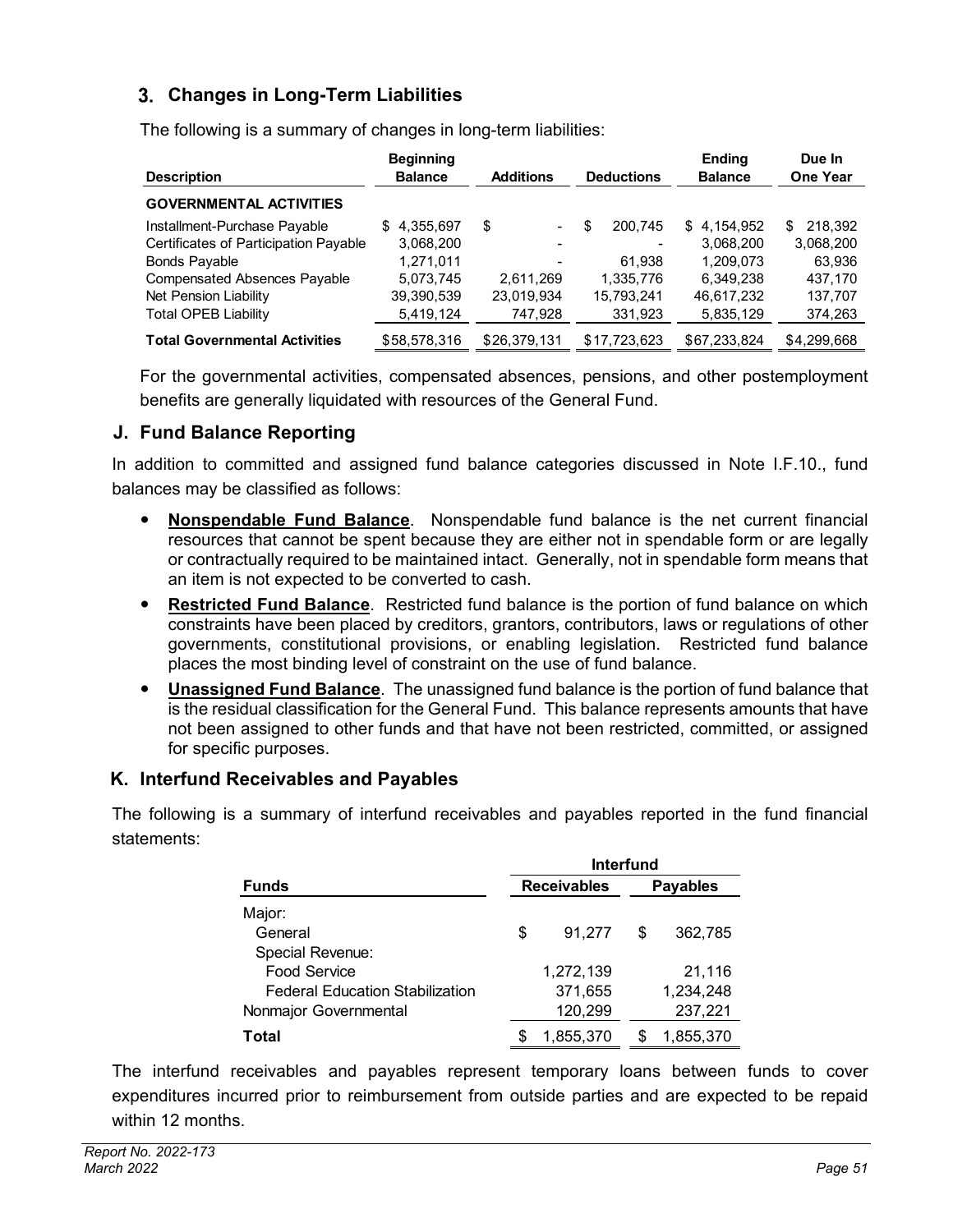#### **L. Revenues and Expenditures/Expenses**

#### **Schedule of State Revenue Sources**

The following is a schedule of the District's State revenue sources for the 2020-21 fiscal year:

| <b>Source</b>                                               |   | Amount       |
|-------------------------------------------------------------|---|--------------|
| Florida Education Finance Program                           | S | 54, 199, 479 |
| Categorical Educational Program - Class Size Reduction      |   | 7,714,594    |
| Voluntary Prekindergarten Program                           |   | 443,152      |
| Workforce Development Program                               |   | 419,998      |
| Motor Vehicle License Tax (Capital Outlay and Debt Service) |   | 272,193      |
| Food Service Supplement                                     |   | 58,677       |
| Mobile Home License Tax                                     |   | 35,846       |
| Miscellaneous                                               |   | 222,015      |
| Total                                                       |   | 63,365,954   |

Accounting policies relating to certain State revenue sources are described in Note I.G.2.

#### **Property Taxes**

The following is a summary of millages and taxes levied on the 2020 tax roll for the 2020-21 fiscal year:

|                                                          | <b>Millages</b> | <b>Taxes Levied</b> |  |  |  |
|----------------------------------------------------------|-----------------|---------------------|--|--|--|
| <b>General Fund</b>                                      |                 |                     |  |  |  |
| Nonvoted School Tax:                                     |                 |                     |  |  |  |
| Required Local Effort                                    | 3.650           | 9,365,277<br>S      |  |  |  |
| <b>Basic Discretionary Local Effort</b>                  | 0.748           | 1,919,240           |  |  |  |
| <b>Capital Projects - Local Capital Improvement Fund</b> |                 |                     |  |  |  |
| Nonvoted Tax:                                            |                 |                     |  |  |  |
| Local Capital Improvements                               | 1.500           | 3,848,744           |  |  |  |
| Total                                                    | 5.898           | \$15,133,261        |  |  |  |

#### **M. Interfund Transfers**

The following is a summary of interfund transfers reported in the fund financial statements:

|                       | <b>Interfund</b> |         |   |                                   |  |  |  |  |  |  |
|-----------------------|------------------|---------|---|-----------------------------------|--|--|--|--|--|--|
| <b>Funds</b>          |                  |         |   | <b>Transfers In Transfers Out</b> |  |  |  |  |  |  |
| Major:                |                  |         |   |                                   |  |  |  |  |  |  |
| General               | S                | 172,861 | S |                                   |  |  |  |  |  |  |
| Nonmajor Governmental |                  | 158,133 |   | 330,994                           |  |  |  |  |  |  |
| Total                 | \$               | 330,994 |   | 330,994                           |  |  |  |  |  |  |

Capital outlay ad valorem tax moneys were transferred between the nonmajor governmental funds for debt service sinking fund deposits and to the General Fund to partially fund wages for capital project management.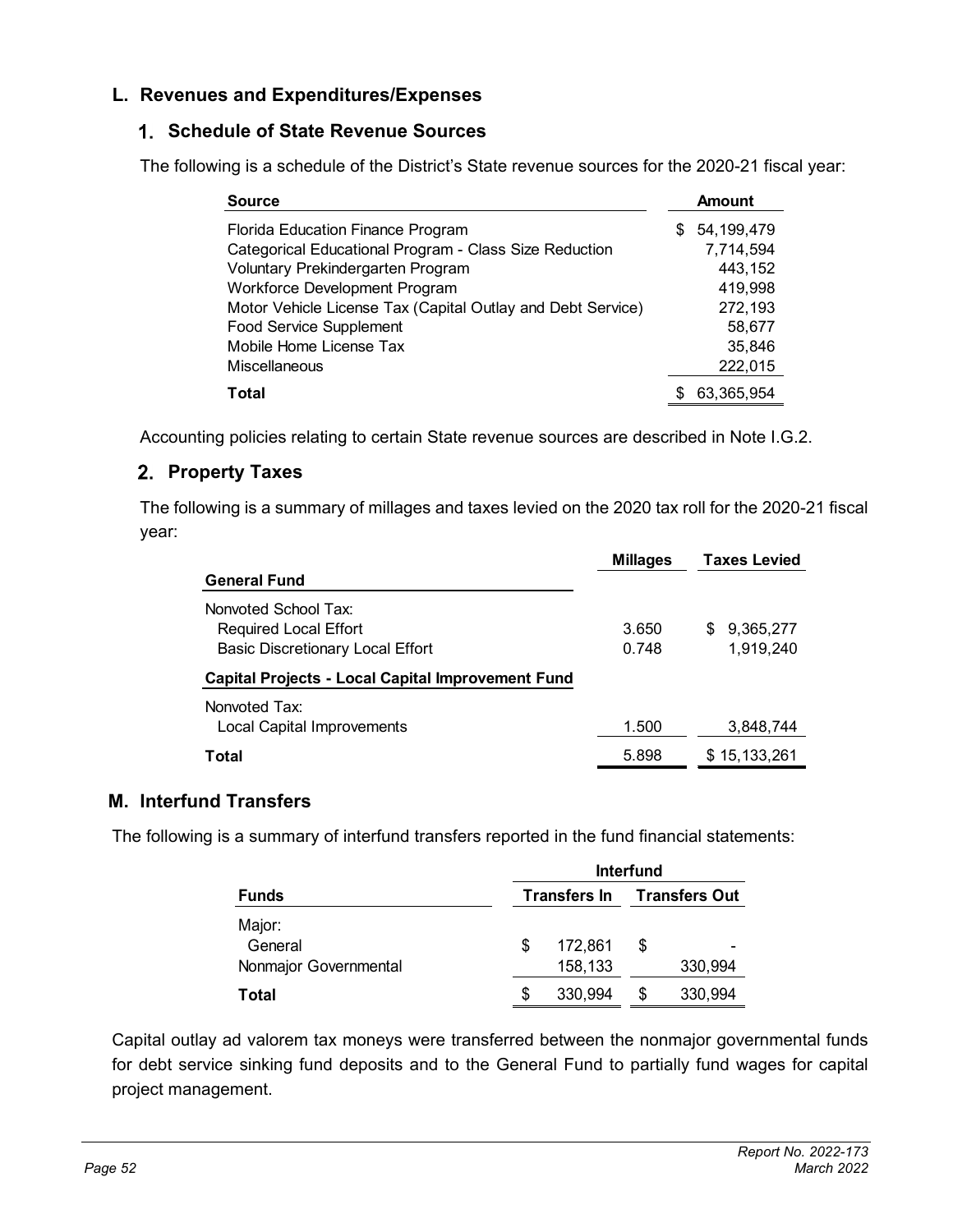THIS PAGE INTENTIONALLY LEFT BLANK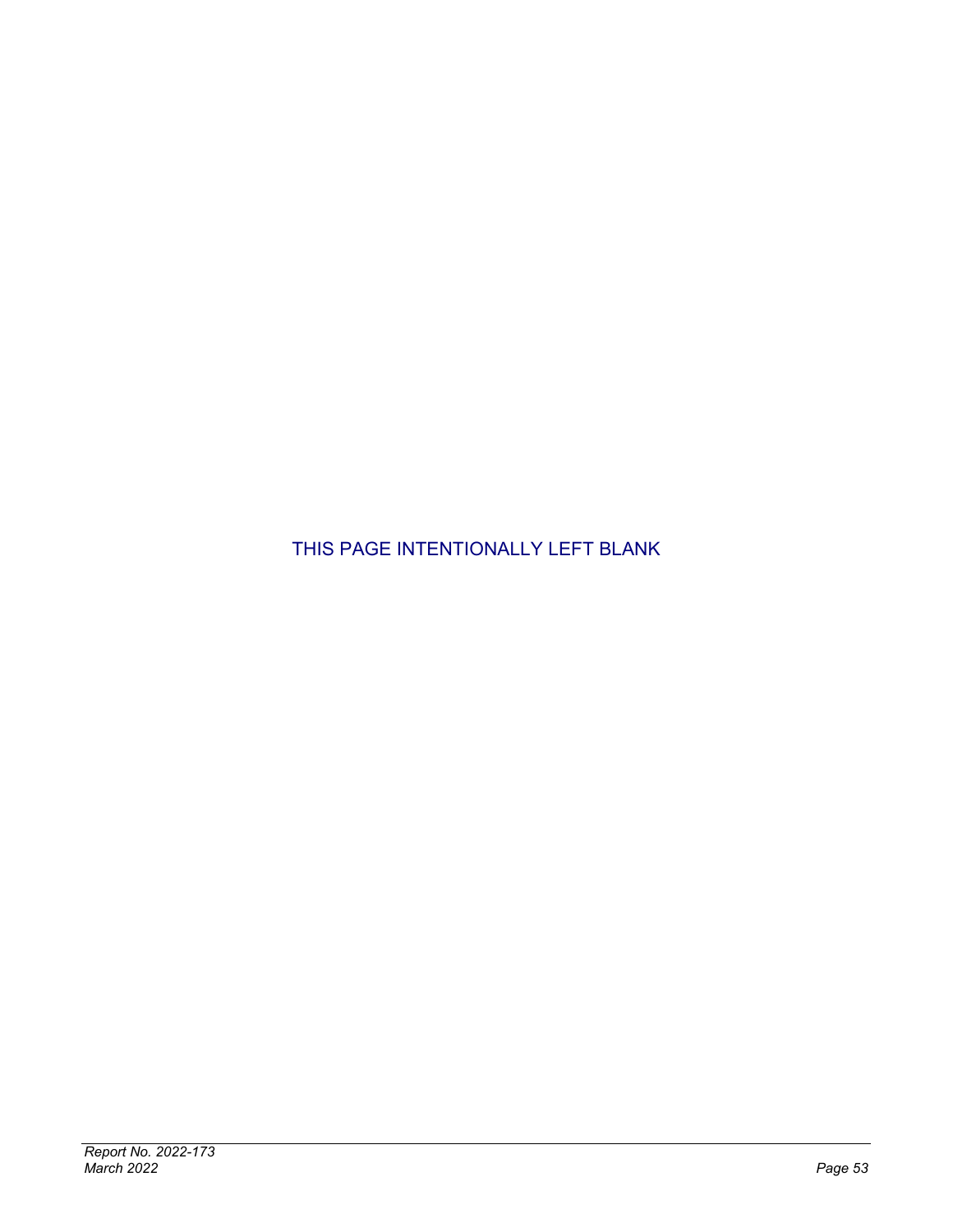## *OTHER REQUIRED SUPPLEMENTARY INFORMATION*

#### **Budgetary Comparison Schedule General and Major Special Revenue Funds For the Fiscal Year Ended June 30, 2021**

|                                                                                | <b>General Fund</b> |                                    |    |                         |        |                         |    |                                                                         |
|--------------------------------------------------------------------------------|---------------------|------------------------------------|----|-------------------------|--------|-------------------------|----|-------------------------------------------------------------------------|
|                                                                                |                     | Original<br>Final<br><b>Budget</b> |    | <b>Budget</b>           | Actual |                         |    | Variance with<br><b>Final Budget -</b><br><b>Positive</b><br>(Negative) |
| <b>Revenues</b>                                                                |                     |                                    |    |                         |        |                         |    |                                                                         |
| Intergovernmental:<br><b>Federal Direct</b><br>Federal Through State and Local | \$                  | 350,000                            | \$ | 350,000                 | \$     | 400,636                 | \$ | 50,636                                                                  |
| State<br>Local:                                                                |                     | 56,129,752                         |    | 62,961,584              |        | 62,867,500              |    | (94, 084)                                                               |
| <b>Property Taxes</b><br>Charges for Services - Food Service<br>Miscellaneous  |                     | 10,833,137<br>971,209              |    | 10,980,674<br>1,090,091 |        | 11,086,335<br>1,104,584 |    | 105,661<br>14,493                                                       |
| <b>Total Local Revenues</b>                                                    |                     | 11,804,346                         |    | 12,070,765              |        | 12,190,919              |    | 120,154                                                                 |
| <b>Total Revenues</b>                                                          |                     | 68,284,098                         |    | 75,382,349              |        | 75,459,055              |    | 76,706                                                                  |
| <b>Expenditures</b>                                                            |                     |                                    |    |                         |        |                         |    |                                                                         |
| Current - Education:                                                           |                     |                                    |    |                         |        |                         |    |                                                                         |
| Instruction<br><b>Student Support Services</b>                                 |                     | 46, 132, 176<br>2,697,560          |    | 55,007,244<br>2,893,420 |        | 46,341,026<br>2,542,466 |    | 8,666,218<br>350,954                                                    |
| <b>Instructional Media Services</b>                                            |                     | 980,806                            |    | 1,104,434               |        | 971,936                 |    | 132,498                                                                 |
| Instruction and Curriculum Development Services                                |                     | 778,327                            |    | 928,621                 |        | 913,552                 |    | 15,069                                                                  |
| Instructional Staff Training Services                                          |                     | 497,267                            |    | 488,463                 |        | 404,291                 |    | 84,172                                                                  |
| Instruction-Related Technology                                                 |                     | 102,122                            |    | 103,172                 |        | 91,896                  |    | 11,276                                                                  |
| Board                                                                          |                     | 685,511                            |    | 783,364                 |        | 718,145                 |    | 65,219                                                                  |
| <b>General Administration</b>                                                  |                     | 778,838                            |    | 804,654                 |        | 765,650                 |    | 39,004                                                                  |
| <b>School Administration</b>                                                   |                     | 4,643,420                          |    | 4,627,196               |        | 4,615,864               |    | 11,332                                                                  |
| <b>Facilities Acquisition and Construction</b>                                 |                     | 226,656                            |    | 70,627                  |        | 59,951                  |    | 10,676                                                                  |
| <b>Fiscal Services</b><br><b>Food Services</b>                                 |                     | 728,905                            |    | 734,412                 |        | 698,395                 |    | 36,017                                                                  |
| <b>Central Services</b>                                                        |                     | 475,672                            |    | 510,174                 |        | 460,838                 |    | 49,336                                                                  |
| <b>Student Transportation Services</b>                                         |                     | 2,918,472                          |    | 2,976,043               |        | 2,896,404               |    | 79,639                                                                  |
| Operation of Plant                                                             |                     | 4,701,682                          |    | 4,851,689               |        | 4,748,756               |    | 102,933                                                                 |
| Maintenance of Plant                                                           |                     | 1,490,378                          |    | 1,537,254               |        | 1,364,773               |    | 172,481                                                                 |
| Administrative Technology Services                                             |                     | 1,386,491                          |    | 1,507,001               |        | 1,372,920               |    | 134,081                                                                 |
| <b>Community Services</b><br>Fixed Capital Outlay:                             |                     | 82,009                             |    | 8,839                   |        | 8,839                   |    |                                                                         |
| <b>Facilities Acquisition and Construction</b><br>Other Capital Outlay         |                     |                                    |    | 96,562<br>275,284       |        | 96,562<br>275,284       |    |                                                                         |
| <b>Total Expenditures</b>                                                      |                     | 69,306,292                         |    | 79,308,453              |        | 69,347,548              |    | 9,960,905                                                               |
| <b>Excess (Deficiency) of Revenues Over Expenditures</b>                       |                     | (1,022,194)                        |    | (3,926,104)             |        | 6,111,507               |    | 10,037,611                                                              |
| <b>Other Financing Sources</b>                                                 |                     |                                    |    |                         |        |                         |    |                                                                         |
| Transfers In<br><b>Loss Recoveries</b>                                         |                     | 54,990                             |    | 54,990                  |        | 172,861<br>21,201       |    | 117,871<br>21,201                                                       |
| <b>Total Other Financing Sources</b>                                           |                     | 54,990                             |    | 54,990                  |        | 194,062                 |    | 139,072                                                                 |
| <b>Net Change in Fund Balances</b>                                             |                     | (967, 204)                         |    | (3,871,114)             |        | 6,305,569               |    | 10,176,683                                                              |
| Fund Balances, Beginning                                                       |                     | 12,668,930                         |    | 12,778,156              |        | 12,778,930              |    | 774                                                                     |
| <b>Fund Balances, Ending</b>                                                   | \$                  | 11,701,726                         | \$ | 8,907,042               | \$     | 19,084,499              | \$ | 10,177,457                                                              |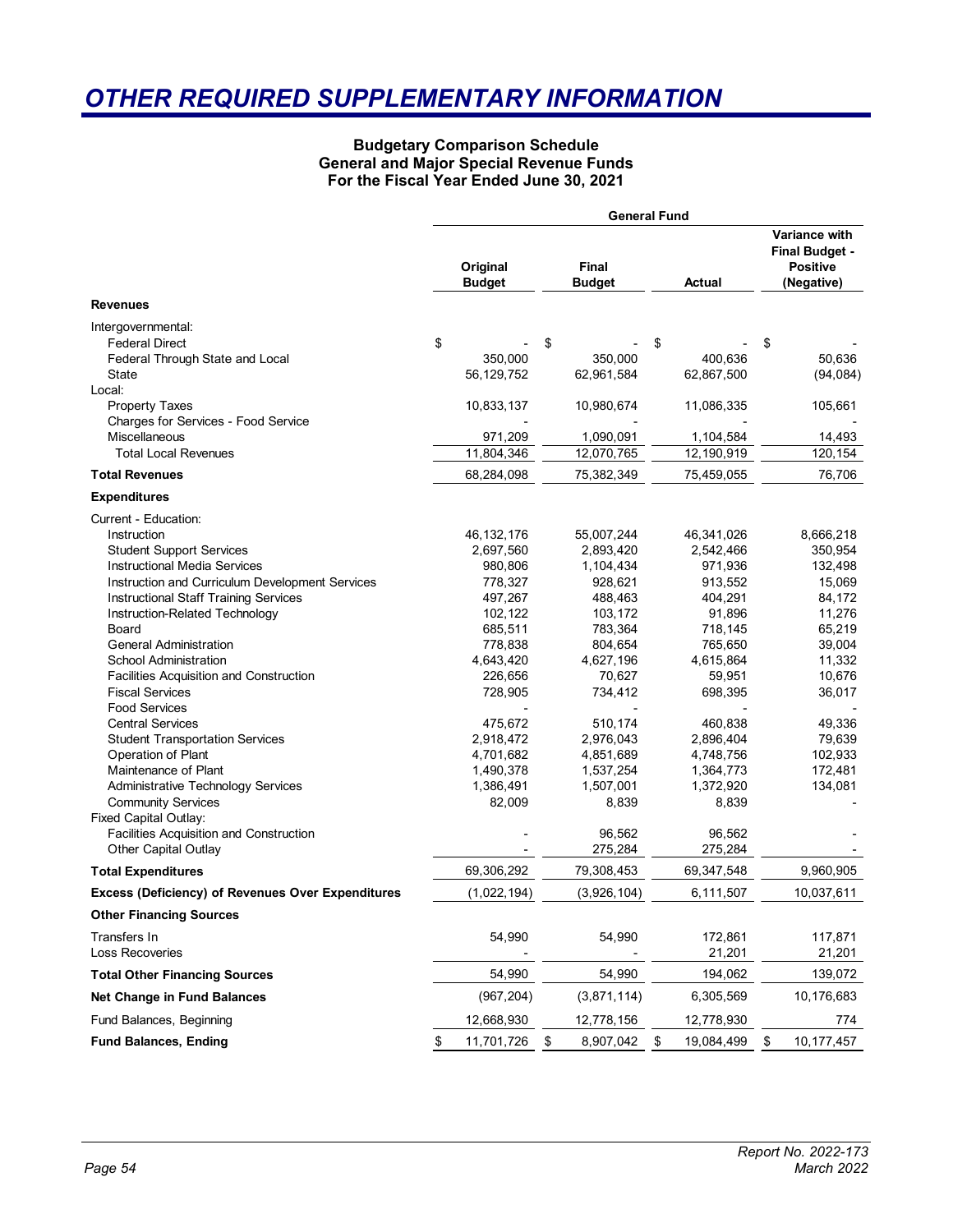|                           |            | Special Revenue - Food Service Fund |                 |                                                                  | Special Revenue - Federal Education Stabilization Fund |                           |              |                        |    |                         |    |                                                                  |
|---------------------------|------------|-------------------------------------|-----------------|------------------------------------------------------------------|--------------------------------------------------------|---------------------------|--------------|------------------------|----|-------------------------|----|------------------------------------------------------------------|
| Original<br><b>Budget</b> |            | Final<br><b>Budget</b>              | Actual          | Variance with<br>Final Budget -<br><b>Positive</b><br>(Negative) |                                                        | Original<br><b>Budget</b> |              | Final<br><b>Budget</b> |    | <b>Actual</b>           |    | Variance with<br>Final Budget -<br><b>Positive</b><br>(Negative) |
|                           |            |                                     |                 |                                                                  |                                                        |                           |              |                        |    |                         |    |                                                                  |
| \$                        | 4,347,000  | \$<br>4,347,000                     | \$<br>4,030,875 | \$<br>(316, 125)                                                 | \$                                                     | 2,911,536                 | \$           | 9,044<br>3,392,233     | \$ | $9,044$ \$<br>2,761,416 |    | (630, 817)                                                       |
|                           | 63,000     | 63,000                              | 58,677          | (4, 323)                                                         |                                                        |                           |              |                        |    |                         |    |                                                                  |
|                           |            |                                     |                 |                                                                  |                                                        |                           |              |                        |    |                         |    |                                                                  |
|                           | 201,000    | 201,000                             | 85,481          | (115, 519)                                                       |                                                        |                           |              |                        |    |                         |    |                                                                  |
|                           | 22,000     | 22,000                              | 22,554          | 554                                                              |                                                        |                           |              |                        |    |                         |    |                                                                  |
|                           | 223,000    | 223,000                             | 108,035         | (114, 965)                                                       |                                                        |                           |              |                        |    |                         |    |                                                                  |
|                           | 4,633,000  | 4,633,000                           | 4,197,587       | (435, 413)                                                       |                                                        | 2,911,536                 |              | 3,401,277              |    | 2,770,460               |    | (630, 817)                                                       |
|                           |            |                                     |                 |                                                                  |                                                        |                           |              |                        |    |                         |    |                                                                  |
|                           |            |                                     |                 |                                                                  |                                                        | 1,697,183                 |              | 2,269,369              |    | 1,919,820               |    | 349,549                                                          |
|                           |            |                                     |                 |                                                                  |                                                        | 278,947                   |              | 232,197                |    | 174,463                 |    | 57,734                                                           |
|                           |            |                                     |                 |                                                                  |                                                        |                           |              | 2,134                  |    | 2,134                   |    |                                                                  |
|                           |            |                                     |                 |                                                                  |                                                        | 9,216<br>133,409          |              | 33,119<br>109,743      |    | 9,412<br>80,289         |    | 23,707<br>29,454                                                 |
|                           |            |                                     |                 |                                                                  |                                                        |                           |              |                        |    |                         |    |                                                                  |
|                           |            |                                     |                 |                                                                  |                                                        |                           |              |                        |    |                         |    |                                                                  |
|                           |            |                                     |                 |                                                                  |                                                        | 115,780                   |              | 91,780                 |    | 89,873                  |    | 1,907                                                            |
|                           |            |                                     |                 |                                                                  |                                                        | 16,712                    |              | 50,809                 |    | 50,809                  |    |                                                                  |
|                           |            |                                     |                 |                                                                  |                                                        |                           |              | 100,186                |    | 82,707                  |    | 17,479                                                           |
|                           | 4,745,170  | 5,130,024                           | 3,900,338       | 1,229,686                                                        |                                                        |                           |              |                        |    |                         |    |                                                                  |
|                           |            |                                     |                 |                                                                  |                                                        |                           |              |                        |    |                         |    |                                                                  |
|                           |            |                                     |                 |                                                                  |                                                        | 34,798                    |              | 83,453                 |    | 37,155                  |    | 46,298                                                           |
|                           |            |                                     |                 |                                                                  |                                                        | 354,428                   |              | 189,962                |    | 173,360                 |    | 16,602                                                           |
|                           |            |                                     |                 |                                                                  |                                                        |                           |              |                        |    |                         |    |                                                                  |
|                           |            |                                     |                 |                                                                  |                                                        | 271,063                   |              | 100,262                |    | 12,175                  |    | 88,087                                                           |
|                           |            |                                     |                 |                                                                  |                                                        |                           |              |                        |    |                         |    |                                                                  |
|                           |            | 52,676                              | 52,676          |                                                                  |                                                        |                           |              | 138,263                |    | 138,263                 |    |                                                                  |
|                           | 4,745,170  | 5,182,700                           | 3,953,014       | 1,229,686                                                        |                                                        | 2,911,536                 |              | 3,401,277              |    | 2,770,460               |    | 630,817                                                          |
|                           | (112, 170) | (549, 700)                          | 244,573         | 794,273                                                          |                                                        |                           |              |                        |    |                         |    |                                                                  |
|                           |            |                                     |                 |                                                                  |                                                        |                           |              |                        |    |                         |    |                                                                  |
|                           |            |                                     |                 |                                                                  |                                                        |                           |              |                        |    |                         |    |                                                                  |
|                           |            |                                     |                 |                                                                  |                                                        |                           |              |                        |    |                         |    |                                                                  |
|                           | (112, 170) | (549, 700)                          | 244,573         | 794,273                                                          |                                                        |                           |              |                        |    |                         |    |                                                                  |
|                           | 3,552,924  | 3,442,925                           | 3,442,925       |                                                                  |                                                        |                           |              |                        |    |                         |    |                                                                  |
|                           | 3,440,754  | \$<br>2,893,225                     | \$<br>3,687,498 | \$<br>794,273                                                    | \$                                                     |                           | $0 \quad$ \$ | 0                      | \$ | 0                       | \$ | 0                                                                |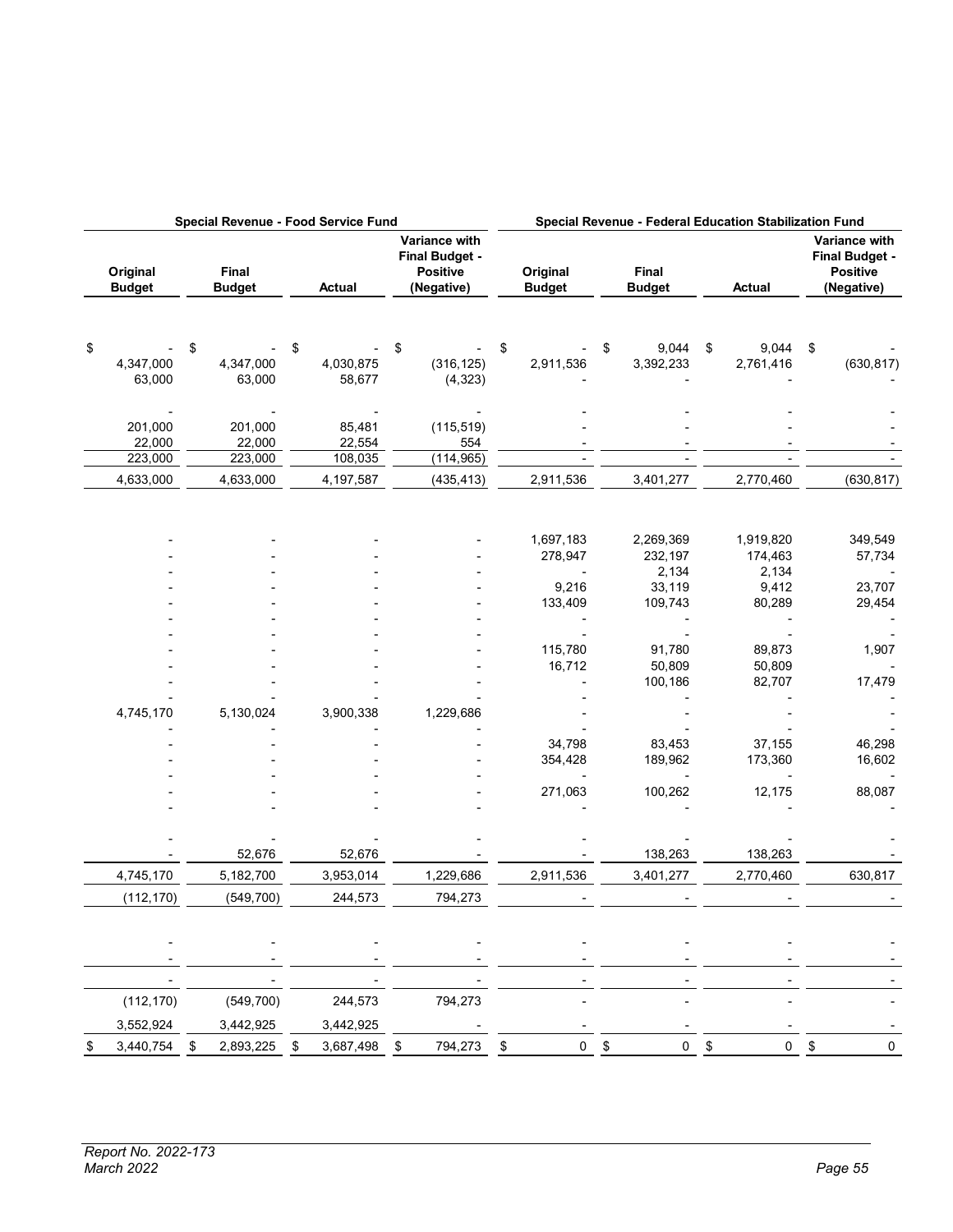#### **Schedule of Changes in the District's Total OPEB Liability and Related Ratios**

|                                                                            | 2021 |            | 2020 |              |    | 2019          | 2018             |
|----------------------------------------------------------------------------|------|------------|------|--------------|----|---------------|------------------|
| <b>Total OPEB Liability</b>                                                |      |            |      |              |    |               |                  |
| Service Cost                                                               | \$   | 188,091    | \$   | 207,774      | \$ | 204,336       | \$<br>223,878    |
| Interest                                                                   |      | 170,311    |      | 214,624      |    | 209,822       | 182,316          |
| Differences Between Expected and                                           |      |            |      |              |    |               |                  |
| <b>Actual Experience</b>                                                   |      |            |      | 256,099      |    |               |                  |
| Changes of Assumptions or Other Inputs                                     |      | 389,526    |      | (800, 942)   |    | (36, 313)     | (399, 269)       |
| <b>Benefit Payments</b>                                                    |      | (331,923)  |      | (358,971)    |    | (333,675)     | (340, 772)       |
| <b>Net Change in Total OPEB Liability</b>                                  |      | 416,005    |      | (481, 416)   |    | 44,170        | (333, 847)       |
| Total OPEB Liability - Beginning                                           |      | 5,419,124  |      | 5,900,540    |    | 5,856,370     | 6,190,217        |
| <b>Total OPEB Liability - Ending</b>                                       |      | 5,835,129  | \$   | 5,419,124    | \$ | 5,900,540     | \$<br>5,856,370  |
| Covered-Employee Payroll                                                   | \$   | 36,534,957 | \$.  | 30, 154, 255 |    | \$ 28,830,227 | \$<br>27,990,512 |
| <b>Total OPEB Liability as a Percentage</b><br>of Covered-Employee Payroll |      | 15.97%     |      | 17.97%       |    | 20.47%        | 20.92%           |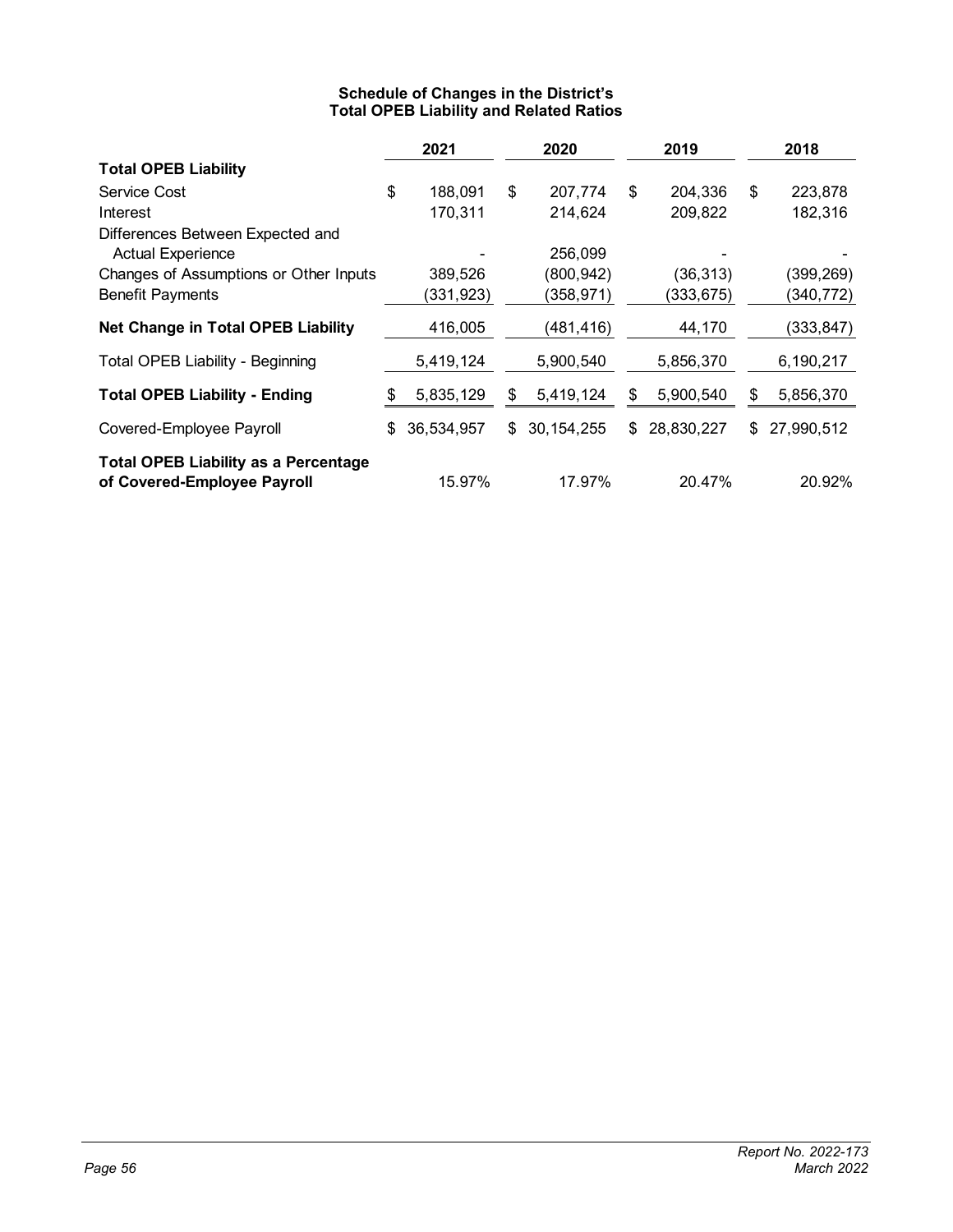#### **Schedule of the District's Proportionate Share of the Net Pension Liability – Florida Retirement System Pension Plan** (1)

| <b>Fiscal Year</b><br><b>Ending</b><br>June 30 | District's<br><b>Proportion of the</b><br><b>FRS Net Pension</b><br>Liability | District's<br><b>Proportionate Share</b><br>of the FRS Net<br><b>Pension Liability</b> | District's<br><b>Covered Payroll</b> | District's<br><b>Proportionate Share</b><br>of the FRS Net<br>Pension Liability as a<br>Percentage of its<br><b>Covered Payroll</b> | <b>FRS Plan Fiduciary</b><br>Net Position as a<br>Percentage of the<br><b>Total Pension</b><br>Liability |
|------------------------------------------------|-------------------------------------------------------------------------------|----------------------------------------------------------------------------------------|--------------------------------------|-------------------------------------------------------------------------------------------------------------------------------------|----------------------------------------------------------------------------------------------------------|
| 2013                                           | 0.083559847%                                                                  | \$<br>14,384,369                                                                       | \$<br>32,430,669                     | 44.35%                                                                                                                              | 88.54%                                                                                                   |
| 2014                                           | 0.091080451%                                                                  | 5,557,247                                                                              | 34, 152, 530                         | 16.27%                                                                                                                              | 96.09%                                                                                                   |
| 2015                                           | 0.091690263%                                                                  | 11,843,027                                                                             | 34.662.040                           | 34.17%                                                                                                                              | 92.00%                                                                                                   |
| 2016                                           | 0.085224087%                                                                  | 21,519,149                                                                             | 34,525,827                           | 62.33%                                                                                                                              | 84.88%                                                                                                   |
| 2017                                           | 0.083535842%                                                                  | 24,709,342                                                                             | 34,923,905                           | 70.75%                                                                                                                              | 83.89%                                                                                                   |
| 2018                                           | 0.078834793%                                                                  | 23,745,448                                                                             | 34, 315, 119                         | 69.20%                                                                                                                              | 84.26%                                                                                                   |
| 2019                                           | 0.079104310%                                                                  | 27,242,423                                                                             | 36,321,082                           | 75.00%                                                                                                                              | 82.61%                                                                                                   |
| 2020                                           | 0.077080765%                                                                  | 33,407,939                                                                             | 37,589,074                           | 88.88%                                                                                                                              | 78.85%                                                                                                   |

(1) The amounts presented for each fiscal year were determined as of June 30.

#### **Schedule of District Contributions – Florida Retirement System Pension Plan** (1)

| <b>Fiscal</b><br><b>Year Ending</b><br>June 30 | Contractually<br><b>Required</b><br><b>FRS Contribution</b> | <b>FRS Contributions</b><br>in Relation to the<br>Contractually<br><b>Required</b><br><b>Contribution</b> |               | <b>FRS</b><br><b>Contribution</b><br><b>Deficiency (Excess)</b> |                          | District's<br><b>Covered Payroll</b> |              | <b>FRS</b><br><b>Contributions</b><br>as a Percentage of<br><b>Covered Payroll</b> |
|------------------------------------------------|-------------------------------------------------------------|-----------------------------------------------------------------------------------------------------------|---------------|-----------------------------------------------------------------|--------------------------|--------------------------------------|--------------|------------------------------------------------------------------------------------|
| 2014                                           | \$<br>1,995,048                                             | \$                                                                                                        | (1,995,048)   | \$                                                              | $\overline{\phantom{0}}$ | \$                                   | 34, 152, 530 | 5.84%                                                                              |
| 2015                                           | 2,235,486                                                   |                                                                                                           | (2, 235, 486) |                                                                 |                          |                                      | 34,662,040   | 6.45%                                                                              |
| 2016                                           | 2,078,325                                                   |                                                                                                           | (2,078,325)   |                                                                 |                          |                                      | 34,525,827   | 6.02%                                                                              |
| 2017                                           | 2,714,644                                                   |                                                                                                           | (2,714,644)   |                                                                 |                          |                                      | 34,923,905   | 7.77%                                                                              |
| 2018                                           | 2,246,728                                                   |                                                                                                           | (2, 246, 728) |                                                                 |                          |                                      | 34,315,119   | 6.55%                                                                              |
| 2019                                           | 2,452,804                                                   |                                                                                                           | (2,452,804)   |                                                                 |                          |                                      | 36,321,082   | 6.75%                                                                              |
| 2020                                           | 2,561,052                                                   |                                                                                                           | (2,561,052)   |                                                                 |                          |                                      | 37,589,074   | 6.81%                                                                              |
| 2021                                           | 3,418,245                                                   |                                                                                                           | (3,418,245)   |                                                                 |                          |                                      | 41,376,758   | 8.26%                                                                              |

(1) The amounts presented for each fiscal year were determined as of June 30.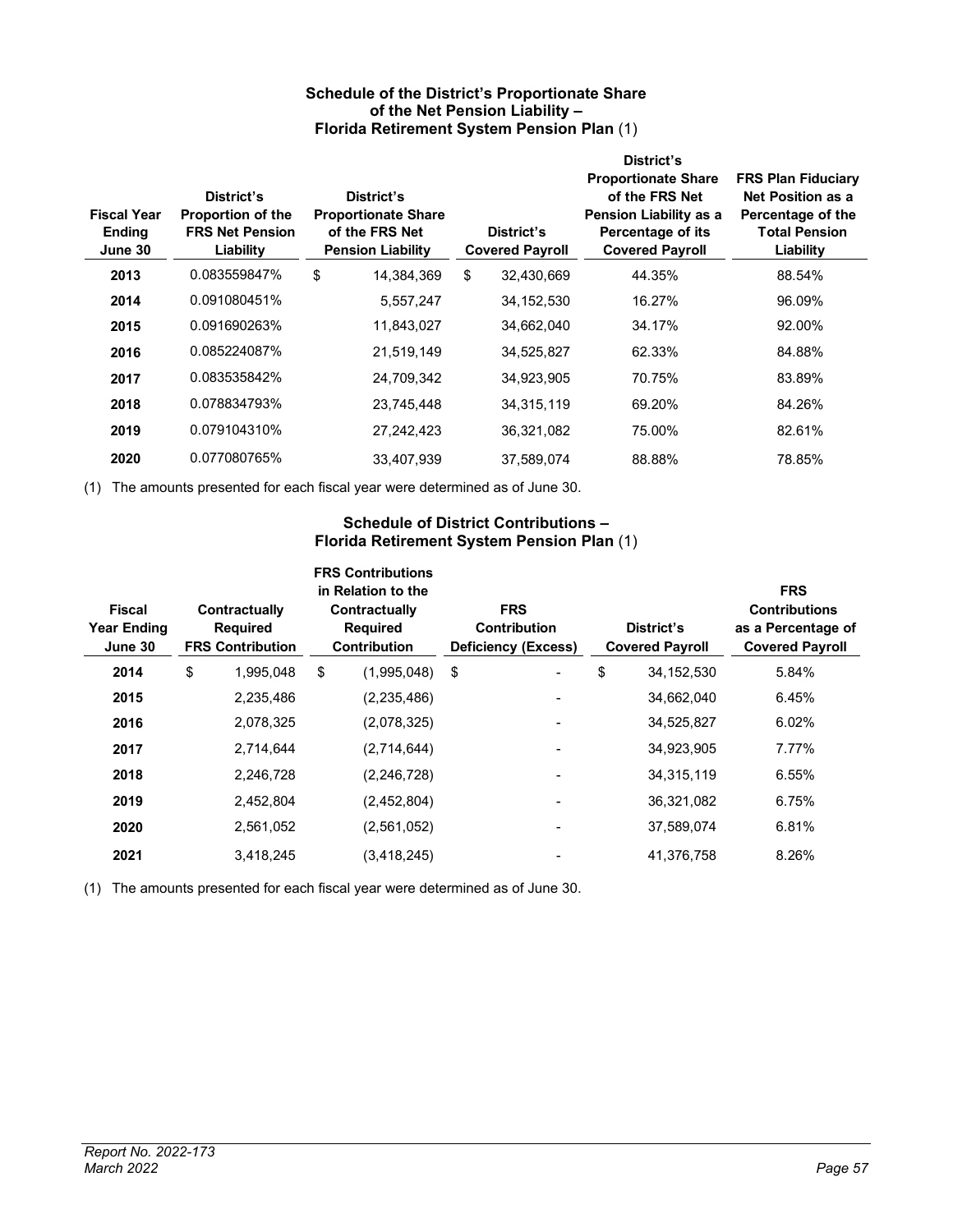#### **Schedule of the District's Proportionate Share of the Net Pension Liability – Health Insurance Subsidy Pension Plan** (1)

| <b>Fiscal</b><br><b>Year Ending</b><br>June 30 | District's<br><b>Proportion of the</b><br><b>HIS Net Pension</b><br>Liability | District's<br><b>Proportionate Share</b><br>of the HIS Net<br><b>Pension Liability</b> | District's<br><b>Covered Payroll</b> | District's<br><b>Proportionate Share</b><br>of the HIS Net<br><b>Pension Liability as a</b><br>Percentage of its<br><b>Covered Payroll</b> | <b>HIS Plan Fiduciary</b><br>Net Position as a<br>Percentage of the<br><b>Total Pension</b><br>Liability |
|------------------------------------------------|-------------------------------------------------------------------------------|----------------------------------------------------------------------------------------|--------------------------------------|--------------------------------------------------------------------------------------------------------------------------------------------|----------------------------------------------------------------------------------------------------------|
| 2013                                           | 0.111771811%                                                                  | \$<br>9,731,206                                                                        | \$<br>32,430,669                     | 30.01%                                                                                                                                     | 1.78%                                                                                                    |
| 2014                                           | 0.114941864%                                                                  | 10,747,345                                                                             | 34, 152, 530                         | 31.47%                                                                                                                                     | 0.99%                                                                                                    |
| 2015                                           | 0.114249769%                                                                  | 11,651,679                                                                             | 34,662,040                           | 33.62%                                                                                                                                     | 0.50%                                                                                                    |
| 2016                                           | 0.011834983%                                                                  | 13,033,904                                                                             | 34,525,827                           | 37.75%                                                                                                                                     | 0.97%                                                                                                    |
| 2017                                           | 0.109565891%                                                                  | 11,715,291                                                                             | 34,923,905                           | 33.55%                                                                                                                                     | 1.64%                                                                                                    |
| 2018                                           | 0.104991905%                                                                  | 11,112,461                                                                             | 34,315,119                           | 32.38%                                                                                                                                     | 2.15%                                                                                                    |
| 2019                                           | 0.108571959%                                                                  | 12,148,116                                                                             | 36,321,082                           | 33.45%                                                                                                                                     | 2.63%                                                                                                    |
| 2020                                           | 0.108185662%                                                                  | 13,209,293                                                                             | 37,589,074                           | 35.14%                                                                                                                                     | 3.00%                                                                                                    |

(1) The amounts presented for each fiscal year were determined as of June 30.

#### **Schedule of District Contributions – Health Insurance Subsidy Pension Plan** (1)

| <b>Fiscal</b><br><b>Year Ending</b><br>June 30 | Contractually<br><b>Required</b><br><b>HIS Contribution</b> |    | <b>HIS Contributions</b><br>in Relation to the<br>Contractually<br><b>Required</b><br><b>Contribution</b> | <b>HIS</b><br><b>Contribution</b><br><b>Deficiency (Excess)</b> | District's<br><b>Covered Payroll</b> |              | <b>HIS</b><br><b>Contributions</b><br>as a Percentage of<br><b>Covered Payroll</b> |
|------------------------------------------------|-------------------------------------------------------------|----|-----------------------------------------------------------------------------------------------------------|-----------------------------------------------------------------|--------------------------------------|--------------|------------------------------------------------------------------------------------|
| 2014                                           | \$<br>393,752                                               | \$ | (393,752)                                                                                                 | \$<br>$\overline{\phantom{0}}$                                  | \$                                   | 34, 152, 530 | 1.15%                                                                              |
| 2015                                           | 436,734                                                     |    | (436, 734)                                                                                                |                                                                 |                                      | 34,662,040   | 1.26%                                                                              |
| 2016                                           | 573,226                                                     |    | (573, 226)                                                                                                | $\blacksquare$                                                  |                                      | 34,525,827   | 1.66%                                                                              |
| 2017                                           | 579,854                                                     |    | (579, 854)                                                                                                |                                                                 |                                      | 34,923,905   | 1.66%                                                                              |
| 2018                                           | 569,374                                                     |    | (569, 374)                                                                                                |                                                                 |                                      | 34,315,119   | 1.66%                                                                              |
| 2019                                           | 602,890                                                     |    | (602, 890)                                                                                                |                                                                 |                                      | 36,321,082   | 1.66%                                                                              |
| 2020                                           | 623,423                                                     |    | (623, 423)                                                                                                |                                                                 |                                      | 37,589,074   | 1.66%                                                                              |
| 2021                                           | 686,248                                                     |    | (686, 248)                                                                                                |                                                                 |                                      | 41,376,758   | 1.66%                                                                              |
|                                                |                                                             |    |                                                                                                           |                                                                 |                                      |              |                                                                                    |

(1) The amounts presented for each fiscal year were determined as of June 30.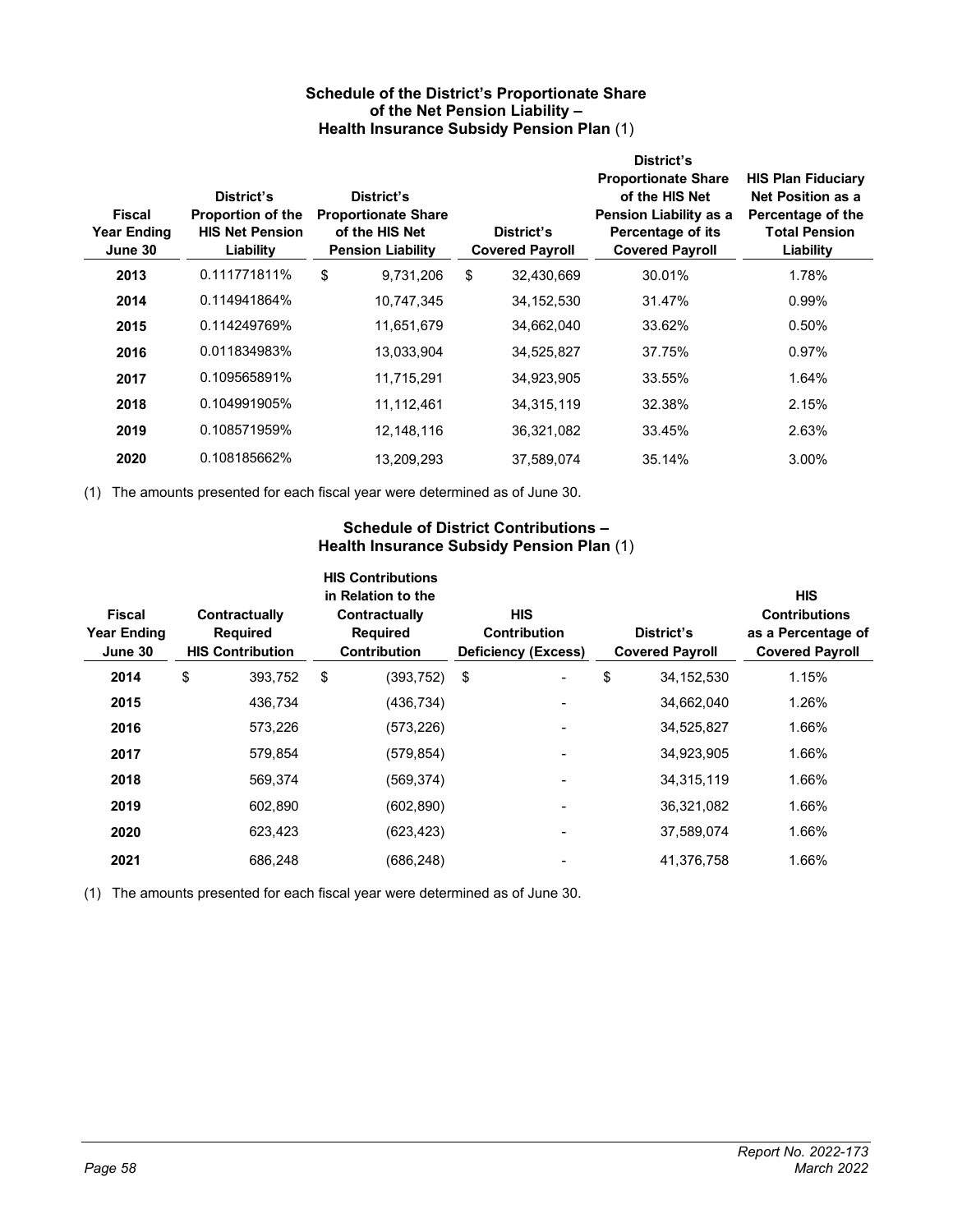#### NOTES TO REQUIRED SUPPLEMENTARY INFORMATION

#### **1. Budgetary Basis of Accounting**

The Board follows procedures established by State law and State Board of Education (SBE) rules in establishing budget balances for governmental funds, as described below:

- Budgets are prepared, public hearings are held, and original budgets are adopted annually for all governmental fund types in accordance with procedures and time intervals prescribed by State law and SBE rules.
- Appropriations are controlled at the object level (e.g., salaries, purchased services, and capital outlay) within each activity (e.g., instruction, student transportation services, and school administration) and may be amended by resolution at any Board meeting prior to the due date for the annual financial report.
- Budgets are prepared using the same modified accrual basis as is used to account for governmental funds.
- Budgetary information is integrated into the accounting system and, to facilitate budget control, budget balances are encumbered when purchase orders are issued. Appropriations lapse at fiscal year end and encumbrances outstanding are honored from the subsequent year's appropriations.

#### **2. Schedule of Changes in the District's Total Other Postemployment Benefits Liability and Related Ratios**

No assets are accumulated in a trust that meet the criteria in paragraph 4 of GASB Statement No. 75 to pay related benefits. The June 30, 2021, total OPEB liability increased from the prior fiscal year as a result of changes to assumptions as discussed below:

- The discount rate was changed from 3.13 percent as of the beginning of the measurement period to 2.45 percent as of June 30, 2020.
- The healthcare cost trend assumption was revised to reflect the removal of the additional trend to model the excise ("Cadillac") tax as a result of the repeal of the excise tax in December 2019.
- The salary increase rates were changed to be based on revised inflation and individual member pay increases adopted for the July 1, 2020, FRS Actuarial Valuation.
- **3. Schedule of Net Pension Liability and Schedule of Contributions Florida Retirement System Pension Plan**

*Changes of Assumptions.* In 2020, the long-term expected rate of return was decreased from 6.9 percent to 6.8 percent.

#### **4. Schedule of Net Pension Liability and Schedule of Contributions – Health Insurance Subsidy Pension Plan**

*Changes of Assumptions.* In 2020, the municipal bond rate used to determine total pension liability was decreased from 3.5 percent to 2.21 percent, and the mortality assumption was updated.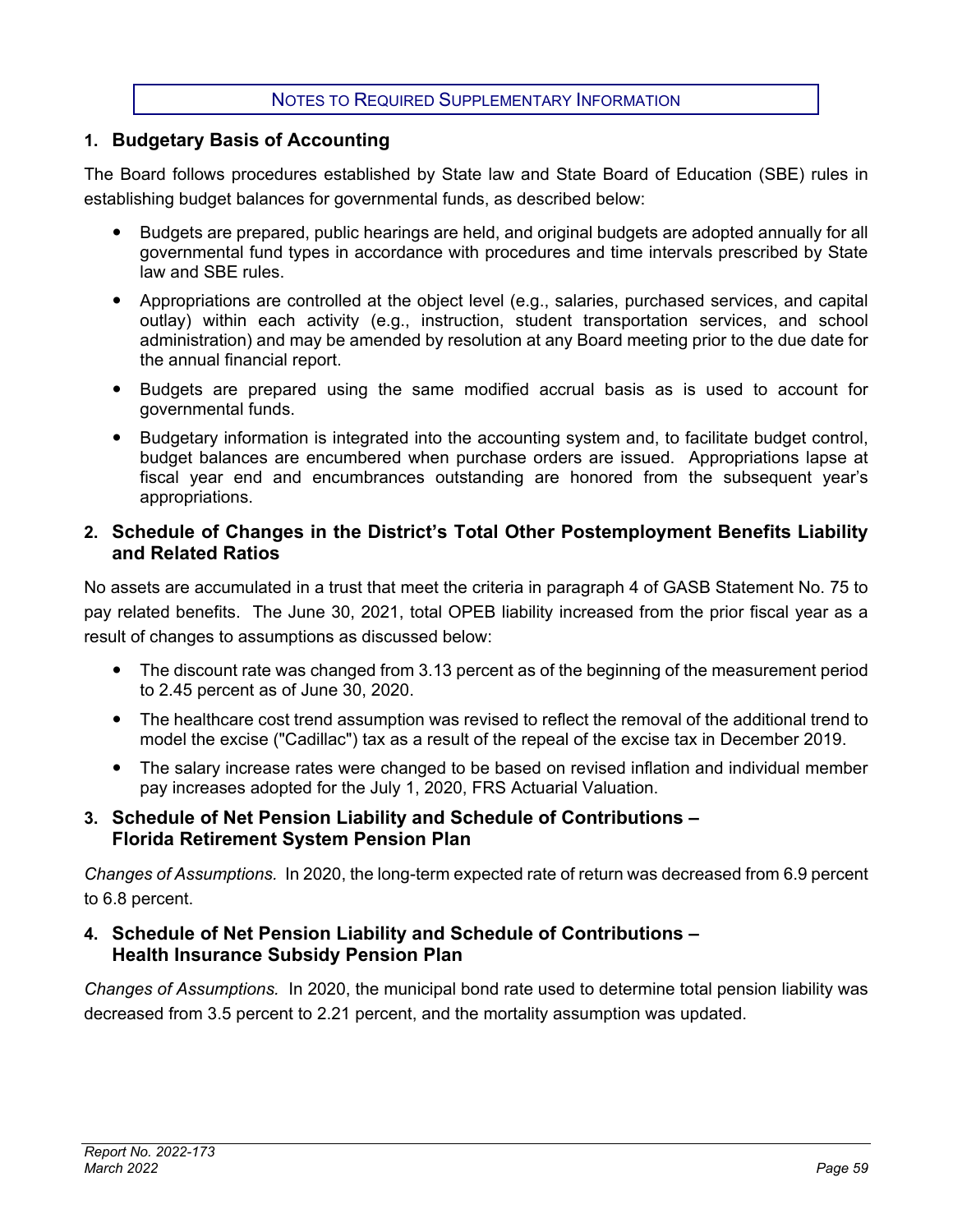## *SCHEDULE OF EXPENDITURES OF FEDERAL AWARDS*

#### **Hendry County District School Board Schedule of Expenditures of Federal Awards For the Fiscal Year Ended June 30, 2021**

|                                                                                            | Federal                   | Pass - Through             |                     |
|--------------------------------------------------------------------------------------------|---------------------------|----------------------------|---------------------|
| Federal Grantor/Pass-Through Grantor/                                                      | <b>Assistance Listing</b> | <b>Entity Identifying</b>  | Total               |
| <b>Program or Cluster</b>                                                                  | <b>Number</b>             | Number                     | <b>Expenditures</b> |
| <b>Clustered</b>                                                                           |                           |                            |                     |
| <b>Child Nutrition Cluster</b>                                                             |                           |                            |                     |
| United States Department of Agriculture:                                                   |                           |                            |                     |
| Florida Department of Agriculture and Consumer Services:                                   |                           |                            |                     |
| School Breakfast Program                                                                   | 10.553                    | 21002                      | 895,091<br>\$       |
| National School Lunch Program                                                              | 10.555                    | 21001, 21003               | 2,793,140           |
| COVID-19 National School Lunch Program                                                     | COVID-19, 10.555          | 21001, 21003               | 150,755             |
| <b>Total National School Lunch Program</b>                                                 | 10.555                    |                            | 2,943,895           |
| Summer Food Service Program for Children                                                   | 10.559                    | 20006, 20007, 21006, 21007 | 191,889             |
| <b>Total Child Nutrition Cluster</b>                                                       |                           |                            | 4,030,875           |
| <b>Special Education Cluster</b>                                                           |                           |                            |                     |
| United States Department of Education:                                                     |                           |                            |                     |
| Florida Department of Education:                                                           |                           |                            |                     |
| Special Education - Grants to States                                                       | 84.027                    | 262, 263                   | 2,262,108           |
| Special Education - Preschool Grants                                                       | 84.173                    | 267                        | 44,722              |
| <b>Total Special Education Cluster</b>                                                     |                           |                            | 2,306,830           |
| <b>Child Care and Development Fund Cluster</b>                                             |                           |                            |                     |
| United States Department of Health and Human Services:                                     |                           |                            |                     |
| Early Learning Coalition of Southwest Florida:                                             |                           |                            |                     |
| Child Care and Development Block Grant                                                     | COVID-19, 93.575          | None                       | 69,160              |
| <b>Not Clustered</b>                                                                       |                           |                            |                     |
| <b>United States Department of Agriculture</b>                                             |                           |                            |                     |
| Rural Business Development Grant                                                           | 10.351                    | N/A                        | 58,601              |
|                                                                                            |                           |                            |                     |
| United States Department of Housing and Urban Development                                  |                           |                            |                     |
| Florida Department of Economic Opportunity:                                                |                           |                            |                     |
| <b>Community Development Block Grants</b>                                                  | 14.228                    | 10107                      | 145,661             |
| <b>United States Department of Education</b>                                               |                           |                            |                     |
| Florida Department of Education:                                                           |                           |                            |                     |
| Adult Education - Basic Grants to States                                                   | 84.002                    | 191, 193                   | 138,104             |
| Title I Grants to Local Educational Agencies                                               | 84.010                    | 212, 226                   | 3,415,433           |
| Migrant Education - State Grant Program                                                    | 84.011                    | 217                        | 967,946             |
| Career and Technical Education - Basic Grants to States                                    | 84.048                    | 161                        | 168,083             |
| Education for Homeless Children and Youth                                                  | 84.196                    | 127                        | 62,894              |
| <b>Rural Education</b>                                                                     | 84.358                    | 110                        | 120,712             |
| English Language Acquisition State Grants<br>Supporting Effective Instruction State Grants | 84.365<br>84.367          | 102<br>224                 | 157,576<br>342,198  |
| Student Support and Academic Enrichment Program                                            | 84.424                    | 241                        | 219,145             |
| <b>Education Stabilization Fund:</b>                                                       | 84.425                    |                            |                     |
| Governor's Emergency Education Relief Fund                                                 | COVID-19, 84.425C         | 123                        | 324,085             |
| Elementary and Secondary School Emergency Relief Fund                                      | COVID-19, 84.425D         | 124                        | 2,450,369           |
| <b>Total Education Stabilization Fund</b>                                                  | 84.425                    |                            | 2,774,454           |
| Florida Gulf Coast University:                                                             |                           |                            |                     |
| Special Education - State Personnel Development                                            | 84.323                    | None                       | 18,413              |
| <b>Total United States Department of Education</b>                                         |                           |                            | 8,384,958           |
| United States Department of Health and Human Services                                      |                           |                            |                     |
| <b>Provider Relief Fund</b>                                                                | COVID-19, 93.498          | N/A                        | 9,044               |
| <b>Total Expenditures of Federal Awards</b>                                                |                           |                            | \$15,005,129        |
|                                                                                            |                           |                            |                     |

The accompanying notes are an integral part of this Schedule.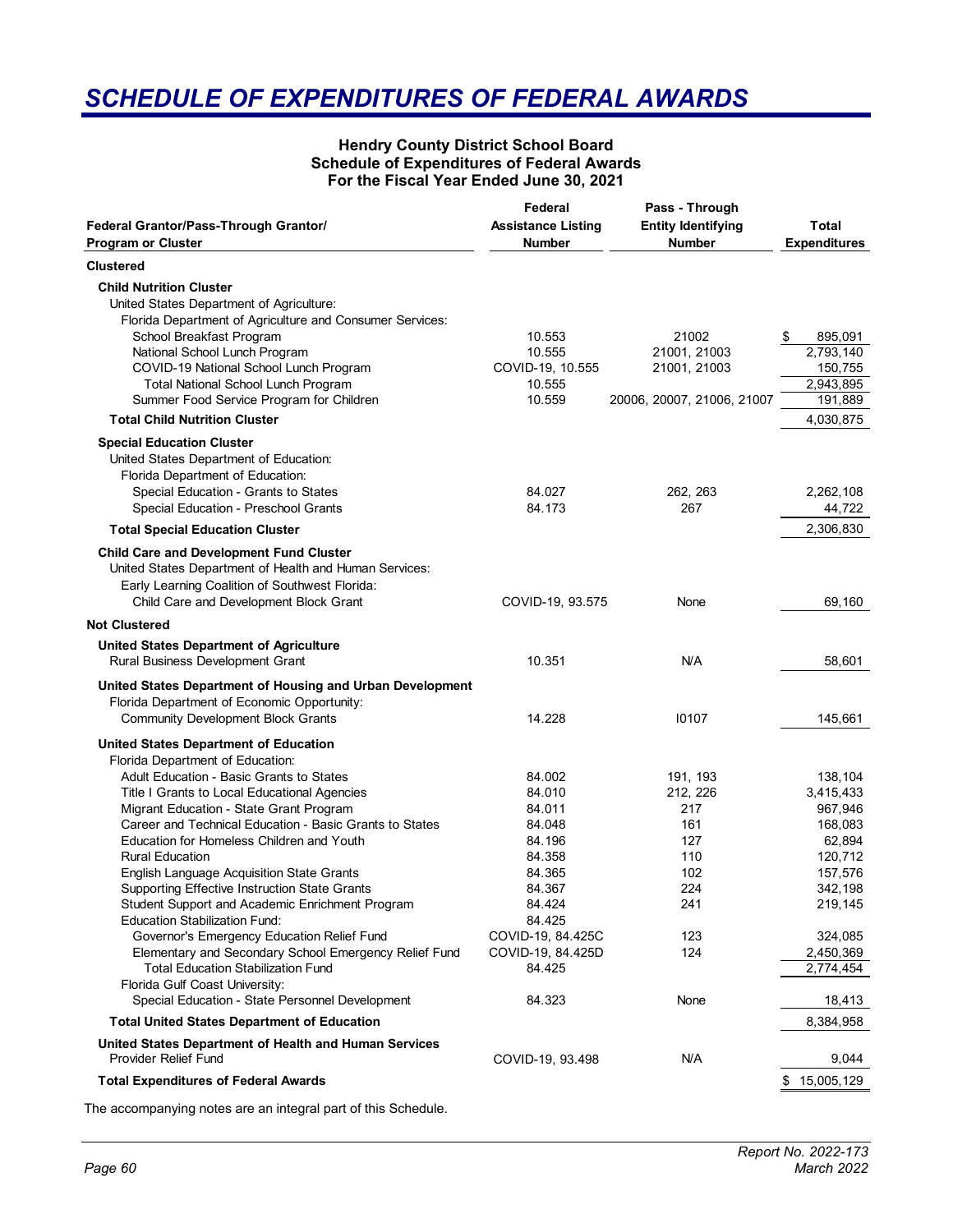- Notes: (1) Basis of Presentation. The accompanying Schedule of Expenditures of Federal Awards (Schedule) includes the Federal award activity of the Hendry County District School Board under programs of the Federal Government for the fiscal year ended June 30, 2021. The information in this Schedule is presented in accordance with the requirements of Title 2 U.S. *Code of Federal Regulations* Part 200, *Uniform Administrative Requirements, Cost Principles, and Audit Requirements for Federal Awards* (Uniform Guidance). Because the Schedule presents only a selected portion of the operations of the District, it is not intended to and does not present the financial position, changes in net position, or cash flows of the District.
	- (2) Summary of Significant Accounting Policies. Expenditures reported on the Schedule are reported on the modified accrual basis of accounting. Such expenditures are recognized following the cost principles contained in the Uniform Guidance, wherein certain types of expenditures are not allowable or are limited as to reimbursement.
	- (3) Indirect Cost Rate. The District has not elected to use the 10 percent de minimis cost rate allowed under the Uniform Guidance.
	- (4) Noncash Assistance National School Lunch Program. Includes \$92,634 of donated food received during the fiscal year. Donated foods are valued at fair value as determined at the time of donation.
	- (5) COVID-19 National School Lunch Program. The District incurred \$150,755 in expenditures for the National Lunch Program grant in the 2019-20 fiscal year.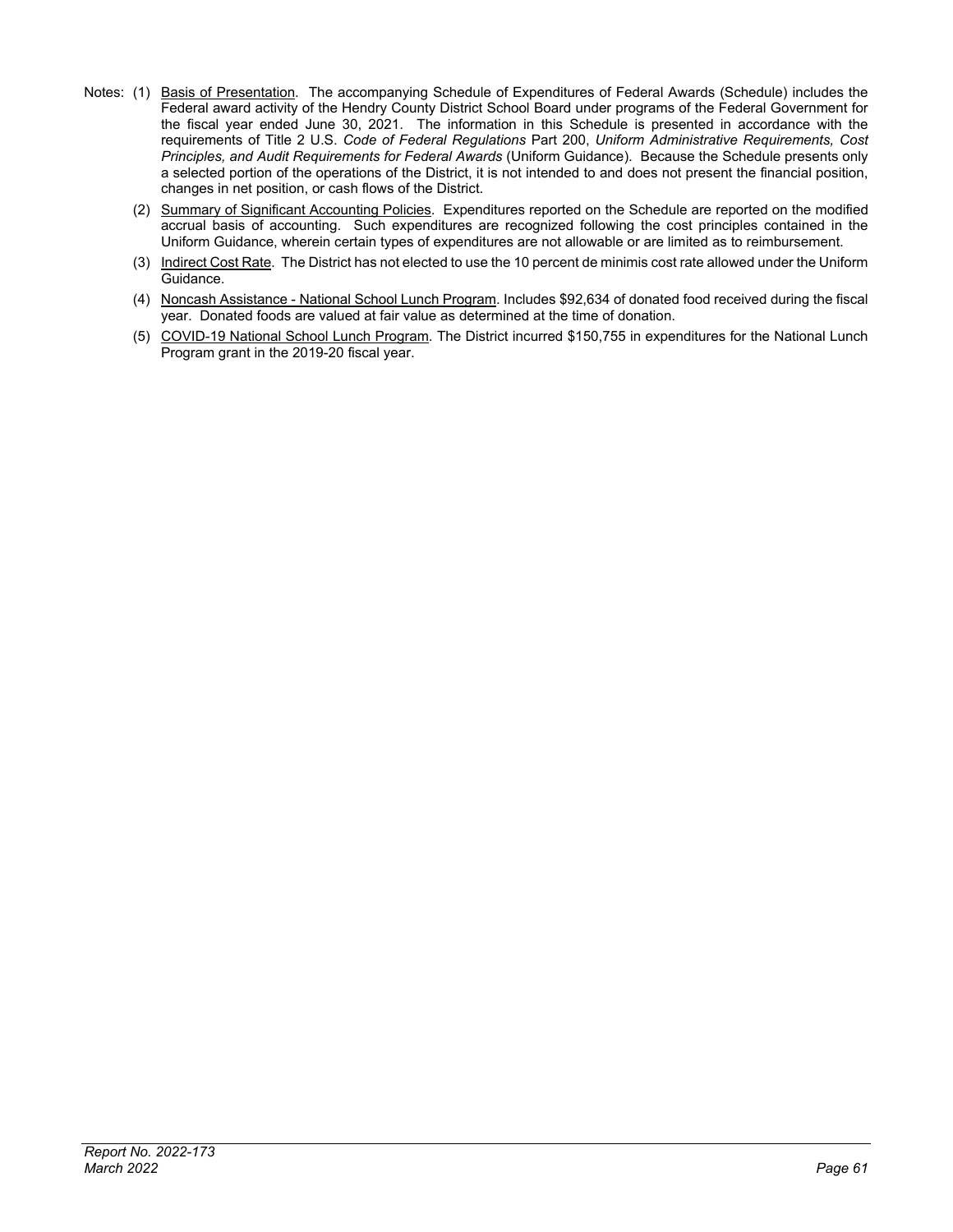

Sherrill F. Norman, CPA Auditor General

# **AUDITOR GENERAL STATE OF FLORIDA**

Claude Denson Pepper Building, Suite G74 111 West Madison Street Tallahassee, Florida 32399-1450



Phone: (850) 412-2722 Fax: (850) 488-6975

The President of the Senate, the Speaker of the House of Representatives, and the Legislative Auditing Committee

## **INDEPENDENT AUDITOR'S REPORT ON INTERNAL CONTROL OVER FINANCIAL REPORTING AND ON COMPLIANCE AND OTHER MATTERS BASED ON AN AUDIT OF FINANCIAL STATEMENTS PERFORMED IN ACCORDANCE WITH** *GOVERNMENT AUDITING STANDARDS*

We have audited, in accordance with the auditing standards generally accepted in the United States of America and the standards applicable to financial audits contained in *Government Auditing Standards* issued by the Comptroller General of the United States, the financial statements of the governmental activities, each major fund, and the aggregate remaining fund information of the Hendry County District School Board as of and for the fiscal year ended June 30, 2021, and the related notes to the financial statements, which collectively comprise the District's basic financial statements, and have issued our report thereon dated March 24, 2022, included under the heading **INDEPENDENT AUDITOR'S REPORT**. Our report includes a reference to other auditors who audited the financial statements of the school internal funds, as described in our report on the District's financial statements. This report does not include the results of the other auditors' testing of internal control over financial reporting or compliance and other matters that are reported on separately by those auditors.

#### **Internal Control Over Financial Reporting**

In planning and performing our audit of the financial statements, we considered the District's internal control over financial reporting (internal control) as a basis for designing audit procedures that are appropriate in the circumstances for the purpose of expressing our opinions on the financial statements, but not for the purpose of expressing an opinion on the effectiveness of the District's internal control. Accordingly, we do not express an opinion on the effectiveness of the District's internal control.

A *deficiency in internal control* exists when the design or operation of a control does not allow management or employees, in the normal course of performing their assigned functions, to prevent, or detect and correct, misstatements on a timely basis. A *material weakness* is a deficiency, or a combination of deficiencies, in internal control such that there is a reasonable possibility that a material misstatement of the District's financial statements will not be prevented, or detected and corrected on a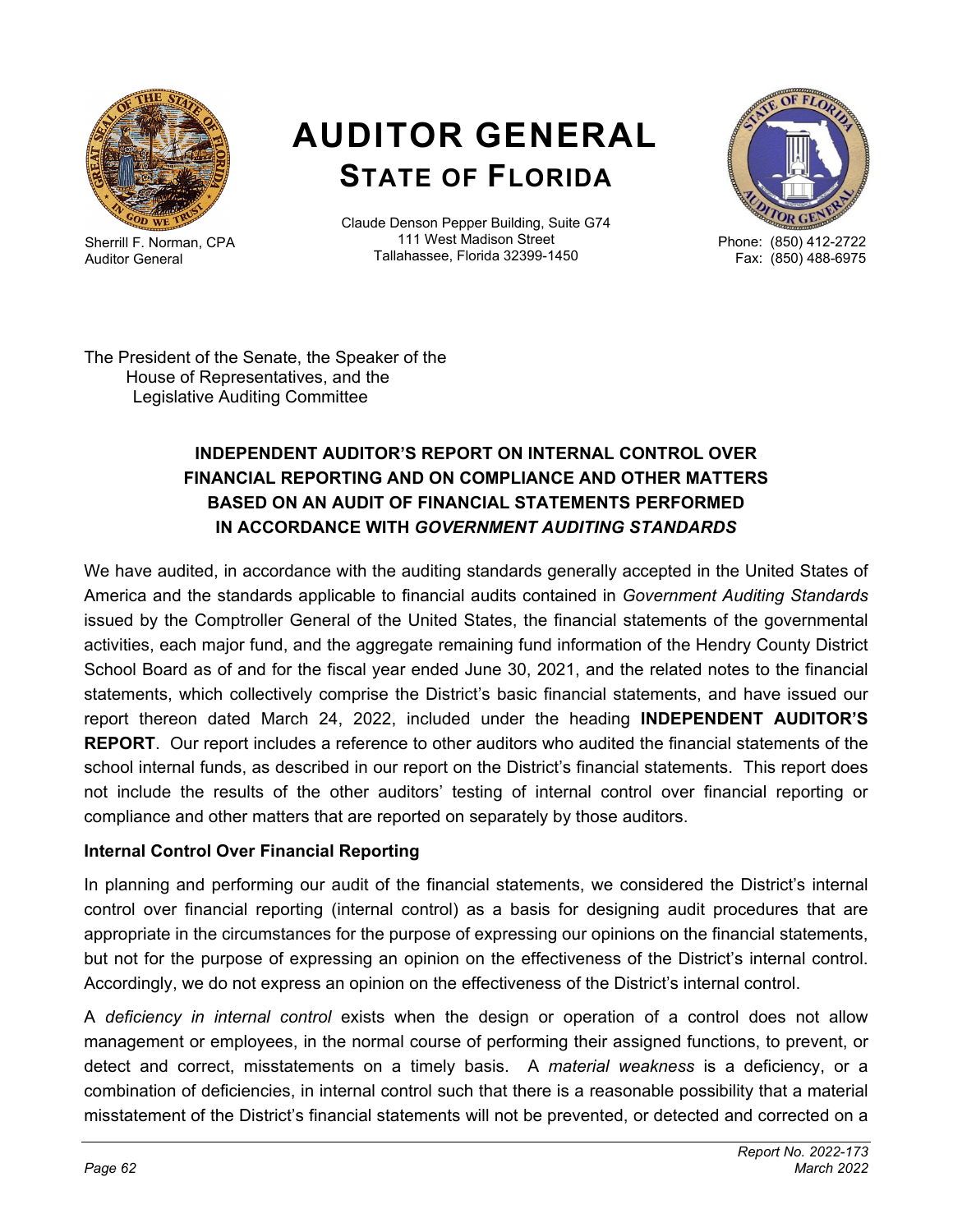timely basis. A *significant deficiency* is a deficiency, or a combination of deficiencies, in internal control that is less severe than a material weakness, yet important enough to merit attention by those charged with governance.

Our consideration of internal control was for the limited purpose described in the first paragraph of this section and was not designed to identify all deficiencies in internal control that might be material weaknesses or significant deficiencies. Given these limitations, during our audit we did not identify any deficiencies in internal control that we consider to be material weaknesses. However, material weaknesses may exist that have not been identified.

#### **Compliance and Other Matters**

As part of obtaining reasonable assurance about whether the District's financial statements are free from material misstatement, we performed tests of its compliance with certain provisions of laws, rules, regulations, contracts, and grant agreements, noncompliance with which could have a direct and material effect on the financial statements. However, providing an opinion on compliance with those provisions was not an objective of our audit and, accordingly, we do not express such an opinion. The results of our tests disclosed no instances of noncompliance or other matters that are required to be reported under *Government Auditing Standards*.

#### **Purpose of this Report**

The purpose of this report is solely to describe the scope of our testing of internal control and compliance and the results of that testing, and not to provide an opinion on the effectiveness of the District's internal control or on compliance. This report is an integral part of an audit performed in accordance with *Government Auditing Standards* in considering the District's internal control and compliance. Accordingly, this communication is not suitable for any other purpose.

Respectfully submitted,

Sherrill F. Norman, CPA Tallahassee, Florida March 24, 2022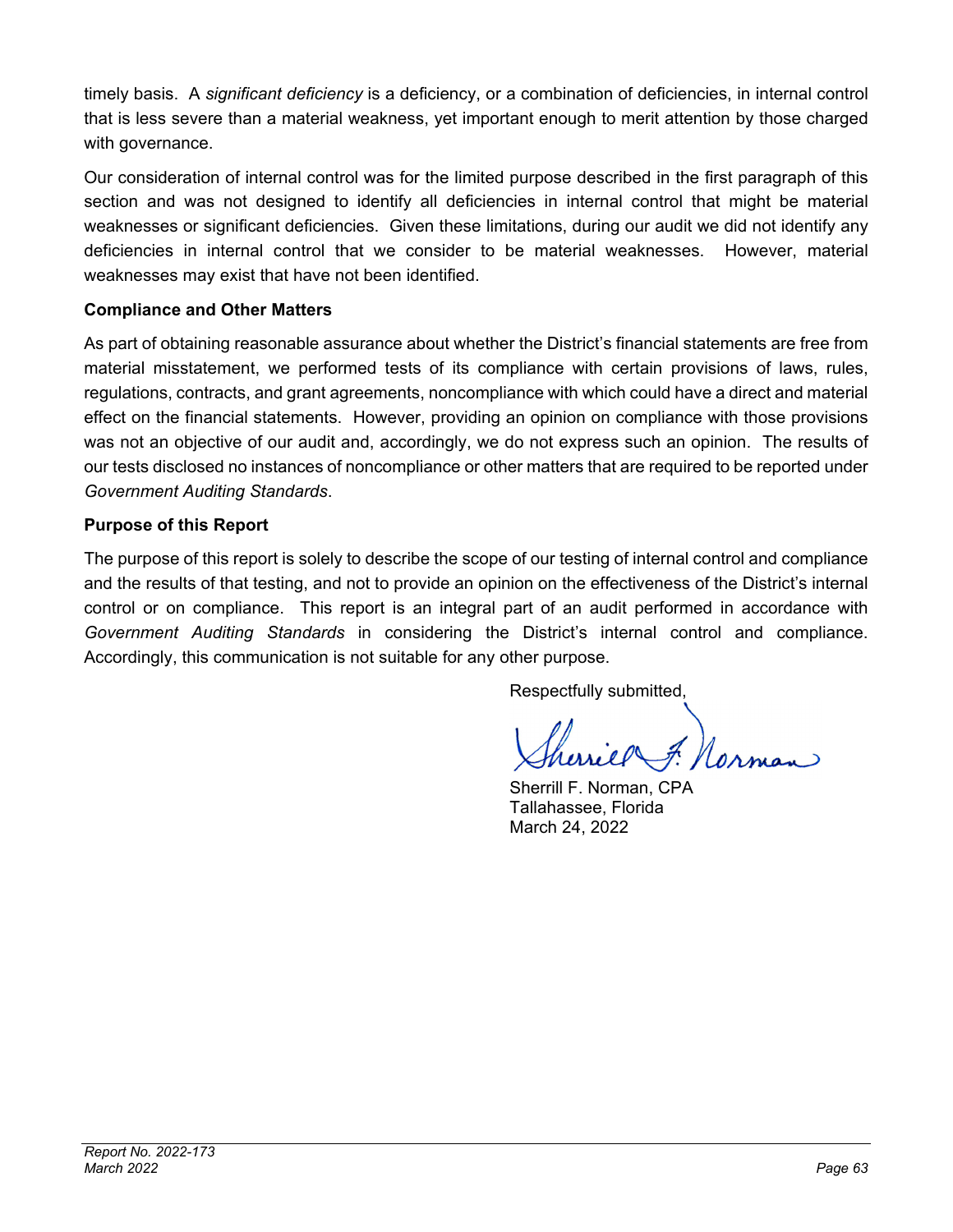

Sherrill F. Norman, CPA Auditor General

# **AUDITOR GENERAL STATE OF FLORIDA**

Claude Denson Pepper Building, Suite G74 111 West Madison Street Tallahassee, Florida 32399-1450



Phone: (850) 412-2722 Fax: (850) 488-6975

The President of the Senate, the Speaker of the House of Representatives, and the Legislative Auditing Committee

## **INDEPENDENT AUDITOR'S REPORT ON COMPLIANCE FOR EACH MAJOR FEDERAL PROGRAM AND REPORT ON INTERNAL CONTROL OVER COMPLIANCE REQUIRED BY THE UNIFORM GUIDANCE**

#### **Report on Compliance for Each Major Federal Program**

We have audited the Hendy County District School Board's compliance with the types of compliance requirements described in the *OMB Compliance Supplement* that could have a direct and material effect on each of the District's major Federal programs for the fiscal year ended June 30, 2021. The District's major Federal programs are identified in **SECTION I – SUMMARY OF AUDITOR'S RESULTS** of the accompanying **SCHEDULE OF FINDINGS AND QUESTIONED COSTS**.

#### *Management's Responsibility*

Management is responsible for compliance with Federal statutes, regulations, and the terms and conditions of its Federal awards applicable to its Federal programs.

#### *Auditor's Responsibility*

Our responsibility is to express an opinion on compliance for each of the District's major Federal programs based on our audit of the types of compliance requirements referred to above. We conducted our audit of compliance in accordance with auditing standards generally accepted in the United States of America; the standards applicable to financial audits contained in *Government Auditing Standards*, issued by the Comptroller General of the United States; and the audit requirements of Title 2 U.S. *Code of Federal Regulations* Part 200, *Uniform Administrative Requirements, Cost Principles, and Audit Requirements for Federal Awards* (Uniform Guidance). Those standards and the Uniform Guidance require that we plan and perform the audit to obtain reasonable assurance about whether noncompliance with the types of compliance requirements referred to above that could have a direct and material effect on a major Federal program occurred. An audit includes examining, on a test basis, evidence about the District's compliance with those requirements and performing such other procedures as we considered necessary in the circumstances.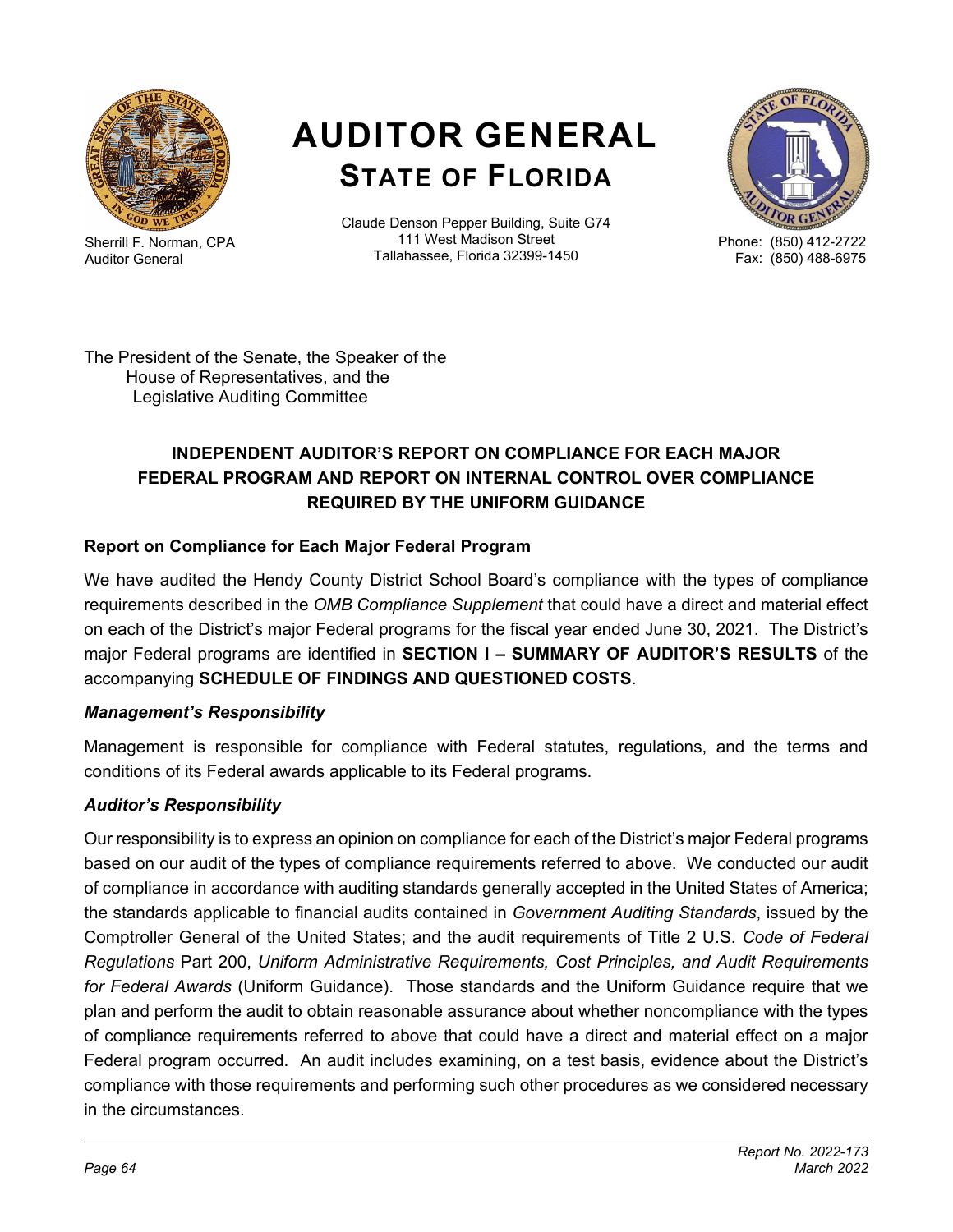We believe that our audit provides a reasonable basis for our opinion on compliance for each major Federal program. However, our audit does not provide a legal determination of the District's compliance.

#### *Opinion on Each Major Federal Program*

In our opinion, the District complied, in all material respects, with the types of compliance requirements referred to above that could have a direct and material effect on each of its major Federal programs for the fiscal year ended June 30, 2021.

#### **Report on Internal Control Over Compliance**

District management is responsible for establishing and maintaining effective internal control over compliance with the types of compliance requirements referred to above. In planning and performing our audit of compliance, we considered the District's internal control over compliance with the types of requirements that could have a direct and material effect on each major Federal program to determine the auditing procedures that are appropriate in the circumstances for the purpose of expressing an opinion on compliance for each major Federal program and to test and report on internal control over compliance in accordance with the Uniform Guidance, but not for the purpose of expressing an opinion on the effectiveness of internal control over compliance. Accordingly, we do not express an opinion on the effectiveness of the District's internal control over compliance.

A *deficiency in internal control over compliance* exists when the design or operation of a control over compliance does not allow management or employees, in the normal course of performing their assigned functions, to prevent, or detect and correct, noncompliance with a type of compliance requirement of a Federal program on a timely basis. A *material weakness in internal control over compliance* is a deficiency, or a combination of deficiencies, in internal control over compliance, such that there is a reasonable possibility that material noncompliance with a type of compliance requirement of a Federal program will not be prevented, or detected and corrected, on a timely basis. A *significant deficiency in internal control over compliance* is a deficiency, or a combination of deficiencies, in internal control over compliance with a type of compliance requirement of a Federal program that is less severe than a material weakness in internal control over compliance, yet important enough to merit attention by those charged with governance.

Our consideration of internal control over compliance was for the limited purpose described in the first paragraph of this section and was not designed to identify all deficiencies in internal control over compliance that might be material weaknesses or significant deficiencies. We did not identify any deficiencies in internal control over compliance that we consider to be material weaknesses. However, material weaknesses may exist that have not been identified.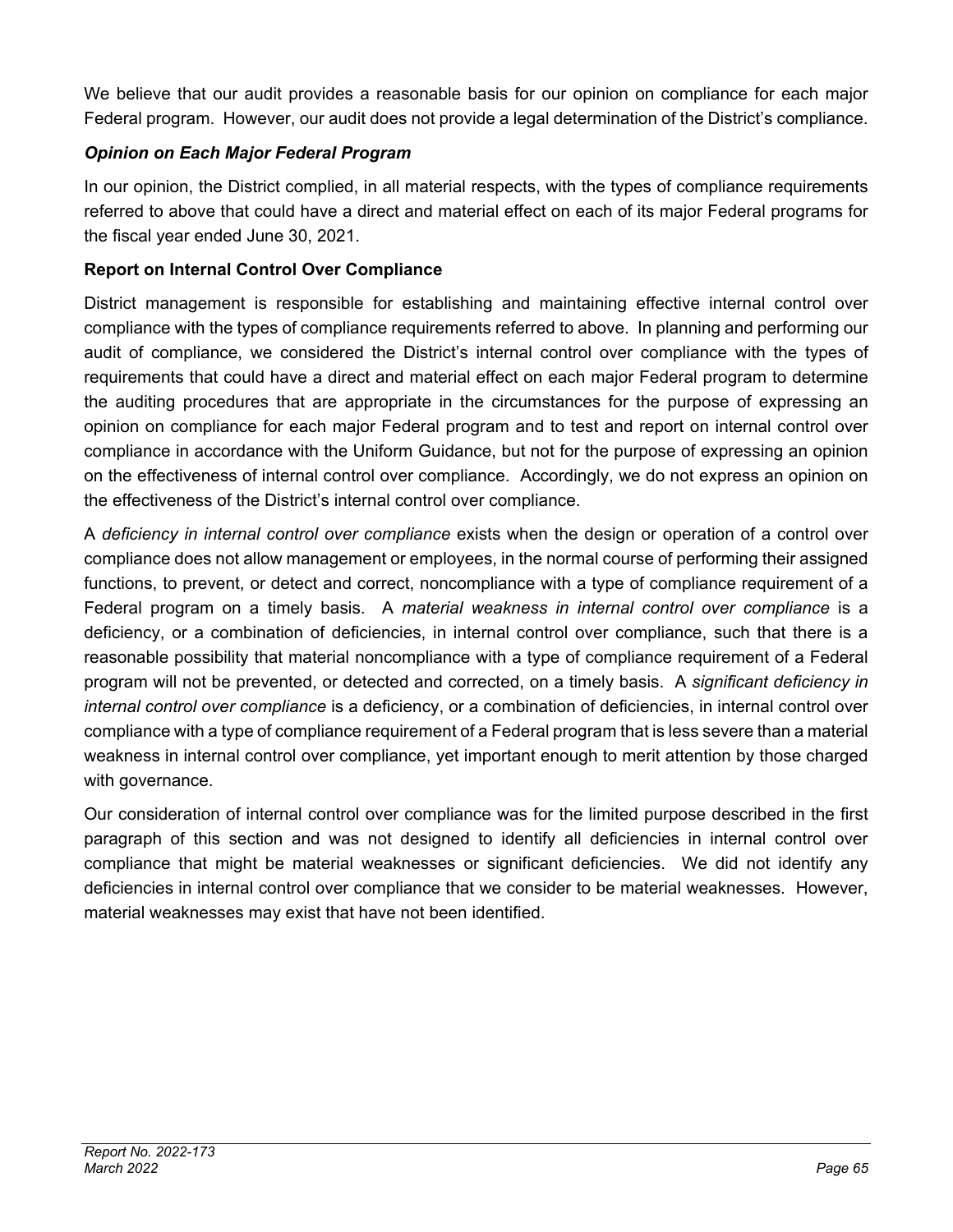The purpose of this report on internal control over compliance is solely to describe the scope of our testing of internal control over compliance and the results of that testing based on the requirements of the Uniform Guidance. Accordingly, this report is not suitable for any other purpose.

Respectfully submitted,

F. Norman

Sherrill F. Norman, CPA Tallahassee, Florida March 24, 2022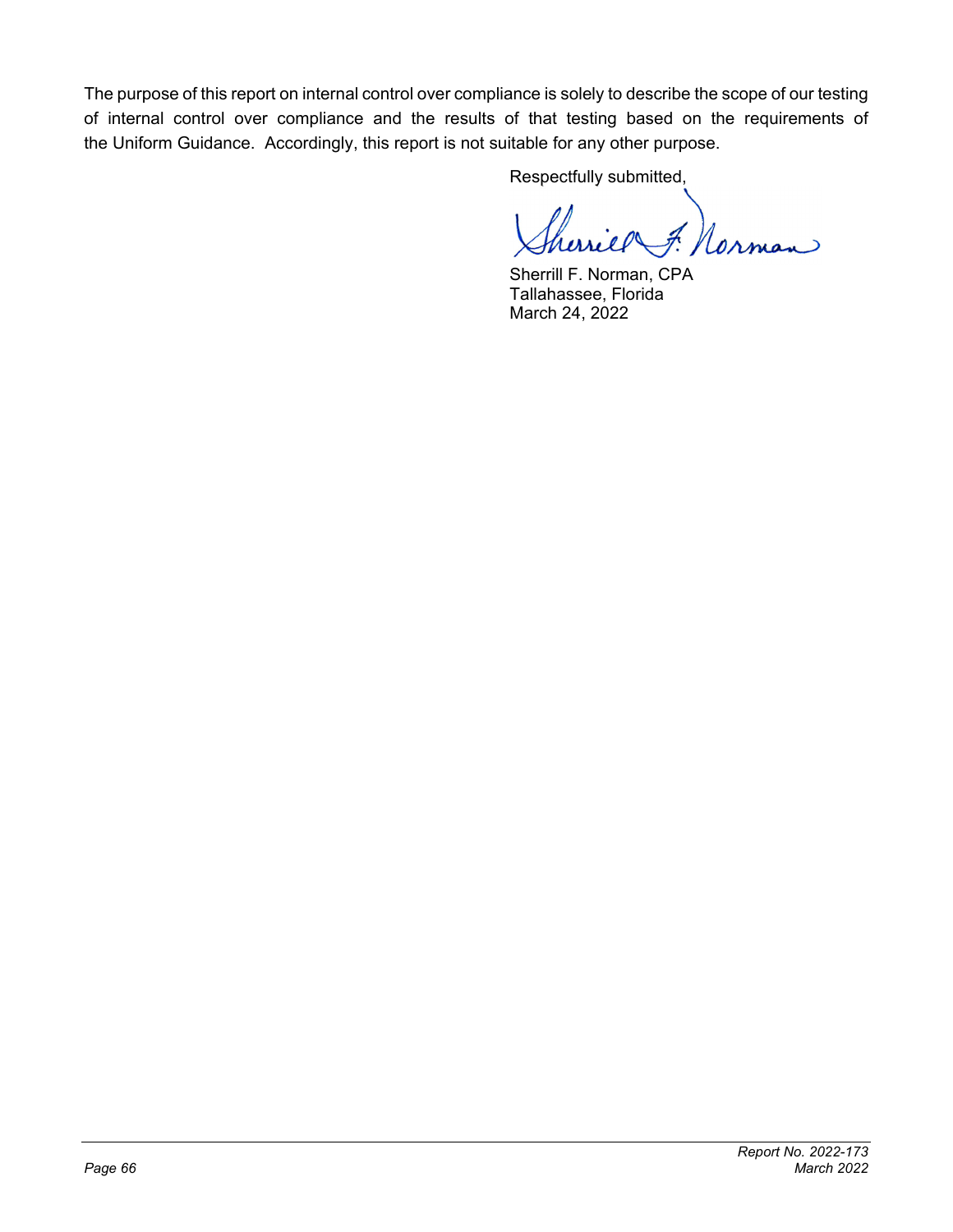# *SCHEDULE OF FINDINGS AND QUESTIONED COSTS*

### SECTION I – SUMMARY OF AUDITOR'S RESULTS

#### **Financial Statements**

| Type of auditor's report issued on whether the financial<br>statements audited were prepared in accordance with<br>GAAP: | Unmodified                                                                                                            |
|--------------------------------------------------------------------------------------------------------------------------|-----------------------------------------------------------------------------------------------------------------------|
| Internal control over financial reporting:                                                                               |                                                                                                                       |
| Material weakness(es) identified?                                                                                        | No                                                                                                                    |
| Significant deficiency(ies) identified?                                                                                  | None reported                                                                                                         |
| Noncompliance material to financial statements noted?                                                                    | No                                                                                                                    |
| <b>Federal Awards</b>                                                                                                    |                                                                                                                       |
| Internal control over major Federal programs:                                                                            |                                                                                                                       |
| Material weakness(es) identified?                                                                                        | No                                                                                                                    |
| Significant deficiency(ies) identified?                                                                                  | None reported                                                                                                         |
| Type of auditor's report issued on compliance for major<br>Federal programs:                                             | Unmodified                                                                                                            |
| Any audit findings disclosed that are required to be<br>reported in accordance with 2 CFR 200.516(a)?                    | No                                                                                                                    |
| Identification of major Federal programs:                                                                                |                                                                                                                       |
| <b>Assistance Listing Numbers:</b><br>84.011<br>84.425                                                                   | Name of Federal Program or Cluster:<br>Migrant Education - State Grant Program<br><b>Education Stabilization Fund</b> |
| Dollar threshold used to distinguish between<br>type A and type B programs:                                              | \$750,000                                                                                                             |
| Auditee qualified as low risk auditee?                                                                                   | Yes                                                                                                                   |

#### SECTION II – FINANCIAL STATEMENT FINDINGS

No matters are reported.

#### SECTION III – FEDERAL AWARD FINDINGS AND QUESTIONED COSTS

No matters are reported.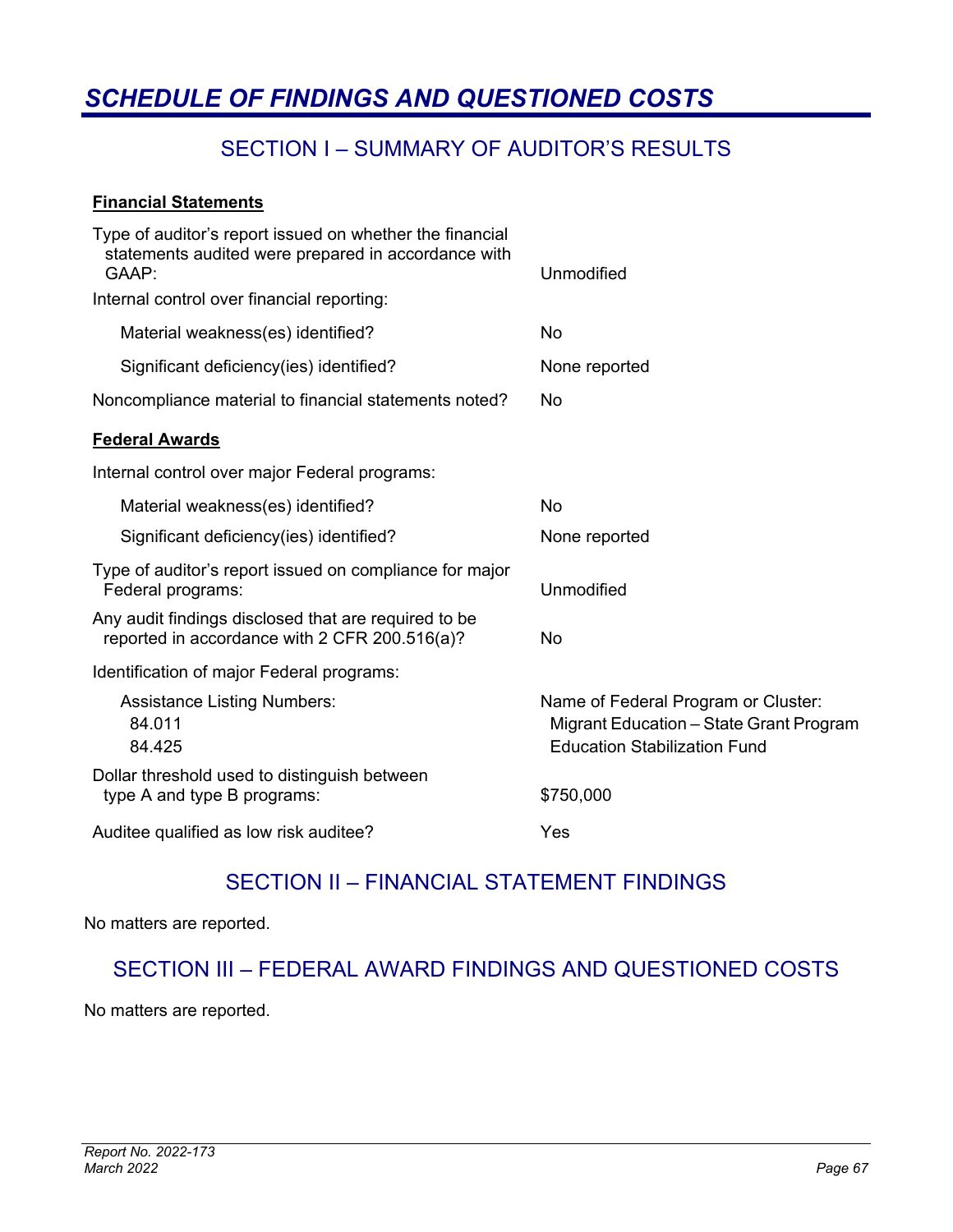# *PRIOR AUDIT FOLLOW-UP*

The District had taken corrective actions for the financial statement audit finding included in our report No. 2021-154.